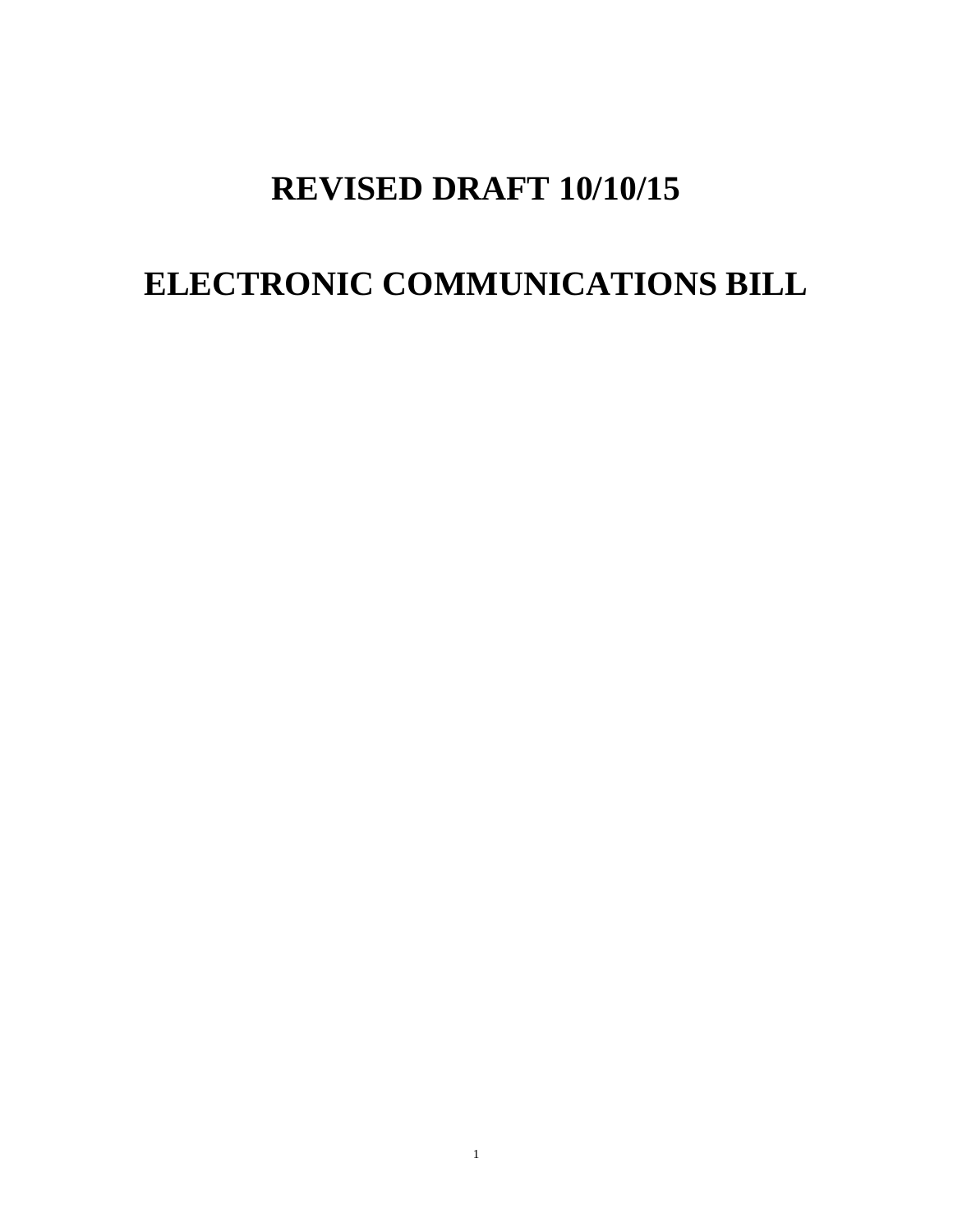#### **ELECTRONIC COMMUNICATIONS BILL**

#### **EXPLANATORY NOTE**

- 1. The Bill for consideration is the Electronic Communications Bill.
- 2. The purpose of the Bill is to reform the legislation relating to telecommunications in the Electronic Communications Authority (ECA) Contracting States by repealing and replacing the Telecommunications Acts with legislation which given the converged environment is broader in scope to encompass electronic communications. The Bill is aimed at allowing a liberalized and non-discriminatory entry into the electronic communications sector and enabling a robust competitive environment in which there is fairness, transparency and accountability on the part of the regulators of the sector.
- 3. Part 1 of the Bill *(clauses 1-7)* provides for preliminary matters including the short title and commencement of the Bill, interpretation, objects of the Bill, the provision to bind the [Crown/State], the non-application of the Bill to broadcasting content, exemptions and the powers and duties of the Minister.
- 4. By virtue of clause 2 of the Bill words used throughout the Bill are defined for clarity. In particular, the definitions of "electronic communications" "electronic communications service", "electronic communications network" have been defined.
- 5. The objects of the Bill provided for in clause 3 of the Bill puts the aim of the legislation in context and indicates the spirit and intention of the provisions of the Bill. Although in some Member States the provision is not normally included in legislation, in the interest of harmonization it was included.
- 6. Clause 4 of the Bill expressly provides for the [Crown/State] to be bound by the provisions of the Bill.
- 7. By virtue of clause 5 of the Bill, the Bill does not apply to the program content and scheduling aspects of broadcasting networks and services. The Bill however applies to the transmission aspects of broadcasting.
- 8. Clause 6 of the Bill provides for the Minister, on the recommendation of the Commission, to exempt any person or category of person, any category of ship or aircraft, any type of network or service, or a diplomatic mission from the Bill or a part or provision of the Bill, including an exemption from payment of fees.
- 9. By virtue of clause 7 of the Bill, the Minister in the exercise of his or her powers may adopt the form, document, process of licences and frequency authorisation and draft subsidiary legislation recommended by the Commission and implement the policy and recommendations proposed by the Commission.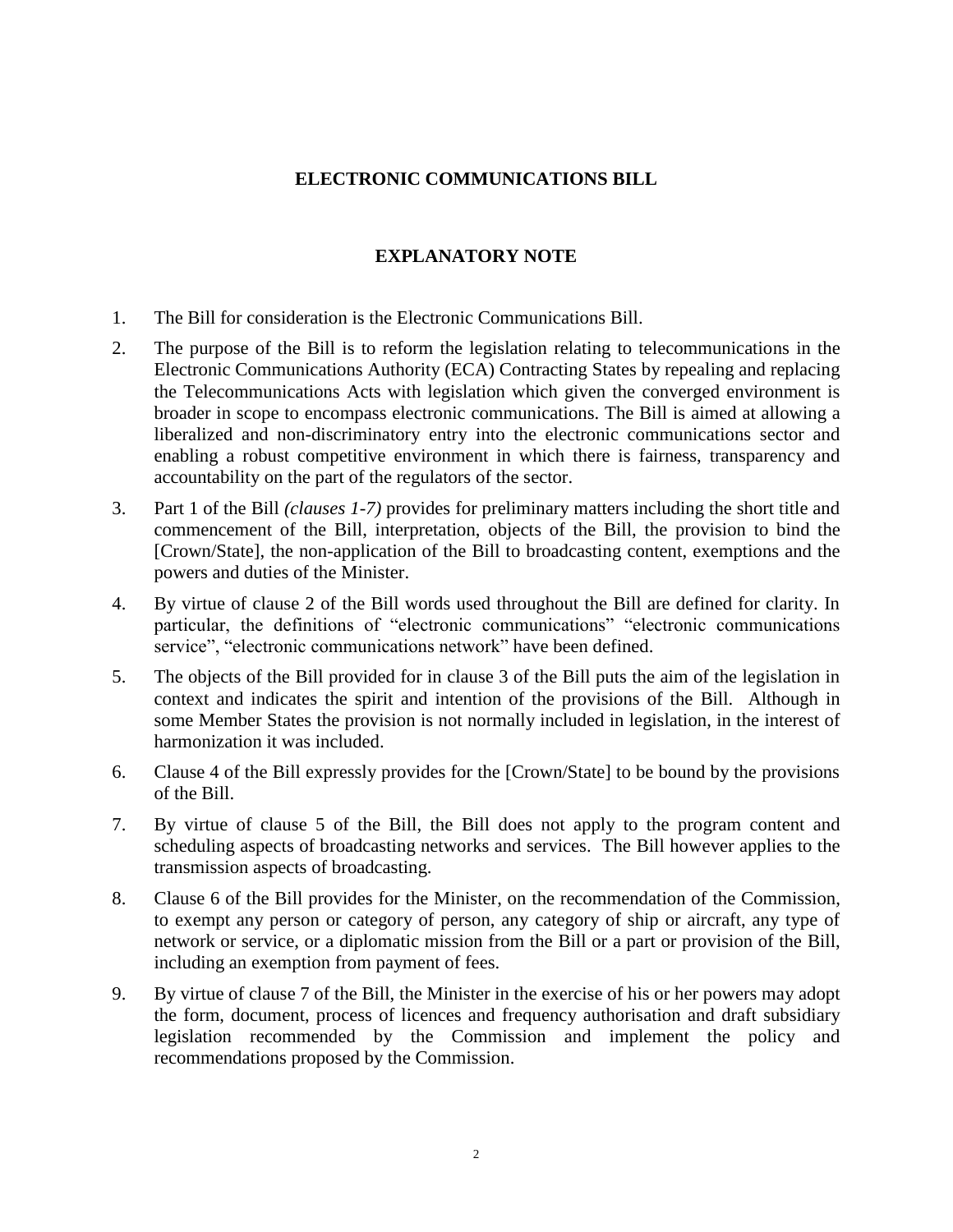- 10. Part 2 of the Bill (clauses 8-33) provides for the National Electronic Regulatory Commission.
- 11. The Commission is established or continued as a body corporate so that it has the powers of a body corporate by virtue of the Interpretation Act including the power to sue in its name, to contract, to acquire and dispose of property. The Minister may give directions to the Commission of a policy nature (clause 8).
- 12. The Commission is to comprise not less than three or more than five commissioners, no more than two of whom are public officers. The Commissioners are required to have recognised standing and experience collectively in various disciplines including finance and accounting, electronic communications, information technology, project management and law. At least one commissioner must have experience and expertise in electronic communications. Provision is also made for eligibility and disqualification criteria including, criminal convictions, bankruptcy and pecuniary interest in a licensee (clause 9). Clause 10 of the Bill provides for the term of appointment of a commissioner to be a period of three years subject to eligibility for re-appointment for a further term, a maximum of two consecutive terms and to staggering of appointments.
- 13. By virtue of clause 11 of the Bill, the Commission functions as an advisory body to the Minister on the formulation of national electronic communications policy and tariffs. The Commission's functions include *inter alia,* the reviewing of applications for licences and frequency authorisations and preparation of licences and frequency authorisations for signature by the Minister; reviewing proposed interconnection agreements in accordance with the recommendation of ECA; promoting, maintaining and encouraging competition in the electronic communications sector; liaising and consulting with any national authority established for the purposes of regulating anti-competitive practices; and promoting and protecting the welfare and interests of consumers in the electronic communications sector.
- 14. Clause 12 of the Bill makes provision for the Commission to delegate its power to carry out certain duties to one or more of its commissioners or to the Chief Executive Officer.
- 15. The powers of the Commission include issuing of codes of practice and the institution of legal proceedings against a licensee or a frequency authorisation holder, dispute resolution and the power to regulate its own procedure *(clause 13)*.
- 16. The Minister is required to designate one commissioner as the Chairperson to the Commission and the commissioners are required to designate one of their numbers as the Deputy Chairperson to act in the absence of the Chairperson *(clause 14).*
- 17. Clause 15 of the Bill provides for the Commission to appoint a Chief Executive Officer to carry out the day to day affairs of the Commission. The Chief Executive Officer is to perform duties entrusted to him or her under the Bill and is to attend meetings of the Commission unless directed otherwise by the Chairperson but the Chief Executive Officer has no voting rights in the meeting.
- 18. Pursuant to clause 16 of the Bill, a Secretary to the Commission, inspectors and other employees of the Commission are to be appointed by the Commission as necessary for the performance of the powers, duties and functions of the Commission. The Commission is to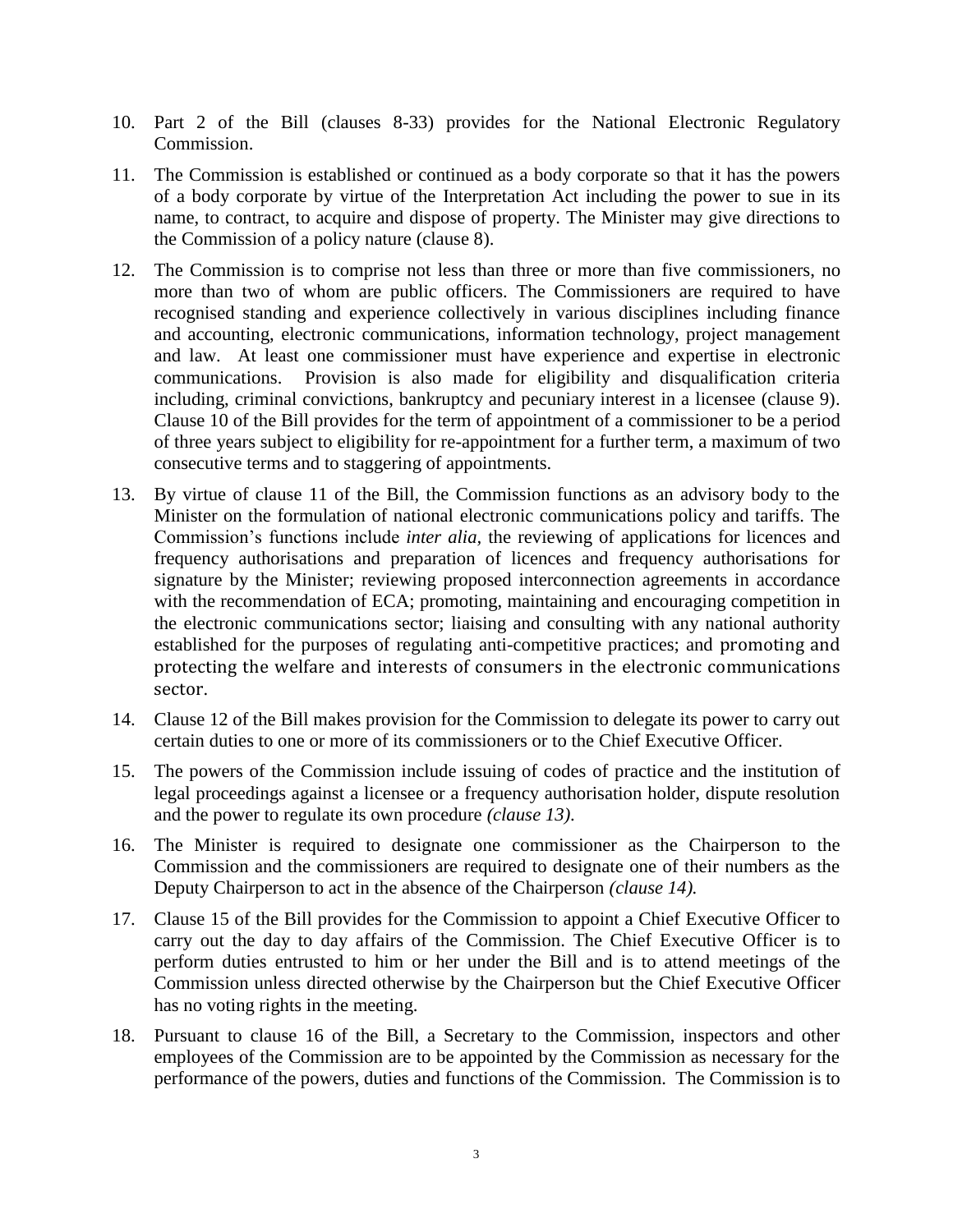furnish each inspector with an identity card for production on request in the performance of his or her functions.

- 19. By virtue of clause 17 of the Bill, the Commission may establish advisory committees to give advice to the Commission on matters relating to its functions. An advisory committee may be made up of members and non-members and its decisions are not binding on the Commission.
- 20. An oath of secrecy is to be taken by the commissioners, officers and employees of the Commission. Provision is made for the preservation of confidentiality by commissioners, officers, employees, agents and advisers of the Commission with regard to all matters coming to their knowledge in the performance of their duties including the business affairs of the Commission, applications to the Commission, affairs of licensees or customers, clients or members of licensees and other information obtained in the course of duty. Exceptions to the duty of confidentiality include where disclosure is permitted by a court or where it is available to the public from another source *(Clause 18)*.
- 21. Clause 19 of the Bill provides for meetings of the Commission to be held monthly as far as practicable and at such other times as may be necessary or expedient for the transaction of business of the Commission The meetings are to be held at such places and times as the Chairperson determines and provision is made for special meetings to be held within seven days of a written request by any three commissioners. A commissioner is deemed to be present where the commissioner participates by telephone, video link or satellite, and all commissioners participating in the meeting are able to hear and to speak to each other. The Chairperson presides over meetings of the Commission and in his or her absence, the Deputy Chairperson presides. Provision is made in clause 19 of the Bill for meetings of the Commission to be duly constituted if at the meeting there is a quorum of a majority of the members of the Commission. Decisions are to be taken by a simple majority of votes of commissioners present and voting, and in cases of equal division the Chairperson has the casting vote. Minutes of a meeting of the Commission are to be recorded and kept by the Secretary to the Commission and are to be submitted to the Minister within 14 days of the meeting. The Commission has the discretion to co-opt any person to attend any particular meeting of the Commission at which it is proposed to deal with a particular matter, for the purpose of assisting or advising the Commission. A person co-opted does not have the right to vote.
- 22. By virtue of clause 20 of the Bill, a commissioner who is in any way, either directly or indirectly, interested in a matter before the Commission is required to declare the nature of his or her interest at the first meeting of the Commission at which it is practicable to do so and where the Commission determines that the interest is material but that the commissioner has not become disqualified by virtue of the provisions on disqualification, the commissioner is required to leave the meeting upon the matter coming up for discussion. Where a declaration is made, any departure of the commissioner from the meeting is to be noted in the minutes of the meeting. Failure to declare an interest, voting, in a matter in which a commissioner is materially interested and seeking to influence the vote of any other commissioner in relation to such a matter is misconduct which would lead to revocation of appointment of the commissioner. Decisions of the Commission taken at a meeting shall not be invalidated merely because a disqualified person sits at the meeting.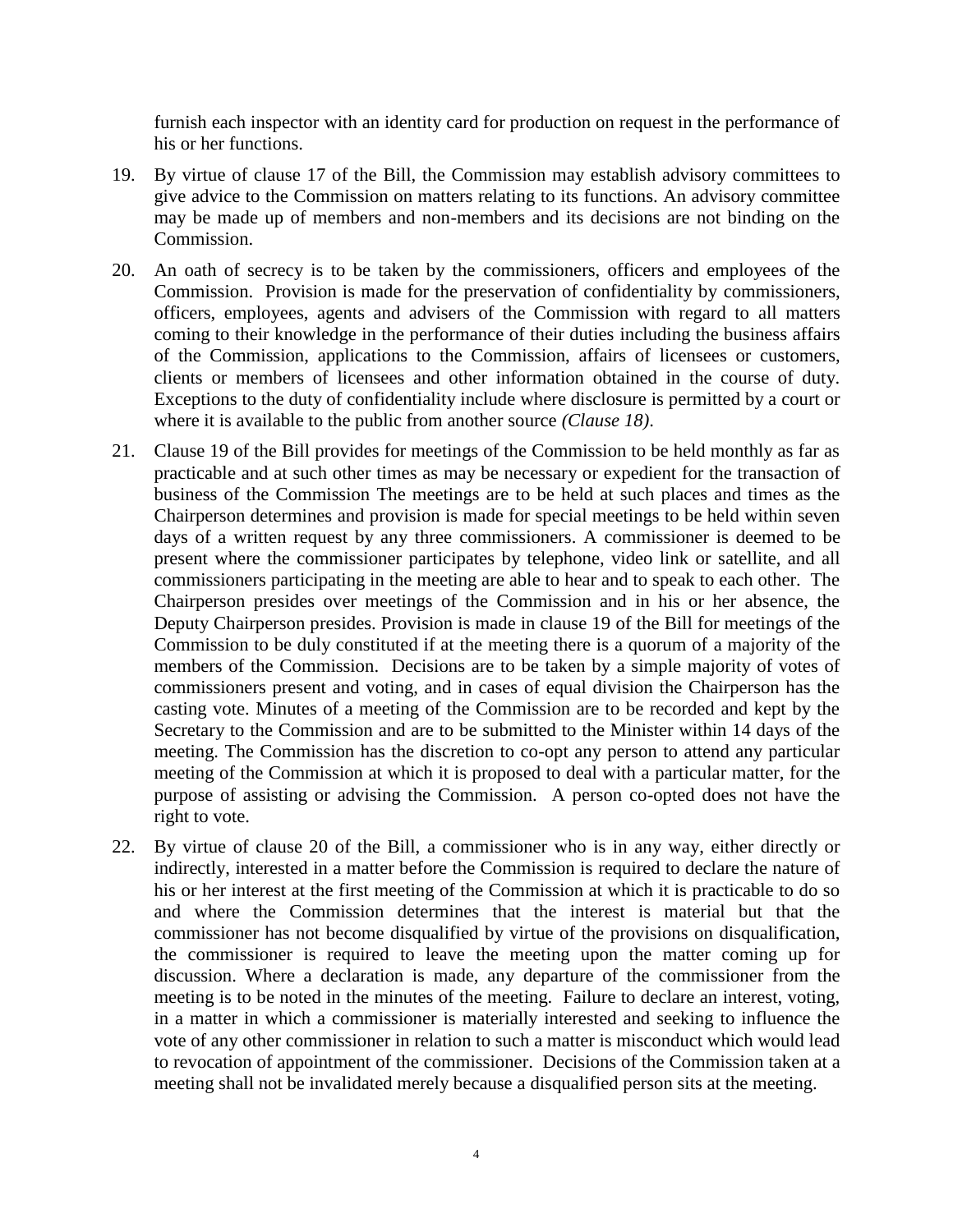- 23. Clause 21 of the Bill provides for protection and indemnity of a commissioner or an employee of the Commission from liability in respect of an act done or omitted to be done in good faith in the exercise or purported exercise of his or her functions under the Bill. The protection does not extend in cases of personal injury.
- 24. Provision is made in clause 22 of the Bill for a commissioner other than the Chairperson to resign at any time by notice in writing addressed to the Minister through the Chairperson and for the Chairperson to resign at any time by notice in writing addressed directly to the Minister.
- 25. The criteria for revocation of appointment of a commissioner by the Minister includes disqualification under the criteria set in clause 9(4), disqualification on grounds of national security, misconduct, disqualification or suspension on grounds of misconduct, by a competent authority, from practising a profession *(clause 23).*
- 26. Clause 24 of the Bill provides for the office of a commissioner to be vacated upon the death of the commissioner, if the commissioner becomes disqualified, if the commissioner resigns, if the commissioner's appointment is revoked or not renewed at the date of its expiry, or if the commissioner fails to attend three consecutive meetings or five meetings in the aggregate of the Commission in a twelve months period without a medical certificate or without being excused by the Chairperson in writing for ordinary commissioners and for the Chairperson by the Minster in writing. A vacancy takes effect on the occurrence of the relevant condition and therefore no instrument of revocation by the Minister is required. The filling of any vacancy must be done in accordance with the provision relating to appointment of commissioners. Decisions of the Commission at a meeting are not invalidated merely because there is a vacancy in membership as long as there is a quorum.
- 27. Clause 25 of the Bill provides for the commissioners to be paid out of the funds of the Commission such remuneration and allowances as determined by Cabinet.
- 28. The Fund of the Commission is to comprise annual financial contributions made by ECA to the Commission and chargeable to the general budget of ECA, monies allocated to it by Parliament and monies received by the Commission as grants or loans *(clause 26)*.
- 29. By virtue of clause 27 of the Bill, the financial year of the Commission commences on  $1<sup>st</sup>$ January and ends on  $31<sup>st</sup>$  December in each year.
- 30. Clause 28 of the Bill provides for the Commission to prepare a Budget with the estimates of its income and expenditure and a work plan for the Commission in respect of the ensuing financial year for approval by ECA and submission to the Minister for laying in [Parliament/the National Assembly].
- 31. The Commission is to keep proper records of accounts in accordance with generally accepted international accounting standards and principles and prepare and retain financial statements in respect of each financial year *(clause 29)*.
- 32. By virtue of clause 30 of the Bill, the Commission's accounts are to be audited annually by an independent auditor appointed by the Commission who is to conduct the audit in accordance with generally accepted international auditing standards. The Commission, the commissioners, the Chief Executive Officer and the employees are required to grant to the auditor all contracts, accounts, vouchers, or other documents which the auditor considers necessary and the auditor may require the person holding or accountable for such document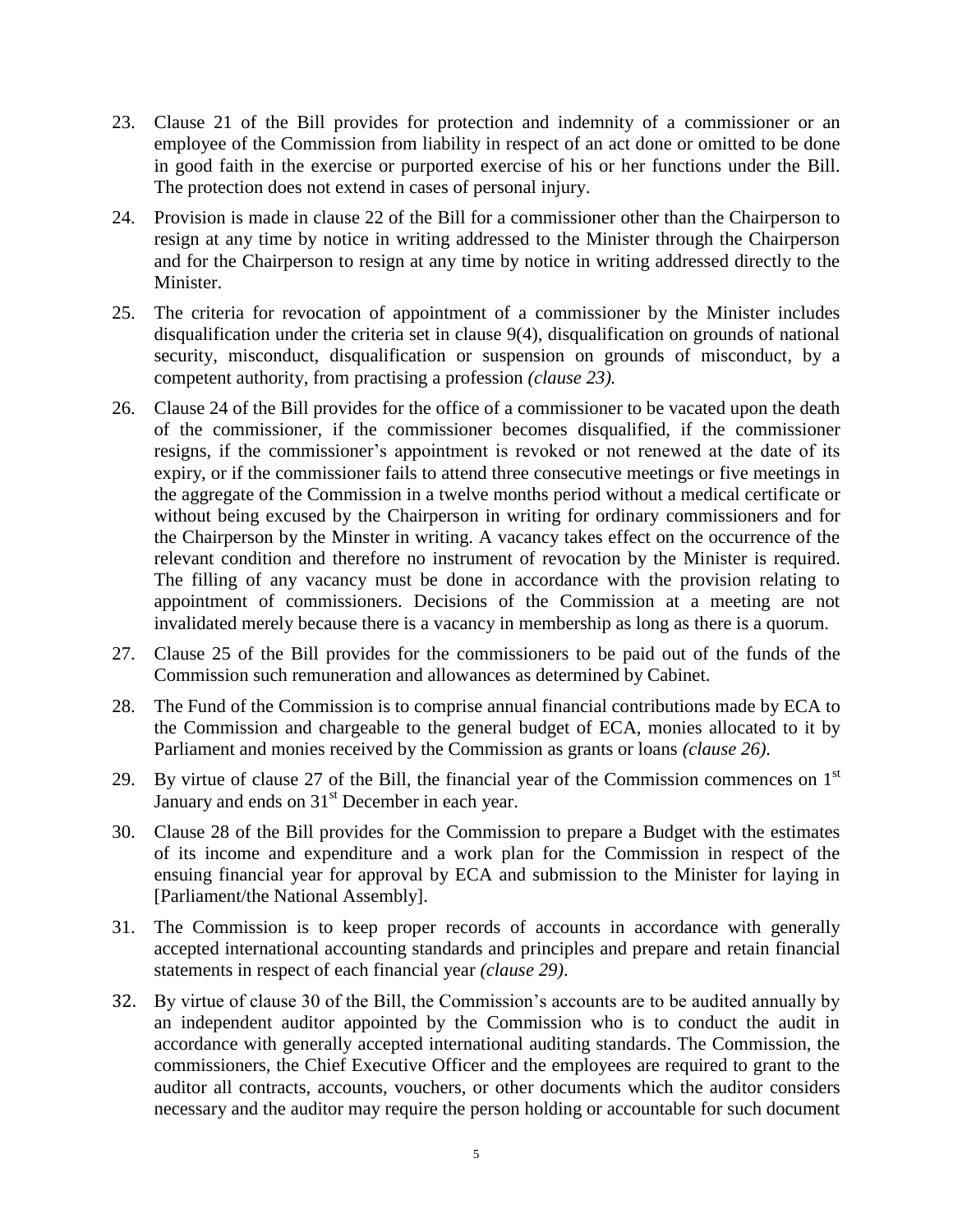to appear, make a signed statement or provide such information in relation to the document as the auditor considers necessary. The auditor's report is to be submitted to the Commission as soon as is practicable and in any event not later than three months after the end of the financial year.

- 33. The Commission is required to submit an annual report together with the auditor's report to ECA and to the Minister for transmission to the [Parliament/ National Assembly] not later than four months after the end of each financial year. The annual report and the auditor's report are to be laid in [Parliament/National Assembly] within twenty eight days of receipt by the Minister or if [Parliament/National Assembly] is not in Session within twenty eight days of the commencement of the next Session of [Parliament/National Assembly] *(clause 31).*
- 34. The Commission is exempt from the payment of taxes and fees on income property and documents (clause 32).
- 35. Clause 33 of the Bill provides for the right of access to the records of the Commission so that members of the public are able to access certain records and information held by the Commission subject to certain restrictions.
- 36. Part 3 of the Bill *(clauses 34-50)* provides for licensing of persons operating an electronic communications network or providing an electronic communications service.
- 37. By virtue of clause 34 of the Bill, a prohibition is placed on operating an electronic communications network or providing an electronic communications service without a licence, landing or operating submarine cables without a licence, or operating a network or providing a service without a frequency authorisation where a frequency authorisation is necessary. A person who contravenes clause 34 commits an offence and is liable on conviction on indictment to imprisonment for a term not exceeding ten years or a fine not exceeding one million dollars or to both.
- 38. Provision is made in clause 35 of the Bill for private electronic communications network and in clause 36 of the Bill the scope and class of licences is identified. Clause 36 further provides for a licensee to provide more than one service under a licence.
- 39. Provision is made in clause 37 of the Bill for the procedure for an application for a licence, the content of a licence and the grant or refusal of a licence. The Commission consults with the ECA before making a recommendation to the Minister for the grant or refusal of a licence.
- 40. Provisions for the grant of frequency authorisations are contained in clauses 38 and 39 of the Bill. The Commission consults with the ECA prior to making a recommendation for the grant or refusal of a frequency authorisation.
- 41. Provision is made in clauses 40, 41 and 42 of the Bill for the modification, transfer and change of control of a licence or frequency authorisation. Clauses 43, 44 and 45 of the Bill provide for notification of change of significant interest, termination and renewal of the licence or frequency authorisation.
- 42. In clauses 46, 47 and 48 of the Bill provision is made for suspension and revocation, special licence and registration of domain name. Type approvals are provided for in clause 50 of the Bill.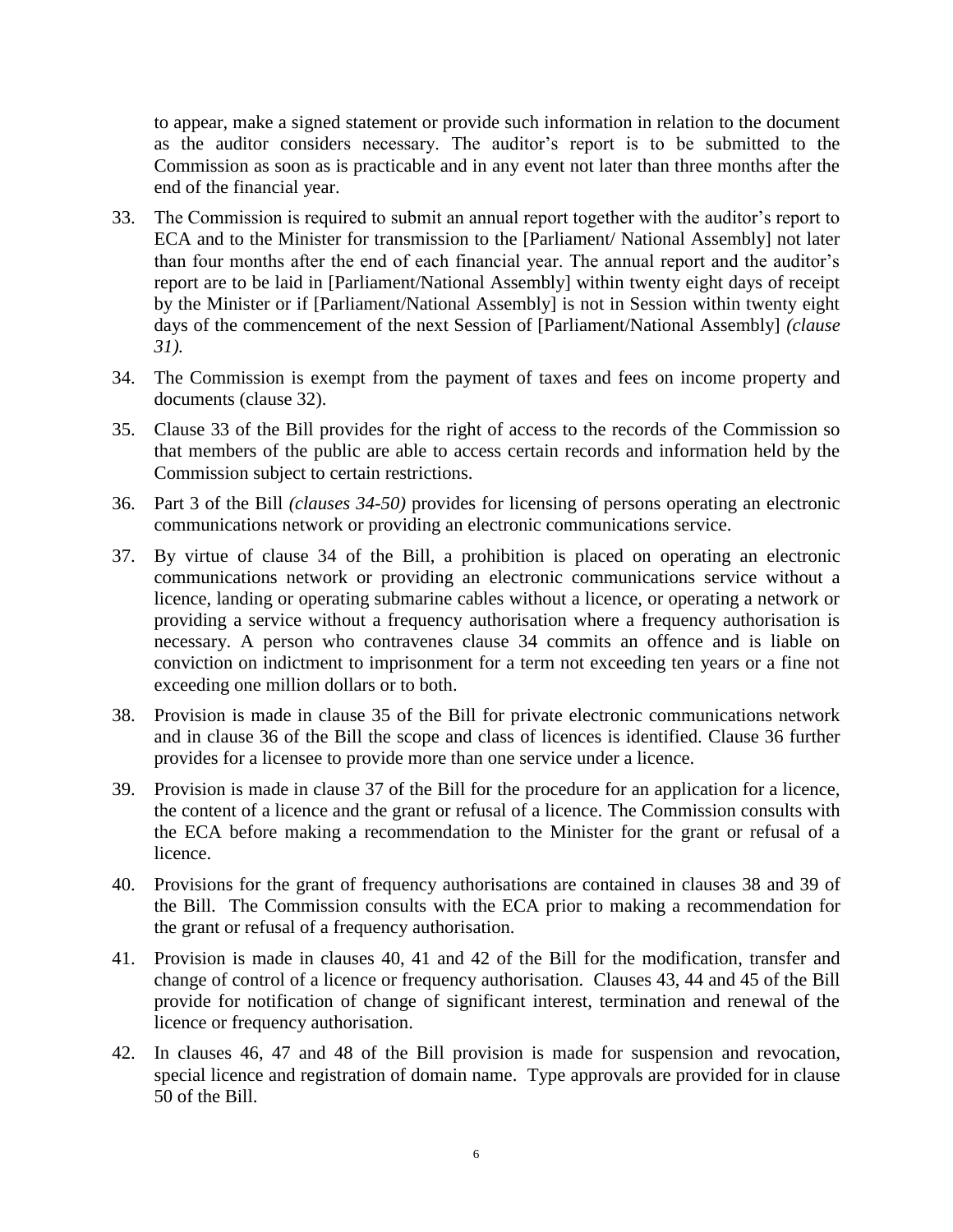- 43. Part 4 of the Bill provides for the rights and obligations of the licensee or frequency authorisation holder (clauses 51 to 72 of the Bill). The rights include access to towers, cable landing stations and other network elements and the obligations include contribution to the Universal Service and Access Fund, interconnection and number portability.
- 44. Part 5 of the Bill provides for Competition. Clause 73 of the Bill contains general competition practices. Abuse of significant market power is prohibited by clause 74 of the Bill. Non-discrimination is ensured by clause 75 of the Bill. Market analysis and specific obligations of licensees having significant market power are highlighted in clauses 76 and 77 of the Bill.
- 45. Clause 79 of the Bill additionally prohibits a licensee from entering in to or giving effect to any agreement, arrangement or understanding including an agreement, arrangement or understanding for an acquisition which has the purpose or has, or is likely to have, the effect of significantly lessening competition in any market for the supply of services or of any product used in connection with services, or has or is likely to have the effect of fixing, controlling or maintaining the prices for, or any discount, allowance, credit or rebate for, any service or any product used in connection with services. Clauses 80, 81 and 82 make provision for reasonable allowances, powers of the Commission under that Part and consultation with any competition body.
- 46. Part 6 of the Bill provides for the Universal Service and Access Fund through its establishment in clause 83 of the Bill and its purpose in clause 84 of the Bill.
- 47. Part 7 of the Bill makes provision for other offences. A prohibition is placed on the connection of equipment to a public network without the approval of the Commission and a contravention of that provision is an offence (clause 85). Other offences include unlawful interference, interception or destruction of a network, giving false information, failure to attend and give evidence to the Commission *(clauses 86-89).* Cross-shareholding, harmful interference and failure to comply with directions are provided for in clauses 90 to 92 of the Bill. Clauses 93 and 94 of the Bill make provision for breach of codes of practice and the liability of a body corporate.
- 48. Part 8 of the Bill provides for investigation and issuing of a warrant for entry and search on suspicion of contravention of clause 34 which places a prohibition on operating a network or providing a service without a licence, landing or operating submarine cables without a licence and operating a network or providing a service without a frequency authorisation where a frequency authorisation is necessary (Clause 95).
- 49. Clauses 96-99 of the Bill provide for investigation of breaches and determination by the Commission of breaches by licensees or frequency authorisation holders, assistance of police officers and injunction relief.
- 50. Part 9 of the Bill makes provision for settlement of complaints by the Commission in clauses 100-1110. Upon receipt of a complaint the Commission may request that the parties negotiate, investigate the complaint or refer the complaint to the Tribunal, OECS Competition Commission, Consumer Protection body or any other body. Clauses 111-125 provides for the establishment and operation of an ad hoc Tribunal to hear complaints referred by the Commission. The continuation of an electronic communications service during the complaint process is ensured by clause 126 of the Bill.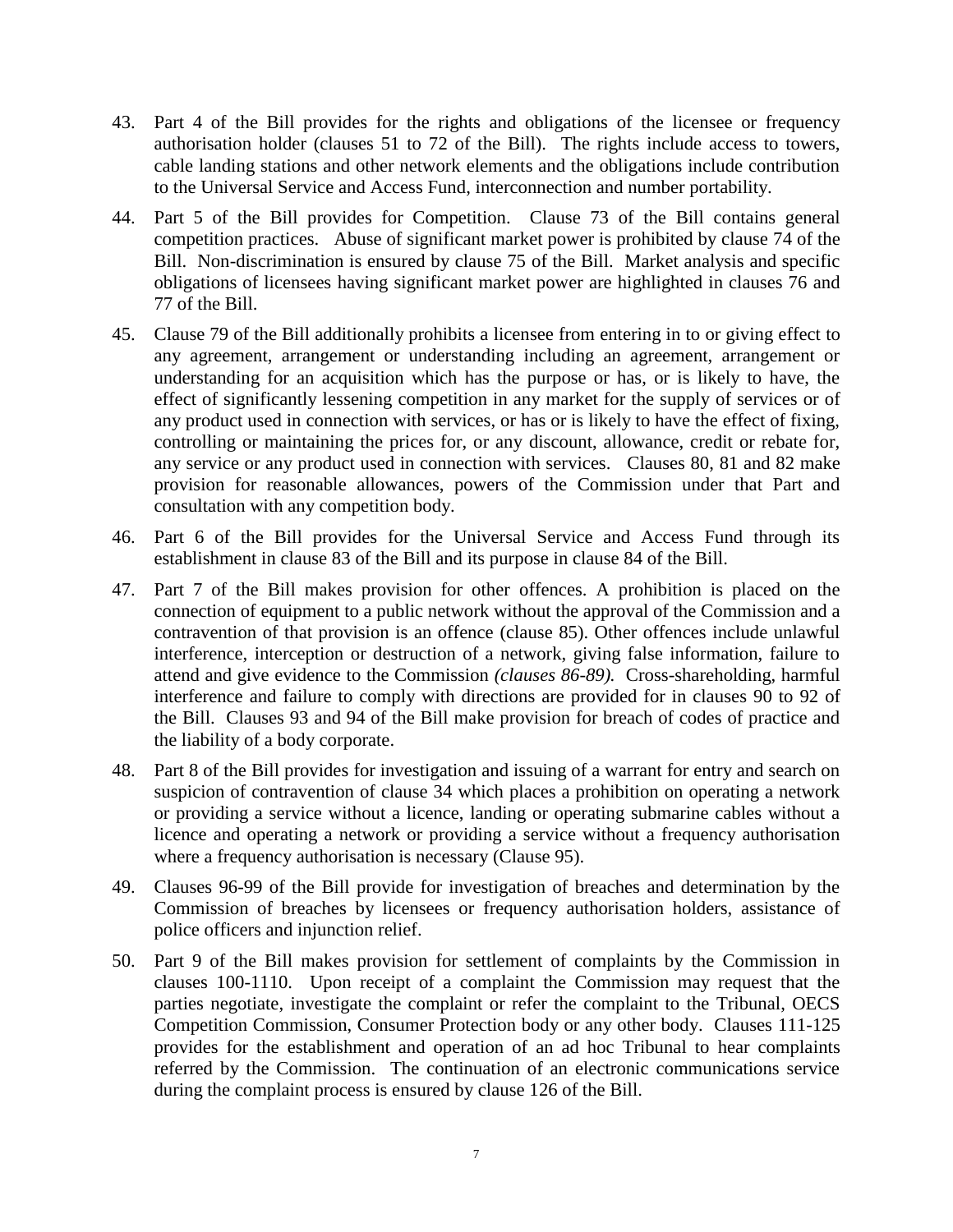- 51. Part 10 of the Bill *(clauses 127-135)* provides for miscellaneous matters including fees, access to registers and stoppage of communications. Additionally, the Part has requirements relating to copyright, permission under other laws and appeals. There are also provisions for the amendment to the Schedules, the making of Regulations by the Minister and the repeal and savings of the provisions of the Telecommunications Act.
- 52. The three Schedules attached to the Bill contain the form of the oath of secrecy, sub-classes of licences and conditions of licences and frequency authorisations.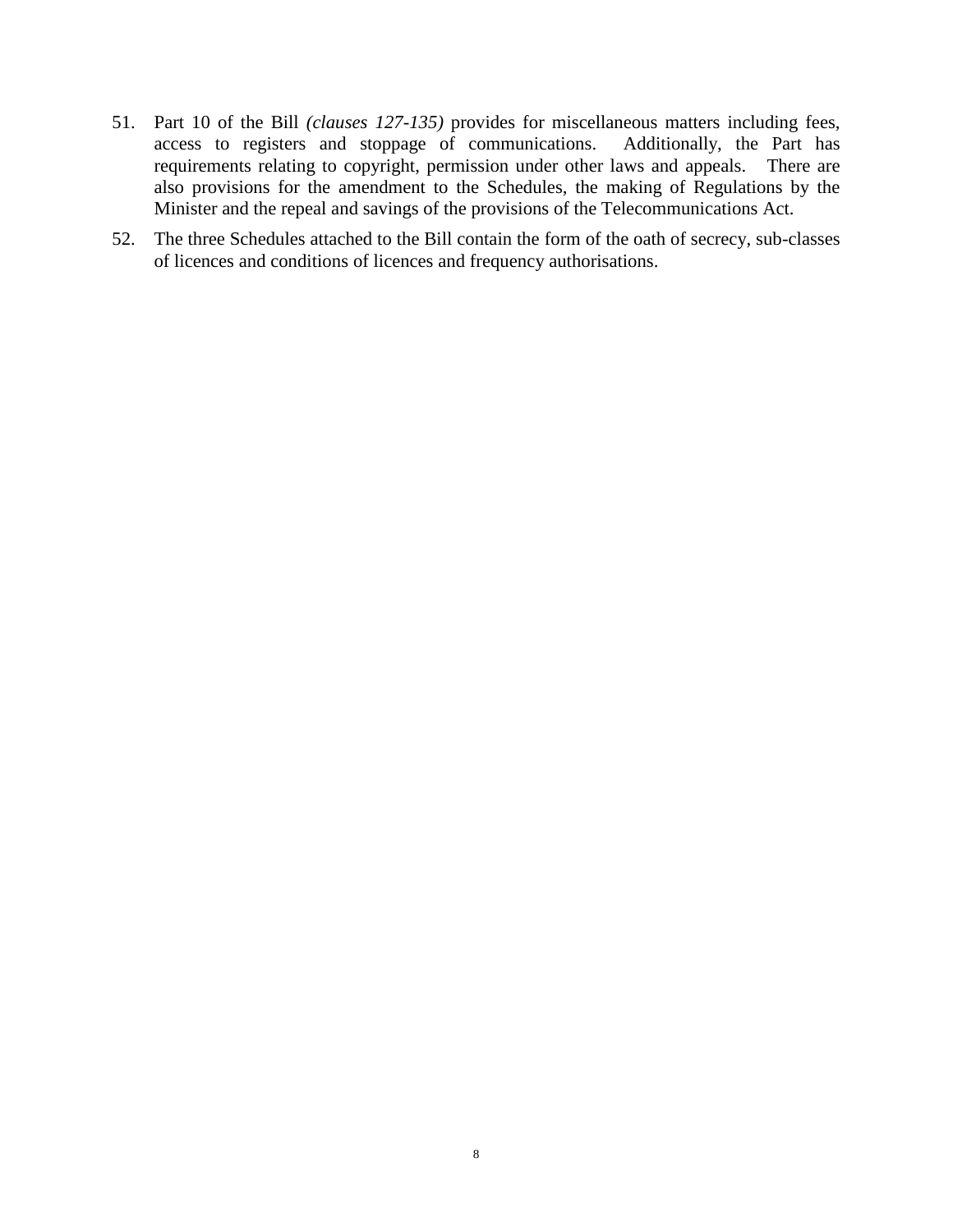# ELECTRONIC COMMUNICATIONS ACT

### **ARRANGEMENT OF SECTIONS**

| <b>Section</b> |  |  |
|----------------|--|--|
|                |  |  |
|                |  |  |
| 1.             |  |  |
| 2.             |  |  |
| 3.             |  |  |
| 4.             |  |  |
| 5.             |  |  |
| 6.             |  |  |
| 7.             |  |  |
|                |  |  |
|                |  |  |
| 8.             |  |  |
| 9.             |  |  |
| 10.            |  |  |
| 11.            |  |  |
| 12.            |  |  |
| 13.            |  |  |
| 14.            |  |  |
| 15.            |  |  |
| 16.            |  |  |
| 17.            |  |  |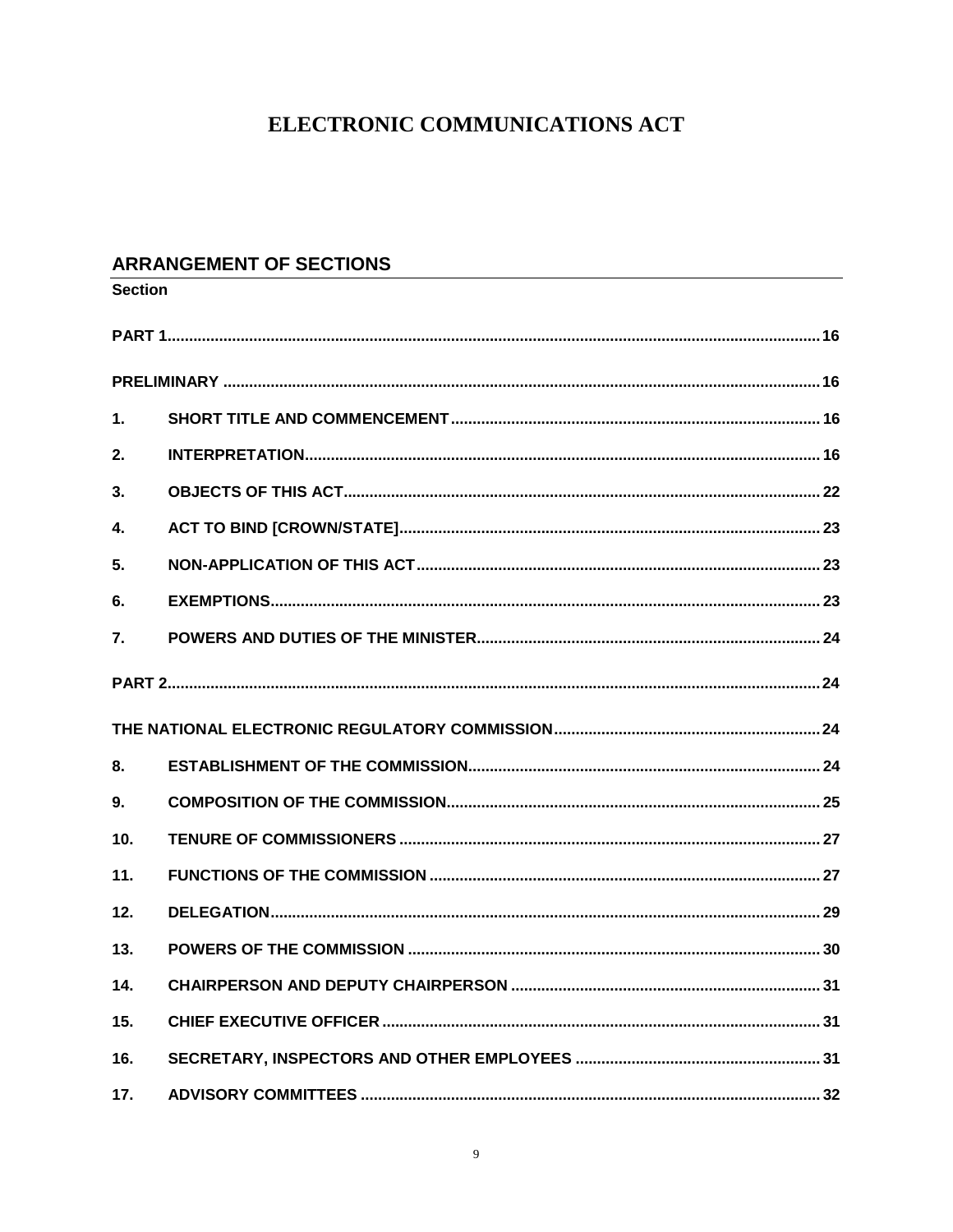| 18.    |                                                                               |
|--------|-------------------------------------------------------------------------------|
| 19.    |                                                                               |
| 20.    |                                                                               |
| 21.    |                                                                               |
| 22.    |                                                                               |
| 23.    |                                                                               |
| 24.    |                                                                               |
| 25.    |                                                                               |
| 26.    |                                                                               |
| 27.    |                                                                               |
| 28.    |                                                                               |
| 29.    |                                                                               |
| 30.    |                                                                               |
| 31.    |                                                                               |
| $[32]$ |                                                                               |
| 33.    |                                                                               |
|        |                                                                               |
|        | LICENSING, FREQUENCY AUTHORISATION, REGISTRATION AND APPROVAL  40             |
| 34.    | PROHIBITION ON OPERATING NETWORK OR PROVIDING SERVICES WITHOUT A              |
| 35.    |                                                                               |
| 36.    |                                                                               |
| 37.    |                                                                               |
| 38.    |                                                                               |
| 39.    |                                                                               |
| 40.    |                                                                               |
| 41.    |                                                                               |
| 42.    | <b>CHANGE OF CONTROL OF THE LICENSEE OR FREQUENCY AUTHORIZATION HOLDER 47</b> |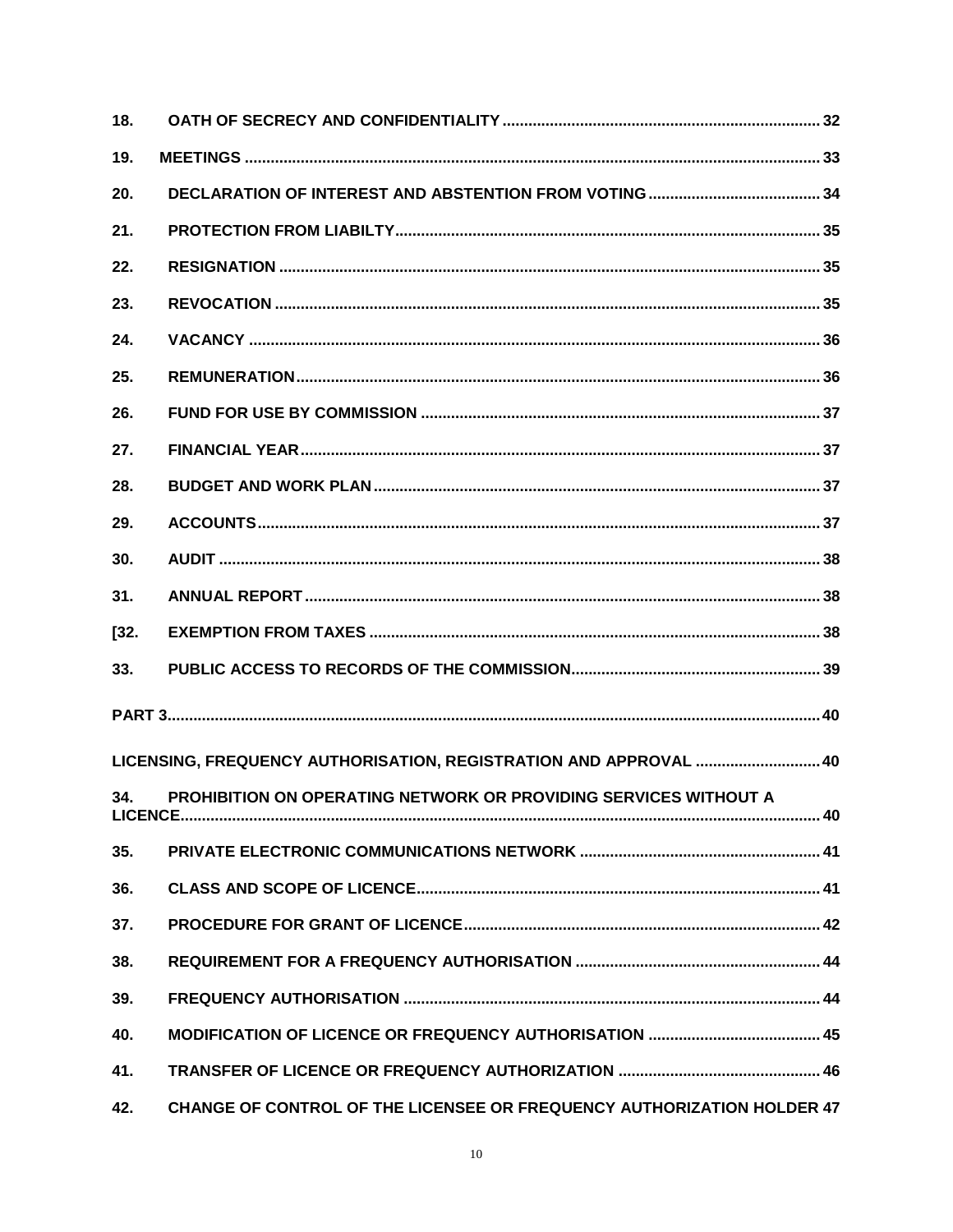| 43. |                                                                           |  |
|-----|---------------------------------------------------------------------------|--|
| 44. | TERMINATION BEFORE OR ON THE EXPIRY OF A LICENCE OR FREQUENCY             |  |
| 45. |                                                                           |  |
| 46. | SUSPENSION AND REVOCATION OF LICENCE OR FREQUENCY AUTHORISATION  51       |  |
| 48. |                                                                           |  |
| 49. |                                                                           |  |
| 50. |                                                                           |  |
|     |                                                                           |  |
|     | RIGHTS AND OBLIGATIONS OF LICENSEE AND FREQUENCY AUTHORISATION HOLDER  57 |  |
| 51. |                                                                           |  |
| 52. |                                                                           |  |
| 53. |                                                                           |  |
| 54. |                                                                           |  |
| 55. |                                                                           |  |
| 56. |                                                                           |  |
| 57. | LEASE OF EXCESS CAPACITY ELECTRONIC COMMUNICATIONS NETWORK,               |  |
| 58. |                                                                           |  |
| 59. |                                                                           |  |
| 60. |                                                                           |  |
| 61. |                                                                           |  |
| 62. |                                                                           |  |
| 63. |                                                                           |  |
| 64. |                                                                           |  |
| 65. |                                                                           |  |
| 66. |                                                                           |  |
| 67. |                                                                           |  |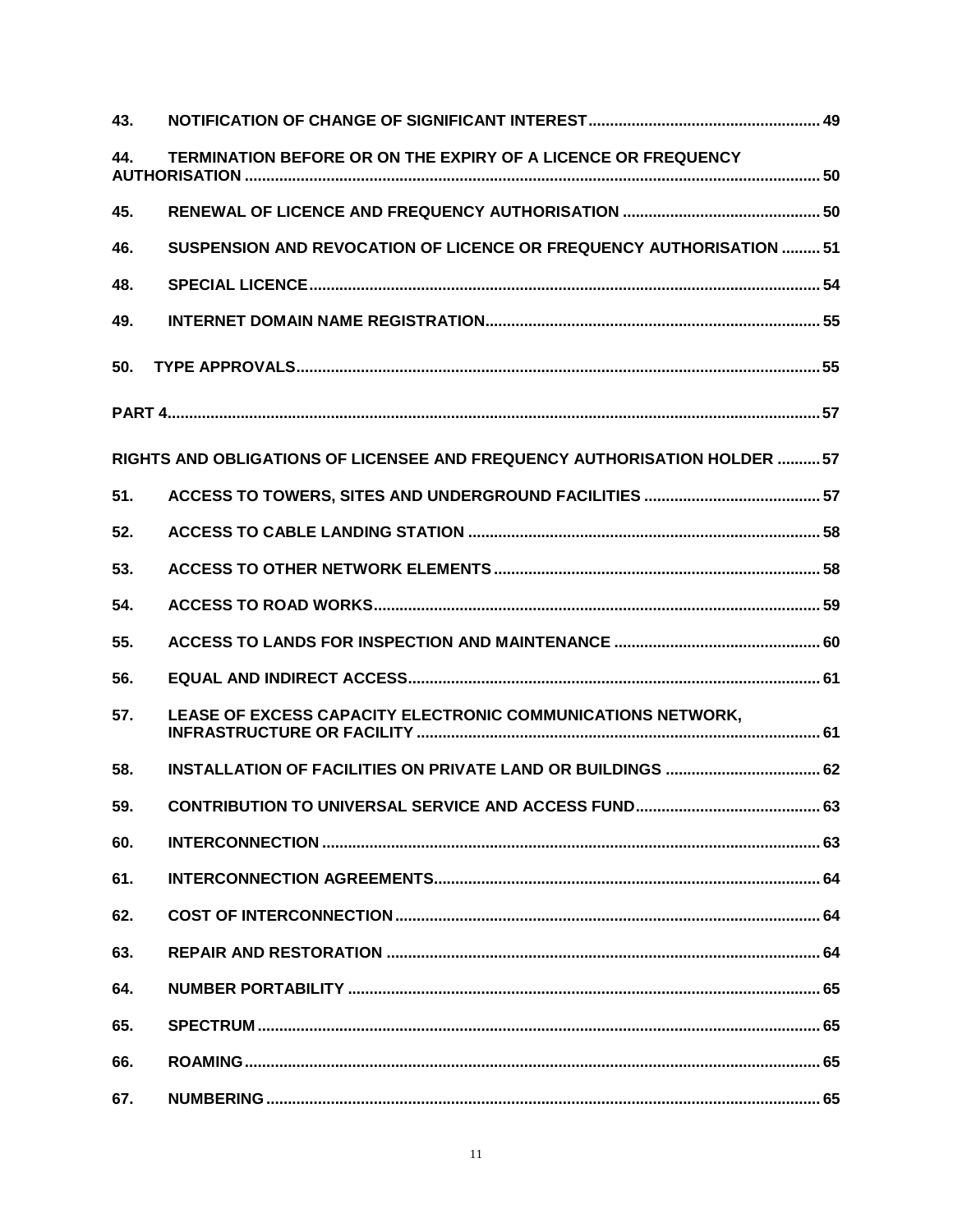| 68. |                                                                    |  |
|-----|--------------------------------------------------------------------|--|
| 69. |                                                                    |  |
| 70. |                                                                    |  |
| 71. |                                                                    |  |
| 72. |                                                                    |  |
|     |                                                                    |  |
|     |                                                                    |  |
| 73. |                                                                    |  |
| 74. |                                                                    |  |
| 75. |                                                                    |  |
| 76. | <b>OBLIGATIONS ON LICENSEES HAVING SIGNIFICANT MARKET POWER 72</b> |  |
| 77. |                                                                    |  |
| 78. |                                                                    |  |
| 79. | ANTI-COMPETITIVE AGREEMENT, ARRANGEMENT OR UNDERSTANDING  75       |  |
| 80. |                                                                    |  |
| 81. |                                                                    |  |
| 82. |                                                                    |  |
|     |                                                                    |  |
|     |                                                                    |  |
| 83. |                                                                    |  |
| 84. |                                                                    |  |
|     |                                                                    |  |
|     |                                                                    |  |
| 85. |                                                                    |  |
| 86. | INTERFERENCE, [INTERCEPTION] OR DESTRUCTION OF NETWORK  80         |  |
| 87. |                                                                    |  |
| 88. |                                                                    |  |
| 89. |                                                                    |  |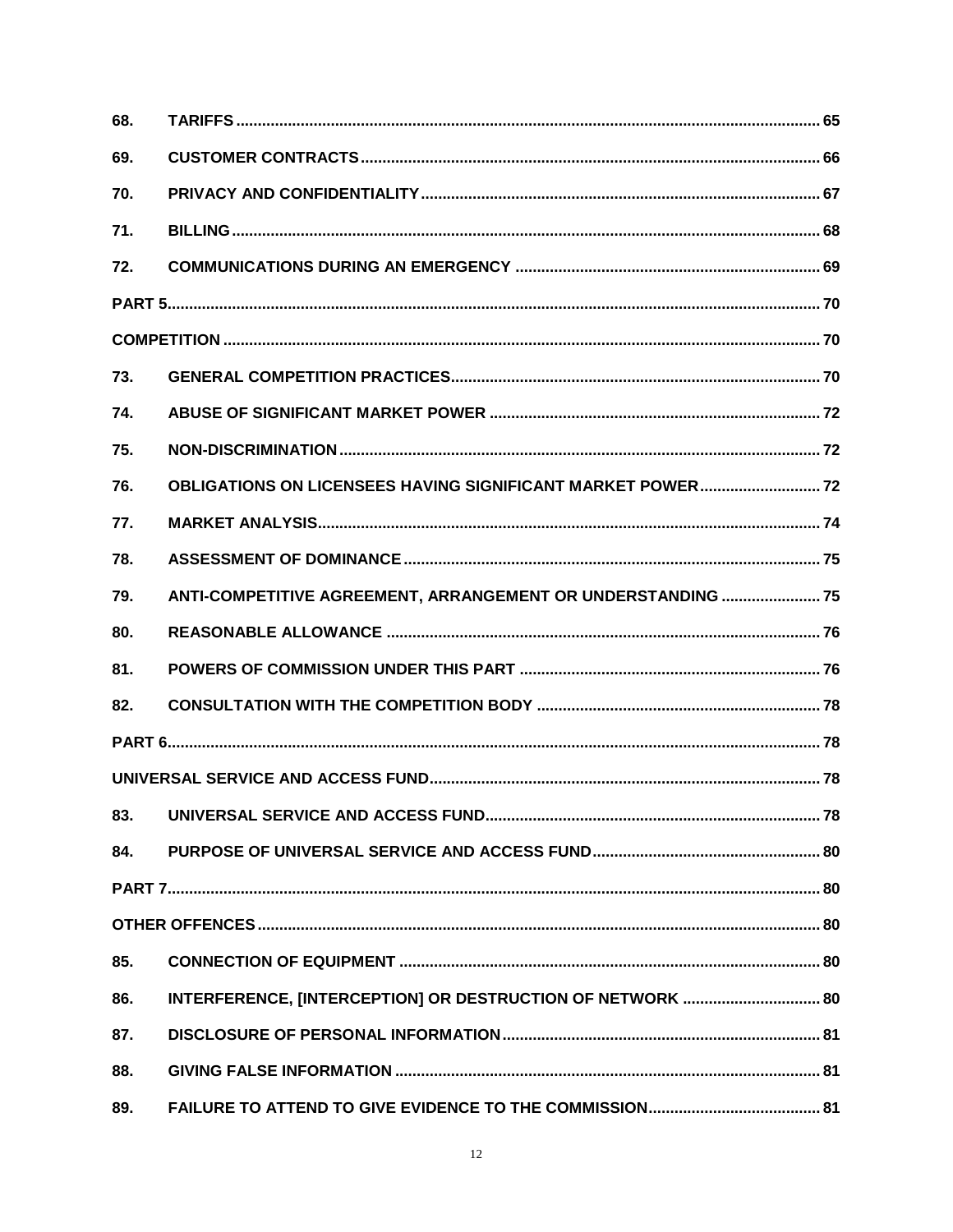| 90. |                                                                             |  |
|-----|-----------------------------------------------------------------------------|--|
| 91. | HARMFUL INTERFERENCE TO FACILITY OR TERMINAL EQUIPMENT  82                  |  |
| 92. |                                                                             |  |
| 93. |                                                                             |  |
| 94. |                                                                             |  |
|     |                                                                             |  |
|     |                                                                             |  |
| 95. | <b>INVESTIGATION AND WARRANT ON SUSPICION OF CONTRAVENING SECTION 34 83</b> |  |
| 96. |                                                                             |  |
| 97. | BREACHES BY LICENSEES OR FREQUENCY AUTHORISATION HOLDER 85                  |  |
| 98. |                                                                             |  |
| 99. |                                                                             |  |
|     |                                                                             |  |
|     |                                                                             |  |
|     |                                                                             |  |
|     |                                                                             |  |
|     |                                                                             |  |
|     |                                                                             |  |
|     |                                                                             |  |
|     |                                                                             |  |
|     |                                                                             |  |
|     |                                                                             |  |
|     |                                                                             |  |
|     |                                                                             |  |
|     |                                                                             |  |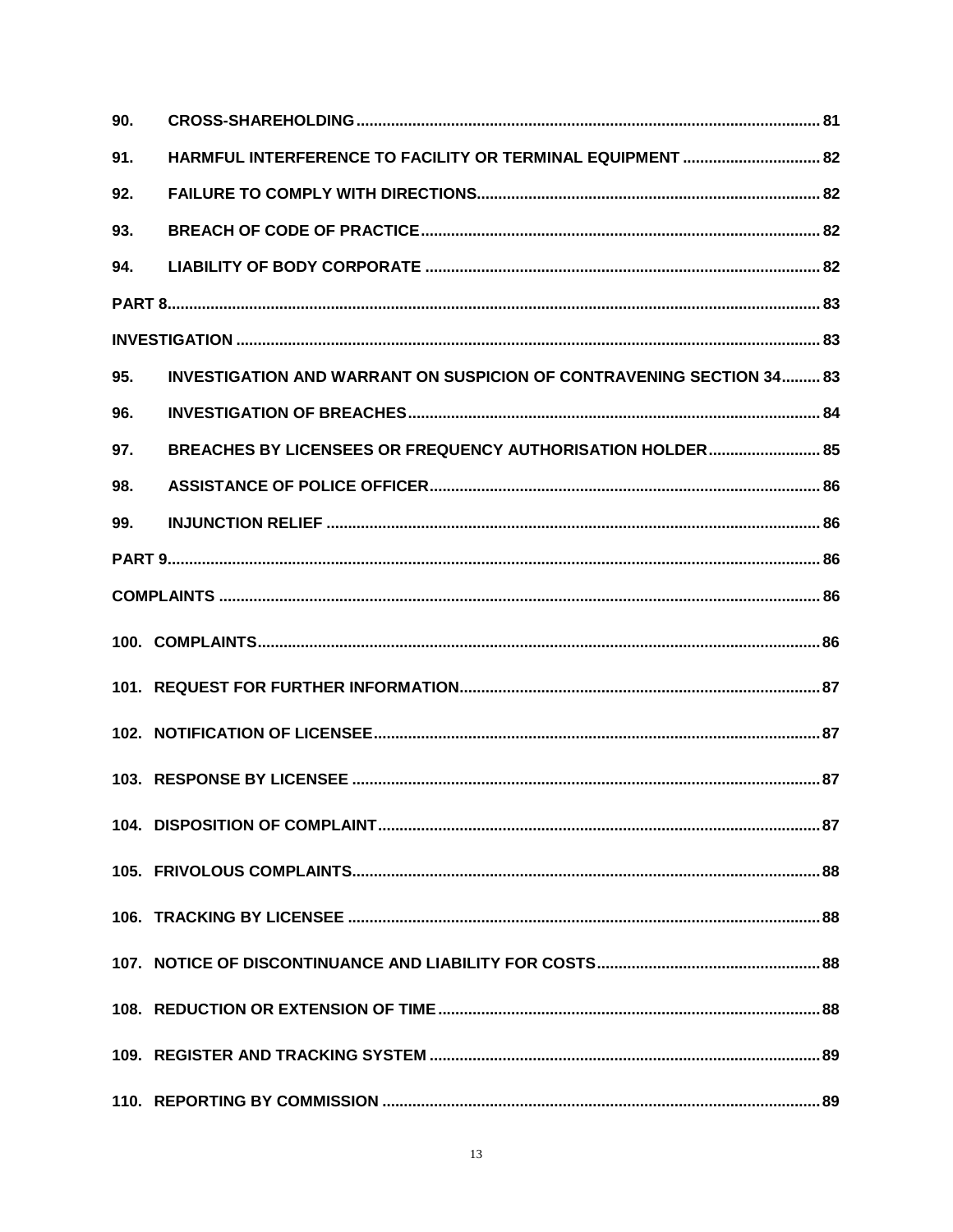| 111.  |  |
|-------|--|
| 112.  |  |
| 113.  |  |
| 114.  |  |
| 115.  |  |
| 116.  |  |
| 117.  |  |
| 118.  |  |
| 119.  |  |
| 120.  |  |
| 121.  |  |
| 122.  |  |
| 123.  |  |
| 124.  |  |
|       |  |
|       |  |
|       |  |
|       |  |
|       |  |
| 127.  |  |
|       |  |
| [129] |  |
| 130.  |  |
| 131.  |  |
| 132.  |  |
| 133.  |  |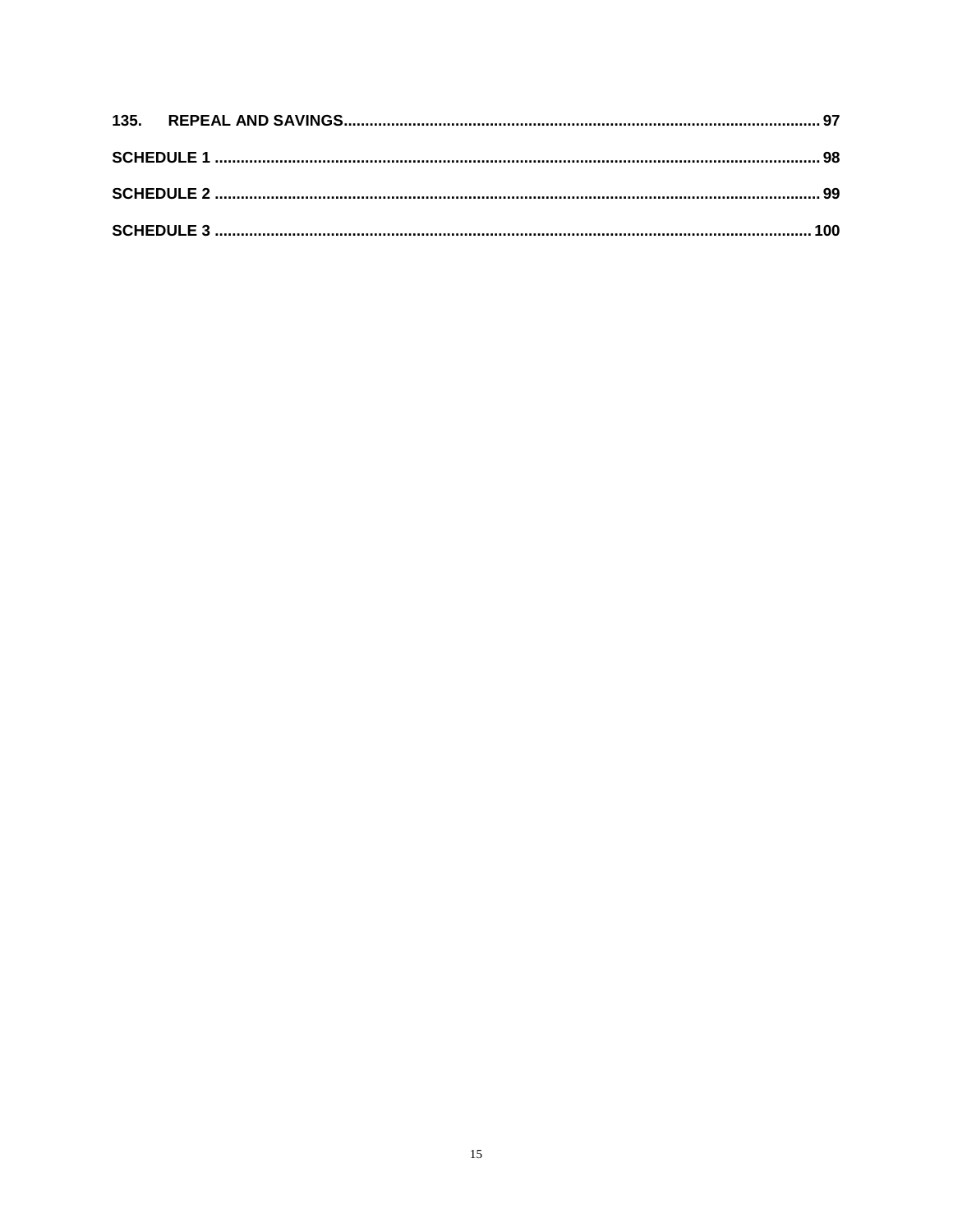## **ELECTRONIC COMMUNICATIONS ACT**

#### **(Act [] of 200[ ])**

**AN ACT** to provide for the regulation of electronic communication networks and electronic communication services and for related matters.

<span id="page-15-0"></span>**BE IT ENACTED................** 

# **PART 1**

### **PRELIMINARY**

#### <span id="page-15-2"></span><span id="page-15-1"></span>**1. SHORT TITLE AND COMMENCEMENT**

- (1) This Act may be cited as the Electronic Communications Act, 20[ ].
- (2) This Act shall come into force on a day to be fixed by the Minister by Order published in the [Official] Gazette*.*

#### <span id="page-15-3"></span>**2. INTERPRETATION**

In this Act [unless the context otherwise requires]—

**"access" –**

- (a) means the making available of facilities or services to a licensee under defined conditions for the purpose of providing electronic communications services;
- (b) includes admission to network elements and associated facilities which may involve the connection of equipment by fixed or non-fixed means including-
	- (i) entry to physical infrastructure, such as buildings, ducts and mast and dark optical fiber,
	- (ii) shared or fully unbundled rights to local loop,
	- (iii) the right to use mobile networks in particular for roaming and the right to use virtual network services,
	- (iv) access to relevant software systems including building operational support systems, access to number translation systems or systems offering equivalent functionality;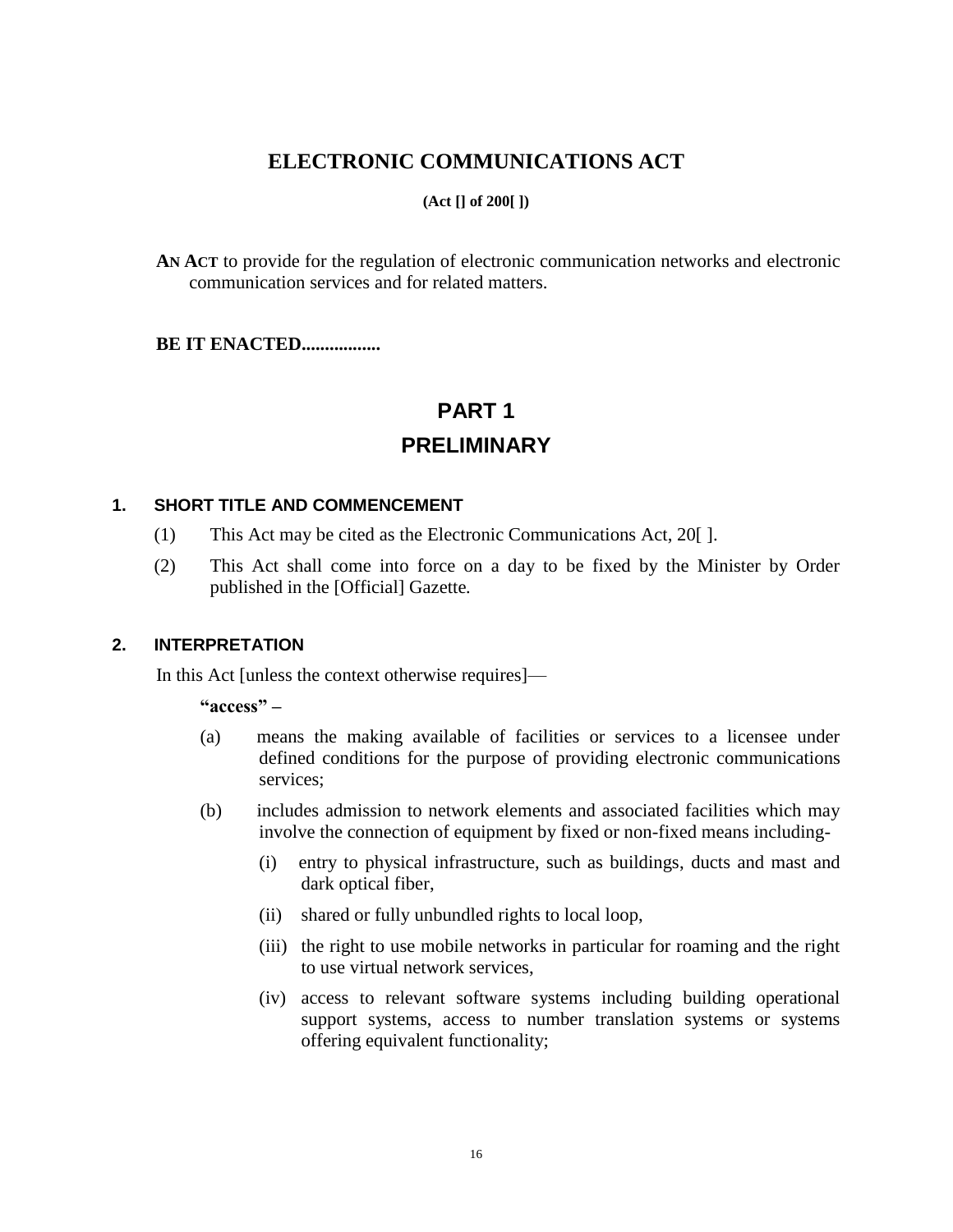- **"access contract"** means an agreement for the provision of network access, use of an electronic communications network and the relevant facilities to be made available;
- **"alternative infrastructure"** means any installation or a set of installations that allows or contributes to allow the transmission or the transmission and routing of information and communications signals, which is deployed on a utility installation;
- **"applicant**" means a person applying for a licence or a frequency authorization;
- "**application**" means a request for a licence or frequency authorization, including a modification or renewal of a licence;
- "**application fee**" means the fee payable to the Commission by an applicant for a licence or frequency authorization;
- "**broadcasting**" means the transmission of radio or video programming to the public on a free, pay, subscription, or other basis, whether by cable television, terrestrial, or satellite means, or by other electronic delivery of such programming;
- **"broadcasting service"** means an electronic communications service provided through the transmission of radio or video programming to the public on a free, pay, subscription or other basis whether by cable television, terrestrial or satellite means or by other electronic delivery of such programming;

#### "**Chairperson**" means —

- (a) in relation to the Commission, the person appointed as the Chairperson of the Commission under section 13; or
- (b)in relation to the Tribunal, the legal practitioner appointed as the Chairperson of the Tribunal under section 112;
- "**Chief Executive Officer**" means the person appointed as Chief Executive Officer under section 14;
- "**Commission**" means the National Electronic Regulatory Commission established by section 8;
- **"Competition body"** means a national or regional entity which makes decisions relating to competition;
- **"Complaints Register"** means the Complaints Register maintained pursuant to section  $109(1)$ ;
- "**commissioner**" means a person appointed as a commissioner under section 9;

**"complainant"** means an aggrieved party who makes a complaint;

"**complaint**" means a complaint submitted to the Commission pursuant to section 100;

"**document**" includes an electronic document;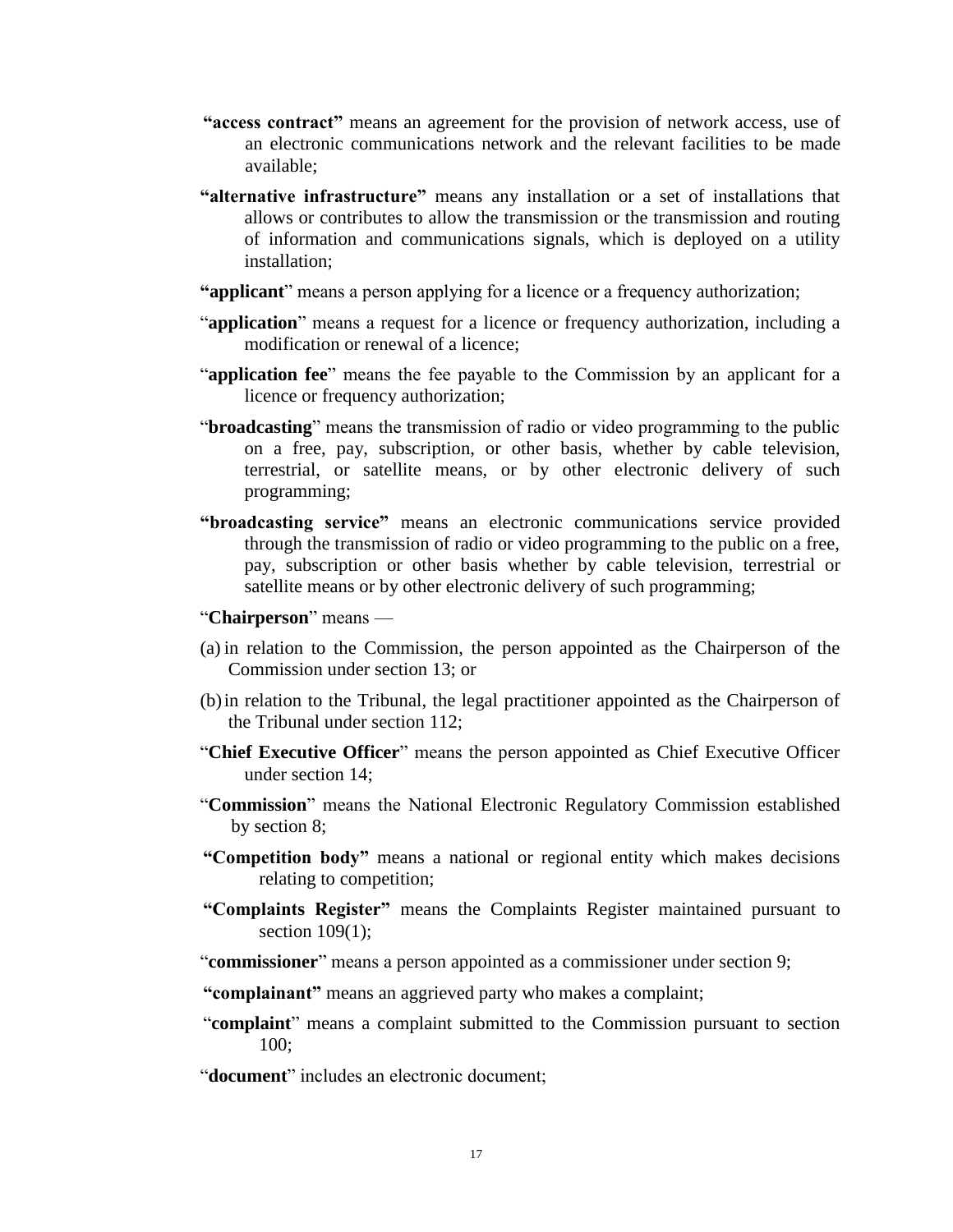- "**diplomatic missions**" include international organisations accredited to [Name of ECA Member State];
- "**ECA**" means the Electronic Communications Authority established by Article 2 of the Treaty;
- "**electronic communications**" means any type of transmission and receipt of symbols, signals, writing, images and sounds, or any sort of communication on lines, by radio, optical, wire, or other electromagnetic systems;
- "electronic communications network" means transmission systems and, where applicable, switching or routing equipment and other resources which permit the conveyance of signals by wire, radio, optical signals, electricity distribution systems, high-voltage lines or other electromagnetic means, including networks for radio and television broadcasting and cable television networks;
- "**electronic communications service**" means a service provided wholly or partially by the conveyance of signals on an electronic communications network;
- "**frequency authorisation**" means permission granted by the Minister under section 39 to use radio frequencies in connection with the operation of an electronic communications network or the provision of an electronic communication services under a licence or otherwise;
- "**frequency authorisation holder**" means a person holding a frequency authorisation granted under section 39;
- "**facility**" means any, apparatus or other thing that is used or capable of being used for electronic communications or for any operation directly connected with electronic communications;
- **"harmful interference"** means intervention with the use of spectrum that impedes, degrades, obstructs or interrupts a broadcasting service or electronic communications service;
- "**infrastructure**" includes facilities, submarine cables, fiber, landing sites, cable landing stations, towers, sites and underground facilities;
- "**infrastructure sharing**" means the joint utilisation of a particular physical structure, segment, element, or feature of the entire infrastructure;
- **"inspector"** means a person appointed as such under section 15;
- "**interconnection**" means the connection of 2 or more separate systems networks, links, nodes, equipment, circuits and devices involving a physical link or interface and systems, networks, links, nodes, equipment, circuits and devices involving a physical link or interface;
- "**land**" includes any land under whatever tenure held and easement, servitude, right or privilege in or over land;

"**licence**" means a—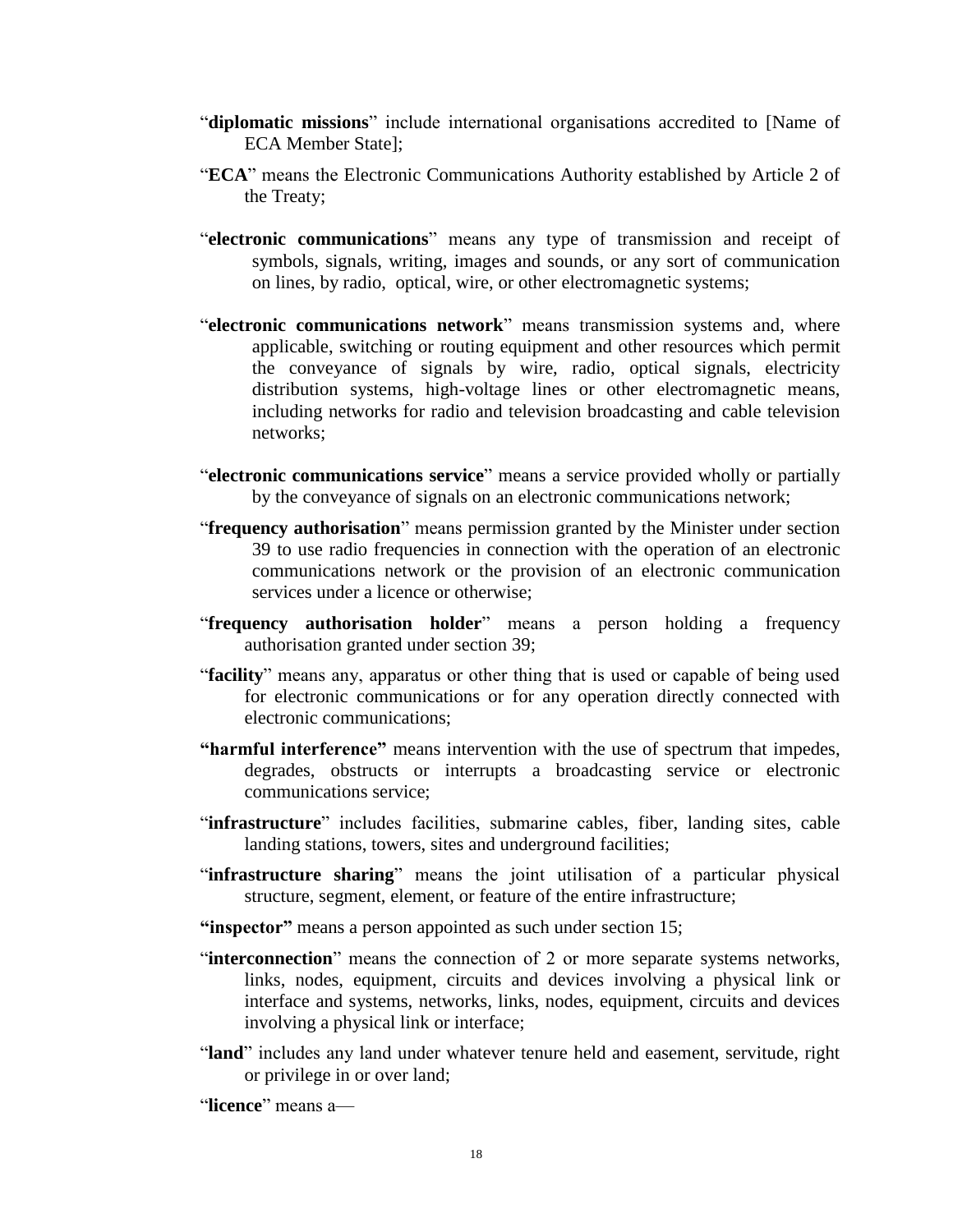(a) network licence;

- (b)service licence; or
- (c) network-service licence;
- **"licensee"** means a person holding a licence;
- **"local loop"** means the physical circuit connecting the electronic communications network termination point at the premises of a subscriber to the main distribution frame or equivalent facility in the fixed public telephone network;
- **"Minister**" means the [Minister to whom responsibility for electronic communications is assigned];
- **"network licence"** means an authorization for the deployment of or operation of any form of electronic communications network system or facilities that is used by any person to provide electronic communications services to third parties;
- **"notice of discontinuance"** means a notice of discontinuance pursuant to section 106;
- "**park**" means an enclosed or private space set apart for ornament or to afford the benefit of pleasure and recreation;
- "**parties**" means the persons directly involved in a complaint under this Act;
- ["**person**" includes any corporation, either aggregate or sole, any partnership or association, and any undertaking, club, society, or other body of one or more persons and any individual;]
- "**private electronic communications network**" means a system to provide electronic communication services to a person [or entity] that is for the sole and exclusive use of that person [or entity] and is not interconnected with the public electronic communications network;
- **"public electronic communications network"** means an electronic communications network used for the provision of electronic communication services to the public;
- **"public ground"** includes any open or enclosed space to which, for the time being, the public has or is permitted to have access;
- **"public utility"** has the meaning assigned to it under [section of the Public Utilities Commission Act];
- "**public voice telephony services**" means the commercial provision to the public of the direct transport and switching of voice telephony in real time from and to network termination points;
- "**radio communications**" means the transmission, emission or reception of signs, signals, text, images and sounds, or other intelligence of any nature by radio;
- "**radio equipment**" means any equipment or apparatus designed or used for radio communications;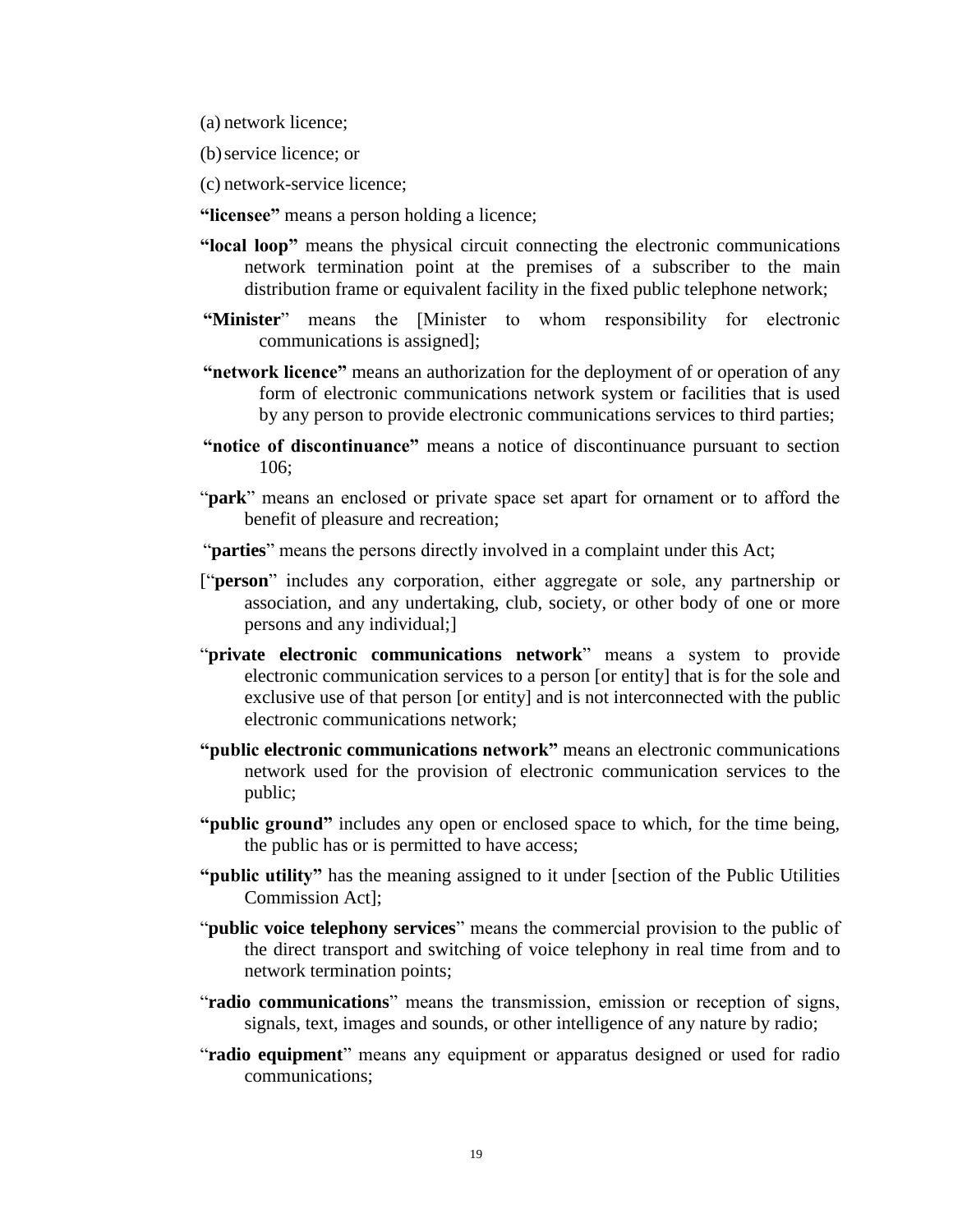"**records**" includes existing licences, frequency authorisations, equipment, approvals, policy or operational documents, orders and documents relating to decisions;

#### **"Register" means the –**

- (a) Register kept and maintained pursuant to section  $11(1)(o)$ ; or
- (b) Complaints Register;
- "**Regulations**" means Regulations made under section 134;
- **"relevant facilities"** means the associated facilities made available by a licensee in relation to a public electronic communications network;
- **"retail customer"** means a consumer, other than a licensee, who is obliged to pay periodically or on demand for an electronic communications service;
- "**road**" means any road or street or part of a road and includes all bridges, culverts, embankments, approaches, drains, verges, pavements, kerbs, footpaths, parapets and other works or things, forming part of any road or street;
- **"road works"** means any activity that involves breaking open a road or public ground, or that removes, alters or affects any utility installation;
- **"service licence"** means an authorization for electronic communication providers who intend to lease electronic communications network elements, such as transition and switching services, from network based operators or providers;
- **"significant interest"**, in relation to an incorporated body, means a holding or interest in the company or in any holding company of the company held or owned by a person, alone or with any other person and whether legally or equitably, that entitles or enables the person, directly or indirectly –
	- (a) to control [25%] or more of the voting rights of that company at a general meeting of the company;
	- (b) to a share of [25%] or more in dividends declared and paid by the company;
	- **(c)** to a share of [25%] or more in any distribution of the surplus assets of the company;
- **"significant market power"**, in relation to a licensee, means that a licensee individually or jointly with others enjoys a position of economic strength which enables it to hinder the maintenance of effective competition on the relevant market by affording the licensee the power to behave to an appreciable extent independently of its competitors and users;
- "site" means land, or a building on land or a structure on land;
- "**special licence**" means a licence granted under section 48 by the Minister;
- **"spectrum"** means the continuous range of electromagnetic wave frequencies used for telecommunications;
- **"tariffs**" include the rates, terms and conditions of an electronic communications service;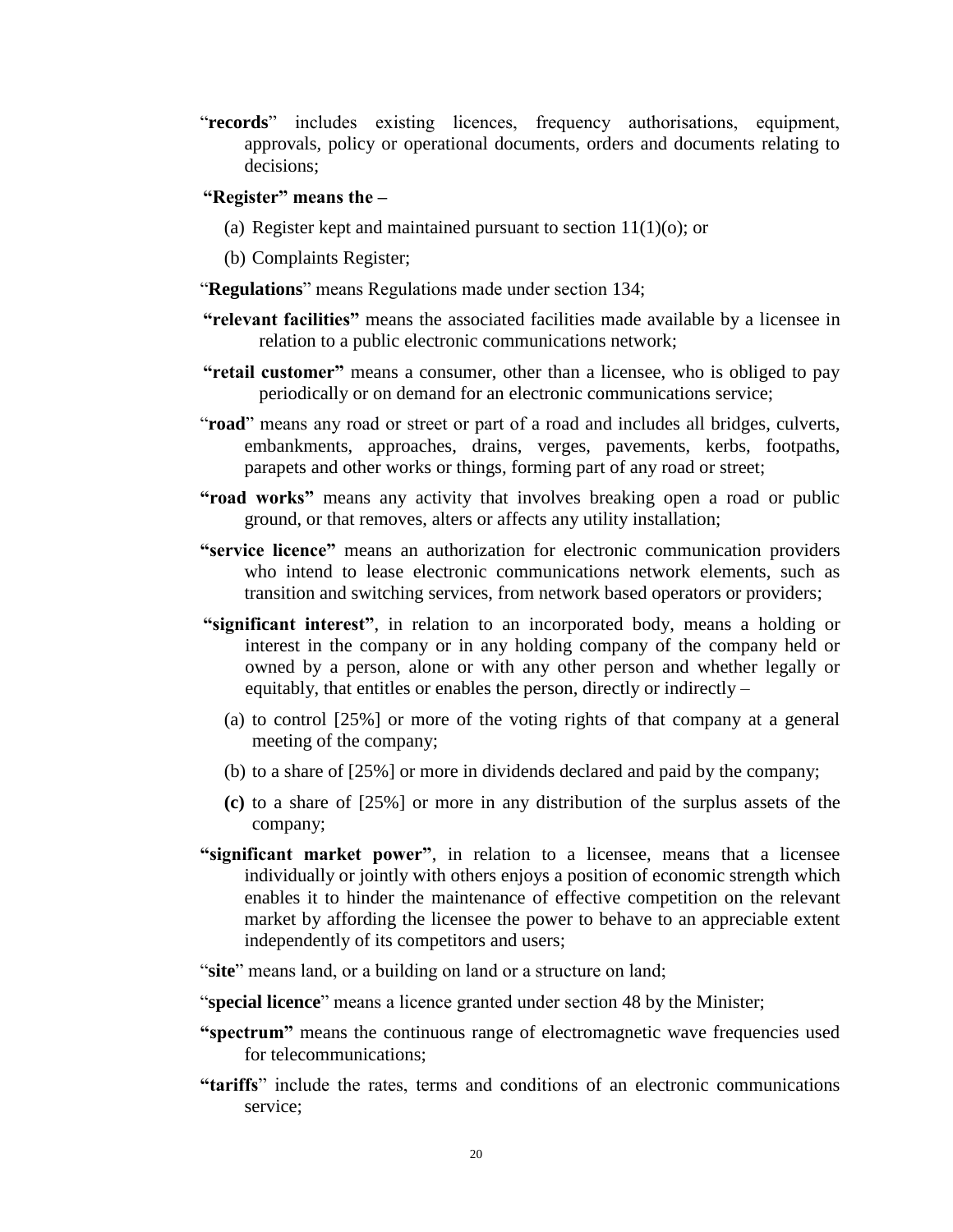- **"telecommunications"** includes the transmission, emission or reception of signals, writing, pulses, images, sounds or other intelligence of any kind by wire, radio, terrestrial or submarine cables, optical or electromagnetic spectrum or by way of any other technology;
- "**terminal equipment**" means apparatus intended to be connected directly or indirectly to the electronic communications network termination point of a network in order to emit, transmit, or receive electronic communications services;
- "**tower**" means a tower, or a pole, or a mast or a similar structure;
- "**Treaty**" means the Treaty establishing the Electronic Communication Authority as amended;
- **"Tribunal"** means the Electronic Communications Tribunal established under section 111;
- "**underground facility**" means a facility located underground that is used, installed ready to be used, or intended to be used, to hold lines;
- "**Universal Service and Access Fund**" means the Universal Service and Access Fund established under section 83;
- "**universal service and access**" includes the provision of
	- (a) public voice telephony;
	- (b) internet access;
	- (c) services to schools, hospitals and similar institutions, police stations, the disabled and physically and mentally challenged; or
	- (d) any other service or device by which people access efficient, affordable and modern electronic communications;
- **"utility installation"** means any physical component of a system owned or operated by a public utility to provide piped water or electricity, under the [Public Utilities Commission Act];

**"utility installation owner"** means the proprietor or operator of any utility installation.

(2) Except so far as the contrary intention appears, an expression that is used both in this Act and in the Treaty (whether or not a particular meaning is assigned to it by the Treaty) has in this Act the same meaning as in the Treaty.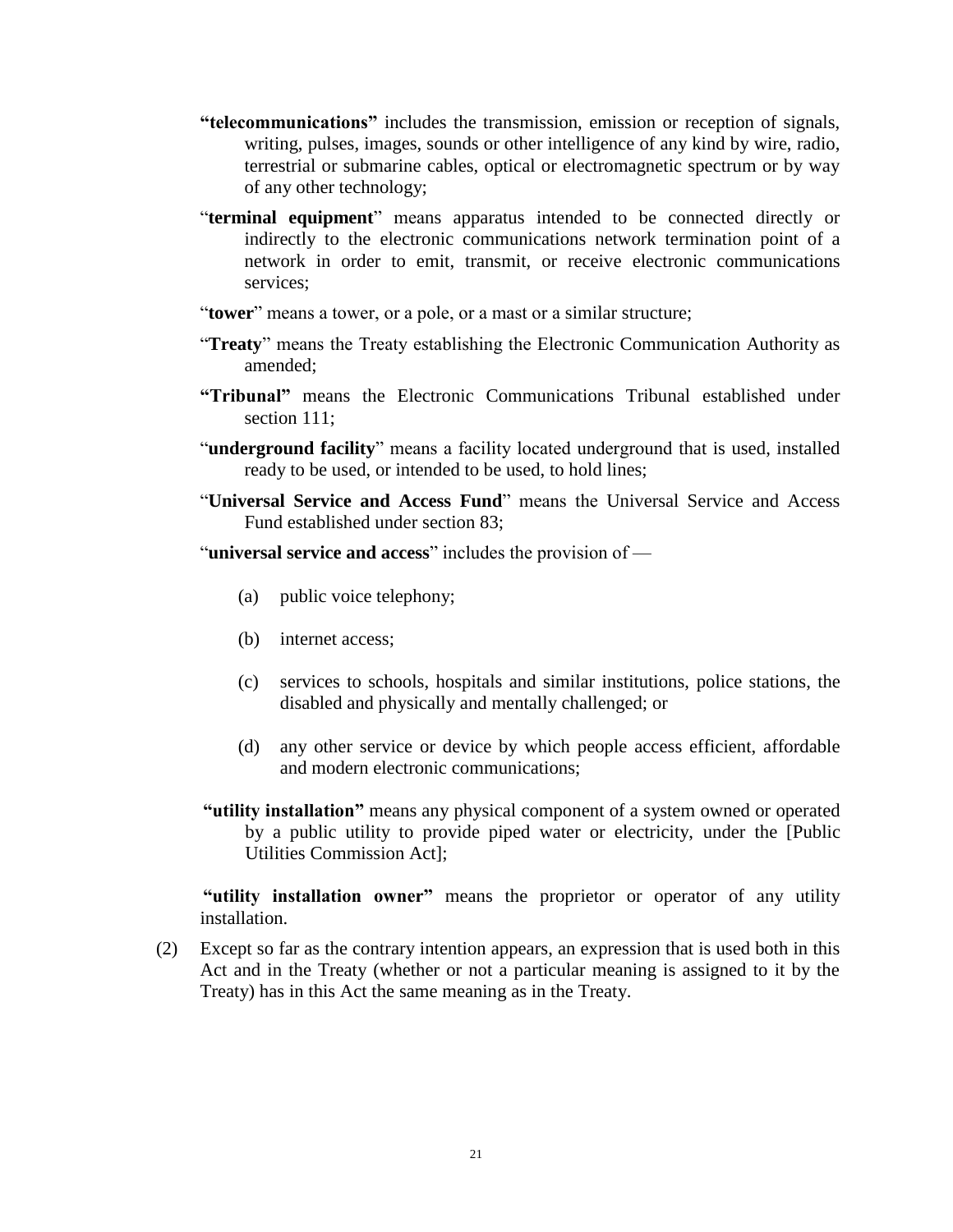#### <span id="page-21-0"></span>**3. OBJECTS OF THIS ACT**

- (1) The principal object of this Act is to give effect to the purposes of the Treaty and to regulate electronic communications services and electronic communications networks in [Name of ECA Contracting State].
- (2) Without limiting the generality of subsection  $(1)$  the objects of this Act include, to
	- (a) ensure policies and practices in relation to the management of electronic communications are in harmony with the policies and practices of ECA;
	- (b) ensure that public interest and national security is preserved;
	- (c) ensure consumer protection and meeting the needs of all users, including disabled users, elderly or users with special social needs, in terms of access to services and facilities;
	- (d) ensure the compliance by licensees to the protection of personal data, secrecy of correspondence and to the principle of neutrality that internet service providers should enable access to all content and applications regardless of the source, and without favouring or blocking particular contents or websites;
	- (e) ensure the absence of discrimination, in similar circumstances, in relationships between licensees and communication services providers to the public for traffic routing and access to their services;
	- (f) ensure the ability of end users to access and disseminate information, as well as access applications and services of their choice;
	- (g) ensure the application of appropriate standards in the operation of electronic communication networks and electronic communication services;
	- (h) ensure the overall development of electronic communications in the interest of the sustainable development of [Name of ECA Contracting State];
	- (i) promote and maintain fair and efficient market conduct and sustainable competition between licensees;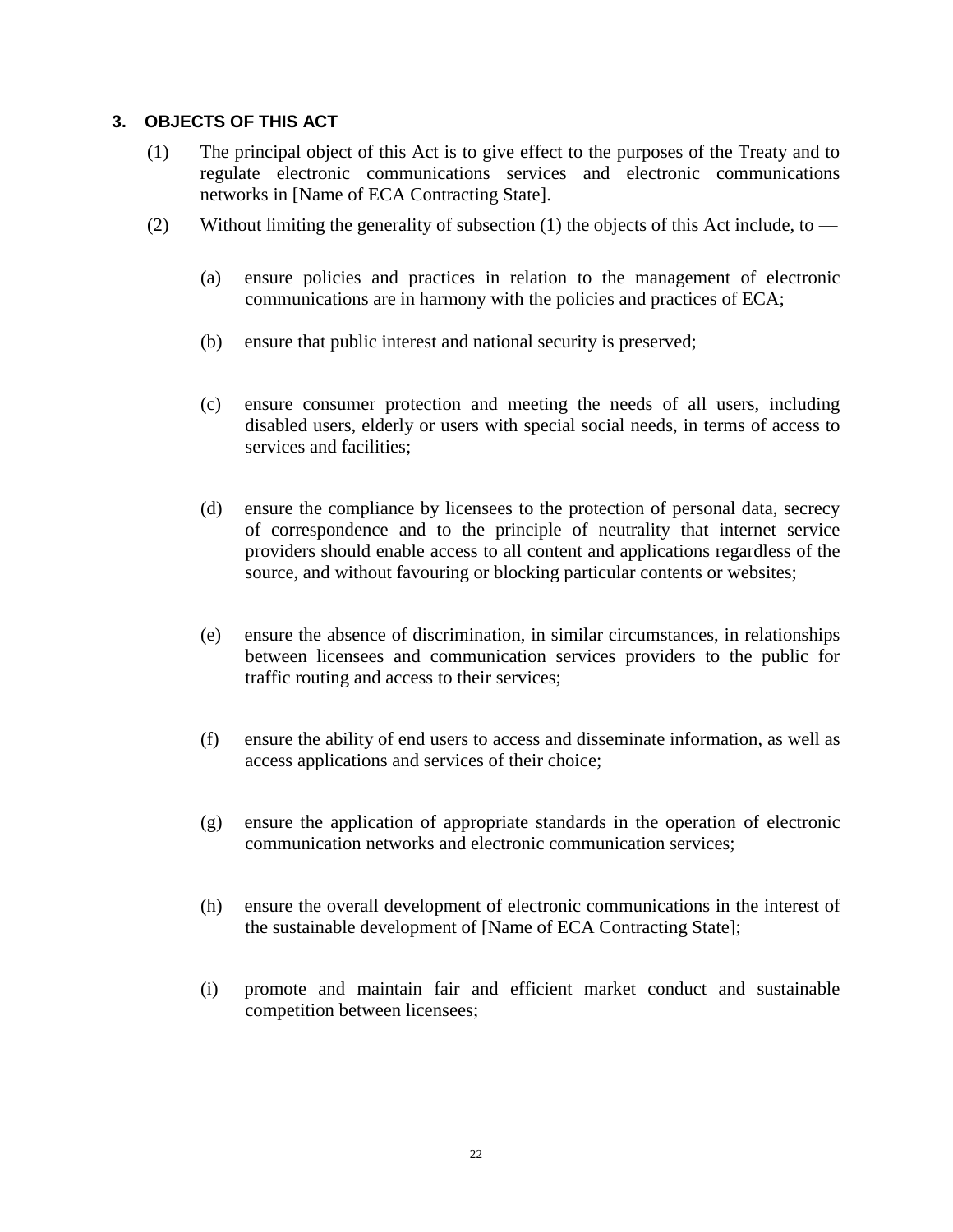- (j) encourage, promote and facilitate and otherwise assist in the development of investment, innovation and competitiveness in the electronic communications sector in [Name of ECA Contracting State];
- (k) establish a licensing system that is responsive to the changes within the electronic communications sector;
- (l) ensure the provision of electronic communications at rates consistent with efficient service;
- (m) allow for the exercise of regulatory functions in respect of the determination and approval of prices, tariffs and charges for the provision of electronic communication;
- (n) improve on the effective and efficient use of spectrum; and
- (o) ensure the possibility of using all types of technologies and all types of electronic communications services in the frequency bands available to these services, subject to technical feasibility.

#### <span id="page-22-0"></span>**4. ACT TO BIND [CROWN/STATE]**

This Act binds the [Crown/State].

#### <span id="page-22-1"></span>**5. NON-APPLICATION OF THIS ACT**

Subject to this Act, this Act does not apply to broadcasting content.

#### <span id="page-22-2"></span>**6. EXEMPTIONS**

- (1) The Minister may, on the recommendation of the Commission, by Order published in the [Official] Gazette, exempt any category of ship or aircraft, or person or class of electronic communications network or electronic communications service from this Act or a part or provision of this Act.
- (2) The Minister may, on the recommendation of the Commission, by Order published in the [Official] Gazette exempt a diplomatic mission from the requirements of this Act, or a part or provision of this Act.
- (3) An Order under subsection (1) or  $(2)$ 
	- (a) [shall be subject to the requirement for a frequency authorisation where the use of frequency is necessary and shall be subject to the provisions of this Act relating to a frequency authorisation; and]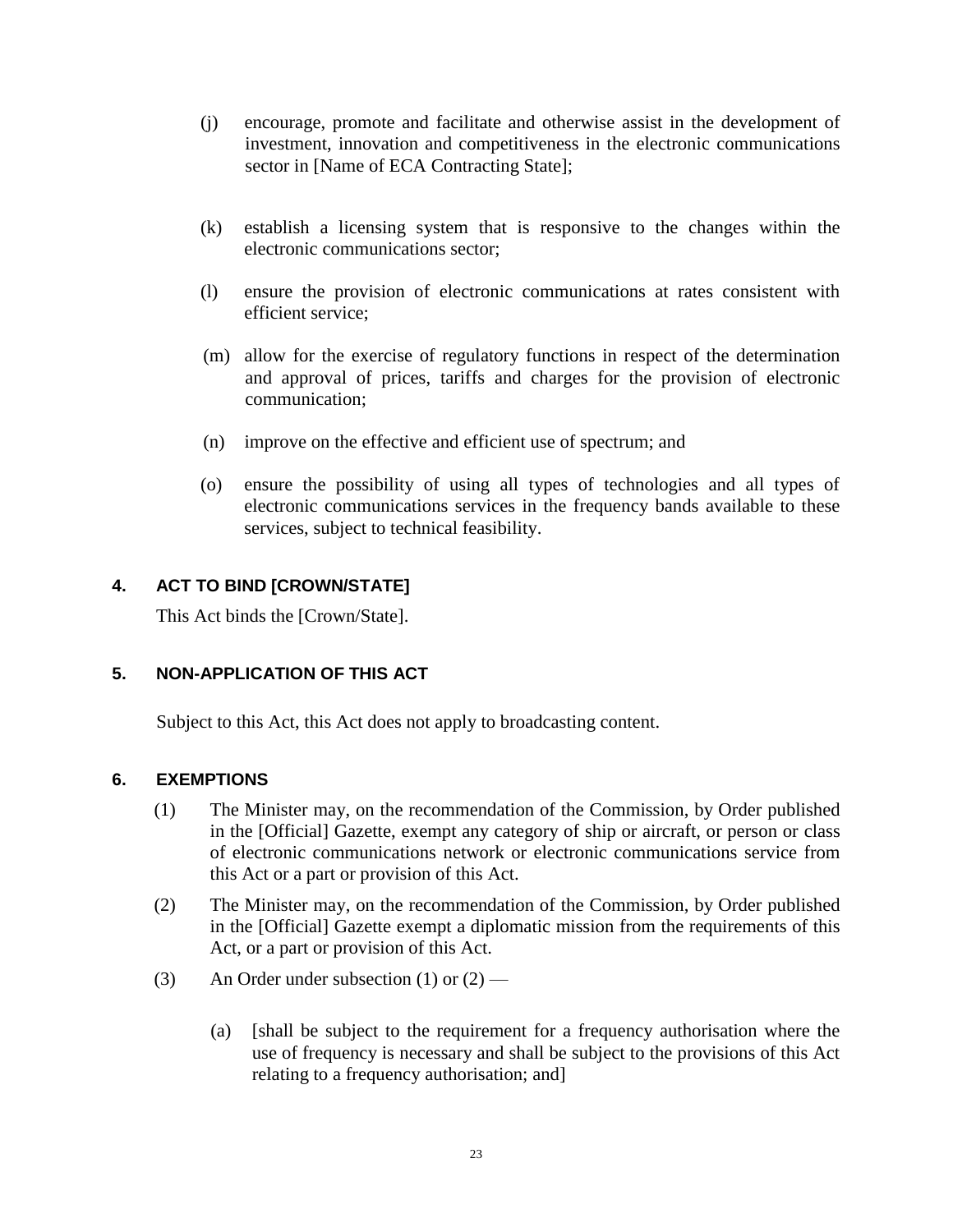- (b) may include any other conditions; or
- (c) may include an exemption from the payment of any fees or part of fees payable under this Act.
- (4) The Commission may make a recommendation under this section after consultation with ECA.

#### <span id="page-23-0"></span>**7. POWERS AND DUTIES OF THE MINISTER**

- (1) The Minister shall, in the exercise of his or her powers, under this Act
	- (a) adopt the form, document, process of licences or frequency authorisation as recommended by the Commission;
	- (b) adopt the form and document of draft subsidiary legislation as recommended by the Commission; and
	- (c) implement policy and recommendations proposed by the Commission.
- (2) The Minister may give directions of policy of a general nature to the Commission and the Commission shall comply with such directions.

# **PART 2**

# <span id="page-23-2"></span><span id="page-23-1"></span>**THE NATIONAL ELECTRONIC REGULATORY COMMISSION**

#### <span id="page-23-3"></span>**8. ESTABLISHMENT OF THE COMMISSION**

- [(1) There is established a body to be known as the National Electronic Regulatory Commission./ There shall continue to be a body to be called the National Electronic Regulatory Commission./ The body constituted under section [] of the Telecommunications Act known as the National Telecommunications Regulatory Commission is preserved and continues in existence for the purposes of this Act but shall be known after the commencement of this Act as the [National Electronic Regulatory Commission.]
- (2) The Commission shall be a body corporate to which [section [ ] of the Interpretation Act, Cap.[ ] applies] and shall have a common seal and —
	- (a) may sue and be sued in its corporate name; and
	- (b) has the right to acquire and hold any [real/immovable or personal/movable property] for purposes for which the corporation is constituted and to dispose of or charge such property at pleasure.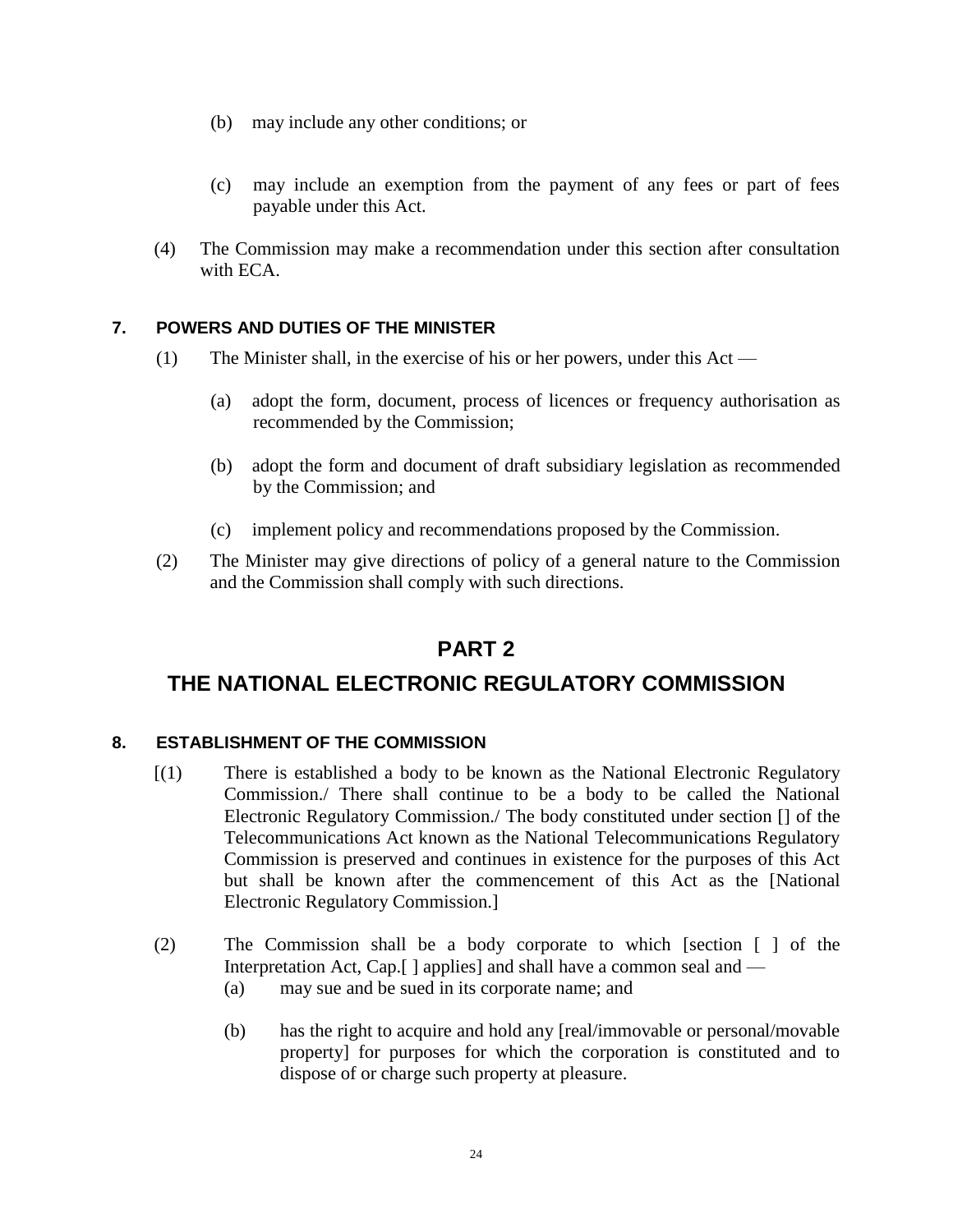- (3) The Commission shall establish and maintain an office and principal place of business within [Name of ECA Contracting State].
- (4) The common seal shall be kept by the Chief Executive Officer at the office of the Commission and the affixing of the common seal of the Commission shall be in the presence of and witnessed by —
	- (a) the Chairperson; and
	- (b) the Chief Executive Officer or any person authorised in writing by the Chairperson.
- (5) The service of documents on the Commission is deemed to be effective if delivered at the office of the Commission.

#### <span id="page-24-0"></span>**9. COMPOSITION OF THE COMMISSION**

- (1) Subject to subsections (2) and (3), the Commission shall comprise not less than 3 or more than 5 commissioners who shall be appointed by the Minister.
- (2) Subject to subsections (3) and (4), the commissioners shall be persons of recognised standing and experience, collectively having experience and expertise in —
	- (a) finance and accounting;
	- (b) information and communications technology;
	- (c) electronic communications;
	- (d) economics;
	- (e) law;
	- (f) competition;
	- (g) project management;
	- (h) business administration; and
	- (i) regulatory experience and training,

except that at least one of the commissioners shall be a person of recognised standing and experience in electronic communications and no more than two commissioners shall be public officers.

- (3) Subject to subsection (4), where it is not reasonably possible to appoint a person from a field listed in subsection (2), the Minister may appoint a commissioner who has expertise and experience in a related field.
- (4) A person is disqualified from being a commissioner and is not eligible to be appointed as a commissioner, or having been appointed, is not eligible to continue as a commissioner if that person —
	- (a) holds or is beneficially interested in more than [5%] of any stock, share, bond, debenture or other security of, or other interest in, a licensee;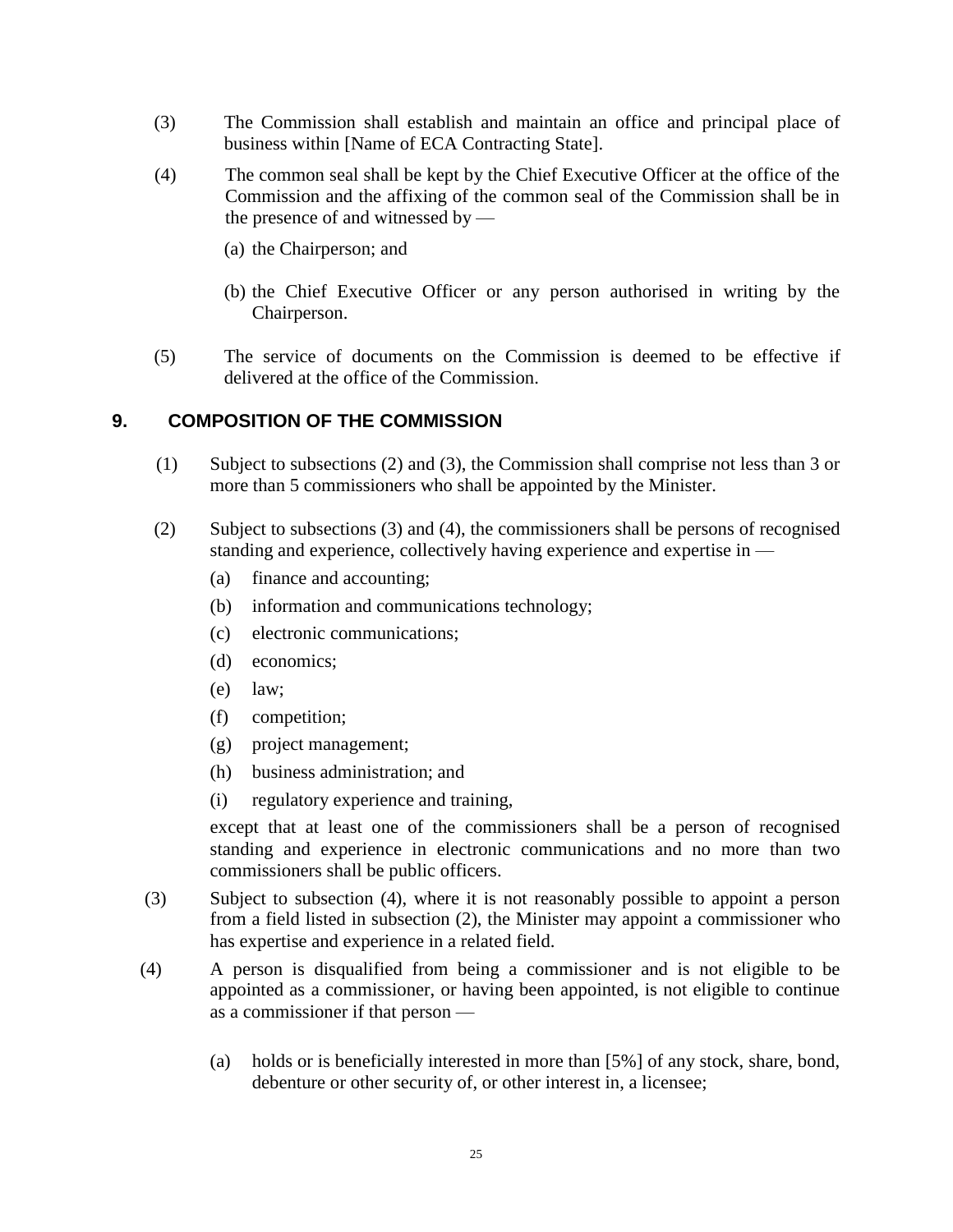- (b) has a pecuniary or other material interest in a device, appliance, machine, article, patent or patented process which is required or used by a licensee;
- (c) is a director, officer, employee, agent or a person providing a service or supplying goods to a licensee under a contract;
- (d) has filed for bankruptcy in a court or is declared by a court to be a bankrupt;
- (e) is declared by a court to be physically or mentally incapacitated by reason of unsoundness of mind;
- (f) has been convicted of a [criminal] offence except where the offence-
	- (i) is a minor traffic offence;
	- (ii) is spent [in accordance with the Criminal Rehabilitation of Offenders Act, Cap [ ] [in any manner];or
- (g) is a member of [Parliament/the National Assembly].
- (5) Notwithstanding subsection (4)(b), a person shall not be held to have a pecuniary or other material interest in a licensee in respect of which the Commission performs regulatory functions by reason only of the fact that, he or she is a consumer of a licensee in respect of which the Commission performs such regulatory functions.
- (6) In determining whether a person is eligible for appointment as a commissioner, the Minister shall have regard to all matters that the Minister considers relevant to the appointment including —
	- (a) the probity, competence and soundness of judgment of the person for fulfilling the responsibilities of a commissioner; and
	- (b) the diligence with which the person is likely to fulfill the responsibilities of a commissioner.
- (7) A decision of the Commission taken at a meeting is not invalidated merely because a disqualified person sits at the meeting as long as there is a quorum.
- (8) Where under section 24 a vacancy exists in the membership of the Commission, the Minister shall in accordance with this section appoint a person to fill the vacancy.
- (9) The Minister shall by notice published in the [Official] Gazette give notice of the names of the commissioners—
	- (a) one month before the commissioners are appointed;
	- (b) as the Commission is first constituted; and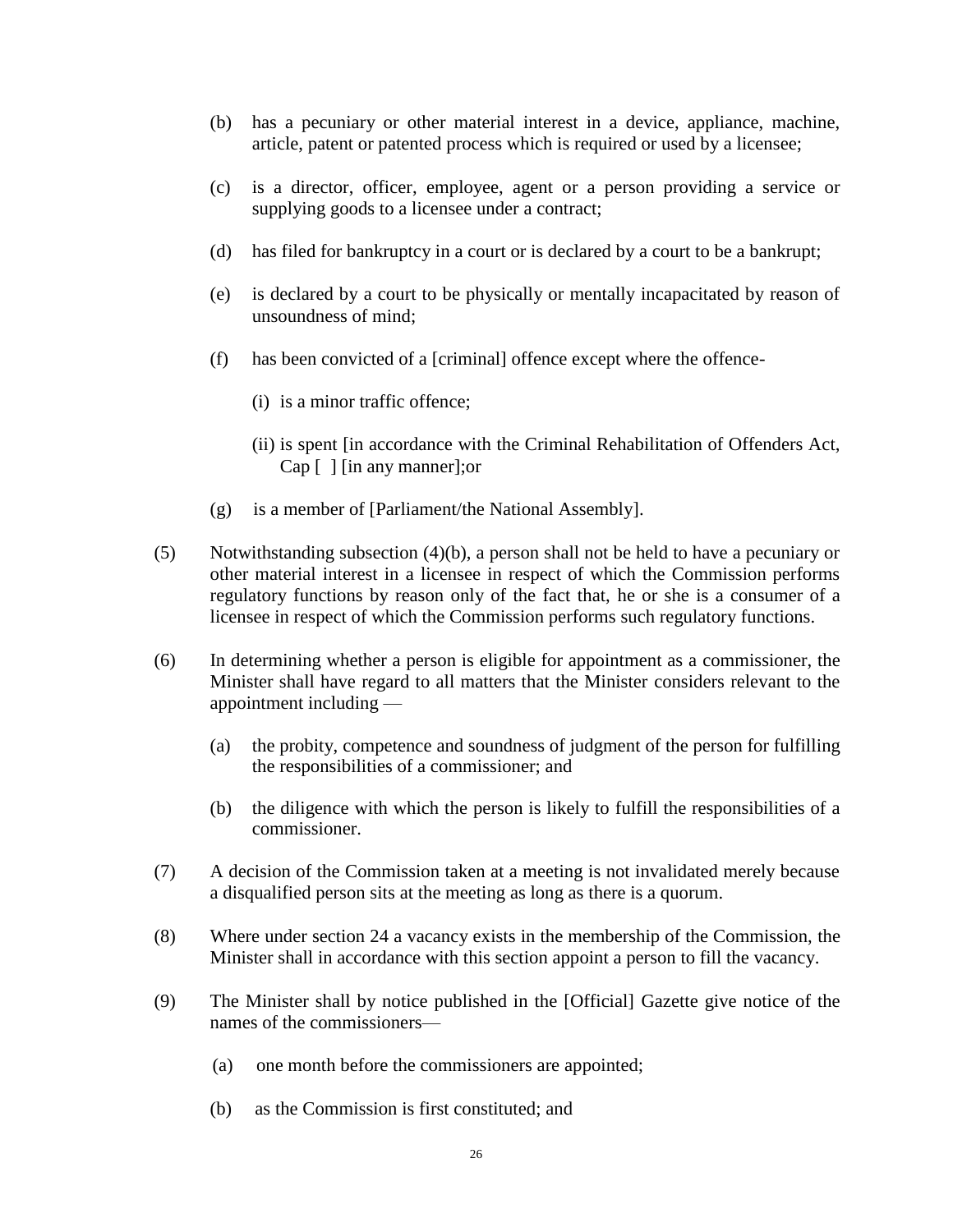- (c) every change in the constitution of the Commission.
- (10) A person appointed as a commissioner shall act in the public interest to carry out the purposes of this Act and not based on his or her personal or business interest.

#### <span id="page-26-0"></span>**10. TENURE OF COMMISSIONERS**

- (1) Unless the commissioner resigns under section 22 or the commissioner's appointment is revoked under section 23, the appointment of a commissioner is for a period of 3 years and the commissioner is eligible for reappointment for a maximum of two consecutive terms.
- (2) Notwithstanding subsection (1), the appointment of a commissioner may be staggered.

#### <span id="page-26-1"></span>**11. FUNCTIONS OF THE COMMISSION**

- (1) The functions of the Commission are to
	- (a) advise the Minister on the formulation of the national policy on electronic communications matters with a view to ensuring the efficient, economic and harmonised development of the electronic communications sector in [Name of ECA Contracting State];
	- (b) ensure compliance with the Government's international obligations relating to electronic communications;
	- (c) be responsible for technical regulation and the setting of technical standards of electronic communications and ensure compatibility with international standards;
	- (d) establish and manage a national plan for the allocation of numbers or block of numbers among licensees in accordance with the regional plan established by ECA including reallocating and reassigning numbers to the extent reasonably required to implement and administer the national numbering plan,
	- [(e) in order to protect consumers, ensure fairness between consumers and licensees, and ensure public health and safety, establish tariff regulation regimes including the setting, review and approval of tariffs where -
		- (i) electronic communications services are being provided by only one licensee or are being provided with a bundle where at least one service is not in competition,
		- (ii) electronic communication services are being provided within universal service and access,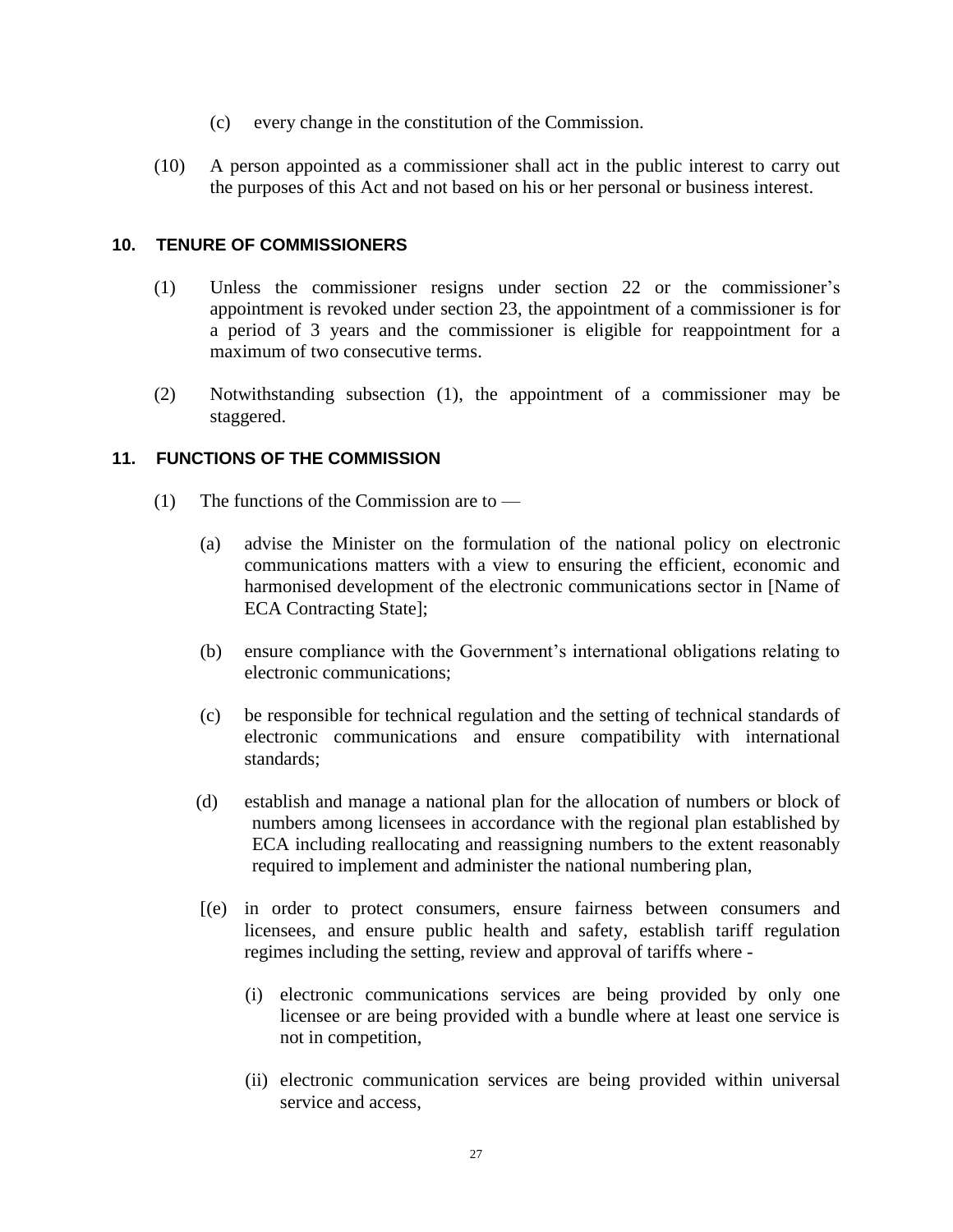- (iii) one or a group of licensees has significant market power in a relevant market,
- (iv) licensees with a significant market power are cross-subsidizing electronic communications services,
- (v) there is evidence of anti-competitive pricing or conduct, or
- (vi) such regulation as is necessary in the public interest;
- (f) advise the Minister in all matters related to tariffs for electronic communication services;
- (g) collect fees under section 127;
- (h) receive and evaluate applications for licences and advise ECA on networkservice licences and frequency authorisations;
- (i) where the Minister decides to grant a licence or frequency authorisation, prepare the licence or frequency authorisations and other relevant documents for signature by the Minister;
- (j) monitor and ensure that licensees or frequency authorisation holders comply with the conditions attached to licences or frequency authorisation;
- (k) review proposed interconnection agreements by licensees, and, in accordance with the recommendation of ECA, approve or disapprove of such interconnection agreements;
- (l) promote, maintain and encourage competition in electronic communications;
- (m) liaise and consult with any national authority established for the purposes of regulating anti-competitive practices;
- (n) promote and protect the welfare and interests of consumers in the electronic communications sector and advise the national body responsible for consumer protection accordingly;
- (o) maintain a register in the prescribed form containing records of licensees and frequency authorisation holders;
- (p) provide the Minister with such information as he or she may require;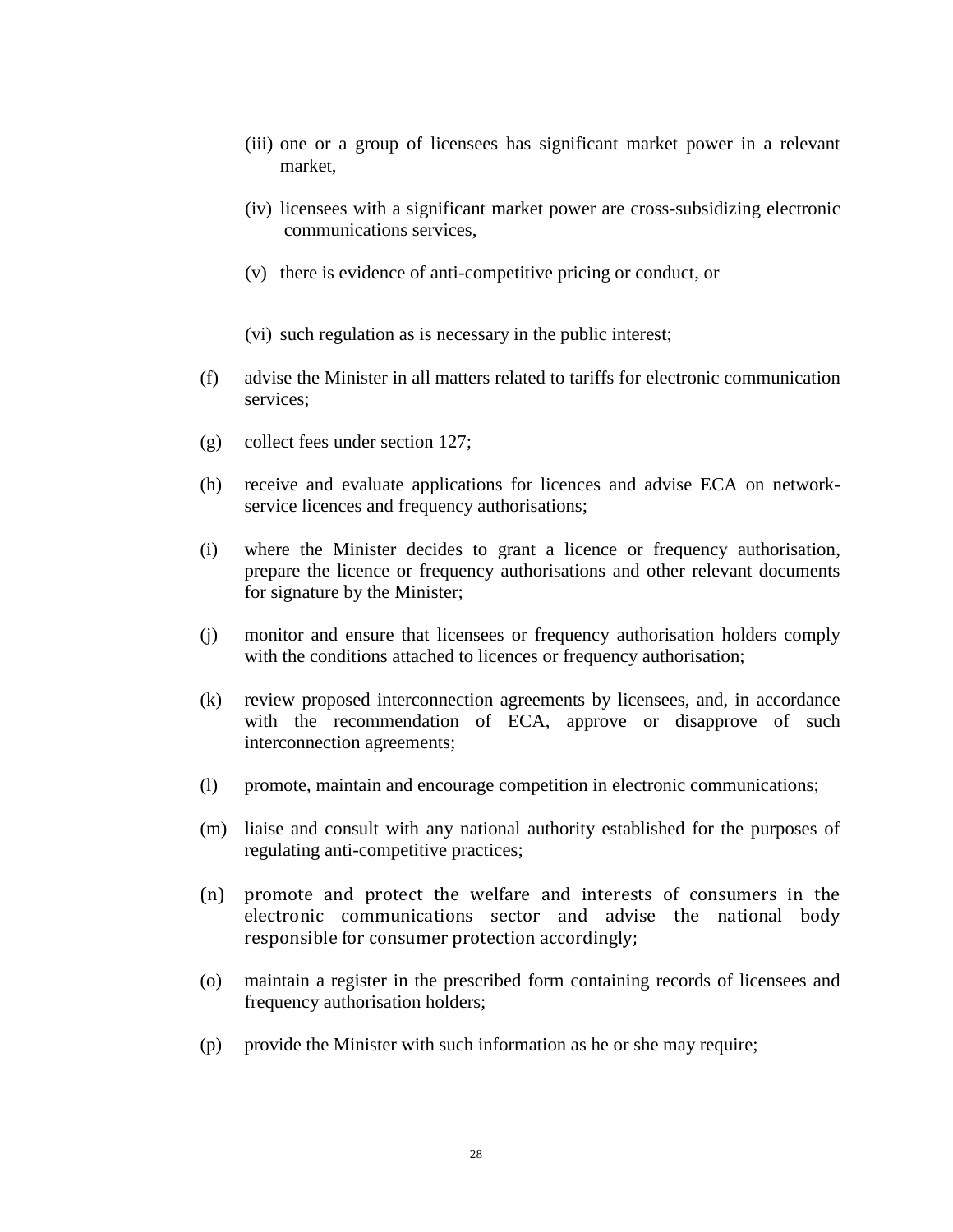- (q) undertake, in conjunction with other institutions and entities where practicable, training, manpower planning, seminars and conferences in areas of national and regional importance in electronic communications;
- (r) report to and advise the Minister on the legal, technical, financial, economic aspects of electronic communications and the social impact of electronic communications;
- (s) appoint a Fund Administrator to manage the Universal Service and Access Fund;
- (t) specify quality of service indicators for electronic communication services and the means to enforce a licensee's compliance with the stated quality of service standards, including measures by which a licensee compensates users who are adversely affected by a failure to provide electronic communication services in accordance with the standards;
- (u) determine whether terminal equipment or any other equipment fulfils the criteria stipulated in this Act or Regulations in order to certify or approve the terminal equipment or other equipment to be installed or used for the electronic communications network or electronic communications service;
- (v) hear complaints between consumers and licensees in accordance with Part 9; and
- (w) perform such other functions as are assigned under this Act or Regulations made under this Act.
- (2) In the performance of its functions the Commission shall, where necessary and in accordance with the Treaty, consult and liaise with ECA.
- (3) In discharging its function pursuant to subsection  $(1)(e)$  in relation to determining rates for the provision of broadcasting services, the Commission -
	- (a)may consider issues of content; and
	- (b) shall liaise and consult with any national authority established for the purposes of regulating broadcasting content.

#### <span id="page-28-0"></span>**12. DELEGATION**

The Commission may, for the purpose of carrying out its functions under this Act, delegate, in writing, to one or, more commissioners, the Chief Executive Officer or another person, the power to carry out on behalf of the Commission such duties as the Commission determines.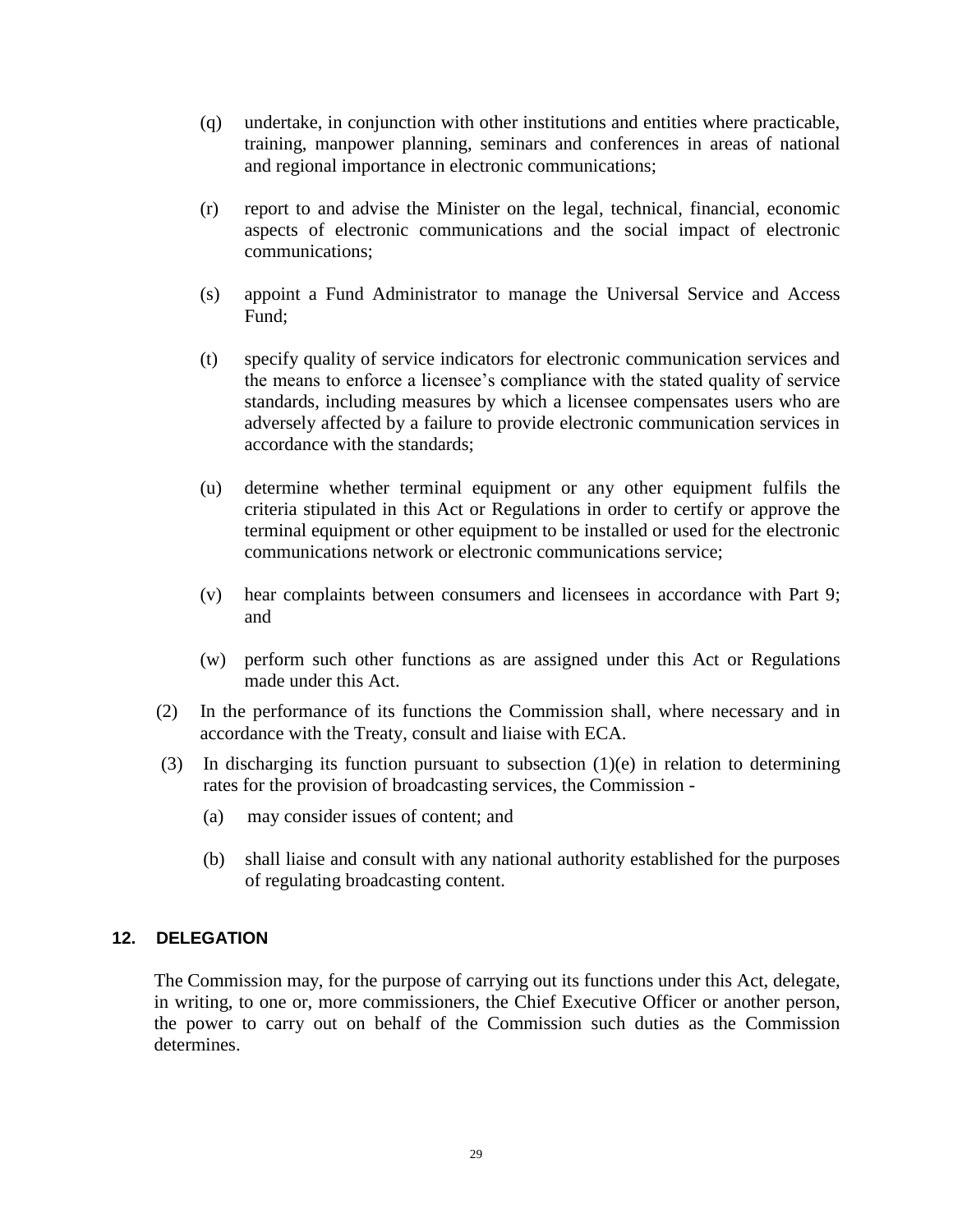#### <span id="page-29-0"></span>**13. POWERS OF THE COMMISSION**

- (1) The Commission has the power to do all things necessary or convenient to be done for or in connection with the performance of its functions and subject to this Act and the Regulations has the power to regulate its own procedure.
- (2) Without limiting the generality of subsection (1), the Commission has the power to
	- (a) acquire information relevant to the performance of its functions including whether or not a person is in breach of this Act, the Regulations, a licence, frequency authorisation or a direction given by the Commission;
	- (b) require payment of fees and recover outstanding fees;
	- (c) institute legal proceedings including legal proceedings against a licensee or frequency authorisation holder for the purposes of compliance;
	- (d) hold public hearings pertaining to its functions;
	- (e) issue directions in writing to a licensee or frequency authorisation holder to direct the licensee or frequency authorisation holder to take such measures or cease such activities as may be necessary for the purpose of ensuring compliance with this Act;
	- (f) on the recommendation of ECA and by notice published in the [Official Gazette] codes of practice relating to electronic communication services and electronic communication networks and to —
		- (i) make the codes of practice available for public scrutiny at the office of the Commission during business hours or on the websites operated by ECA and the Commission, or
		- (ii) reproduce the code of practice at the request of any member of the public on payment of the prescribed fee;
	- (g) make rules to regulate its own procedure;
	- (h) in managing the national plan for numbering, implement and administer the national plan for numbering to the extent reasonably required;
	- (i) require that equipment be tested in the prescribed manner and in accordance with international standards; or
	- (i) do anything incidental to its powers.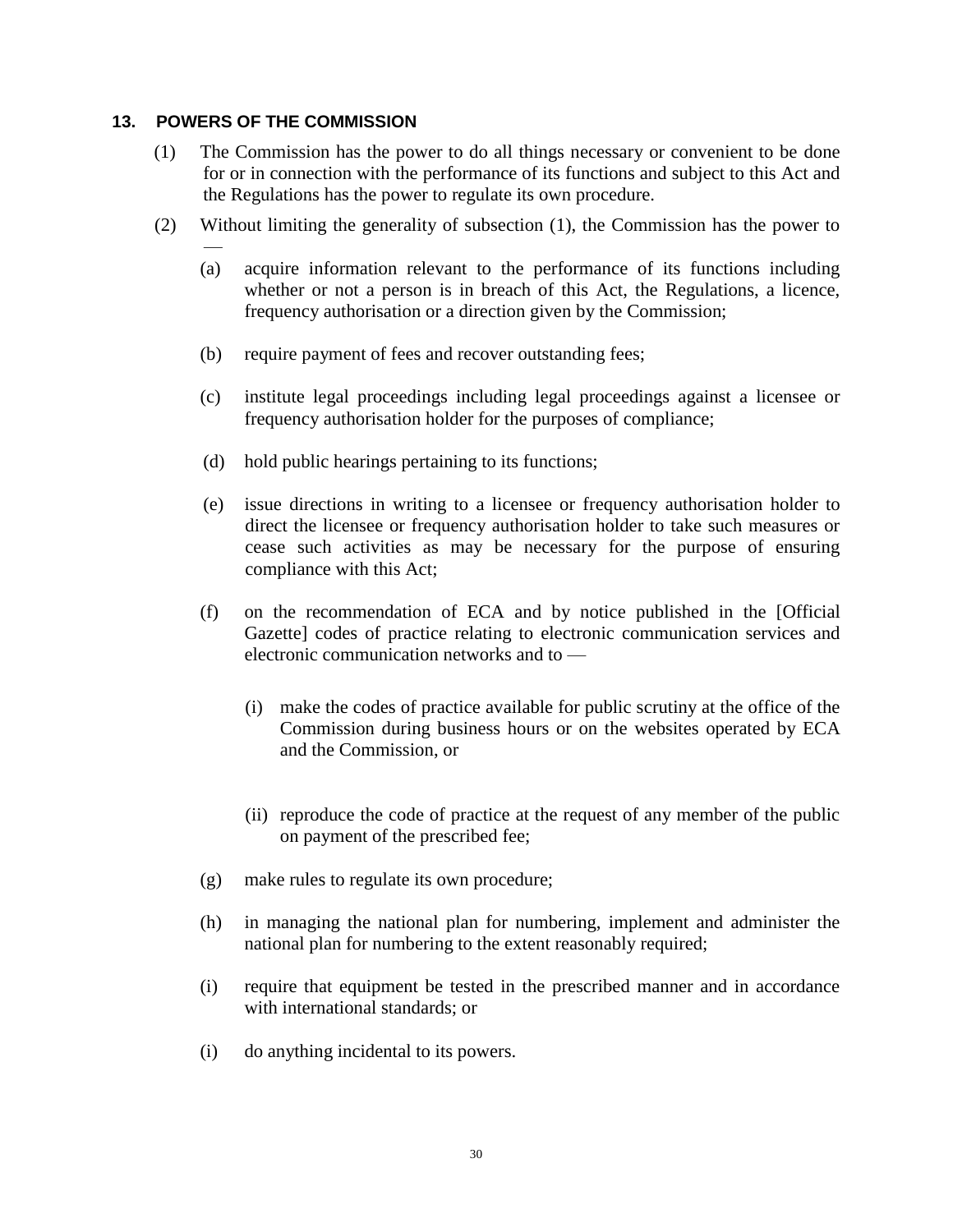#### <span id="page-30-0"></span>**14. CHAIRPERSON AND DEPUTY CHAIRPERSON**

- (1) The Minister shall designate one of the commissioners as the Chairperson of the Commission.
- (2) The commissioners shall designate one of their number as the Deputy Chairperson.
- (3) Where the Chairperson is absent, the Deputy Chairperson has all the powers of the Chairperson.
- (4) The Minister shall by publication in the [Official] Gazette give notice of a designation made under this section.

#### <span id="page-30-1"></span>**15. CHIEF EXECUTIVE OFFICER**

- (1) The Commission shall appoint a suitable person as the Chief Executive Officer to manage the day-to-day affairs of the Commission on such terms and conditions as the Commission determines.
- (2) Notwithstanding the generality of subsection (1), the Chief Executive Officer shall perform all the functions entrusted to him or her under this Act or the Regulations or by the Commission.
- (3) Subject to subsection (4), the Chief Executive Officer shall attend all meetings of the Commission unless the Chief Executive Officer —
	- (a) is instructed by the Chairperson of a meeting to withdraw; or
	- (b) has obtained leave of absence or is prevented from attending the meeting for good cause.
- (4) The Chief Executive Officer attending a meeting of the Commission in accordance with subsection (3) has no voting rights.

#### <span id="page-30-2"></span>**16. SECRETARY, INSPECTORS AND OTHER EMPLOYEES**

- (1) The Chief Executive Officer shall appoint, at such remuneration and on such terms and conditions as may be approved from time to time by the Commission, a Secretary to the Commission and such inspectors and other employees as the Commission considers necessary for the performance of the powers, duties and functions of the Commission.
- (2) The Secretary, inspector or other employees appointed under subsection (1) shall perform the duties assigned to him or her by the Chief Executive Officer or pursuant to this Act.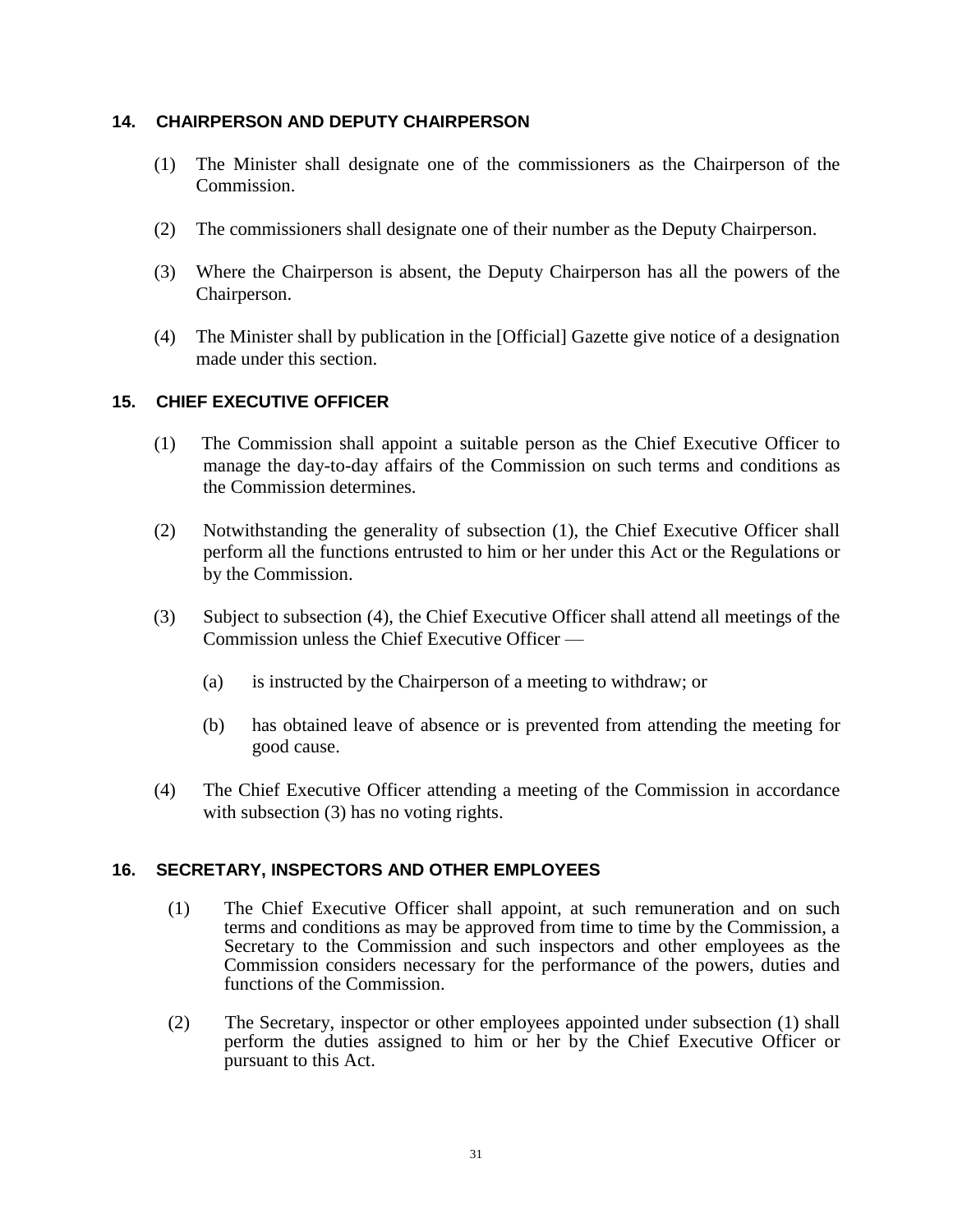(3) The Commission shall furnish each inspector with an identity card containing a photograph of the inspector which he or she shall produce on request in the performance of his or her function.

#### <span id="page-31-0"></span>**17. ADVISORY COMMITTEES**

- (1) The Commission may, for the purpose of carrying out its functions pursuant to this Act, establish advisory committees to give advice to the Commission on such matters relating to the functions of the Commission as the Commission determines.
- (2) The Commission may appoint persons as members of an advisory committee, whether or not such persons are commissioners or employees of the Commission and such persons shall hold office for such period as the Commission determines.
- (3) The advice given by an advisory committee is not binding on the Commission but may be considered by the Commission in making decisions for the purposes of the discharge of its functions.

#### <span id="page-31-1"></span>**18. OATH OF SECRECY AND CONFIDENTIALITY**

- (1) A commissioner or an officer or employee of the Commission shall be required to take the oath of secrecy set out in Schedule 1.
- (2) Subject to subsection (3), a commissioner, an officer, an employee, an agent or an adviser of the Commission shall not disclose any information relating to-
	- (a) the business or affairs of the Commission;
	- (b) any application submitted to the Commission;
	- (c) the business or affairs of a licensee; or
	- (d) the affairs of a customer, member, client of a licensee,

that the commissioner, officer, employee, agent or adviser has acquired in the course of his or her duties or in the exercise of the functions of the Commission under this Act or any other law.

- (3) Subsection (1) does not apply to a disclosure
	- (a) in respect of the business affairs of a licensee or of a customer, member, client of a licensee, with the consent of the person or the customer, member, client, as the case may be, which consent has been voluntarily given;
	- (b) for the purpose of enabling or assisting the Commission in exercising a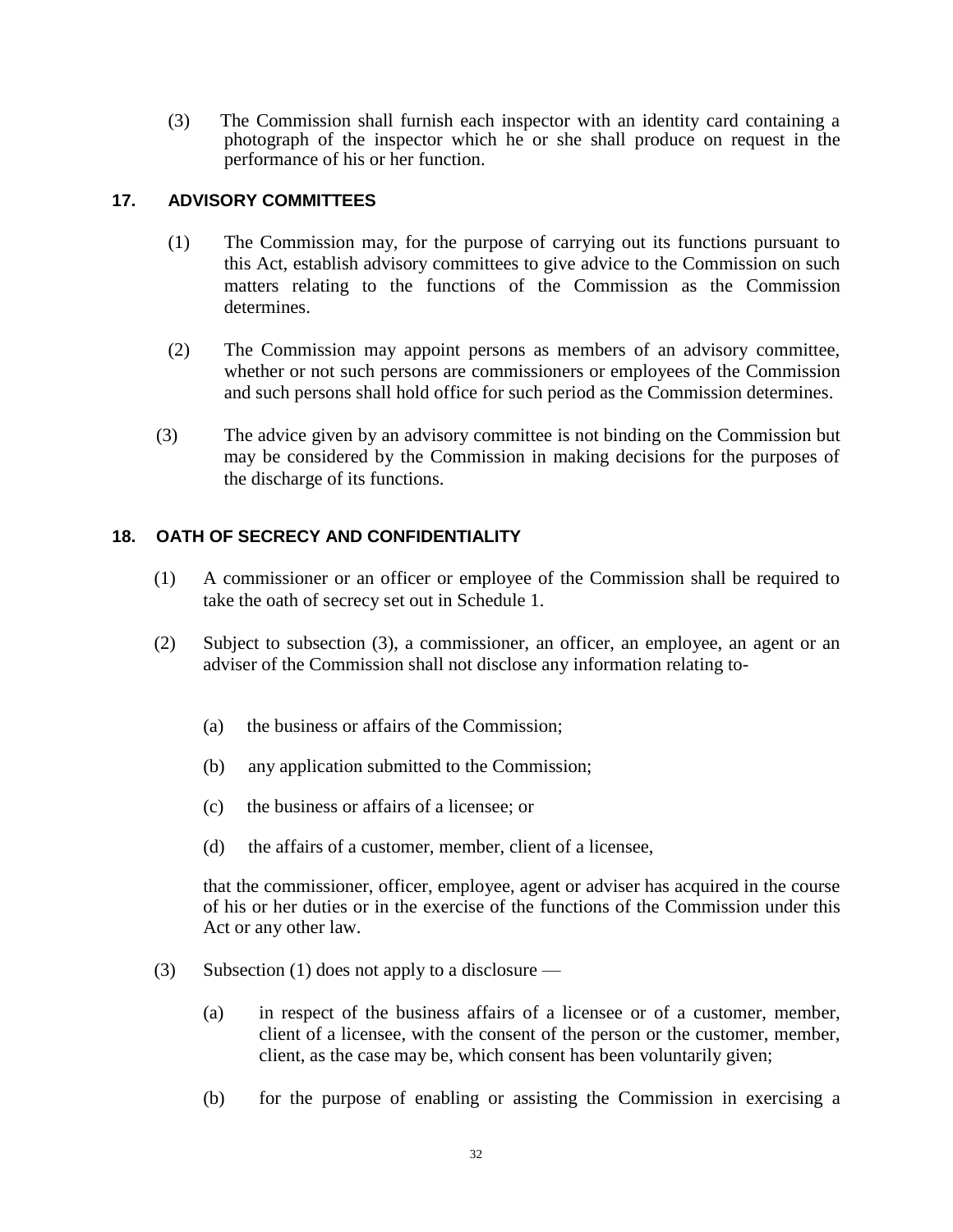function conferred on it under this Act or any other law;

- (c) if the information disclosed is or has been available to the public from any other source;
- (d) where the information disclosed is in a summary or in statistics expressed in a manner that does not enable the identity of a licensee or any customer, member, client of a licensee, to which the information relates, to be ascertained;
- (e) lawfully made to a person with a view to the institution of, or for the purpose of-
	- (i) criminal proceedings,
	- (ii) disciplinary proceedings relating to the discharge of duties by a commissioner or officer of the Commission;
- (f) for the purposes of any legal proceedings in connection with the winding up or dissolution of a licensee;
- $(g)$  for the appointment or duties of a receiver of a licensee; or
- (h) for the purpose of assisting the Competition body in connection with competition.

#### <span id="page-32-0"></span>**19. MEETINGS**

- (1) The Commission shall meet monthly as far as practicable and at such other times as may be necessary or expedient for the transaction of business of the Commission.
- (2) The meetings of the Commission shall be held at such places as the Chairperson determines.
- (3) The Chairperson may at any time call a special meeting of the Commission and shall cause a special meeting to be held within [7] days of a written request for that purpose addressed to the Chairperson by any commissioner.
- (4) The Chairperson and any other commissioner shall be deemed to be present at a meeting of the Commission if the Chairperson or the commissioner participates by telephone, video link or satellite, and all commissioners participating in the meeting are able to hear and to speak to each other.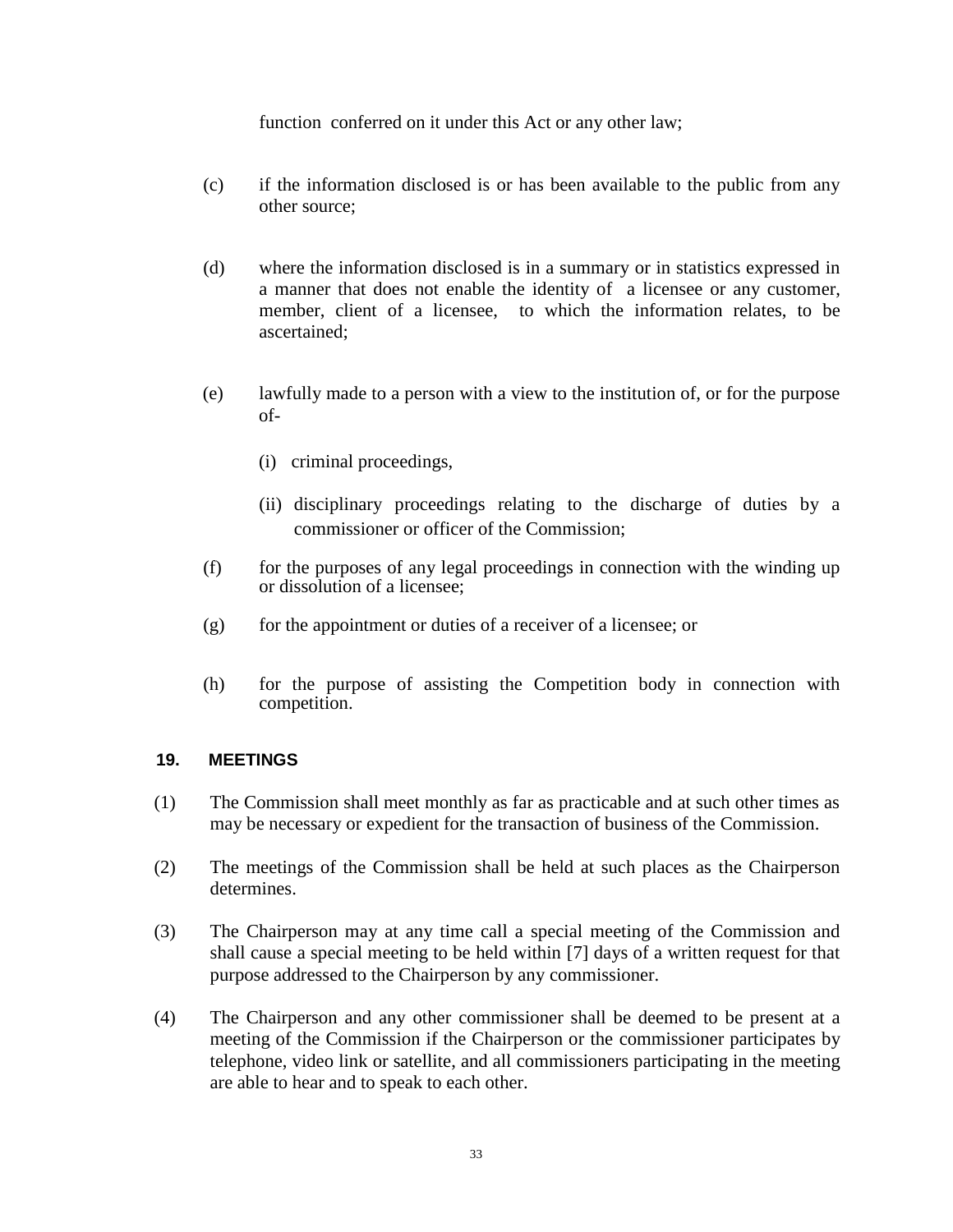- (5) At a meeting of the Commission
	- (a) the Chairperson shall preside; or
	- (b) if the Chairperson is not present, the Deputy Chairperson shall preside;
	- (c) if neither the Chairperson nor the Deputy Chairperson is present, the commissioners present shall choose one of their number to preside.
- (6) A meeting of the Commission is duly constituted for all purposes if at the meeting there is a quorum of a majority of the members of the Commission.
- (7) Decisions of the Commission shall be taken by a simple majority of votes of commissioners present and voting at the meeting.
- (8) The Chairperson has an original vote and in cases of equal division the Chairperson has the casting vote.
- (9) The Commission may co-opt any person to attend any particular meeting of the Commission at which it is proposed to deal with a particular matter, for the purpose of assisting or advising the Commission, but a co-opted person does not have the right to vote.
- (10) Minutes of each meeting of the Commission shall be recorded and kept by the Secretary.

#### <span id="page-33-0"></span>**20. DECLARATION OF INTEREST AND ABSTENTION FROM VOTING**

- (1) A commissioner who is in any way, either directly or indirectly, interested in a matter before the Commission shall declare the nature of his or her interest at the first meeting of the Commission at which it is practicable to do so.
- (2) Where a commissioner declares an interest under subsection (1), the Commission shall determine whether or not the interest of the commissioner in a matter, is material and where the Commission determines the interest of the commissioner is material, the commissioner shall leave the meeting upon the matter coming up for discussion.
- (3) A declaration and the departure of a commissioner from the meeting in accordance with subsections (1) and (2) shall be noted in the minutes of the meeting.
- (4) A commissioner who
	- (a) fails to comply with subsections  $(1)$  and  $(2)$ ;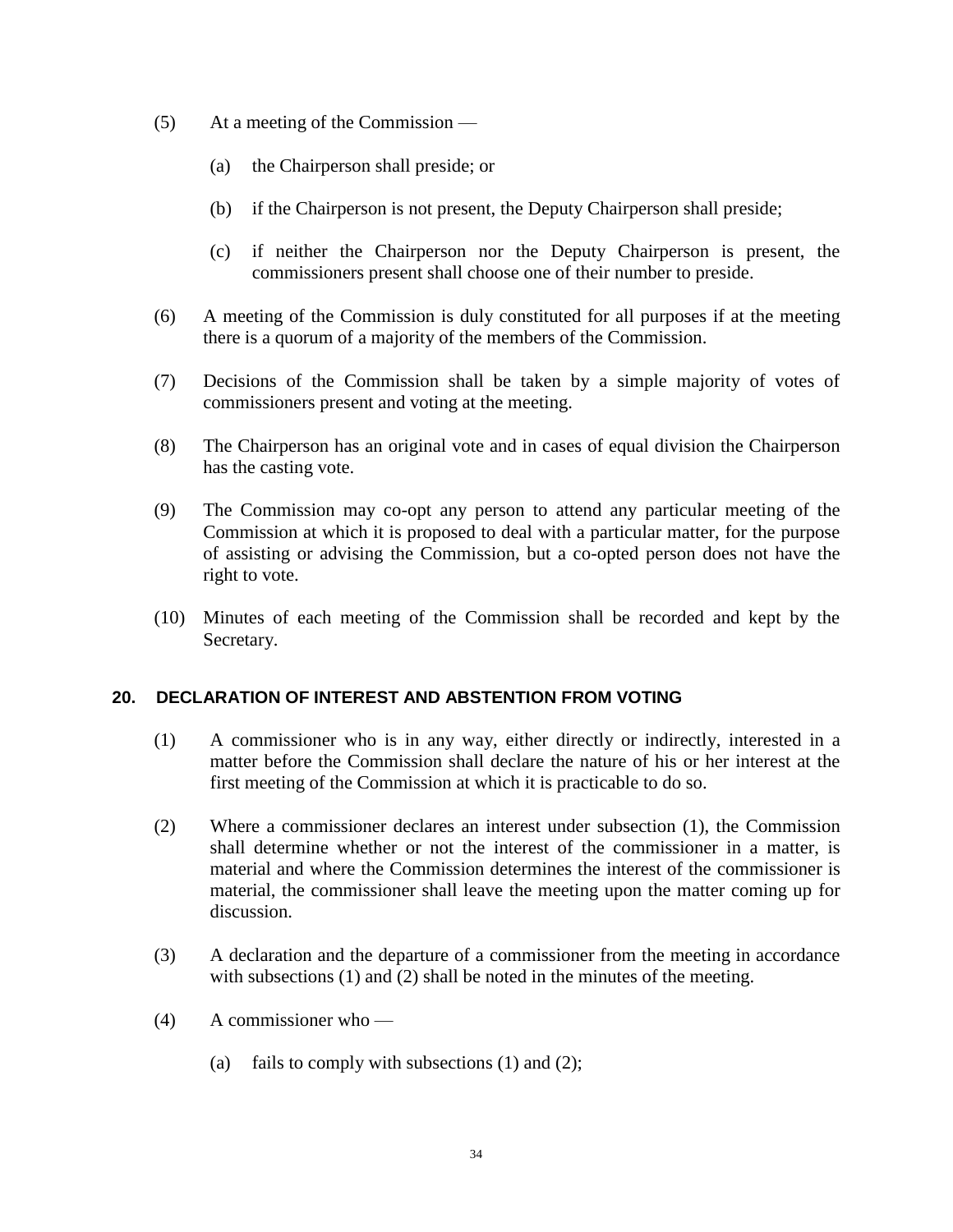- (b) votes in respect of a matter before the Commission in which he or she is materially interested, whether directly or indirectly; or
- (c) seeks to influence the vote of any other commissioner in relation to a matter before the Commission in which he or she is materially interested, whether directly or indirectly;

is guilty of misconduct and section 23 applies.

#### <span id="page-34-0"></span>**21. PROTECTION FROM LIABILTY**

- (1) No action or other proceeding shall lie against a commissioner, or an officer or employee of the Commission in respect of an act done or omitted to be done in good faith in the exercise or purported exercise of his or her functions under this Act except in cases of personal injury.
- (2) The Commission shall indemnify a commissioner, or an officer or employee of the Commission for the legal cost of defending an action in respect of an act done or omitted to be done in good faith in the exercise or purported exercise of his or her functions under this Act.

#### <span id="page-34-1"></span>**22. RESIGNATION**

- (1) A commissioner, other than the Chairperson may resign his or her office at any time by notice in writing addressed to the Minister through the Chairperson.
- (2) The Chairperson may, at any time by notice in writing addressed to the Minister, resign from his or her office.

#### <span id="page-34-2"></span>**23. REVOCATION**

- (1) The Minister shall at any time, in writing, revoke the appointment of a commissioner if, upon evidence, the Minister is satisfied that the commissioner —
	- (a) is disqualified from being a commissioner under section 9(4);
	- (b) is unable to perform the functions of his or her office;
	- (c) is guilty of misconduct under section 20;
	- (d) has been disqualified or suspended on grounds of misconduct, by a competent authority, from practicing a profession;
	- (e) is disqualified on grounds of national security; or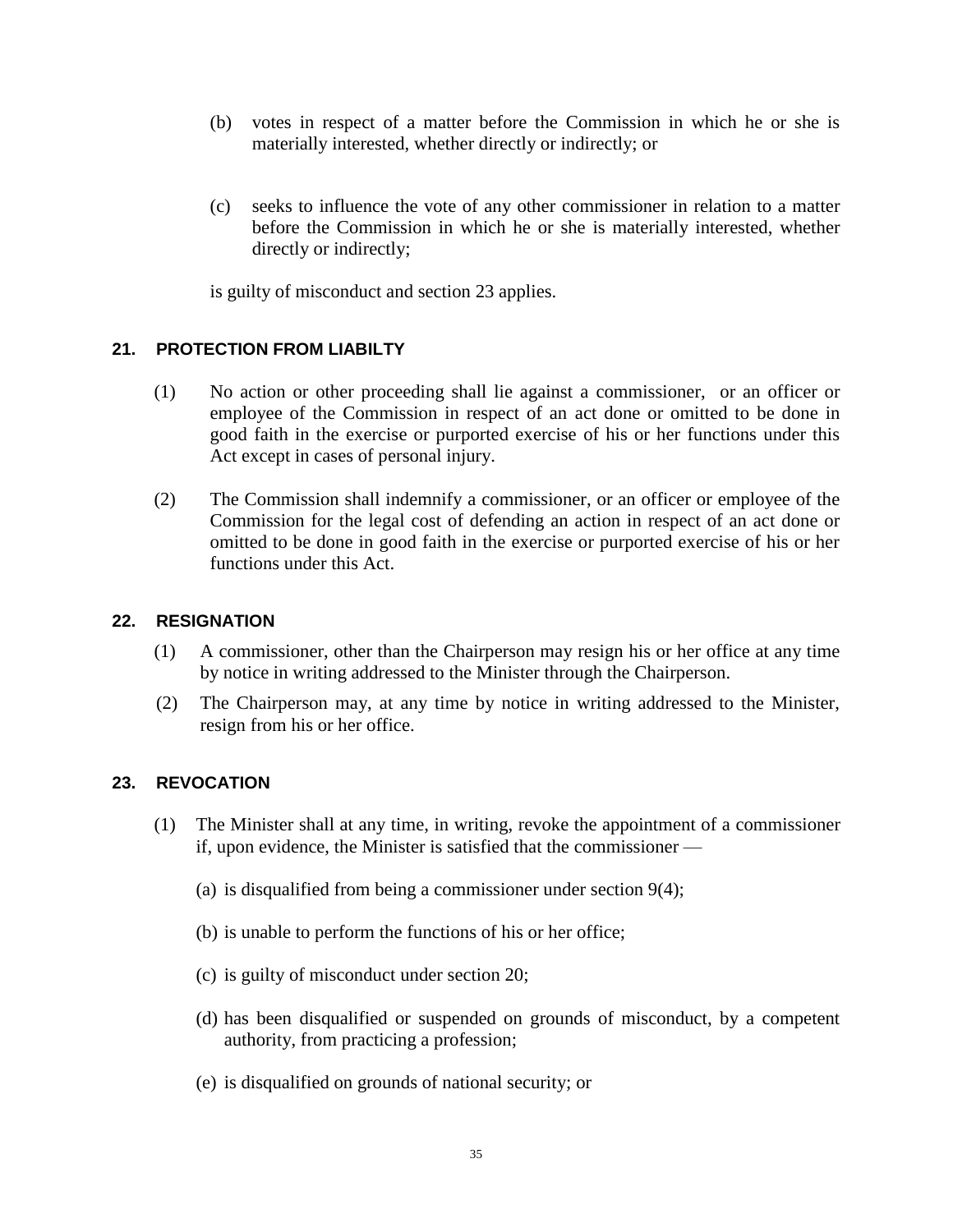- (f) [fails to attend 3 consecutive meetings or 5 meetings in the aggregate of the Commission during any 12 month period of his or her term of appointment [without reasonable excuse/without presenting a medical certificate or without being excused, in the case of the Chairperson, by the Minister in writing or in the case of any other commissioner, by the Chairperson in writing.]
- (2) Before the revocation of the appointment of a commissioner under subsection (1), the Minister shall give the commissioner notice in writing of his or her intention to do so, specifying the proposed grounds for the revocation and shall give the commissioner an opportunity-
	- (a) to present his or her views; or
	- (b) to submit to the Minister, within such time as the Minister may specify, a written statement of objections to the revocation.
- (3) Where the Minister revokes the appointment of a commissioner, he or she shall notify the commissioner of the revocation within 90 days and shall give reasons in writing for the revocation.

#### <span id="page-35-0"></span>**24. VACANCY**

- (1) The office of a commissioner is vacated
	- (a) upon the death of the commissioner;
	- (b) if the commissioner becomes disqualified under section 9(4);
	- (c) if the commissioner resigns under section 22;
	- (d) if the Minister revokes the appointment of that commissioner under section 23; or
	- (e) if the commissioner's appointment has expired and is not renewed by the Minister.
- (2) A decision of the Commission taken at a meeting is not invalidated merely because there is a vacancy in membership as long as there is a quorum.

#### <span id="page-35-1"></span>**25. REMUNERATION**

A commissioner shall be paid by the Commission out of the funds of the Commission such remuneration and allowances as may be determined by [Cabinet/Minister].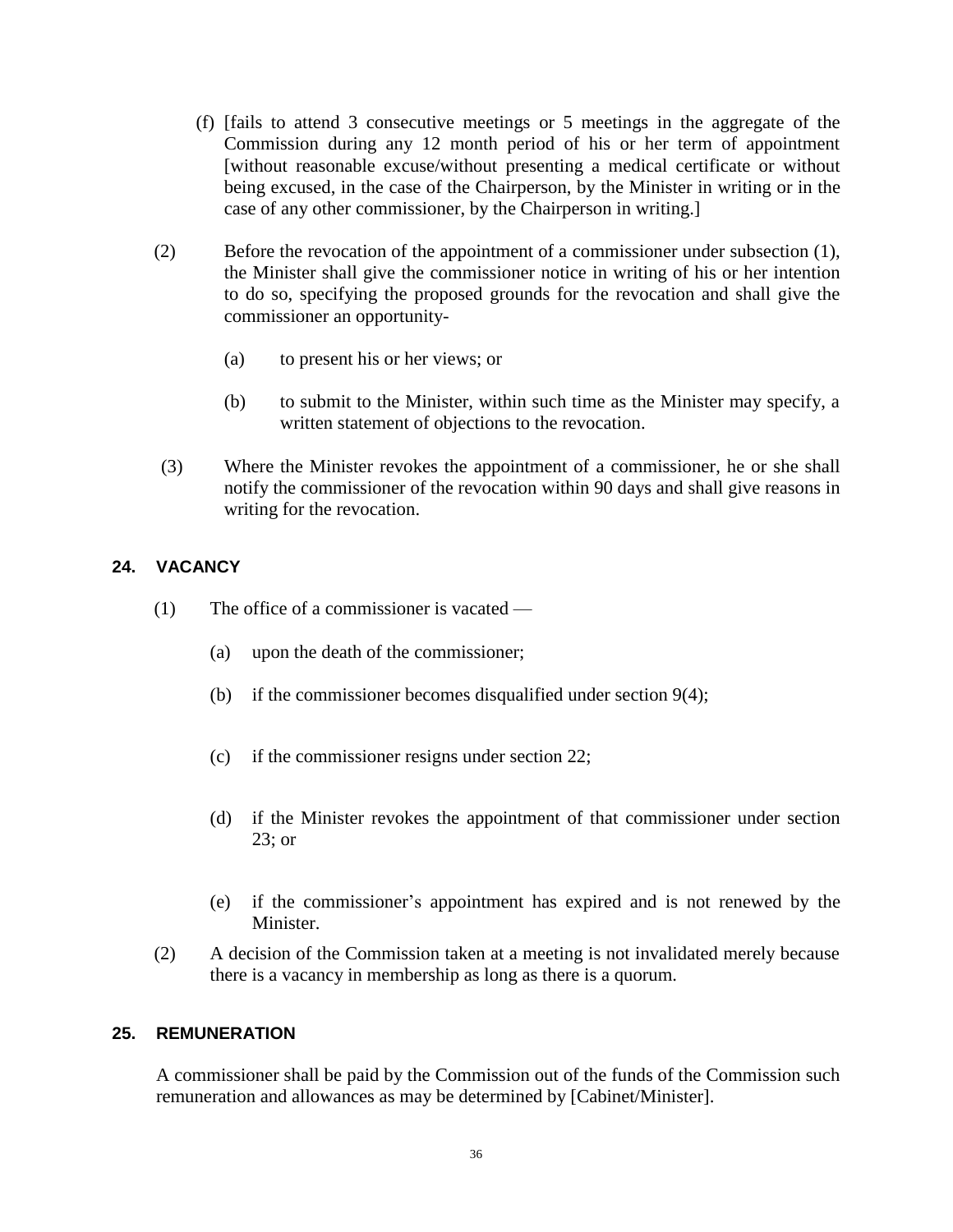### **26. FUND FOR USE BY COMMISSION**

- (1) There is hereby established a fund to be known as the Electronic Communications Fund to be used by the Commission as revenue for the execution of its functions and the discharge of its obligations under this Act.
- (2) The Fund comprises—
	- (a) monies allocated to it by Parliament;
	- (b) annual financial contributions made by ECA to the Commission and chargeable to the General budget of ECA; and
	- (c) monies received by the Commission as grants or loans.
- (3) The Commission may establish a Reserve Fund into which may be paid sums which the Commission with the approval of ECA determines.

### **27. FINANCIAL YEAR**

The financial year of the Commission commences on  $1<sup>st</sup>$  January and ends on  $31<sup>st</sup>$ December in each year.

### **28. BUDGET AND WORK PLAN**

- (1) The Commission shall, not later than October  $31<sup>st</sup>$  in each year, cause to be prepared and shall adopt and [submit to ECA for the approval of ECA] —
	- (a) a budget with the estimates of its income and expenditure ; and
	- (b) a work plan,

for the Commission in respect of the next financial year.

(2) The Commission shall, within one month after the approval by ECA of the budget and work plan, submit a copy of the same to the Minister and the Minister shall within one month of his or her receipt, lay the budget and work plan in [Parliament/ the National Assembly] or if [Parliament/ National Assembly] is not in session, within one month of the next Session of [Parliament/ the National Assembly].

### **29. ACCOUNTS**

The Commission shall keep proper records of accounts in accordance with generally accepted international accounting standards and principles and shall prepare and retain financial statements in respect of each financial year.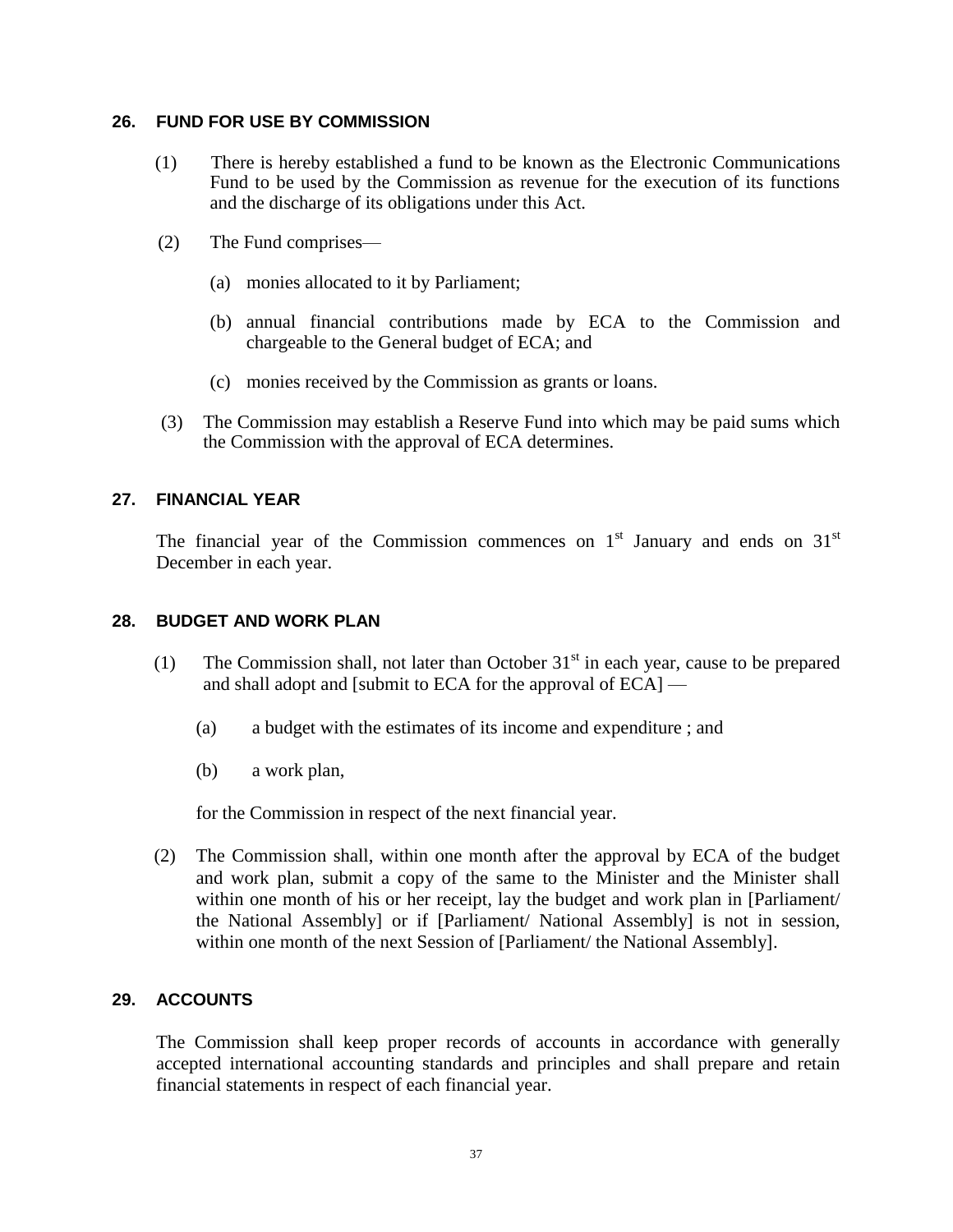### **30. AUDIT**

- (1) The Commission shall, within 2 months after each financial year, have its accounts audited annually by an independent auditor appointed by the Commission who shall conduct the audit in accordance with generally accepted international auditing standards.
- (2) The commissioners, the Chief Executive Officer and employees of the Commission shall grant to the auditor appointed under subsection (1), access to all books, deeds, contracts, accounts, vouchers, or other documents which the auditor considers necessary, and the auditor may require the person holding or accountable for such document to appear, make a signed statement or provide such information in relation to the document as the auditor considers necessary.
- (3) A commissioner, Chief Executive Officer or employee of the Commission who fails to comply with subsection (2) commits an offence and is liable on summary conviction to a fine not exceeding \$10,000 or to imprisonment for a term not exceeding 6 months or to both and to revocation of his or her appointment as a commissioner, Chief Executive Officer, or employee of the Commission in accordance with this Act.
- (4) The auditor shall prepare a report and shall submit the report to the Commission as soon as is reasonably practicable and in any event not later than 3 months after the end of the financial year.

### **31. ANNUAL REPORT**

- (1) Subject to subsection (2) and not later than 4 months after the end of each financial year, the Commission shall submit to ECA and to the Minister an annual report on the operations, activities and transactions of the Commission containing —
	- (a) an assessment of the state of electronic communications and its impact and significance for the development of [Name of ECA Contracting State];
	- (b) a description of the activities undertaken by the Commission including recommendations made in respect of licences and frequency authorisations;
	- (c) a description of actions taken to promote the Treaty including the implementation of the recommendations, policies and guidelines of ECA; and
	- (d) a financial statement of the Commission.
- (2) An annual report under subsection (1) shall be accompanied by the auditor's report under section 30.

#### **[32. EXEMPTION FROM TAXES**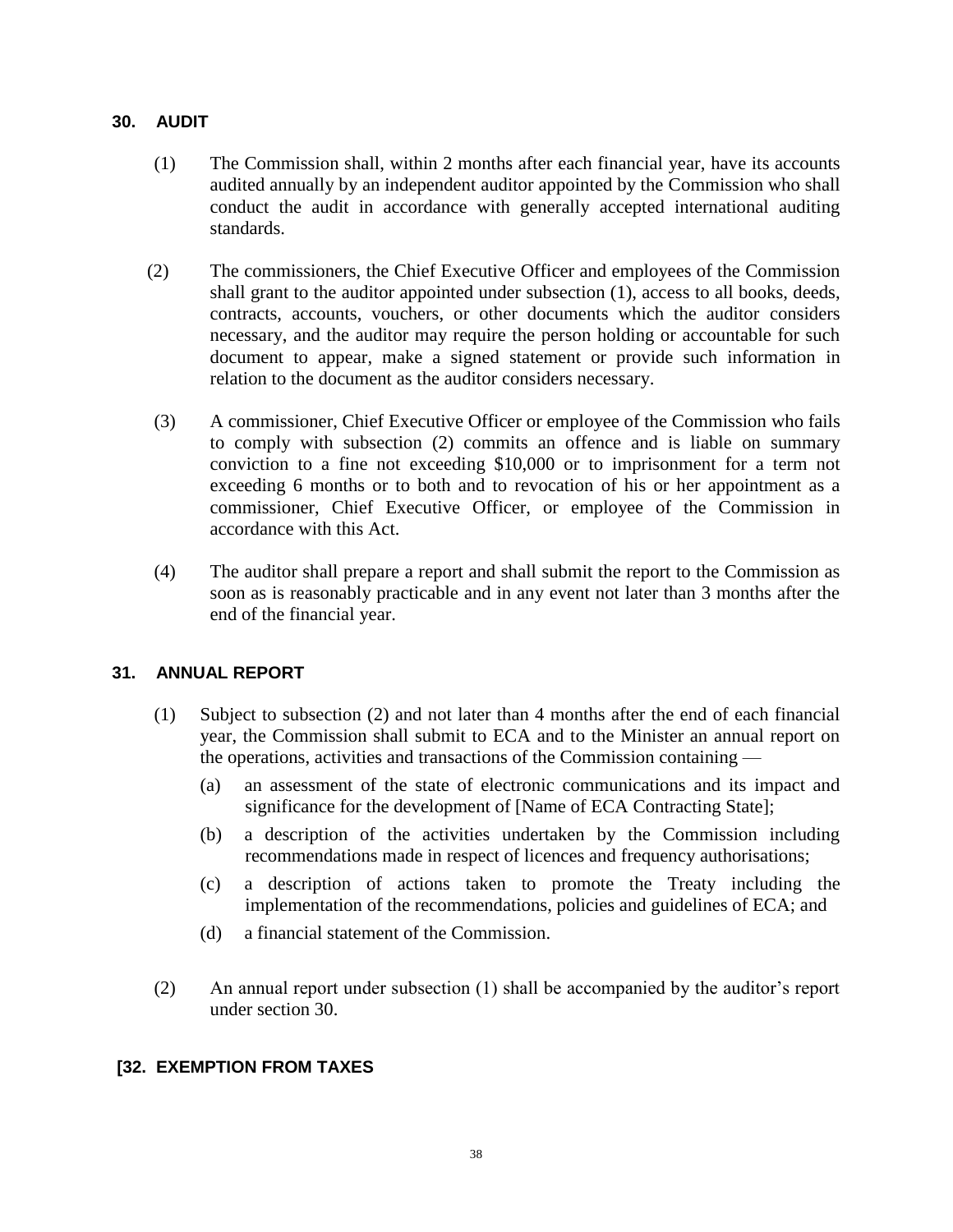The Commission is exempt from the payment of taxes, levies, and fees on income, property and documents.]

# **33. PUBLIC ACCESS TO RECORDS OF THE COMMISSION**

- (1) Subject to section 128, the Commission shall make a record, including a record contained in the register referred to in section  $11(1)(o)$ , available for public inspection at the offices of the Commission.
- (2) The Commission shall not, except in accordance with this section, make the following records available to the public for inspection —
	- (a) records relating to the internal personnel rules and practices of the Commission;
	- (b) personnel records, medical records, and other records the disclosure of which would constitute an invasion of personal privacy;
	- (c) secret records relating to national defence or security;
	- (d) records of intra-governmental communications relating to governmental decision processes;
	- (e) records of information obtained by the Commission in the course of its frequency monitoring activities;
	- (f) records containing information relating to the valuation of the property of the licensees;
	- (g) records of trade secrets or proprietary commercial, financial or technical information which is customarily guarded from competitors;
	- (h) records of information which are subject to judicial privilege; and
	- (i) records which are not open to public inspection by virtue of the provisions of any enactment.
- (3) The Commission shall make available records referred to in subsection (2)(d) through the discovery process in court proceedings.
- (4) The Commission shall not disclose an investigative record compiled for enforcement purposes for public inspection if to do so —
	- (a) interferes with enforcement proceedings;
	- (b) deprives a person of the right to a fair trial or impartial adjudication;
	- (c) constitutes an unjustified invasion of personal privacy;
	- (d) discloses the identity of a confidential source;
	- (e) discloses investigative techniques or procedures; or
	- (f) endangers the life or physical safety of law enforcement personnel or any other person.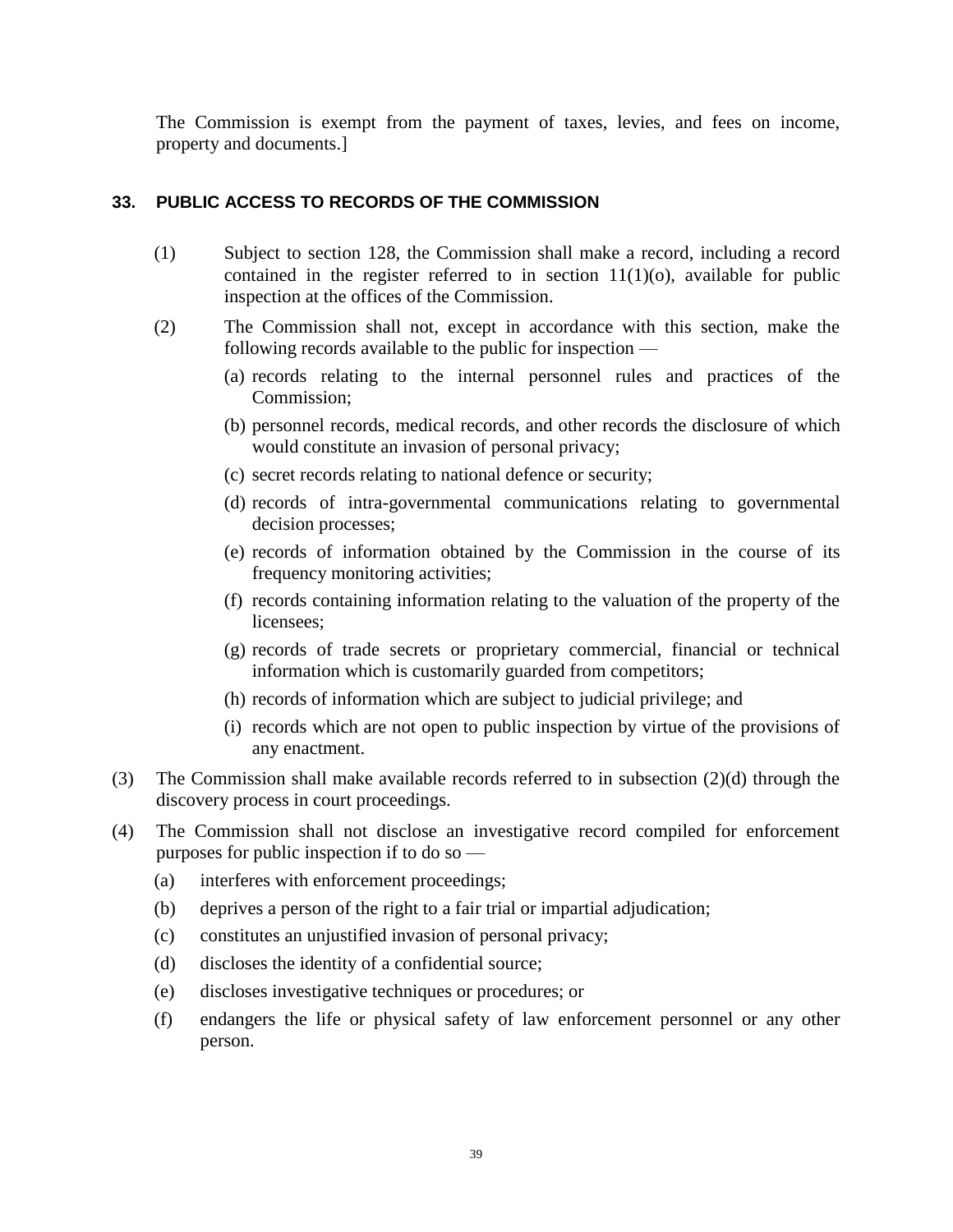- (5) An application for authorisation of equipment and materials relating to an application for a licence or frequency authorisation is not available for public inspection until the application for a licence or frequency authorisation is approved by the Minister.
- (6) Records of information submitted in connection with audits, investigations and examinations shall not be made available for public inspection until the Commission acts upon the matter.
- (7) The Commission shall cause to be published in the [Official] Gazette
	- (a) the names and addresses of licensees and frequency authorisation holders and the licences and frequency authorisation issued, modified, renewed, revoked, transferred or surrendered;
	- (b) notice of its intention to impose any authorisation measures that have a significant impact on electronic communication services and shall give interested parties an opportunity to comment with a reasonable period specified in the notice; and
	- (c) enforcement orders of the Commission.

# **PART 3**

# **LICENSING, FREQUENCY AUTHORISATION, REGISTRATION AND APPROVAL**

# **34. PROHIBITION ON OPERATING NETWORK OR PROVIDING SERVICES WITHOUT A LICENCE**

- (1) Notwithstanding section 6 and subject to subsection (4), a person shall not
	- (a) establish or operate an electronic communications network or provide an electronic communications service in [Name of ECA Contracting State]; or
	- (b) land or operate submarine cables within [Name of ECA Contracting State] for the purpose of connecting to an electronic communications network,

without a valid licence.

- (2) Notwithstanding section 6, where a frequency authorisation is necessary for or in relation to the operation of an electronic communications network or provision of an electronic communications service, a person shall not operate that electronic communications network or provide that electronic communications service without a frequency authorisation.
- (3) A person who contravenes subsection (1) or (2) commits an offence and is liable on conviction on indictment to a fine not exceeding \$1,000,000 or to imprisonment for a term not exceeding 10 years or to both.
- (4) Where the use of frequency is necessary for an electronic communications network or an electronic communications service provided by the [armed forces, police force, fire service, correctional service, public health service, emergency service, public security service or civil aviation authority], the person operating or providing the electronic communications service shall require a frequency authorisation in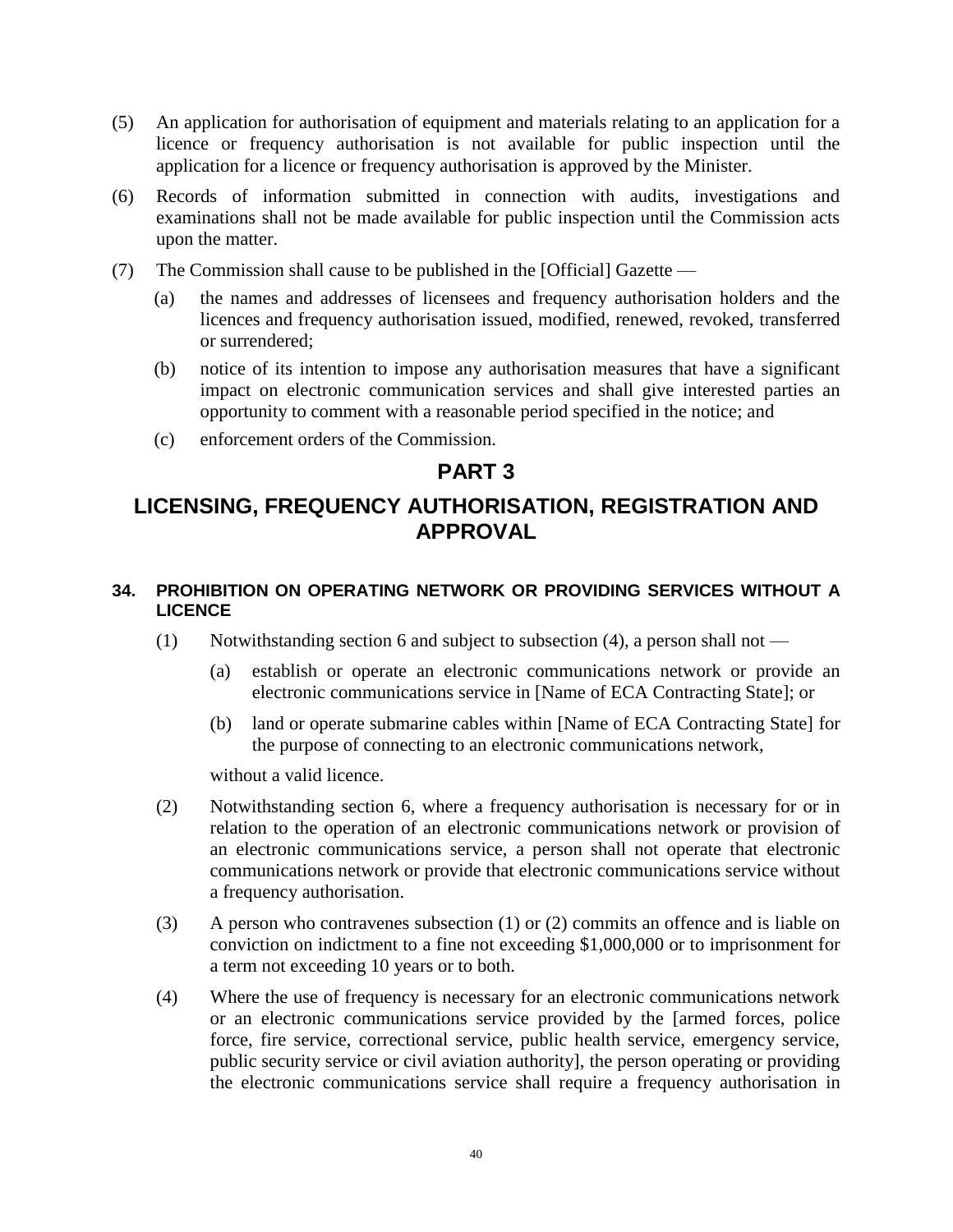accordance with this Act and is subject to the provisions of this Act relating to a frequency authorisation, but is not required to have a licence.

# **35. PRIVATE ELECTRONIC COMMUNICATIONS NETWORK**

- (1) The licence requirement in section 34 applies to the provision or operation of a private electronic communications network and a frequency authorisation required to operate a private electronic communications network providing radio communication services or that utilises the radio frequency spectrum.
- (2) A private electronic communications network shall not be used for resale, except that the owner of a private electronic communications network may resell spare capacity on the owner's facilities, cede or assign the rights to use the facilities, sublet or otherwise give control of the facilities to a licensee.
- (3) Where the operator of a private electronic communications network intends to offer service directly to the public for a fee, or to such classes of users as to be effectively available directly to the public, the operator requires a licence under section 38.
- (4) A private electronic communications network shall not be restricted to the carrying of voice only or data only or to any other such use.

### **36. CLASS AND SCOPE OF LICENCE**

- (1) The classes of licenses are
	- [(a) network licence;]
	- (b) service licence;
	- (c) network-service licence.
- (2) A licensee who holds a network licence may provide the electronic communications network [and service] in accordance with the licence.
- (3) A licensee who holds a service licence may provide the electronic communication service in accordance with the licence.
- (4) A licensee who holds a network-service licence may provide the electronic communications network and electronic communications service in accordance with the licence.
- (5) The sub-classes and scope of a network licence, service licence or network-service licence are as specified in Schedule 2.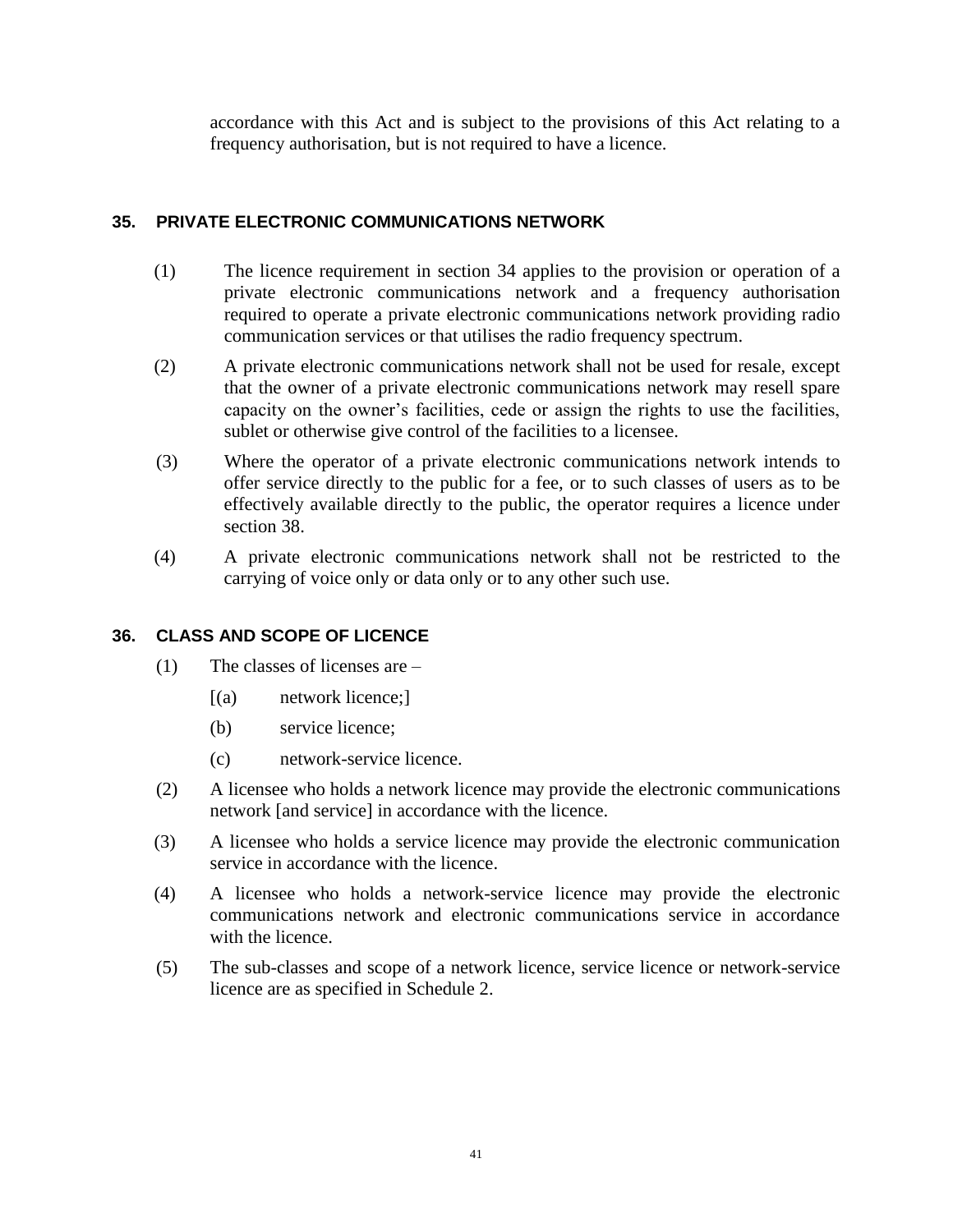### **37. PROCEDURE FOR GRANT OF LICENCE**

- (1) An applicant shall submit his or her application in the prescribed form to the Minister and shall immediately submit a copy of the application to the Commission together with the prescribed application fee.
- (2) An application under subsection (1) may be made electronically.
- (3) The Commission may, within [7] days of an application for a licence being made under subsection (1) request additional information from an applicant for the purpose of considering the application.
- (4) Where the Commission makes a request for information pursuant to subsection (3), the applicant shall submit that information to the Commission within [14] days of the request or within a further period of time granted and specified in writing by the Commission.
- (5) The Commission may refuse to grant a further time period pursuant to subsection (4) if it is reasonable to do so.
- (6) In determining whether it is reasonable to refuse to grant a further time period under subsection (5), the Commission may take into account-
	- (a) the type of information being requested;
	- (b) the history of the application;
	- (c) any other matter.
- (7) Upon receipt of an application under subsection (1) or the information requested pursuant to subsection (3), the Commission shall –
	- (a) consider applications for service licences;
	- (b) forward within [7] days, applications for network licences or network-service licences to ECA.
- $(8)$  Within 45 days of  $-$ 
	- (a) in the case of a service licence, receipt of an application under subsection (1) or information requested pursuant to subsection (3), the Commission shall submit its recommendation for the grant or refusal of the licence to the Minister; or
	- (b) in the case of a network licence or network-service licence, receipt from the Commission, ECA shall submit its recommendation to the Commission and the Commission shall transmit the recommendation of ECA for the grant or refusal of the licence to the Minister.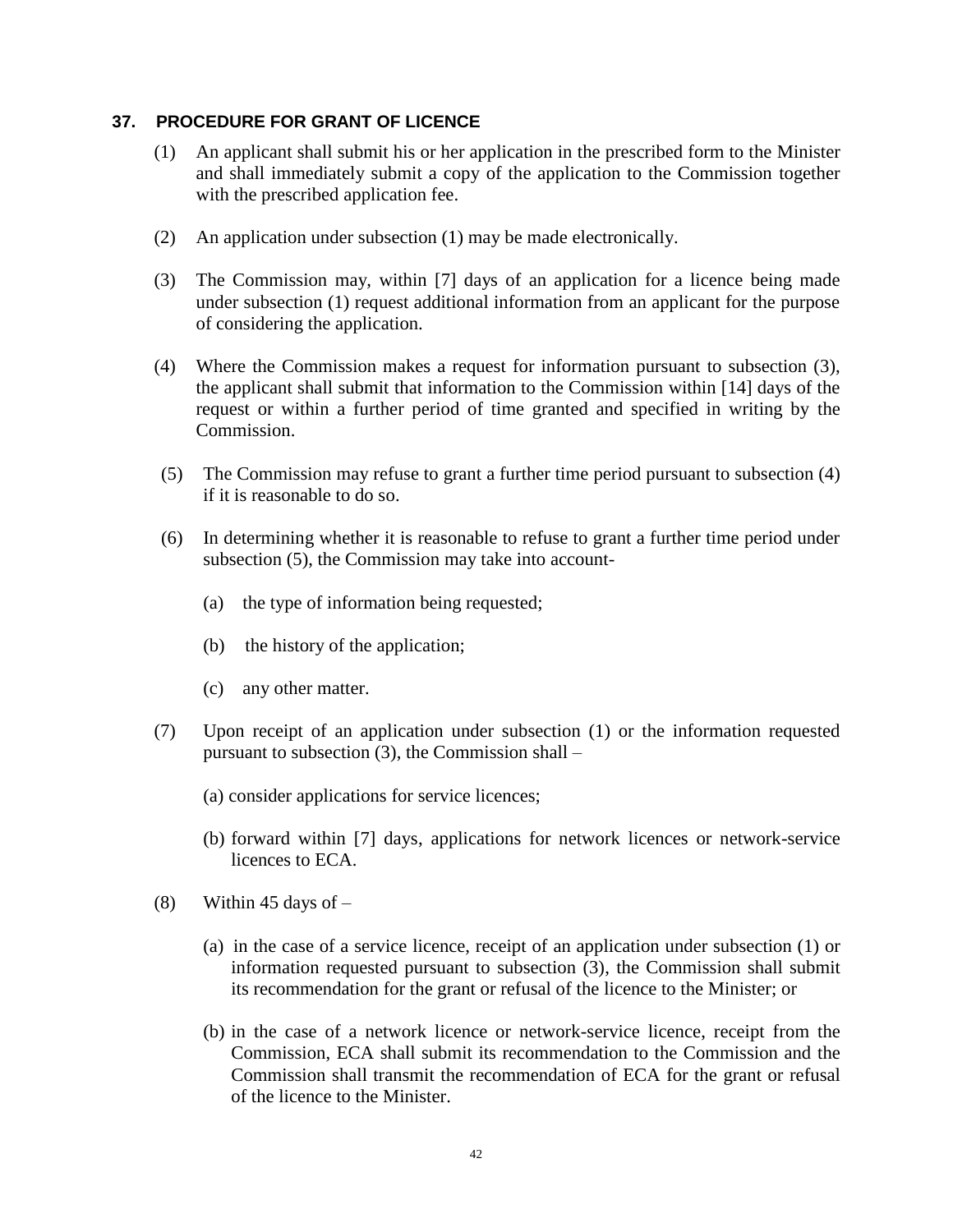- (9) In making a recommendation under subsection (8), the Commission or ECA shall have regard to —
	- (a) the purposes of the Treaty;
	- (b) the objective of universal service and access that will be promoted including the provision of internet access sufficient to meet reasonable demand at affordable prices;
	- (c) the protection of the interests of subscribers, purchasers and other users of electronic communication services;
	- (d) the promotion of competition among licensees of electronic communication services;
	- (e) the promotion of research, development and introduction of new electronic communication services;
	- (f) the encouragement of foreign and domestic investors to invest in electronic communications;
	- (g) appropriate technical and financial requirements;
	- (h) the safeguard of public interest and national security interests;
	- (i) the specified class within which the particular applicant falls; and
	- (j) such other matters as are determined by the Commission.
- (10) Where an application and prescribed application fee is submitted and the Commission determines that, based on the national numbering plan, an electronic communications number or block of numbers is required for provision of an electronic communications service in the application is available, and upon payment of the prescribed initial fee, the Commission shall assign a number or a block of numbers with or without conditions.
- (11) The Minister may, on the recommendation of the Commission, grant or refuse to grant a licence within [14] days of the receipt of the recommendation from the Commission and shall notify the applicant of the grant or the refusal and shall give reasons in writing for a refusal.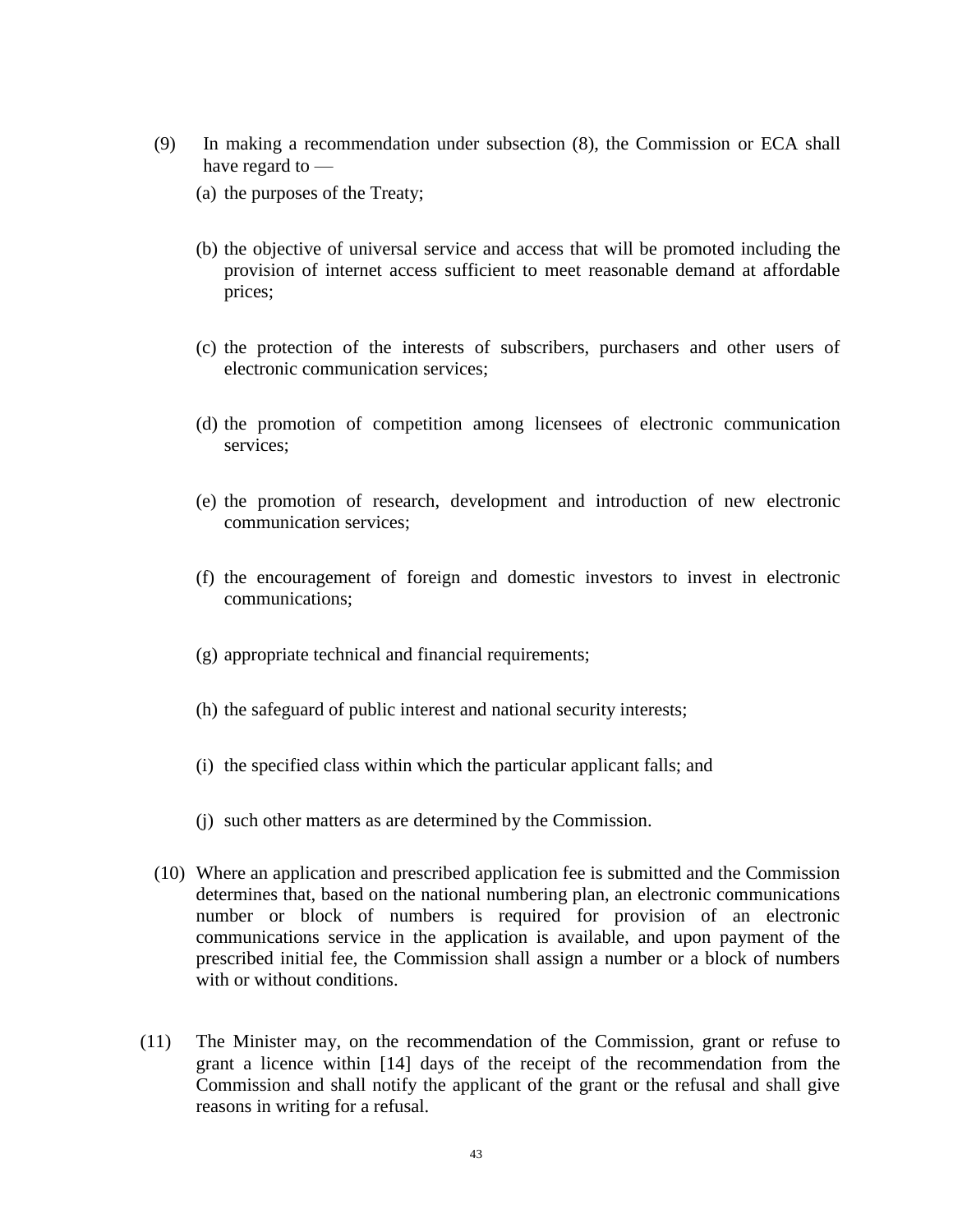- (12) Notwithstanding subsection (11), the Minister shall not grant a network licence or network-service licence unless ECA recommends the grant of such licence.
- (13) Where an application is refused the applicant has the right to appeal pursuant to section 132.
- (14) A licence granted pursuant to subsections (11) and (12) shall be issued on payment of the prescribed initial fee.
- (15) The Minister may, in granting a licence include all or any of the terms and conditions specified in Schedule 3.
- (16) Subject to section 46, a licence is valid for the period specified in the licence.
- (17) The Commission shall publish the grant or refusal of a licence under this section.

### **38. REQUIREMENT FOR A FREQUENCY AUTHORISATION**

- (1) Notwithstanding section 6, a person shall not use a spectrum for an electronic communications service without a valid frequency authorisation.
- (2) A person who contravenes subsection (1) commits an offence and is liable on conviction on indictment to a fine not exceeding \$1,000,000 or to imprisonment for a term not exceeding 10 years or to both.

#### **39. FREQUENCY AUTHORISATION**

- (1) An applicant for a frequency authorisation shall submit his or her application in the prescribed form to the Minister and shall immediately submit a copy of the application to the Commission together with the prescribed application fee.
- (2) Upon receipt of the application, the Commission shall, within 7 days, forward the application to ECA.
- (3) ECA may within [7] days of an application for a frequency authorisation being made under subsection (1) request additional information from an applicant for the purpose of considering the application.
- (4) Where ECA makes a request for information pursuant to subsection (3), the applicant shall submit that information to ECA within [14] days of the request or within a further period of time granted and specified in writing by the ECA.
- (5) ECA may refuse to grant a further time period pursuant to subsection (4) if it is reasonable to do so.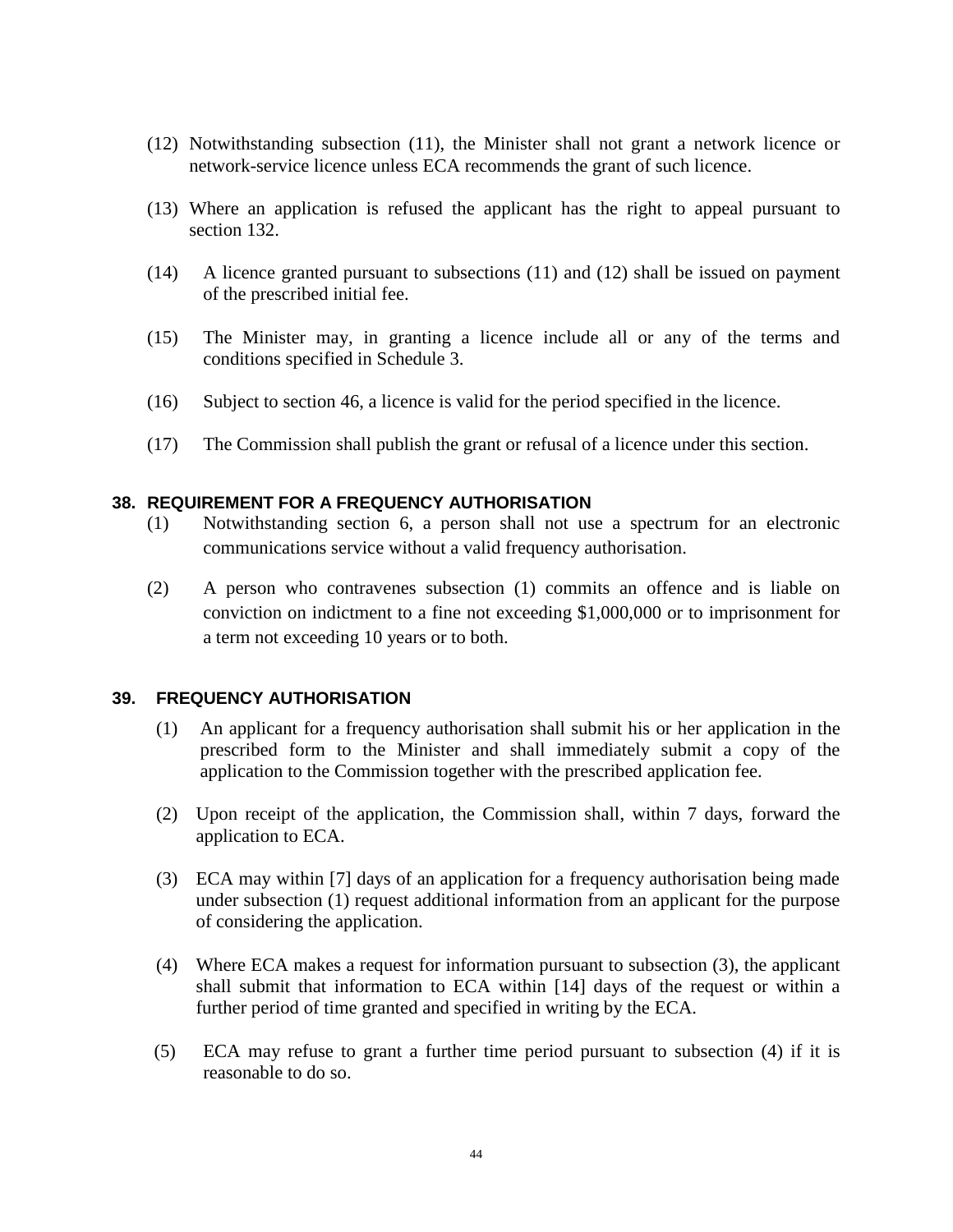- (6) In determining whether it is reasonable to refuse to grant a further time period under subsection (5), ECA may take into account-
	- (a) the type of information being requested;
	- (b) the history of the application;
	- (c) any other matter.
- (7) ECA shall, within [45] days of receipt of a copy of an application under subsection (1) or receipt of additional information under subsection (3), inform the Commission in writing whether there are any reasons based on the regional spectrum plan or any spectrum policy or regulation for granting or not granting the frequency authorisation.
- (8) The Commission shall, within [7] days of being informed by ECA pursuant to subsection (7), transmit the recommendation of ECA to the Minister whether or not the particular applicant shall be granted a frequency authorisation.
- (9) The Minister may, in accordance with the recommendation of ECA, grant or refuse to grant a frequency authorisation within [14] days of the receipt of the recommendation from the Commission and shall notify the applicant of the grant or the refusal and shall give the reasons in writing for a refusal.
- (10) A frequency authorisation granted pursuant to subsection (9) shall be issued on payment of the prescribed initial fee.
- (11) The Minister, in granting a frequency authorization may include all or any of the terms and conditions specified in Schedule 3.
- (12) Subject to section 46, a frequency authorisation is valid for the period specified in the frequency authorisation.
- (13) The Commission shall publish the grant or refusal of frequency authorisation.

#### **40. MODIFICATION OF LICENCE OR FREQUENCY AUTHORISATION**

- (1) The Minister may, on the receipt of a recommendation from the Commission, modify a licence or frequency authorization —
	- (a) with the agreement of the licensee or the frequency authorization holder; or
	- (b) without the agreement of the licensee or the frequency authorization holder where the modification is necessary in the public interest or for reasons of national security.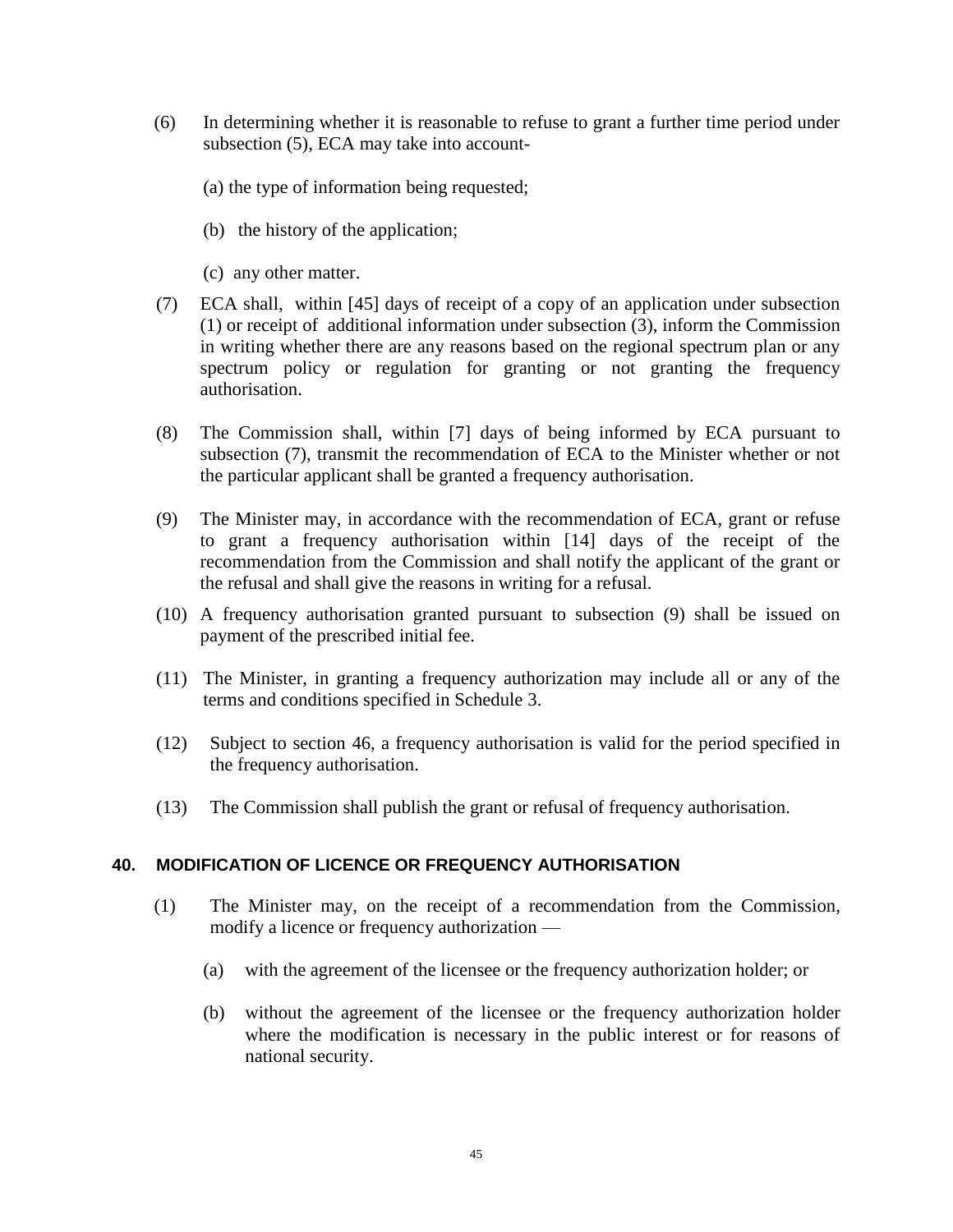- (2) A licensee or frequency authorization holder who seeks a modification of his or her licence or frequency authorization shall apply in the same manner as he or she did for the initial licence or frequency authorization.
- (3) The Commission shall make recommendations under this section after consultation with ECA.
- (4) Where the modification of a licence or frequency authorization is recommended by ECA or the Commission or where in the opinion of ECA and the Commission modification is necessary to avoid harmful interference, the licensee or frequency authorization holder shall not pay an application fee.

# **41. TRANSFER OF LICENCE OR FREQUENCY AUTHORIZATION**

- (1) A licence or frequency authorization is personal to the licensee or frequency authorization holder and the licence or frequency authorization shall not be operated by, assigned, sub-licensed or transferred to any other person unless the licensee or frequency authorization holder makes an application in the prescribed form to the Minister at least 90 days prior to the proposed date of the operation, assignment, sub-licence or transfer, or such other period as may be determined by the Minister.
- (2) The application for transfer under subsection (1) and a completed application for the licence or frequency authorization by the proposed transferee for a licence or frequency authorization shall be submitted to the Minister.
- (3) Upon receipt of the applications pursuant to subsection (2), the Minister shall, as soon as practicable, forward the application for operation, assignment, sub-licence or transfer and the completed application for the licence or frequency authorization by the proposed transferee to the Commission.
- (4) Upon receipt of the applications pursuant to subsection (2), the Commission shall –
	- (a) in the case of a network licence, network-service licence or frequency authorization, forward the applications to ECA and ECA shall conduct an evaluation of the applications; and
	- (b) in the case of a service licence, conduct an evaluation of the application.
- (5) Without prejudice to the generality of subsection (4), the Commission or ECA shall in conducting an evaluation of an application determine whether the proposed operation, assignment, sub-licence or transfer –
	- (a) is inconsistent with the terms of the licence or frequency authorization;
	- (b) is, or is likely to have, the effect of substantially lessening competition in a market in [Name of ECA Contracting State]; and
	- (c) is, or is likely to have, an effect that is contrary to the public interest.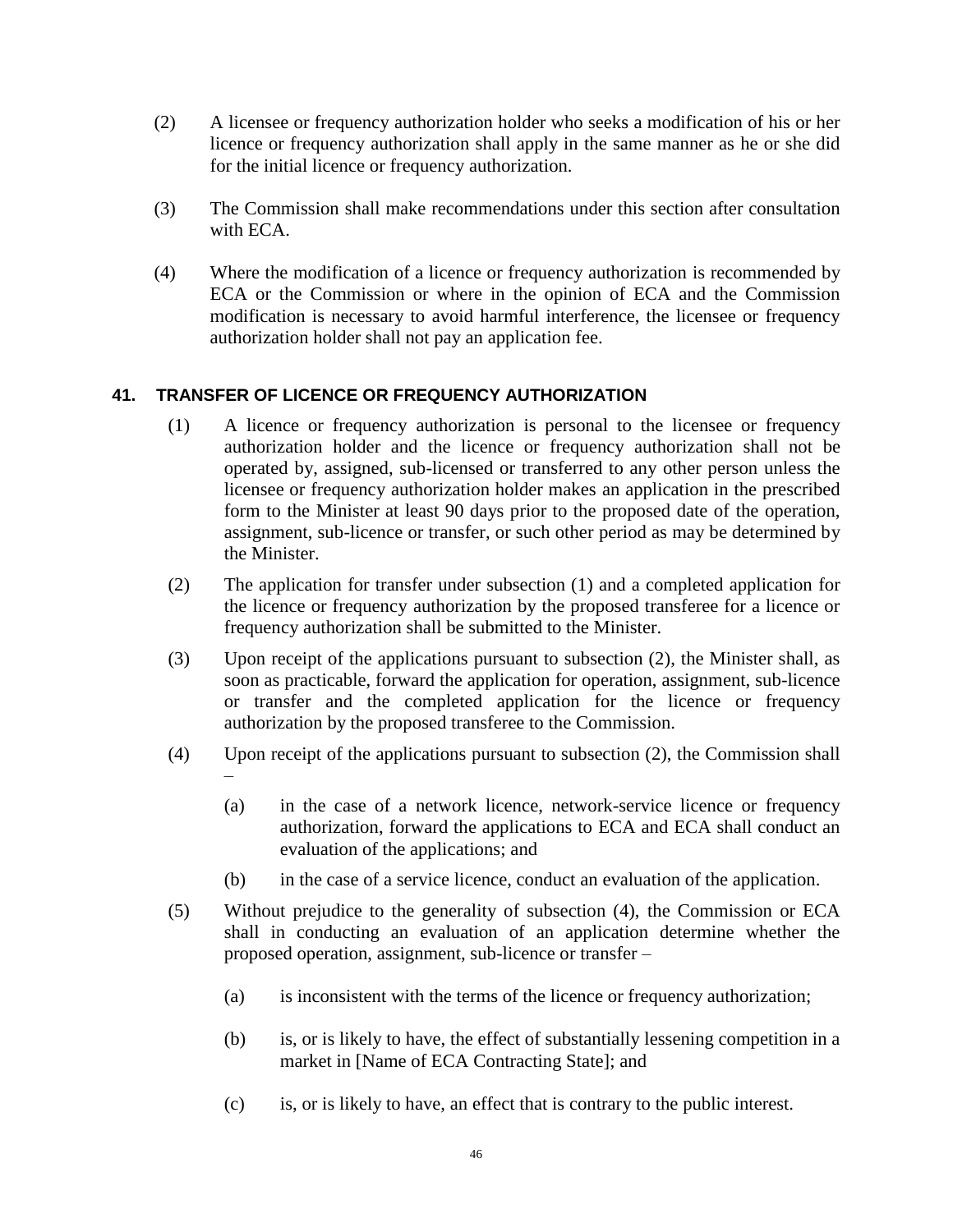- (6) Upon completion of the evaluation of the applications
	- (a) under subsection (4)(a) and (5), ECA, shall forward its recommendation to the Commission and the Commission shall transmit the recommendation to the Minister;
	- (b) under subsection (4)(b) and (5), the Commission shall make the recommendation to the Minister.
- (7) Within 21 days of receipt of the recommendation of the Commission, the Minister may, grant or refuse the application for the operation, assignment, sub-licence or transfer of the licence or frequency authorization.
- (8) The grant or refusal of the Minister under subsection (7) shall not be unreasonably withheld.
- (9) Where the application is refused the Minister, shall in his or her notification to the applicant, state in writing the reasons for his or her refusal.
- (10) Where an application for operation, assignment, sub-licence or transfer is granted, the licence or frequency authorization is valid for the remaining period of the licence or frequency authorization.
- (11) In this section, "transfer" includes passing the licence or frequency authorization to a person other than the initial licensee or frequency authorization holder, whether or not that person has a business activity or has significant assets.
- (12) A licensee or frequency authorization holder who contravenes this section is liable to the revocation of his or her licence under section 46.

# **42. CHANGE OF CONTROL OF THE LICENSEE OR FREQUENCY AUTHORIZATION HOLDER**

- (1) A licensee or frequency authorization holder shall not cause, permit or acquiesce in any change of control unless the licensee or frequency authorization holder makes a written application to the Minister at least 90 days prior to such change of control.
- (2) A licensee or frequency authorization holder who contravenes subsection (1) is liable to the revocation of his or her licence or frequency authorization pursuant to section 46.
- (3) Upon receipt of the application pursuant to subsection (1), the Minister shall, as soon as practicable, forward the application to the Commission.
- (4) Upon receipt of the application under subsection (1), the Commission shall
	- (a) in the case of a network licence, network-service licence or frequency authorization, forward the application to ECA and ECA shall conduct an evaluation of the application; and
	- (b) in the case of a service licence, conduct an evaluation of the application.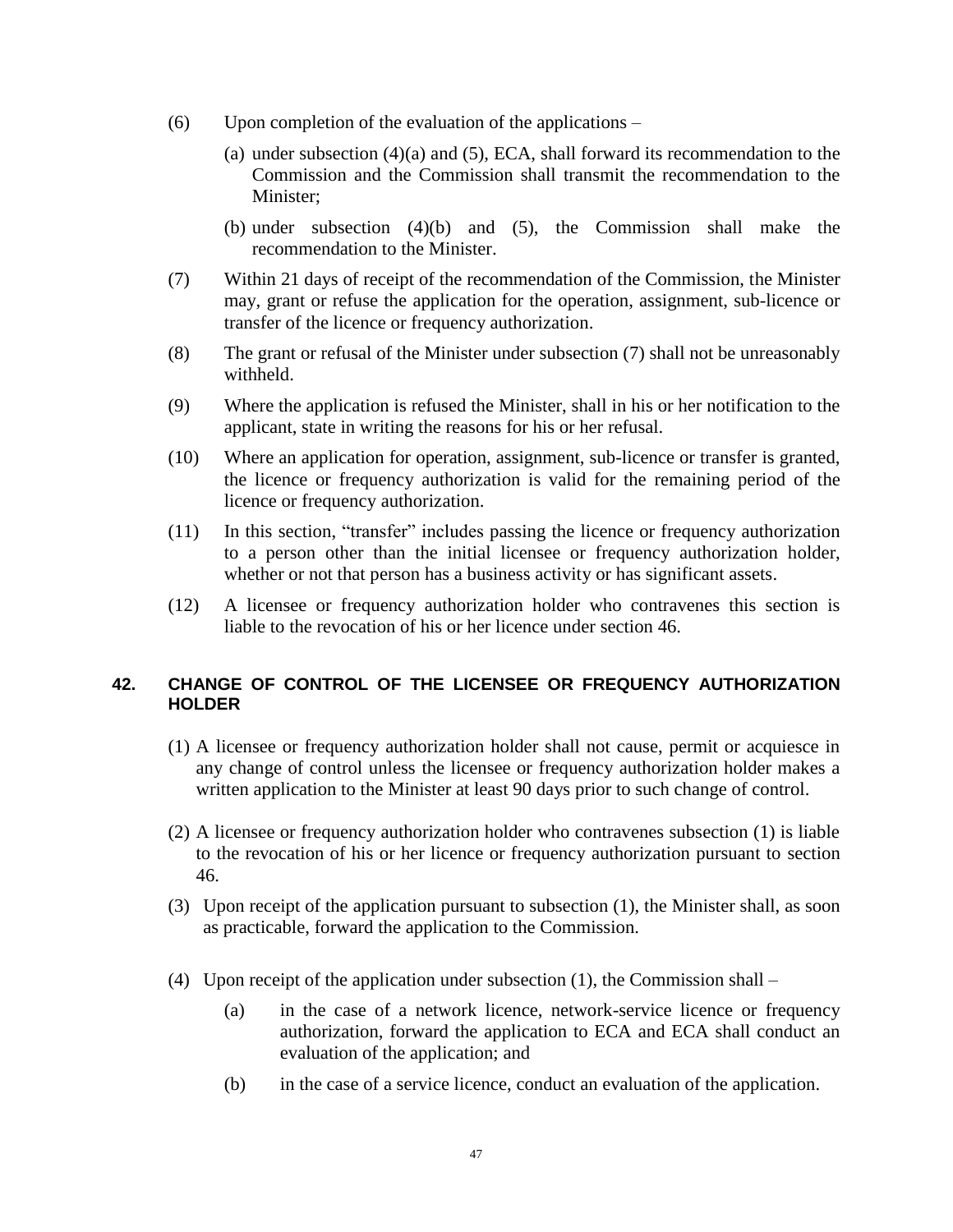- (5) Without prejudice to subsection (4), ECA or the Commission shall, in conducting an evaluation of an application, take into account –
	- (a)whether the change of control would be inconsistent with the terms of the licence or frequency authorization;
	- (b) whether the change of control would have, or be likely to have, the effect of substantially lessening competition in a market in [Name of ECA Contracting State];
	- (c) whether the change of control would have an effect, or would be likely to have an effect contrary to the public interest including the need for the availability throughout [Name of ECA Contracting State] of a wide range of content services, which, taken as a whole are high quality and calculated to appeal to a wide variety of tastes and interests and which give due consideration to the free expression of opinion in the media;
	- (d) the promotion of sustainable competition including in view of, the structure of all the relevant markets and the actual or potential competition from undertakings located in [Name of ECA Contracting State] or outside [Name of ECA Contracting State]; and
	- (e) the market position of the licensee and the economic and financial power of the licensee, the alternatives available to suppliers and users, access of the licensee to suppliers or markets, any legal or other barriers to entry, supply and demand trends for the electronic communication services, the interests of the intermediate and ultimate consumers, and the development of technical and economic progress provided by competition.
- (6) Upon completion of the evaluation of the applications
	- (a) under subsection (4)(a) and (5), ECA, shall forward its recommendation to the Commission and the Commission shall transmit the recommendation to the Minister;
	- (b) under subsection (4)(b) and (5), the Commission shall make the recommendation to the Minister.
- (7) Before making a recommendation under subsection (6), the Commission or ECA shall –
	- (a) give the acquirer, the licensee or frequency authorization holder and any interested persons a reasonable opportunity to make representations; and
	- (b) consider the representations, if any, made under paragraph (a).
- (8) Within 21 days of receipt of the recommendation of the Commission or ECA, the Minister may, acting on the recommendation of the Commission or ECA, grant or refuse the application for change of control.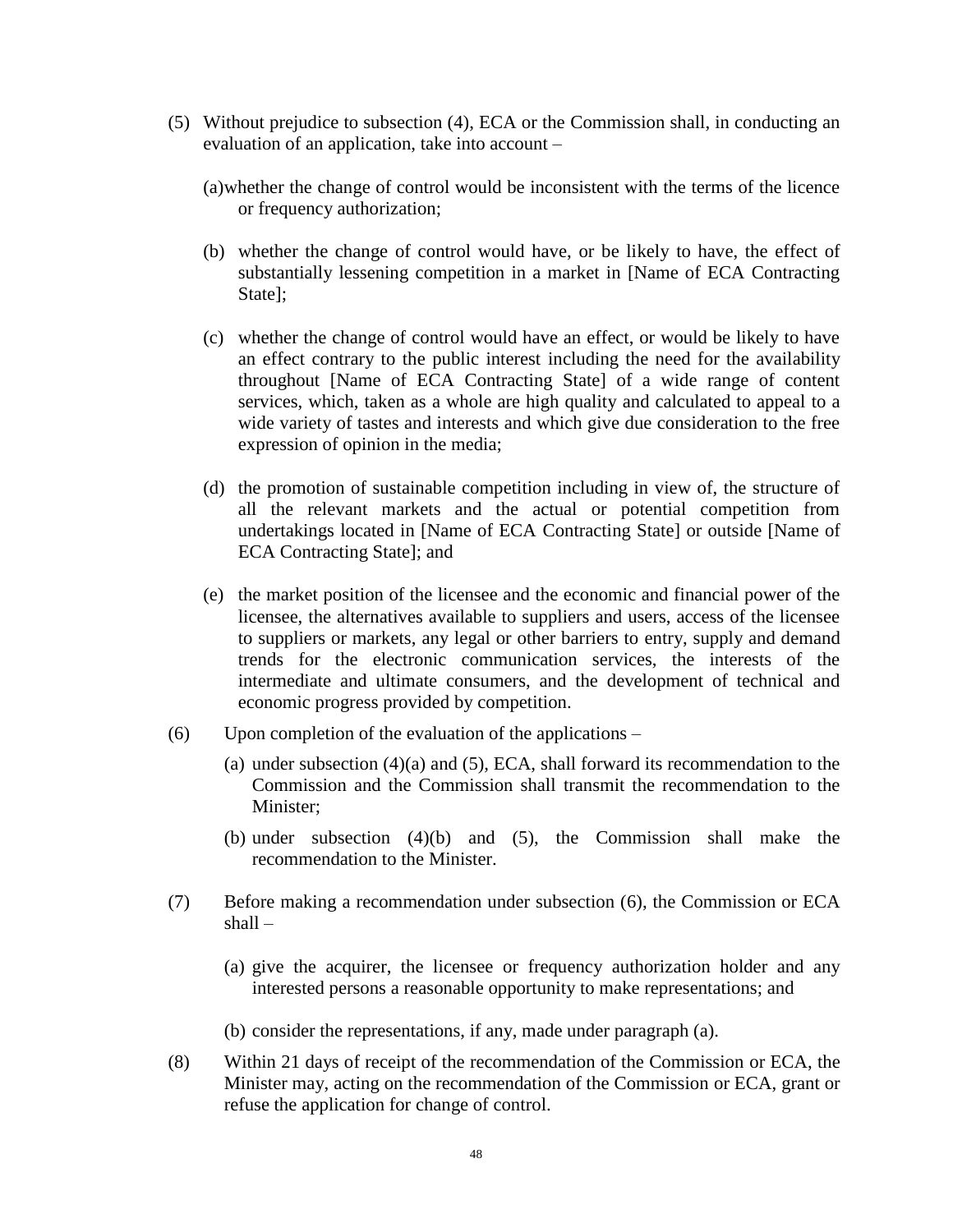- (9) Where the application is refused the Minister, shall in his or her notification to the applicant, state in writing the reasons for his or her refusal.
- (10) The Commission, on the recommendation of ECA, may in respect of a licensee or frequency authorization holder whose shares are publicly traded on the [Eastern Caribbean Stock Exchange] or other stock exchange approved in writing by the Minister responsible for finance, waive an application under this section and any such waiver is subject to a condition that the licensee or frequency authorization holder shall, as soon as reasonably practicable, notify the Minister through the Commission of any sale, transfer, charge or other disposition.
- (11) In this section
	- "change of control", in relation to a licensee, means when a person, alone or with other persons, takes charge of the licensee or frequency authorization holder by acquiring directly or indirectly including by merger –
	- (a) 50% or more of the licensee's voting share;
	- (b) rights or contracts which confer decisive influence on the composition, voting or decisions of organs of the licensee or frequency authorization holder;
	- (c) while not holding the rights or entitled to the rights under a contract under paragraph (b), has the power to exercise the rights deriving from such right or contract;
	- (d) through the licensee or frequency authorization holder divesting its shares;

"merger" means the cessation of two or more persons, at least one of which is or controls a licensee or frequency authorization holder from being distinct, whether by purchase or lease of share, amalgamation, combination, joint venture or any other method through which influence over the policy of another licensee or frequency authorization is acquired.

### **43. NOTIFICATION OF CHANGE OF SIGNIFICANT INTEREST**

- (1) A licensee or a frequency authorization holder shall not issue or allot any shares or cause, permit or acquiesce in any other reorganization of its share capital that results  $in -$ 
	- (a) a person acquiring a significant interest in the licensee; or
	- (b) a person who already owns or holds a significant interest in the licensee, increasing or decreasing the size of his or her interest,

unless the licensee or frequency authorization holder notifies the Commission in writing of the issue, allotment or other reorganization.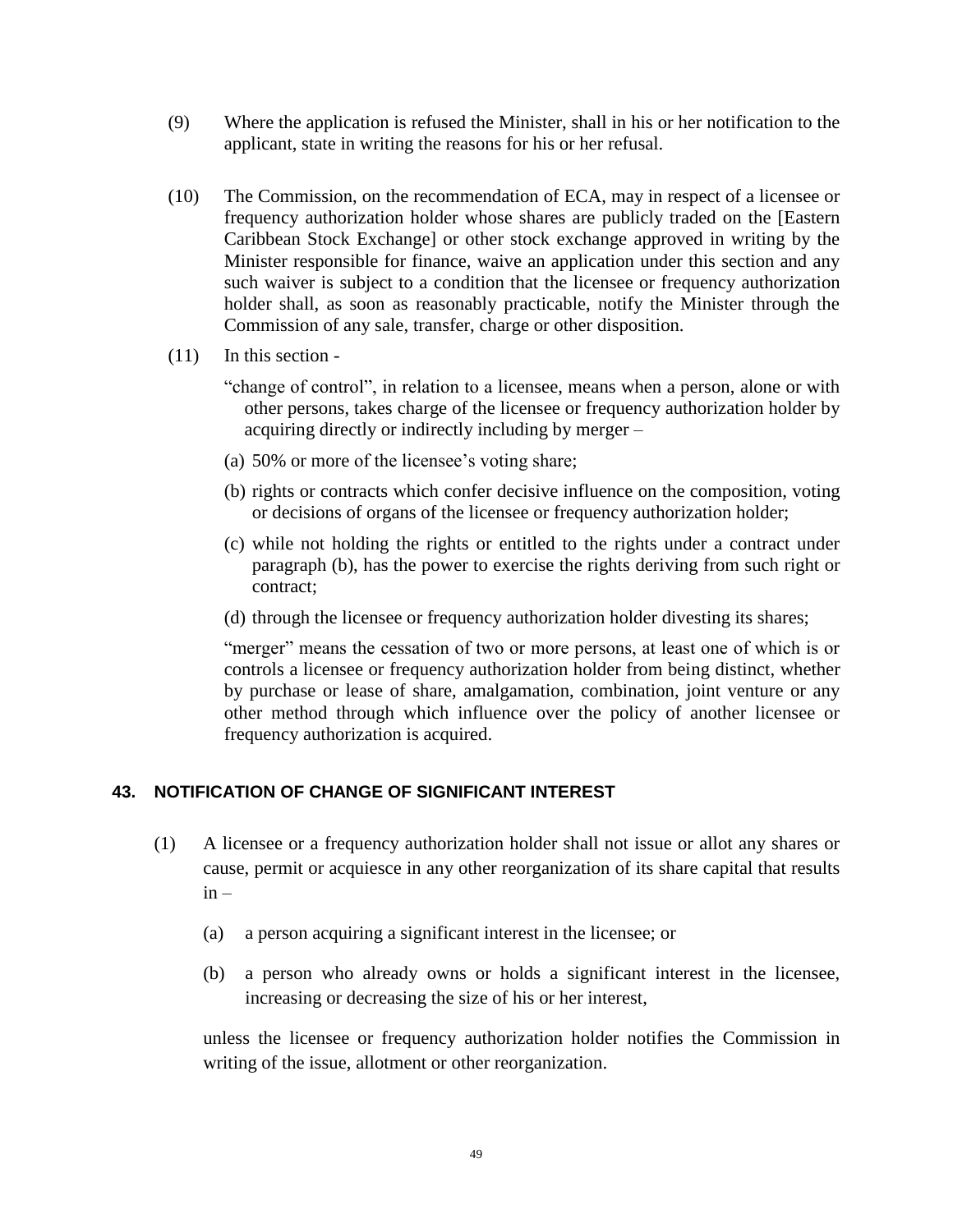- (2) A notification under subsection (1) must include evidence of the acquisition of the significant interest in the licensee or the increase or decrease in the size of the significant interest.
- (3) Upon receipt of a notification under subsection (1), the Commission shall submit a copy of the notification to ECA.

# **44. TERMINATION BEFORE OR ON THE EXPIRY OF A LICENCE OR FREQUENCY AUTHORISATION**

- (1) A licensee or a frequency authorisation holder may terminate a licence or frequency authorisation prior to its expiry and shall —
	- (a) act in accordance with any guidelines issued by the Commission, after consultation with the ECA, for that purpose; and
	- (b) make an application in writing to the Minister; and
	- (c) immediately submit a copy of the application to ECA and the Commission for the early termination at least 12 months prior to the expiry of the licence or frequency authorisation.
- (2) Subject to subsection (3), the Minister may, on the recommendation of the Commission, in accordance with the guidelines referred to in subsection (1) and within 6 months, give the licensee or frequency authorisation holder permission or refuse to give permission to terminate the licence or frequency authorisation prior to its expiry and shall give reasons for a refusal.
- (3) The Minister shall not unreasonably withhold permission to terminate a licence or frequency authorisation prior to its expiry.
- (4) At least one year prior to the expiration of the licence or frequency authorisation, a licensee or frequency authorisation holder shall provide written notice of such expiration to the Minister, ECA and the Commission.
- (5) The Commission shall, within 6 months of receipt of an application under subsection (1) or a notice under subsection (4), publish the termination of a licence or frequency authorization under this section.

### **45. RENEWAL OF LICENCE AND FREQUENCY AUTHORISATION**

- (1) A licensee or frequency authorization holder may renew the licence or frequency authorization by applying 12 months before the expiration of the licence or frequency authorization in the same manner as he or she did for the initial licence or frequency authorization.
- (2) The Minister, on the recommendation of the Commission, may renew a licence or frequency authorization granted under this Act for a period equivalent to the first licence or the first frequency authorization granted unless—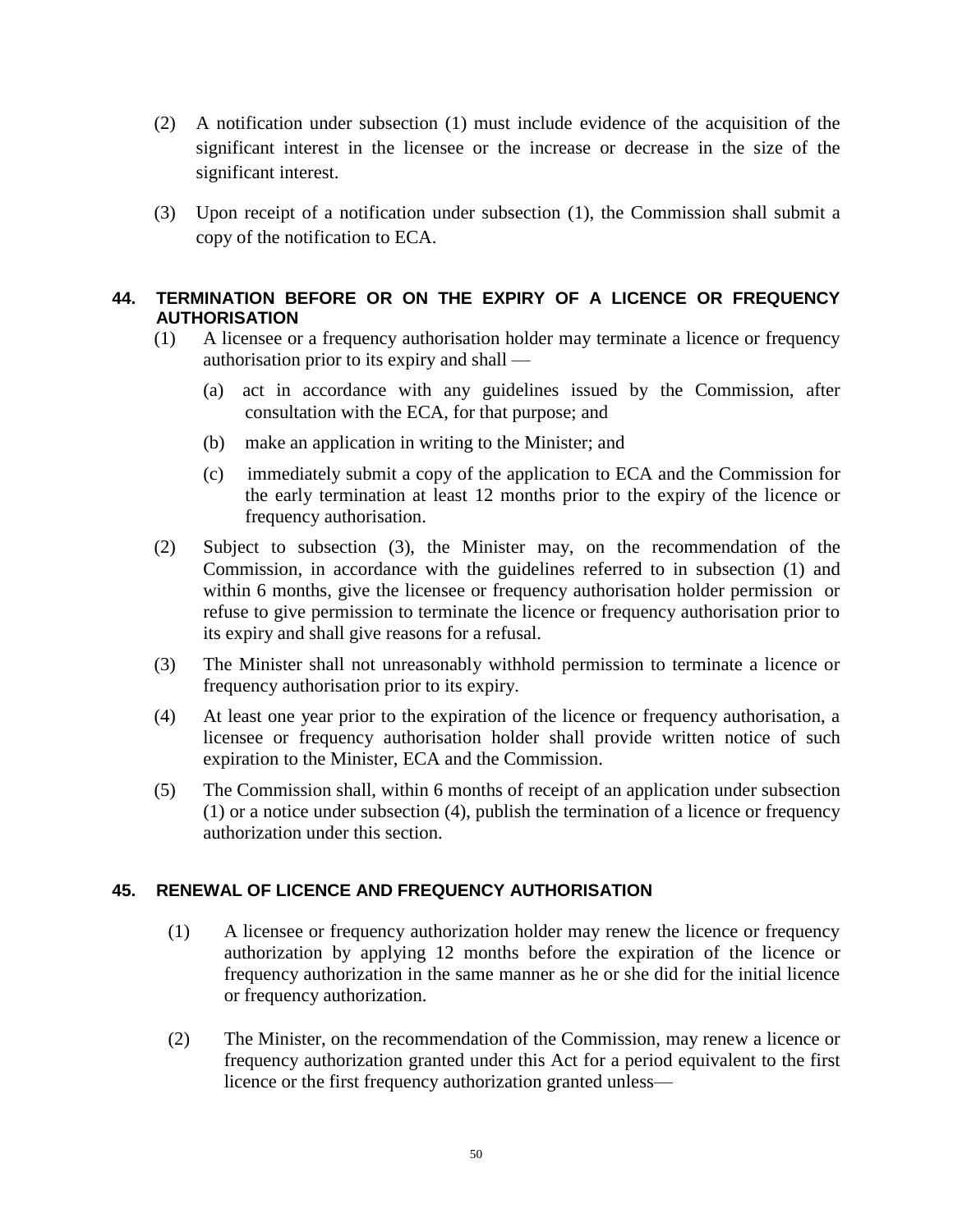- (a) the licensee or the frequency authorization holder failed to operate within the terms of the first licence or the first frequency authorization;
- (b) the licensee or the frequency authorization holder failed to comply materially with any of the provisions of this Act, Regulations or the terms and conditions of the licence or the frequency authorization;
- (c) the licensee or the frequency authorization holder failed to comply materially with any direction of ECA or the Commission; or
- (d) the Minister, on the recommendation of ECA, has determined that it is not in the public interest to renew the licence.
- (3) Before determining not to renew a licence or a frequency authorization pursuant to subsection (1), the Minister, on the recommendation of the Commission, shall give the licensee or the frequency authorization holder, within 60 days, notice in writing of its intention not to renew such licence or frequency authorization, specifying the grounds on which it proposes not renew the licence or frequency authorization, and shall give the licensee or the frequency authorization holder the opportunity—
	- (a) to present his or her views; and
	- (b) to submit to the Commission within such time as the Commission may specify a written statement of objections to the decision not to renew the licence or the frequency authorization,

which the Commission shall take into account before reaching a decision on renewal.

- (4) The Commission shall make recommendations under this section after consultation with ECA.
- (5) The Commission shall publish the renewal of a licence and frequency authorization.

### **46. SUSPENSION AND REVOCATION OF LICENCE OR FREQUENCY AUTHORISATION**

- (1) The Minister may, on the recommendation of the Commission, suspend, or revoke a licence or frequency authorisation, where —
	- (a) the radio apparatus or station in respect of which the licence or frequency authorisation was granted interferes with a service provided by a person to whom a licence or frequency authorisation is already granted for that purpose;
	- (b) the licensee or frequency authorisation holder contravenes this Act;
	- (c) the licensee or frequency authorisation holder fails to comply with a condition specified in his or her licence or frequency authorisation;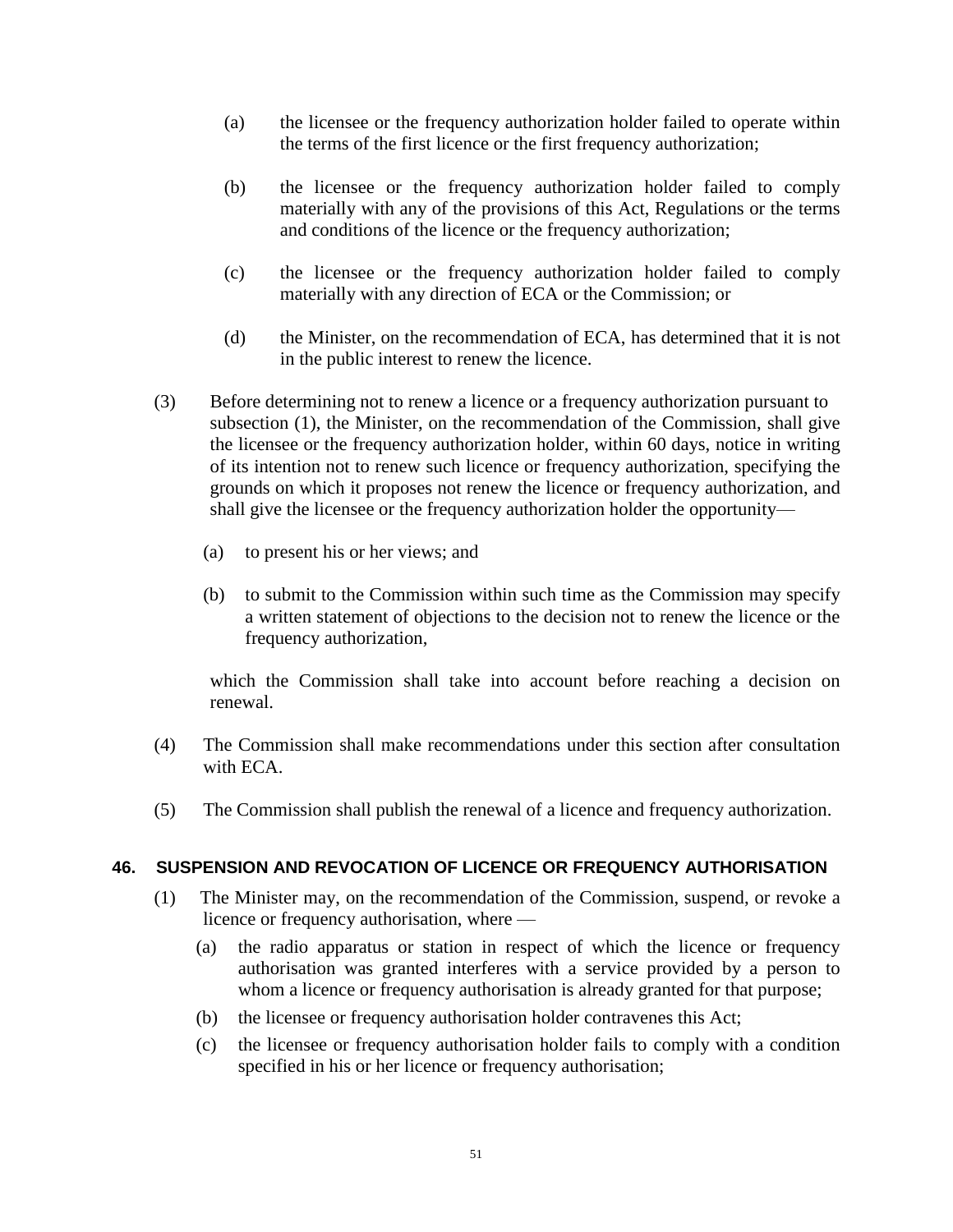- (d) the licensee or frequency authorisation holder is in default of payment of the licence fee, frequency authorisation fee or any other money owed to the Government;
- (e) the suspension or revocation is necessary for reasons of national security or the public interest;
- (f) the licensee or frequency authorisation holder is bankrupt, dissolved or liquidated;
- (g) the licensee or frequency authorisation holder fails to operate under the licence one year from the date the licence or frequency authorisation was granted;
- (h) any other prescribed circumstances exists.
- (2) Before suspension or revocation of a licence or frequency authorisation under subsection (1), the Minister shall give the licensee or frequency authorisation holder one month notice in writing of his or her intention to do so, specifying the proposed grounds for the suspension or revocation of the licence or frequency authorisation, and shall give the licensee or frequency authorisation holder an opportunity to —
	- (a) present his or her views;
	- (b) remedy the breach of the licence or frequency authorisation or a term and condition of the licence or frequency authorisation; or
	- (c) submit to the Minister within such time as the Minister may specify, a written statement of objections to the suspension or revocation of the licence or frequency authorisation.
	- (3) Where a licensee or frequency authorisation holder presents his or her views or submits a written statement of objections under subsection  $(2)$ , the Commission shall review its recommendation to the Minister taking into account the views presented or the statement and may change its recommendation to the Minister.
	- (4) Where the Minister, on the recommendation of the Commission, suspends or revokes a licence or frequency authorisation under this section, the Minister shall notify the licensee or frequency authorisation holder of the suspension or revocation and shall give reasons in writing for the suspension or revocation.
	- (5) The Commission shall publish the suspension or revocation of a licence or frequency authorisation.
	- (6) Where a licence or frequency authorisation is suspended, the licensee or frequency authorisation holder shall not provide an electronic communications service or operate an electronic communications network unless the Commission is satisfied that the grounds for suspension have been rectified.
	- (7) Suspension of a licence or frequency authorisation does not relieve a licensee or frequency authorisation holder of the duty to pay fees under this Act.
	- (8) Where a licence or frequency authorization is suspended or revoked and the electronic communications network is partially or totally disconnected, the Commission shall recommend and instruct the measures to be applied so as to minimize any negative effects on the users of the electronic communications network.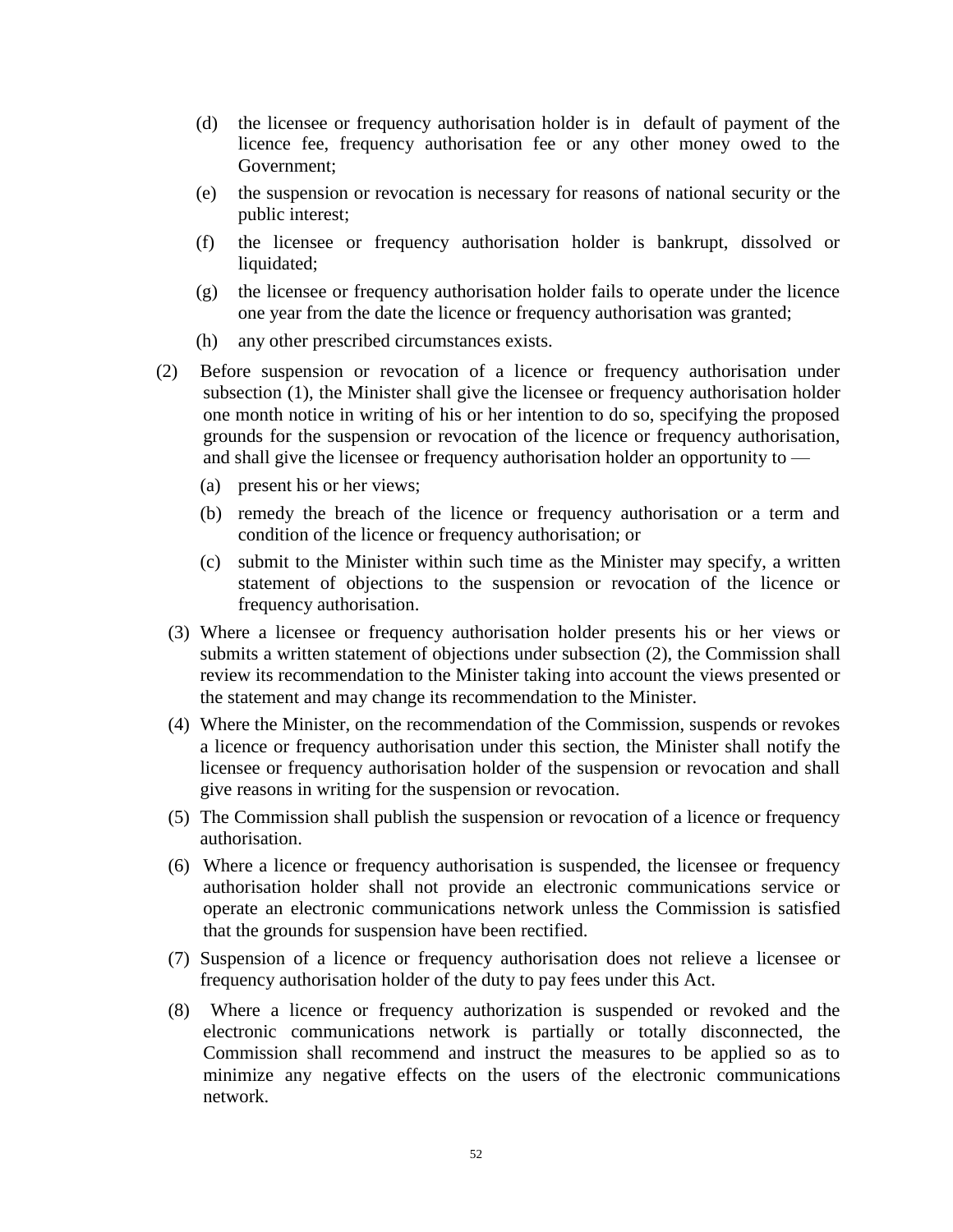#### **47. SURRENDER OF LICENCE OR FREQUENCY AUTHORISATION ON REVOCATION**

- (1) Where a licence or frequency authorisation has been revoked under section 46, the licensee or frequency authorisation holder shall surrender the licence or frequency authorisation to the Minister.
- (2) Notwithstanding subsection (1), a licensee or frequency authorisation holder may surrender his or her licence or frequency authorisation at any time.
- (3) A licensee or frequency authorization holder may surrender the licence or frequency authorization under subsections (1) and (2) by making an application in the prescribed form to the Minister.
- (4) An application under subsection (3) must be accompanied by the licence or frequency authorization or, if that is not practicable, by a statement of the reasons for the failure to do so.
- (5) Upon receipt of an application under subsection (3), the Minister shall as soon as practicable forward the application to the Commission.
- (6) Upon receipt of the application, the Commission shall
	- (a) in the case of a network licence, network-service licence or frequency authorization, within 7 days submit the application to ECA and ECA shall make its recommendation to the Commission and the Commission shall transmit the recommendation of ECA to the Minister;
	- (b) in the case of a service licence, make a recommendation to the Minister of the grant or refusal of the application.
- (7) The Minister, on the recommendation of the Commission or ECA, shall not unreasonably refuse an application under subsection (2).
- (8) Where the Minister, on the recommendation of the Commission, refuses to grant an application, the Minister shall give reasons for his or her refusal.
- (9) A licensee or frequency authorization holder shall be afforded an opportunity to
	- (a) present his or her views;
	- (b) submit to the Minister, within such time as the Minister specifies, a written statement of the objects to the refusal of the surrender of the licence or frequency authorization.
- (10) Where a licensee or frequency authorisation holder presents his or her views or submits a written statement of objections under subsection (9), the Commission or ECA shall review its recommendation to the Minister taking into account the views presented or the statement and may change its recommendation to the Minister.
- (11) Where the Minister, on the recommendation of the Commission or ECA, refuses to grant an application for surrender of a licence or frequency authorization after the licensee or frequency authorization holder is afforded an opportunity under subsection (9) or the Commission changes its recommendation, the licensee or frequency authorization holder may appeal under section 132.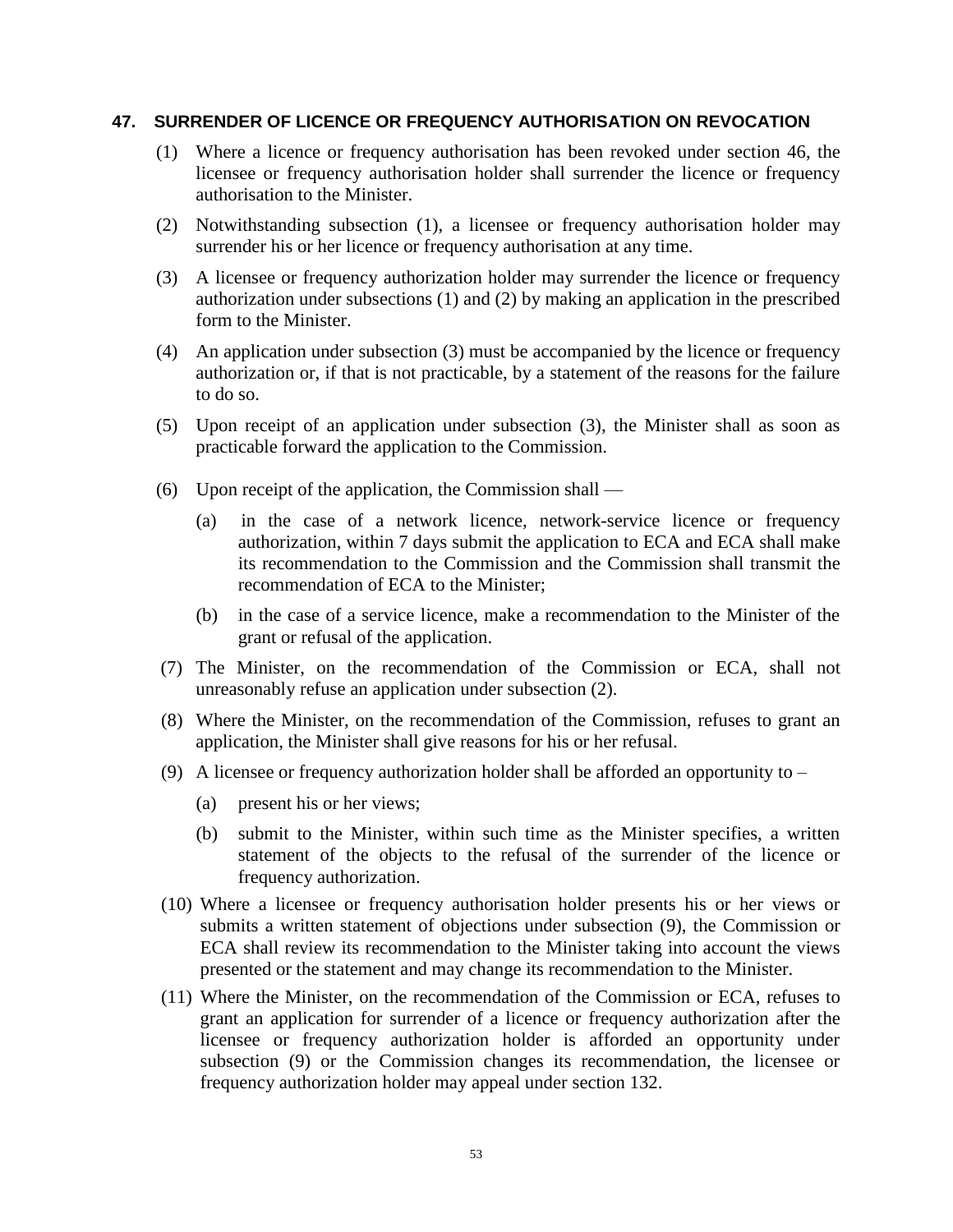- (12) Where the Minister, on the recommendation of the Commission or ECA, refuses to grant an application for surrender and the licensee or frequency authorization holder agrees, the Minister shall return the licence or frequency authorization to the licensee or frequency authorization holder.
- (13) Subsections (5) to (12) do not apply to an application for surrender under subsection (1).
- (14) Where an application for surrender is granted pursuant to this section, the licence or frequency authorization lapses on the grant of the application of surrender by the Commission.
- (15) Where a licence or frequency authorization is surrendered under this section, the licensee or frequency authorization holder who is default of payment of any licence or frequency authorization fee shall pay such fees to the Government or the Commission, as the case may be.
- (16) The Commission shall publish the surrender of a licence or frequency authorization.

### **48. SPECIAL LICENCE**

- (1) Where a licence is necessary in an exigent circumstance a person shall make an application for a special licence.
- (2) An applicant for a special licence shall submit the application in the prescribed form to the Minister and shall immediately submit a copy of the application to the Commission together with the prescribed application fee.
- (3) The Commission may, upon receipt of an application for a special licence being made under subsection (1), request additional information from an applicant for the purpose of considering the application.
- (4) Where the Commission makes a request for information pursuant to subsection (3), the applicant shall immediately submit the information to the Commission.
- (5) Where a frequency authorization is required under the special licence, the Commission shall forward the application for the special licence to ECA for its recommendation before the Commission makes a recommendation pursuant to subsection  $(6)$ .
- (6) The Commission shall submit its recommendation to the Minister within [12] hours of receipt of an application pursuant to subsection (2) or information being submitted pursuant to subsection (3).
- (7) The Minister may, on the recommendation of the Commission, grant a special licence within [12] hours of the receipt of the recommendation from the Commission.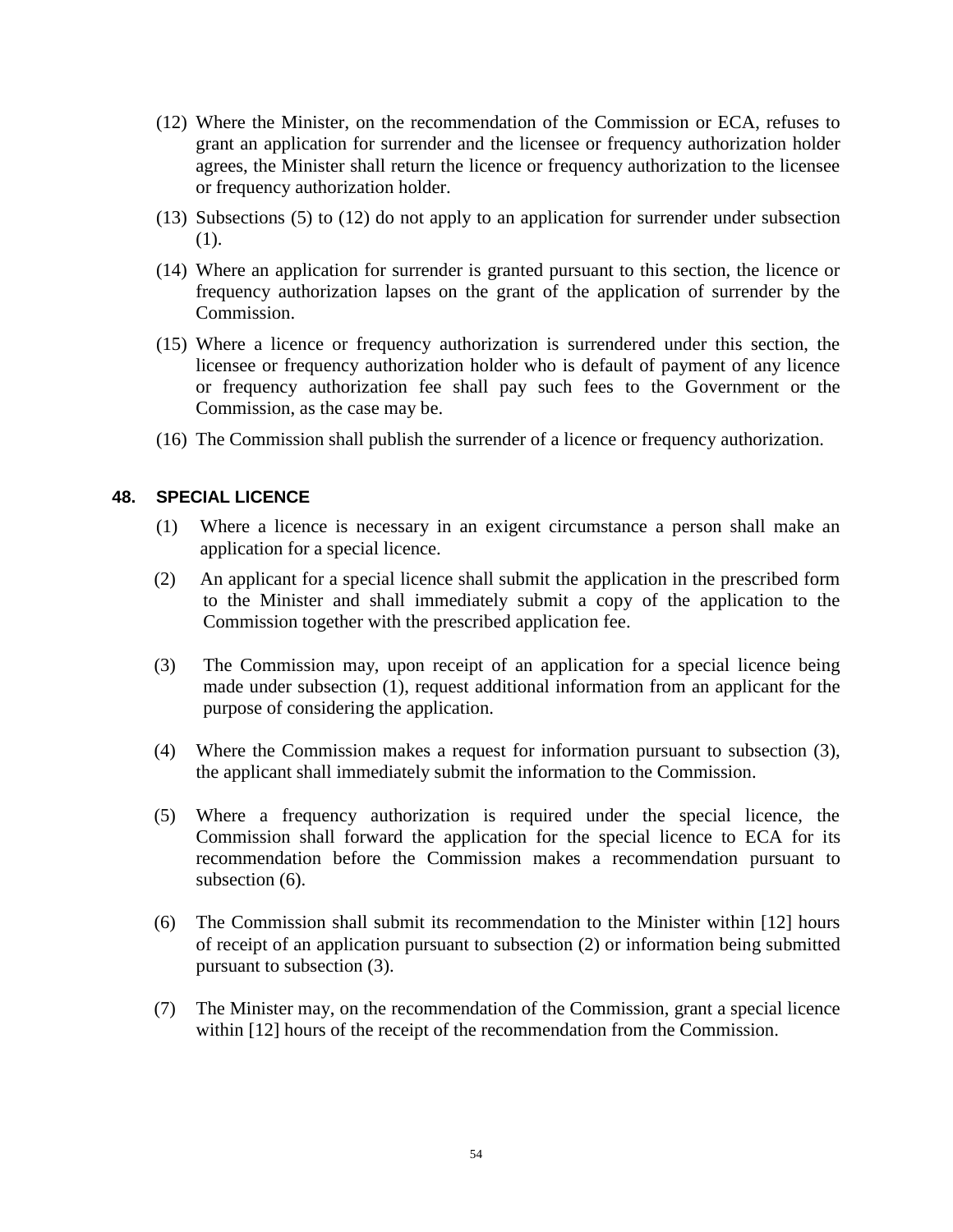- (8) Where the Minister, on the recommendation of the Commission, refuses to grant a special licence he or she shall notify the applicant of the refusal and shall give reasons in writing for the refusal.
- (9) Where an application is refused the applicant has the right to appeal pursuant to section 132.
- (10) A special licence granted pursuant to subsection (7) shall be issued on payment of the prescribed fee.
- (11) A special licence shall be for a term not exceeding [10] calendar days and is not renewable.
- (12) The Commission shall publish the grant or refusal of a special licence.
- (13) In this section "exigent circumstance" means
	- (a) a distinct and organized event of major sporting, cultural or national significance to be held for not more than 7 days;
	- (b) an emergency including a disaster, an act of God or national security.

# **49. INTERNET DOMAIN NAME REGISTRATION**

- (1) The Commission shall establish and manage a national plan for internet domain name registration in accordance with the regional plan established by ECA.
- (2) The Commission shall, in managing the national plan for internet domain name registration, have the power to the extent reasonably required to implement and administer the national plan for internet domain name registration.
- (3) The Commission shall be responsible for the registration and management of internet domain names.
- (4) The Commission may, with the approval of ECA, delegate its responsibility under subsection (3) to another body corporate.

#### **50. TYPE APPROVALS**

- (1) A licensee or frequency authorisation holder shall not install, sell for use or use any item of equipment in [Name of ECA Contracting State], unless the Commission grants a certificate of type approval in respect of that type of equipment.
- (2) Items of equipment that require type approval include
	- (a) cellular telephones;
	- (b) cordless telephones;
	- (c) fax machines;
	- (d) GSM telephones;
	- (e) mobile radios;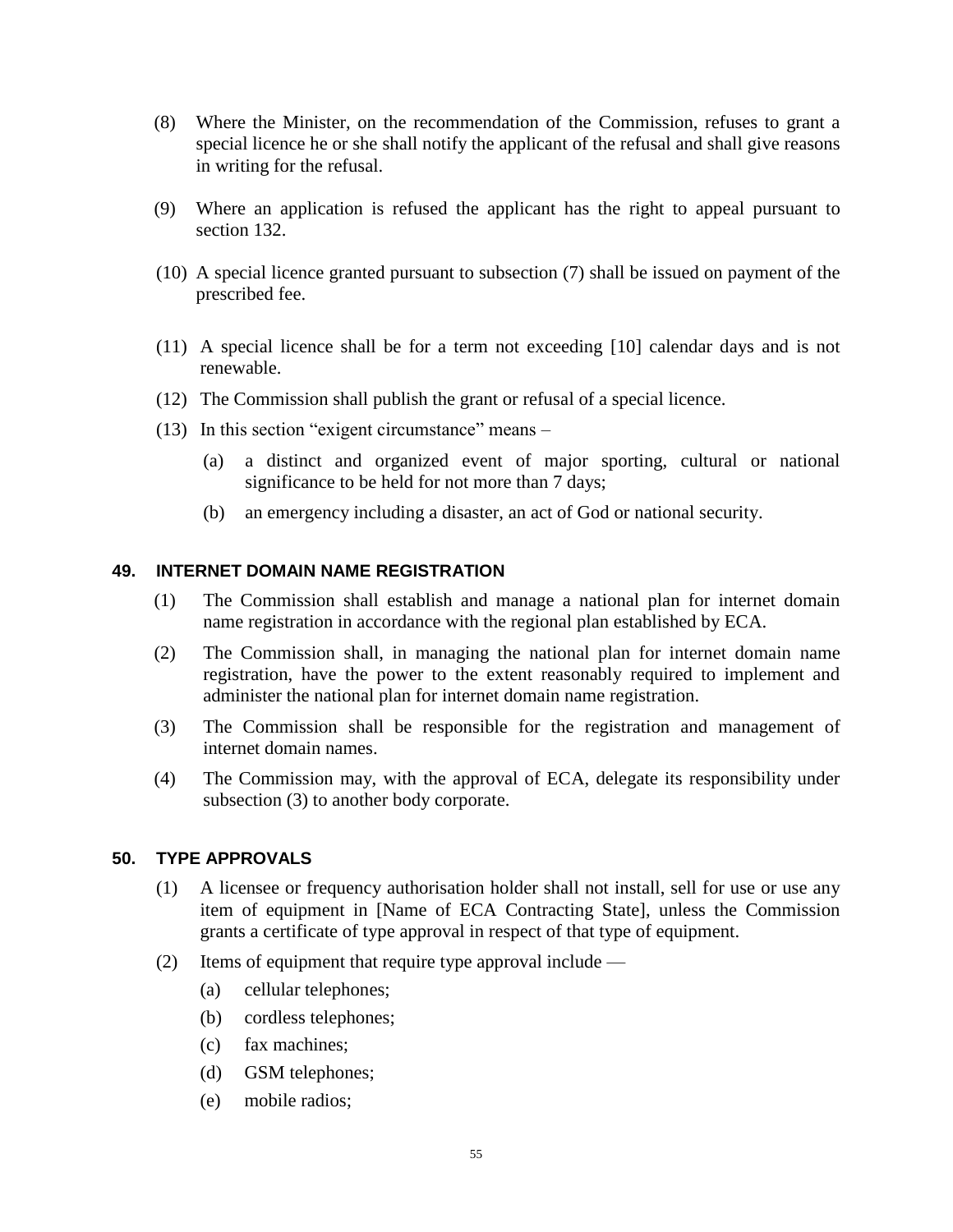- (f) modems;
- (g) wireless remote devices;
- (h) PABXs (including Small Business Systems and Key Systems);
- (i) pagers;
- (j) radio receivers;
- (k) radio transmitters;
- (l) satellite earth stations;
- (m) telecommunications switching equipment;
- (n) telephone instruments;
- (o) telex equipment;
- (p) other equipment emitting a radio signal; and
- (q) any other customer premises equipment to be attached to any part of a licensed telecommunications network.
- (3) A licensee or frequency authorisation holder who is granted a certificate of type approval by the Commission for use of any of the items specified in subsection (2) shall not be required to apply to the Commission for further approval, if that person uses the same model of equipment subsequently.
- (4) An application to the Commission for type approval of equipment shall be signed  $by-$ 
	- (a) an authorised representative of the applicant; or
	- (b) the applicant personally.
- (5) A licensee or frequency authorisation holder who applies for type approval in respect of any equipment shall forward to the Commission—
	- (a) a sample of the equipment if requested;
	- (b) completed application forms;
	- (c) the prescribed fee;
	- (d) the relevant literature; and
	- (e) the technical specifications specified by the Commission after consultation with ECA.
- (6) Copies of the application forms, the related documentation and samples referred to in subsection (5) may be forwarded by the Commission to ECA for recommendations and review.
- (7) The Commission may require a maximum period of 6 weeks for—
	- (a) testing the samples of equipment;
	- (b) purpose of reviewing the application; and
	- (c) granting of type approval for customer premises equipment.
- (8) The Commission may require a maximum period of 3 months for the purpose of reviewing the applications, for testing any samples of equipment and for granting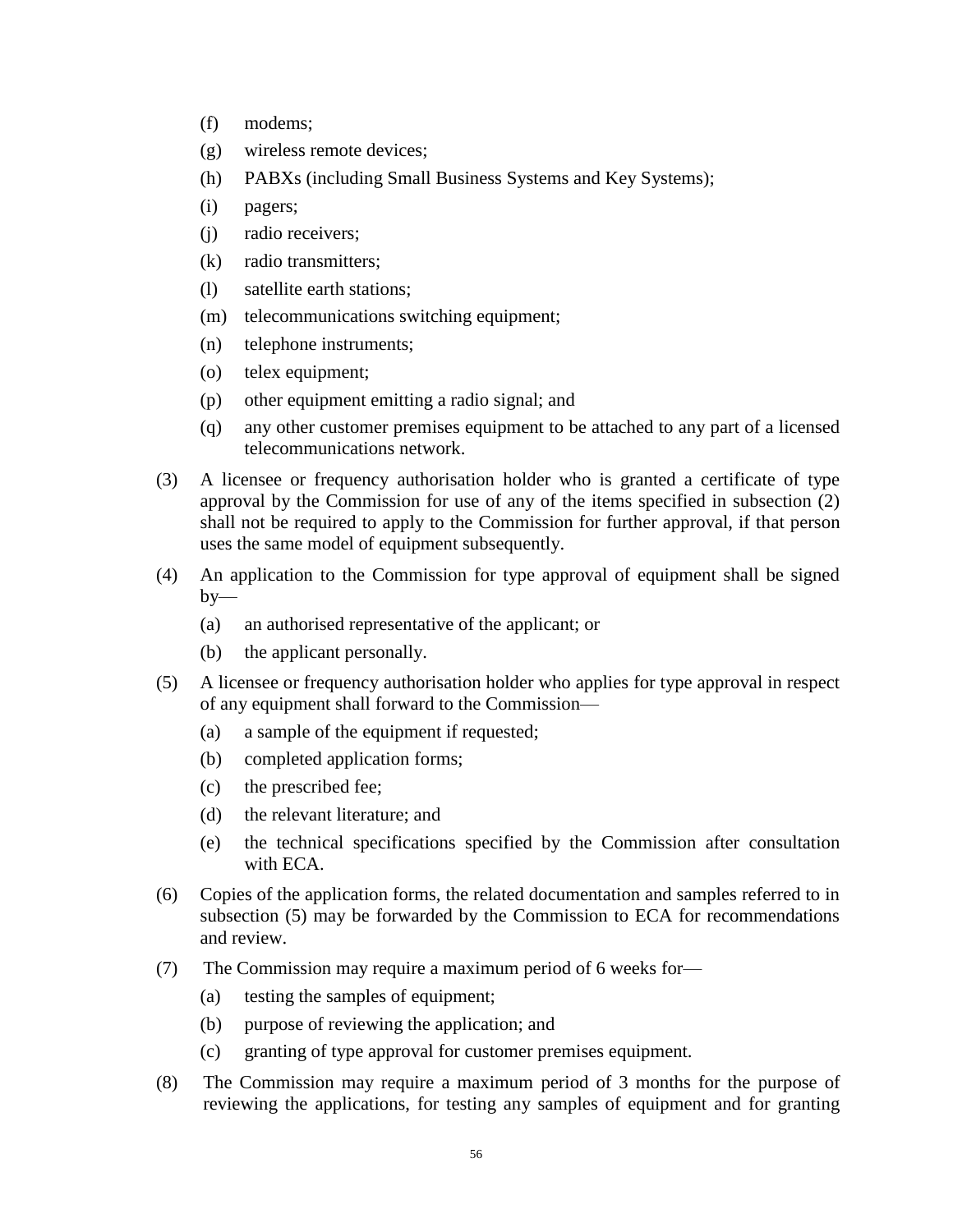type approval for switches over 1000 points and high capacity microwave equipment.

- (9) Where changes have occurred in the models, designs or the technical specifications in respect of equipment which has been the subject of approval by Commission to an applicant, that applicant shall apply for fresh approval in respect of that equipment.
- (10) The Commission shall upon receipt of an application compute the applicable fee and forward an invoice to the applicant within 30 days of the receipt of the application.
- (11) Where the applicant fails to remit the invoiced fee within 30 days of its receipt, the Commission may terminate any provisional approval it may have granted by written notice to the applicant.
- (12) The Commission may recognize type approvals granted by other Contracting States, and shall consult and liaise with ECA, in respect of such matters where necessary.
- (13) The Commission may, upon the recommendation of ECA, determine the technical regulations that should be recognized in Saint Lucia and other approved States for the purposes of giving effect to the recognition of, or exemption from, type approval procedures.
- (14) The Commission shall recognise the prescribed type approvals.
- (15) The Commission shall ensure that appropriate manuals containing the legal requirements of type approval by Contracting States which it recognizes, is printed and made readily available to telecommunications providers and other interested parties.

# **PART 4**

# **RIGHTS AND OBLIGATIONS OF LICENSEE AND FREQUENCY AUTHORISATION HOLDER**

### **51. ACCESS TO TOWERS, SITES AND UNDERGROUND FACILITIES**

- (1) Where access to towers, sites and underground facilities is technically feasible, a licensee shall, upon request, give another licensee access to —
	- (a) tower owned or operated by the first mentioned licensee;
	- (b) a site owned, occupied or controlled by the first mentioned licensee; or
	- (c) an underground facility owned or operated by the first mentioned licensee,

for the sole purpose of enabling the second mentioned licensee to install a facility for use in connection with the supply of a service.

- (2) A licensee, in planning the provision of future services, shall co-operate with other licensees to share sites and underground facilities.
- (3) A licensee who fails to comply with this section is deemed to be in breach of the licence.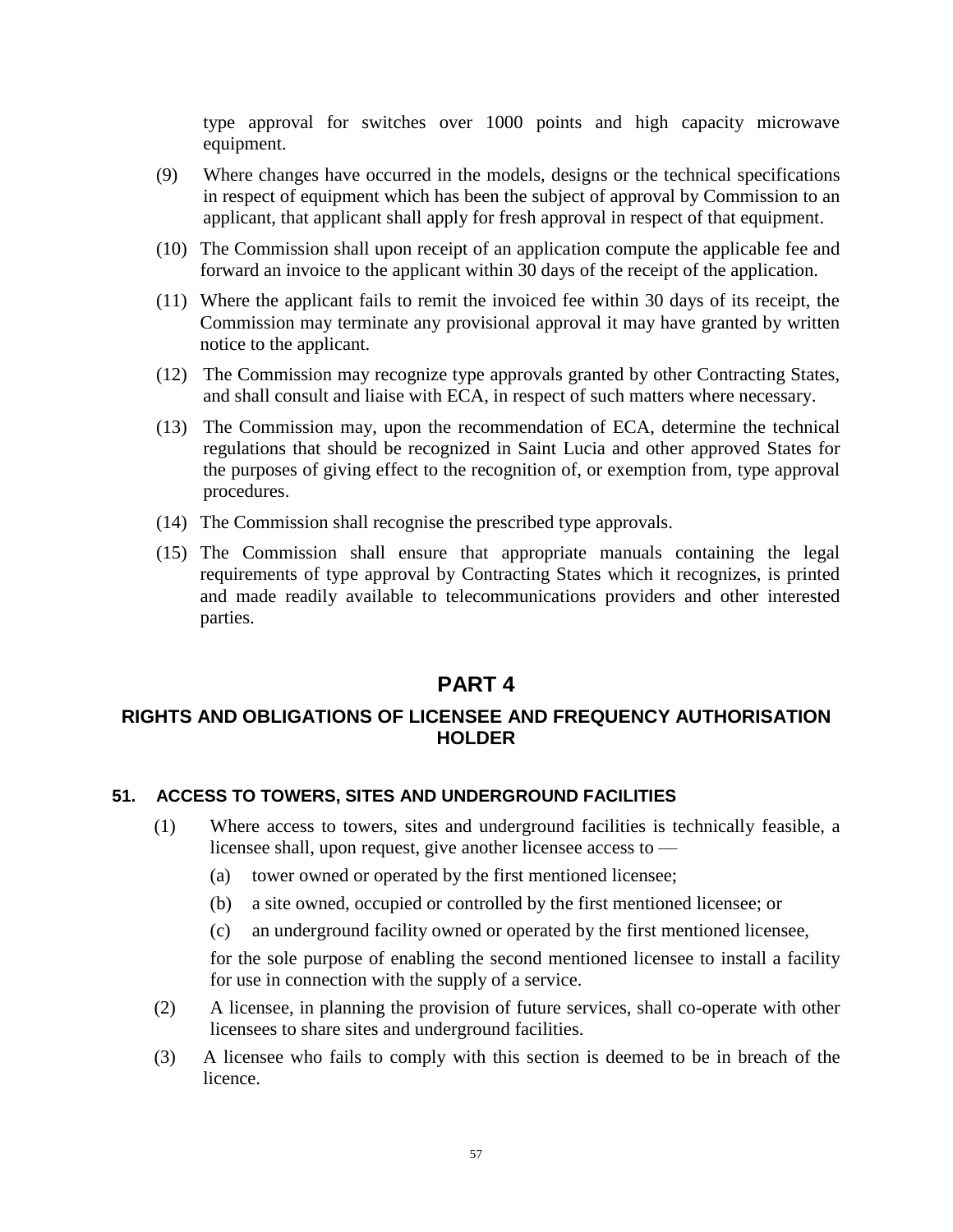### **52. ACCESS TO CABLE LANDING STATION**

- (1) Any owner or person operating a cable landing station in [Name of ECA Contracting State] shall —
	- (a) provide to any licensee in [Name of Contracting State] that makes the request, the access to its landing station of submarine cable or co-location services including virtual co-location;
	- (b) provide to any licensee in [Name of ECA Contracting State] that makes the request, access to international capacity that it holds on a submarine cable connected to its landing station and with the capacity hold by third persons on all submarine cables connected to the cable landing station; or
	- (c) publish a reference interconnection and access in the time and manner prescribed on access to international submarine capacity.
- (2) The cost of the services referred to in subsection (1) must be based on cost-oriented rates that are —
	- (a) reasonable and arrived at in a transparent manner having regard to economic feasibility; and
	- (b) sufficiently unbundled such that the provider requesting the interconnection service does not have to pay for electronic communication network components that are not required for the interconnection service to be provided.
- (3) In the case where the owner or operator of a cable landing station in [Name of ECA Contracting State] does not provide the Commission with sufficient financial information to determine whether or not its rates are cost oriented, the Commission on the recommendation of ECA shall require the owner or operator to offer rates based on benchmarking.
- (4) The owner or operator of a cable landing station in [Name of ECA Contracting State] shall not enter into any interconnection and access agreement to implement or provide access to its cable landing station unless the interconnection and access agreement is entered into under section 61.
- (5) Disputes relating to the conclusion or execution of an interconnection and access agreement with international capabilities available on cable landing stations in [Name of ECA Contracting State] shall be submitted to ECA in accordance with section 100.

# **53. ACCESS TO OTHER NETWORK ELEMENTS**

- (1) Where a licensee owning or operating a public electronic communications network or facilities that are associated by reference to an electronic communications network is designated as having significant market power, the Commission may, on the recommendation of ECA impose conditions for –
	- (a) the provision of access on the network including access to dark fiber and broadband capacities available on terrestrial electronic communication networks;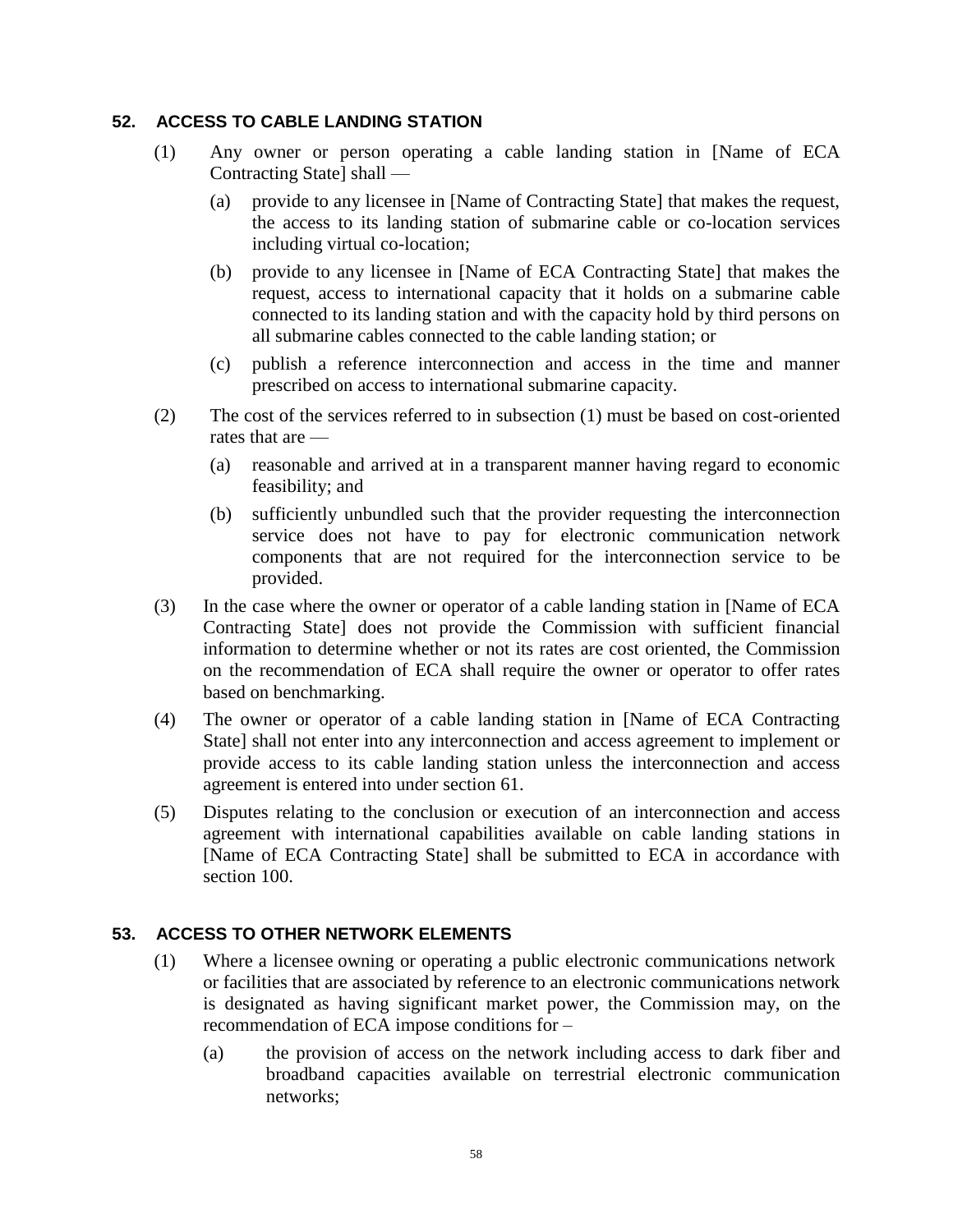- (b) the use of its electronic communications network; and
- (c) the availability of relevant facilities on the licensee.
- (2) In determining the conditions of access on the network of a licensee having significant market power, ECA and the Commission shall take into account the following factors **-**
	- (a) the technical and economic viability of installing and using facilities that would make the proposed network access unnecessary;
	- (b) the feasibility of the provision of network access;
	- (c) the investment made by the person initially providing or making available the electronic communications network or other facility in respect to which access is being proposed;
	- (d) the need to secure effective competition in the long term;
	- (e) any rights to intellectual property that may be relevant;
	- (f) the desirability of securing electronic communication services throughout [Name of ECA Contracting State].
	- (3) The Commission may, on the recommendation of ECA, and after having conducted the market analysis pursuant to PART 5, set conditions relating to network access pricing where the setting of the access network price is appropriate to promote efficiency, promote sustainable competition and will be of benefit to consumers of electronic communication services.
	- (4) The conditions imposed under this section may be amended or withdrawn by the Commission, on the recommendation of ECA.

### **54. ACCESS TO ROAD WORKS**

- (1) In connection with its operation of a public electronic communications network, a licensee may install or maintain a facility in or over a road or public ground, or on the shore and bed of the sea, or remove the facility in accordance with the [Physical Planning and Development Act] and, for that purpose, may, in accordance with the development plan for the area and the provisions of the [Roads Act] and any other written law, carry out road works.
- (2) Before carrying out any road works for the purposes specified in subsection (1), a licensee shall—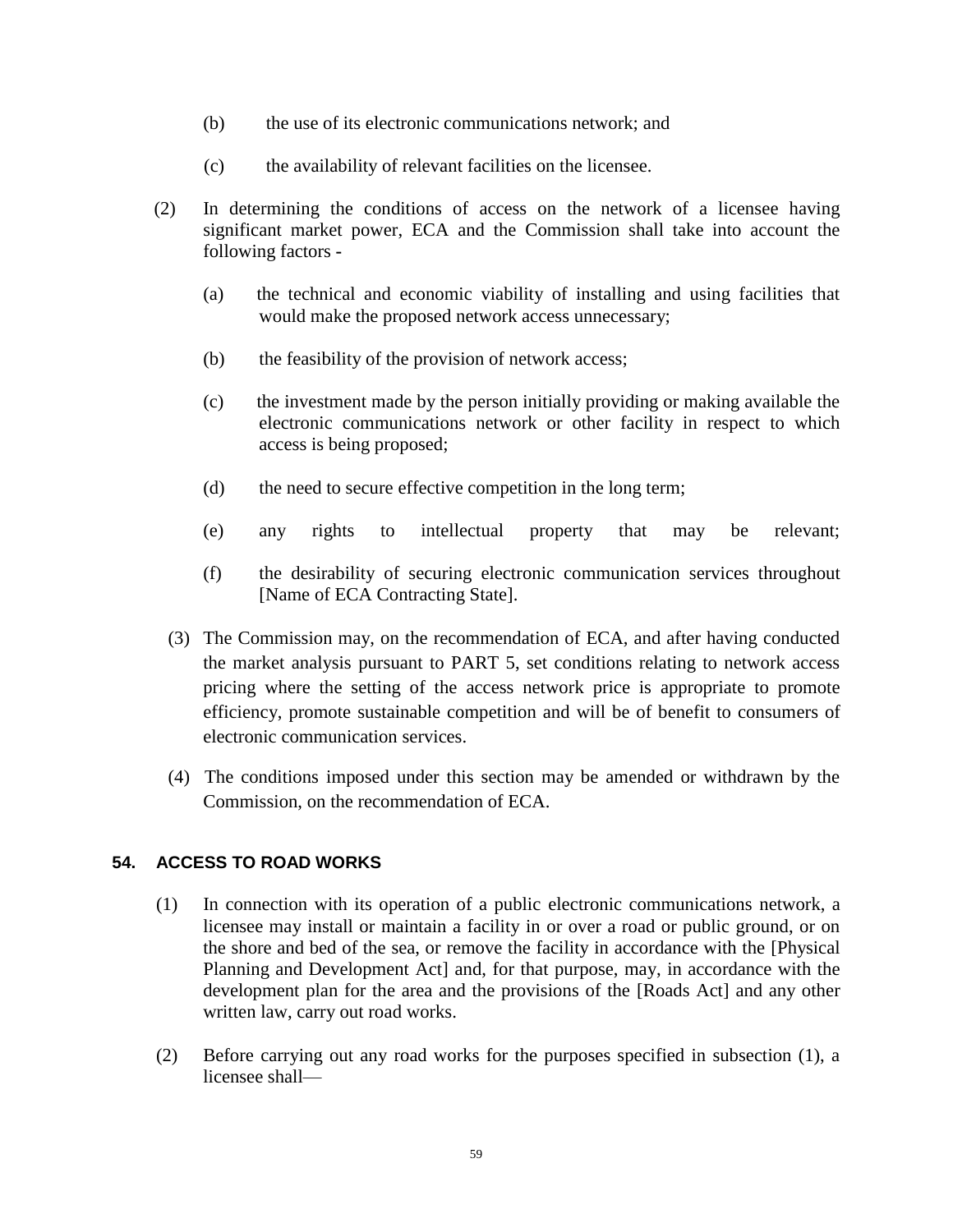- (a) obtain from the [Planning Department] plans showing all utility installations that might be affected;
- (b) submit detailed plans of the intended road works to each utility installation owner likely to be affected;
- (c) not commence any road works that might affect a utility installation without first having requested and obtained written permission from the affected utility installation owner; and
- (d) notify the Commission of any intended road works.
- (3) Pursuant to the notification received by the Commission under subsection (2)(d), the Commission shall notify other licensees of a public electronic communications network or public utilities of the intended road works and inquire of them whether they have any intention of undertaking similar type road works.
- (4) Where permission is obtained under subsection (2)(d) road works shall not commence until the expiration of 14 days from the date of the receipt of the permission.
- (5) In the event of an emergency, the licensee of the public electronic communications network may dispense with the requirement set out in subsection (2)(c) or (d) where the Commission certifies in writing that the intended road works are necessitated by an emergency.
- (6) The removal or alteration of any utility installation shall be undertaken by the affected utility installation owner, and the cost shall be borne by the licensee.
- (7) A licensee of a public electronic communications network notified under subsection (3) shall not carry out road works within 3 months of the receipt of such notification except where such licensee proves to the satisfaction of the Commission the necessity of carrying out emergency works.
- (8) Prior to carrying out road works, a licensee shall publish a description in at least one newspaper in [Name of ECA Contracting State] and shall otherwise inform affected persons by such other means as the Commission may specify.

### **55. ACCESS TO LANDS FOR INSPECTION AND MAINTENANCE**

(1) A licensee authorized in writing by the [Planning Department] may, at any reasonable time, enter upon and survey any land, other than land covered by buildings or used as a garden or park, for the purpose of ascertaining whether the land would be suitable for use by the licensee for, or in connection with, the establishment or operation of an electronic communications network.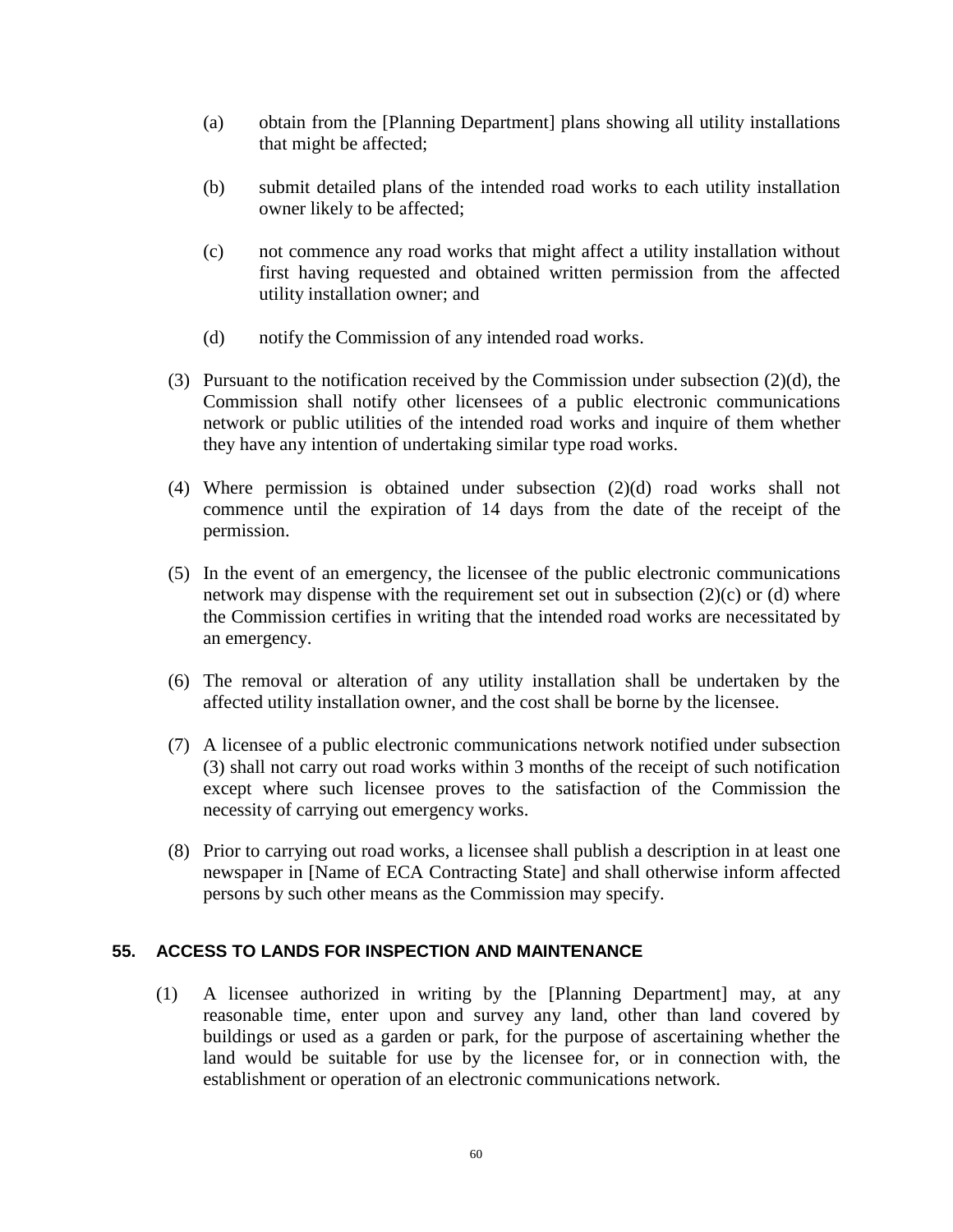- (2) Where, in an exercise of the power conferred by this section, any damage is caused to land or to chattels, the licensee shall make good the damage or pay to every person interested in the land or chattels compensation in respect of the damage and where, in consequence of an exercise of that power, any person is disturbed in his enjoyment of any land or chattels, the licensee shall pay to that person compensation in respect of the disturbance.
- (3) In engaging in the inspection of land, installation of facilities, or maintenance of facilities, a licensee shall take all reasonable steps to—
	- (a) act in accordance with good engineering practice;
	- (b) protect the environment;
	- (c) protect the safety of persons and property; and
	- (d) ensure that the activity interferes as little as practicable with the operations of a public utility, roads and paths, the movement of traffic, and the use of public grounds and other land.
- (4) Where there is a dispute between the parties as to the level of compensation, the parties may take the matter to the Commission.

### **56. EQUAL AND INDIRECT ACCESS**

A licensee shall grant equal and indirect access to his or her electronic communications network, electronic communications service and infrastructure to another licensee.

#### **57. LEASE OF EXCESS CAPACITY ELECTRONIC COMMUNICATIONS NETWORK, INFRASTRUCTURE OR FACILITY**

- (1) A licensee may lease any excess capacity of an electronic communications network, infrastructure or facility available on a utility installation.
- (2) The technical and financial offers for the lease of excess capacity under subsection (1) shall be published after the approval of the Commission and the Commission shall consult ECA before giving its approval.
- (3) The lease of excess capacity available on a utility installation is subject to an agreement which determines the technical and financial condition of the exploitation of the resources by the licensee.
- (4) A licensee shall forward a copy of the agreement under subsection (3) to the Commission for information.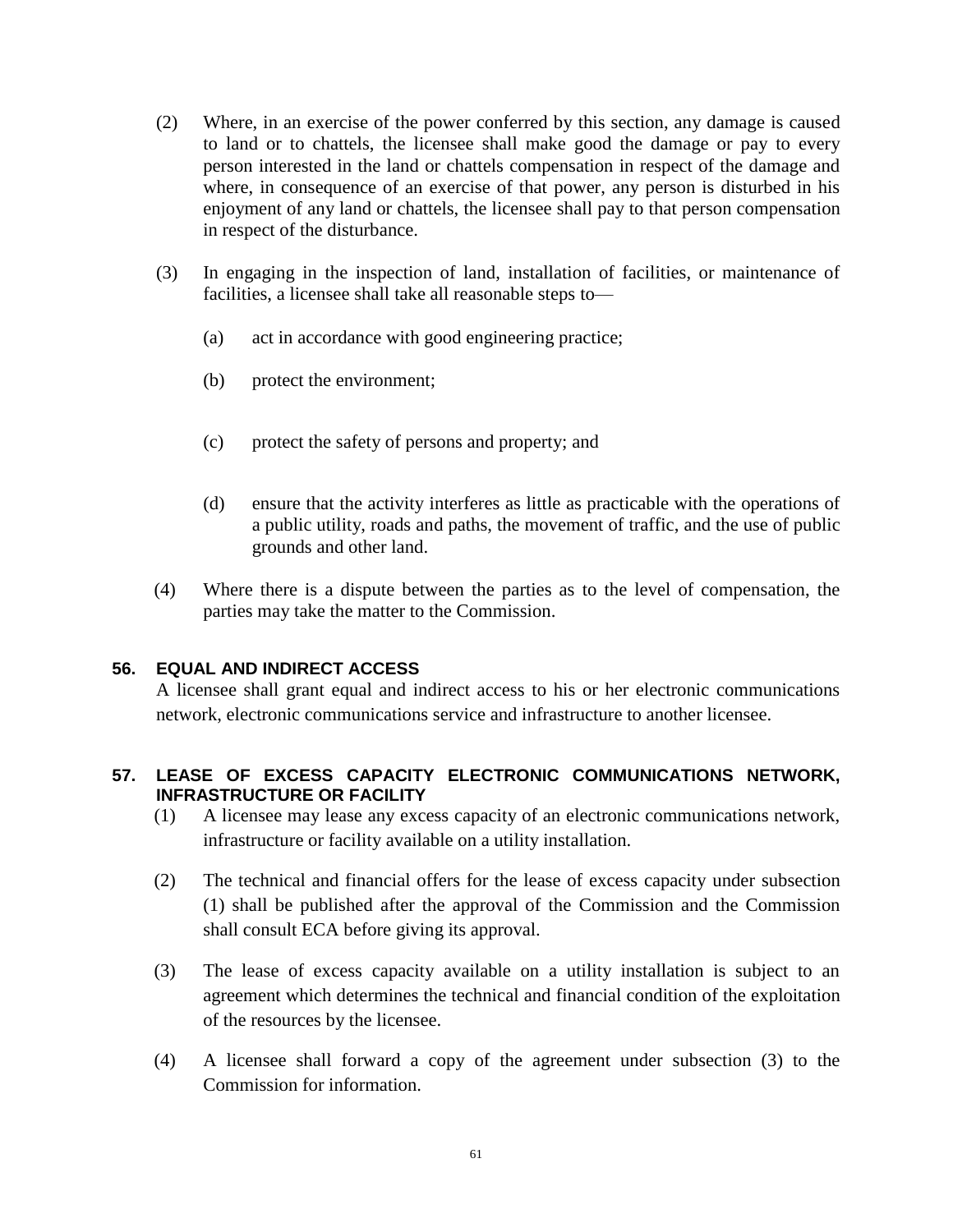#### **58. INSTALLATION OF FACILITIES ON PRIVATE LAND OR BUILDINGS**

- (1) Subject to this section, a licensee may install and maintain facilities along, on or over any land or building and may enter upon any land and place to maintain facilities and repair or renew any facilities.
- (2) Where a licensee wishes to install facilities on private land or buildings the licensee shall first obtain the written permission of the landowner, occupier or agent and the landowner, occupier or agent is entitled to compensation.
- (3) Subsection (2) does not apply where the facilities are used to provide an electronic communications service to the landowner, occupier, agent or tenant.
- (4) In connection with the exercise of its powers under subsection  $(1)$ , a licensee
	- (a) may lop or trim any tree that, in its opinion, is likely to damage or obstruct its facilities;
	- (b) shall cause as little damage as possible and shall pay full compensation to all persons for any damage sustained by reason of or in consequence of the exercise by such licensee of such powers; and
	- (c) is subject to the following restrictions—
		- (i) it shall not place any facilities on any private land or building in such manner so as to cause interference with or obstruction of the occupier of any lands in any business or cultivation carried on upon such land or building,
		- (ii) it shall not place any facilities, lop or trim any trees on any private land or building, until it has given at least 14 days notice in writing to the landowner, occupier or agent of the land or building of its intention to do so, specifying the work to be done and notifying such person of his rights to give notice of an objection to the Commission pursuant to subparagraph (iii),
		- (iii) on receipt of the notice under subparagraph (ii), the landowner, occupier or agent may, within 14 days thereafter, give notice in writing of his or her objection to the Commission, whereupon the licensee shall not proceed with the work or such part as is objected to until authorized by the Commission to do so.
	- (5) In the event of disagreement over the quantum of any compensation to which a landowner is entitled pursuant to subsection (2) or of any other dispute relating to the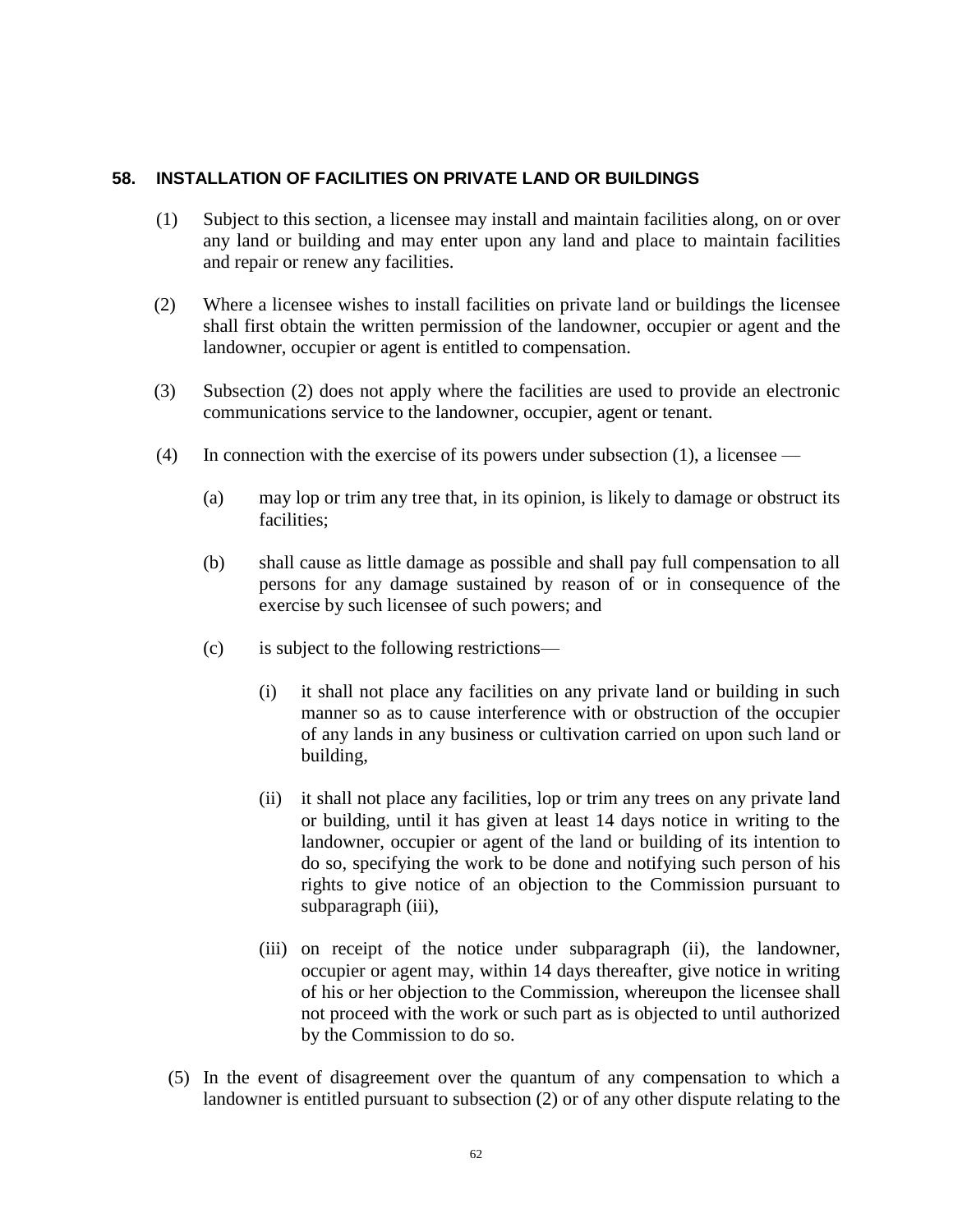installation or maintenance of facilities on or over private land or buildings, the matter shall be referred to the Commission.

(6) To minimize disruption to landowners, a licensee shall, to the extent feasible, provide other licensees with access to its facilities and shall coordinate its installation or maintenance of facilities on or over private land or buildings.

# **59. CONTRIBUTION TO UNIVERSAL SERVICE AND ACCESS FUND**

A licensee who is required to provide universal service and access in accordance with its licence shall contribute to the Universal Service and Access Fund.

### **60. INTERCONNECTION**

- (1) Subject to subsection (5), a licensee who operates a public electronic communications network shall grant or assist another licensee in making an interconnection with his or her electronic communications network.
- (2) A licensee who wishes to interconnect with the electronic communications network of another licensee shall make a request to that other licensee in writing.
- (3) A licensee to whom a request for interconnection is made, shall, in writing, respond to the request within a period of 28 days from the date of the request.
- (4) A licensee in granting a request under subsection (3) shall agree, with the person making the request, the date the interconnection shall be effected.
- (5) A licensee to whom a request for interconnection is made may in his or her response refuse that request in writing on reasonable technical grounds only.
- (6) A licensee on receipt of a refusal for interconnection may make a complaint to the Commission under this Act.
- (7) A licensee providing an interconnection service in accordance with this section in setting rates for interconnection shall comply with guidelines and standards to facilitate interconnection established by the Commission on the recommendation of ECA.
- (8) Any interconnection service provided by a licensee under the provisions of subsection (7) shall be on terms which are not less favourable than—
	- (a) those of the licensee of the interconnection service;
	- (b) the services of non-affiliated suppliers; or
	- (c) the services of the subsidiaries or affiliates of the licensee of the interconnection service.
- (9) A licensee shall not, in respect of any rates charged for interconnection services provided to another licensee, vary the rates on the basis of the type of customers to be served, or on the type of services that the licensee requesting the interconnection services intends to provide.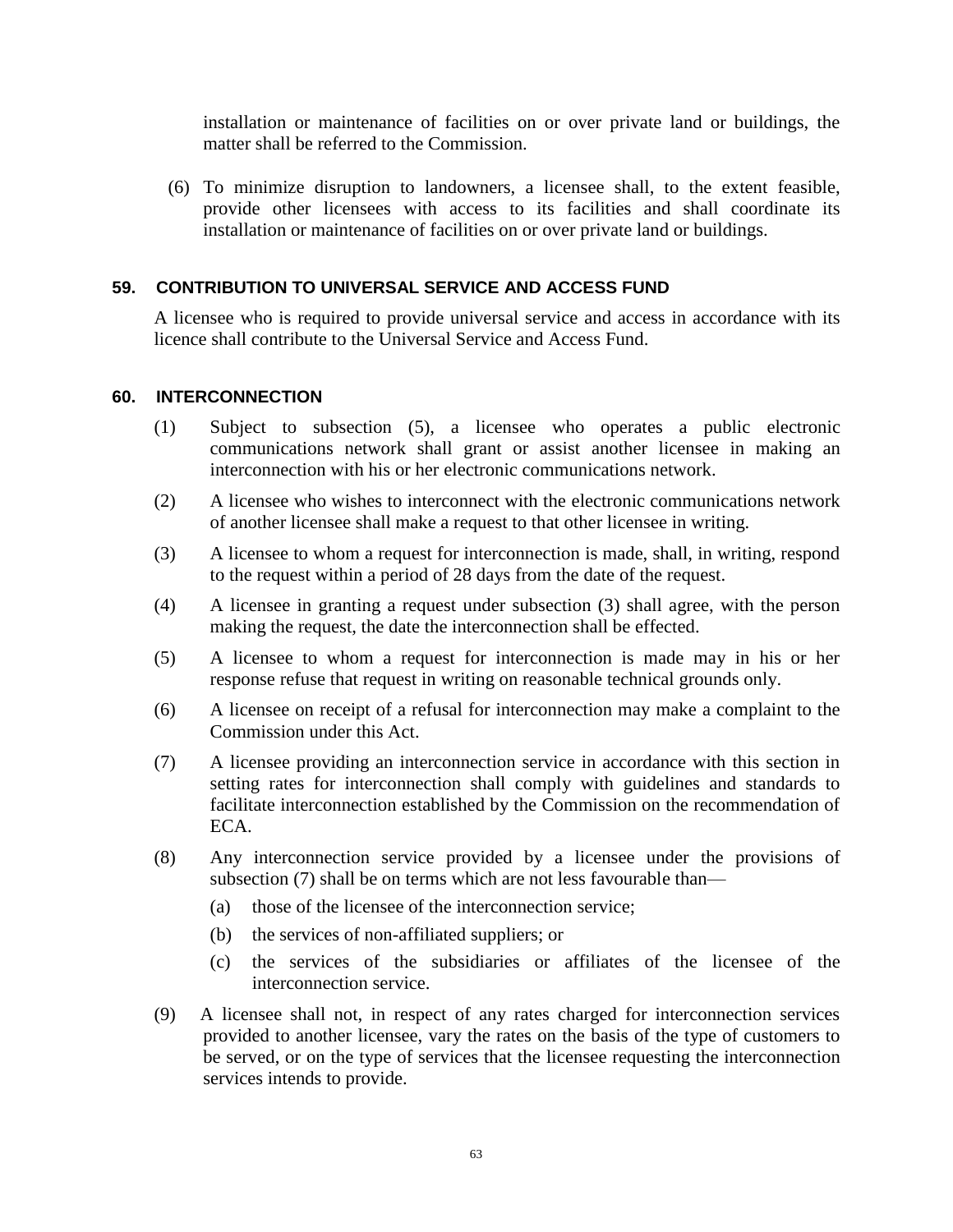### **61. INTERCONNECTION AGREEMENTS**

- (1) A licensee shall not enter into any interconnection agreement to implement or provide interconnection service unless the interconnection agreement is approved in writing by the Commission acting in accordance with the advice of ECA.
- (2) Interconnection agreements between licensees shall be in writing, and copies of the agreements shall be kept in a public registry maintained by the Commission for that purpose and open to public inspection during normal working hours.
- (3) The Commission shall, after consultation with ECA, prepare, publish, and make available copies of the procedures to be followed by the licensees when negotiating interconnection agreements.

### **62. COST OF INTERCONNECTION**

- (1) The cost of establishing any interconnection to the electronic communications network of another licensee shall be borne by [both parties to the interconnection agreement or the licensee requesting the interconnection].
- (2) The cost referred to in subsection (1) shall be based on cost-oriented rates that are
	- (a) reasonable and arrived at in a transparent manner having regard to economic feasibility; and
	- (b) sufficiently unbundled such that the provider requesting the interconnection service does not have to pay for electronic communications network components that are not required for the interconnection service to be provided.

#### **63. REPAIR AND RESTORATION**

- (1) Where a licensee damages any utility installation in carrying out road works, it shall immediately notify the utility installation owner and request the utility installation owner to repair the damage to the utility installation.
- (2) The licensee shall compensate the utility installation owner for the full cost of repair.
- (3) A licensee shall, as speedily as possible, complete all road works and restore the road and public grounds, including the removal of any debris, to the satisfaction of the [Planning Department] and the [Minister responsible for infrastructure], such satisfaction to be expressed in writing.
- (4) Where a licensee fails to comply with subsection (2), the licensee is liable for any expenditure that the [Planning Department] incurs in such restoration and for any other loss by any other person.
	- (5) The liability of the licensee under subsection (4) continues for a period of 2 years or until the [Planning Department] expresses its satisfaction in writing pursuant to subsection (3).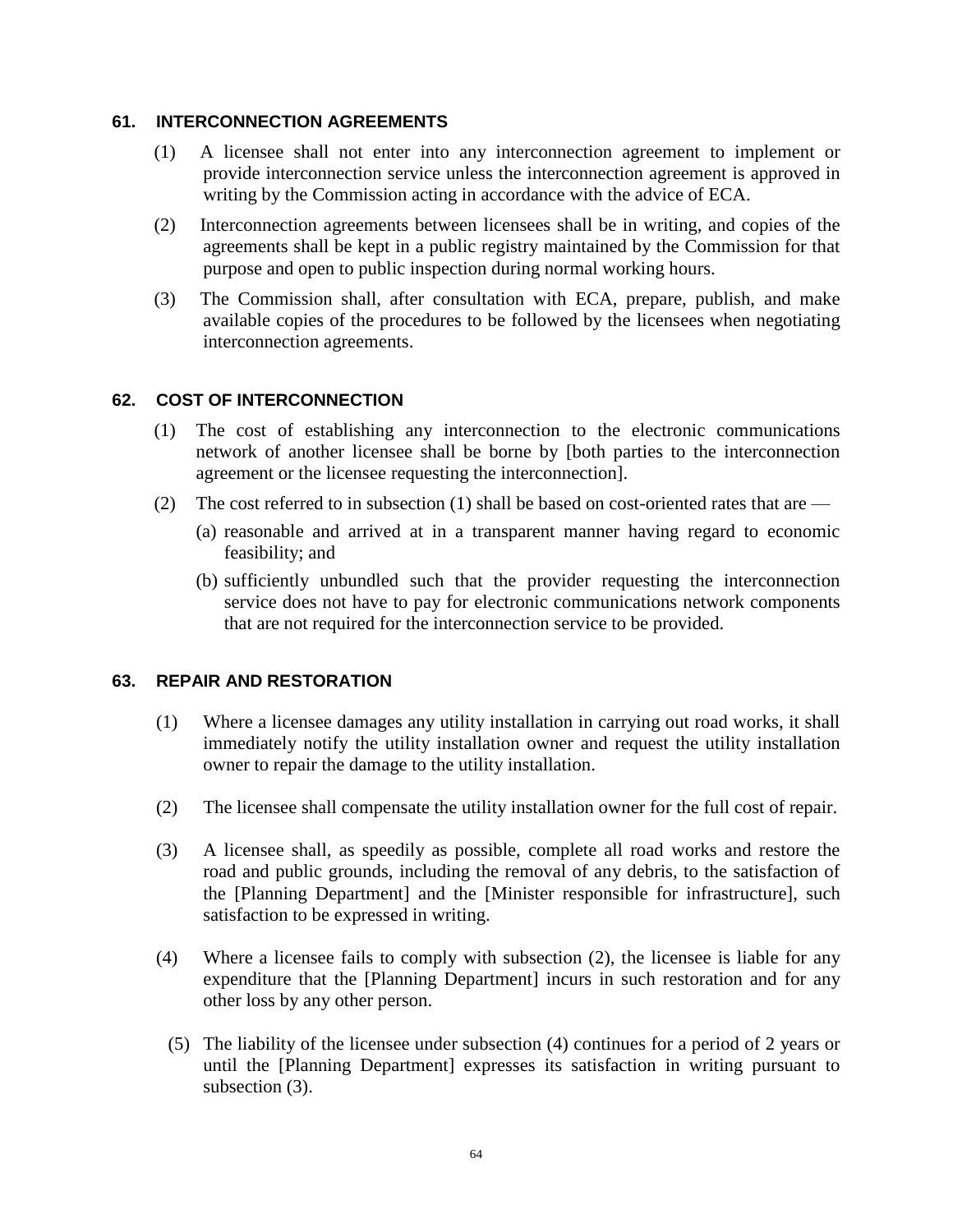### **64. NUMBER PORTABILITY**

A licensee who is required to provide number portability shall configure the electronic communications network to facilitate number portability between similar electronic communication networks.

#### **65. SPECTRUM**

A licensee or frequency authorisation holder shall use the radio frequency spectrum in accordance with the spectrum management plan established by ECA.

### **66. ROAMING**

A licensee shall comply with the international and regional rules and standards applicable to international and regional roaming.

### **67. NUMBERING**

A licensee shall —

- (a) pay the annual fee on November 1 of each year for each number or block of numbers allocated to the licensee;
- (b) offer at a reasonable price the possibility to subscribers to retain geographical numbers when licensees are changed without changing geographical location and to retain nongeographic numbers when licensees change while remaining in [Name of ECA Contracting State].

#### **68. TARIFFS**

- (1) Notwithstanding section  $11(1)(e)$ , tariffs for electronic communication services, shall be determined by licensees in accordance with principles of supply and demand.
- (2) A licensee shall provide tariffs that are fair and reasonable and shall not discriminate among similarly situated persons.
- (3) A licensee shall publish the tariffs for its electronic communications service by
	- (a) publishing the tariffs for electronic communication services that it provides at the time of publication, in a directory, if any;
	- (b) publishing current tariffs on his or her website;
	- (c) sending or providing a copy the tariffs or any part of the tariffs to any customer or group of customers who requests such a copy; or
	- (d) placing a copy of the tariffs in every registered office and place of business owned or controlled by the licensees.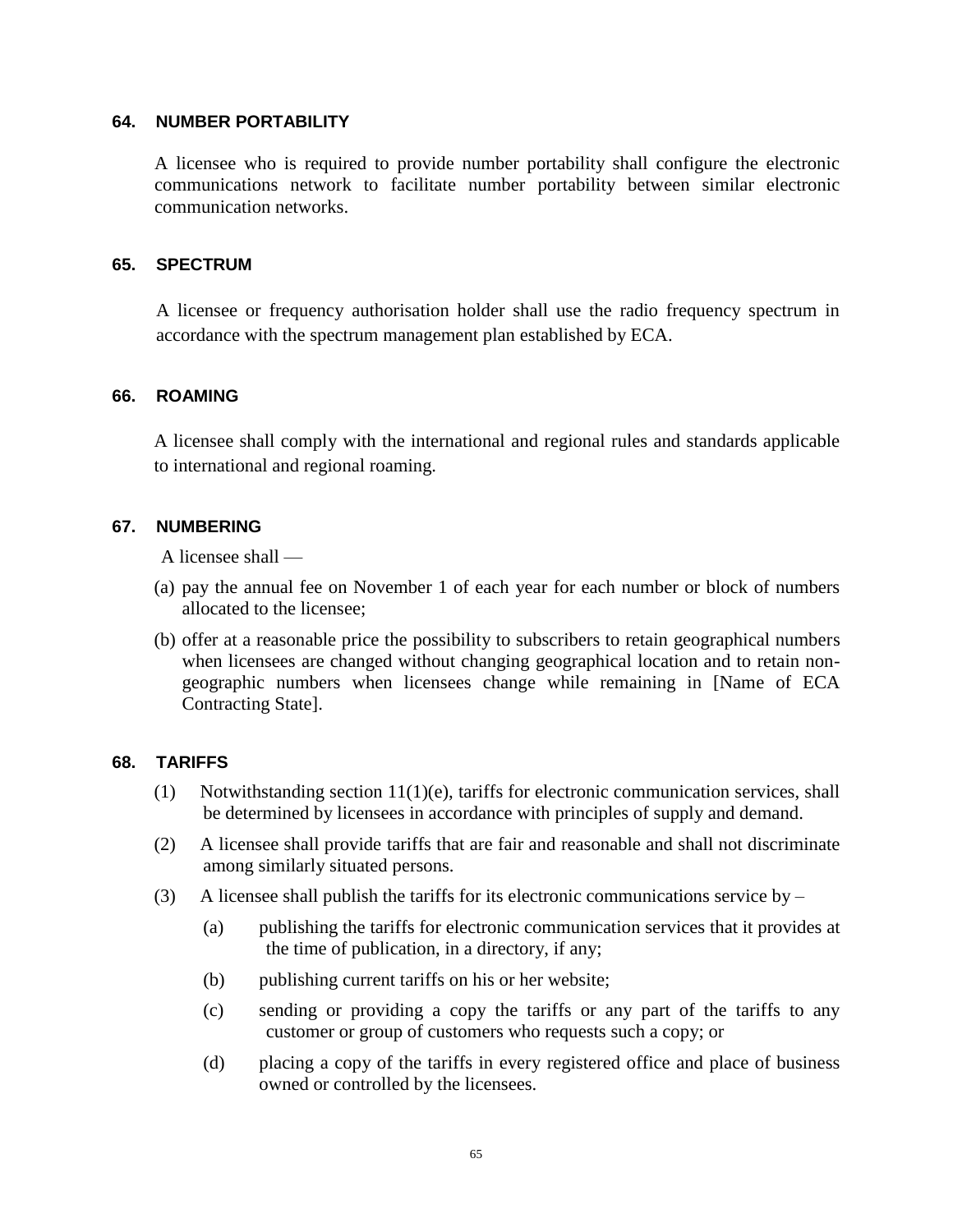- (4) A licensee shall ensure that tariffs published under subsection (3) include information relating to –
	- (a) the name and address of the registered office of the licensee;
	- (b) a clear description of the electronic communications service offered;
	- (c) where any subscription or periodic rental charge is applicable, details of which electronic communication services are included within such charges;
	- (d) standard rates;
	- (e) details of standard discounts and special and targeted tariff schemes in respect of –
		- (i) access,
		- (ii) all types of usage charges, and
		- (iii) any maintenance service;
	- (f) details on any compensation or refund policy;
	- (g) any type of maintenance offered;
	- (h) standard contract conditions offered, including any relevant minimum contractual period;
	- (i) the methods of dispute settlement.

#### **69. CUSTOMER CONTRACTS**

- (1) A licensee shall ensure that a contract between himself or herself and a customer for electronic communication services includes –
	- (a) the name and address of the licensee;
	- (b) details of the electronic communication services provided, the quality of service levels offered and the time for initial connection;
	- (c) details of maintenance services offered;
	- (d) particulars of tariffs, and the means by which up-to-date information on applicable tariffs and maintenance charges are obtained;
	- (e) the duration of the contract, the conditions of renewal and termination of electronic communication services and of the contract;
	- (f) any applicable compensation or refund arrangements applicable where quality of service levels are not met; and
	- (g) the method for initiating procedures for dispute settlement under the contract.
- (2) Where a licensee intends to modify a condition in a contract with a customer which in the opinion of the Commission is likely to be of material detriment to the customer, the licensee shall –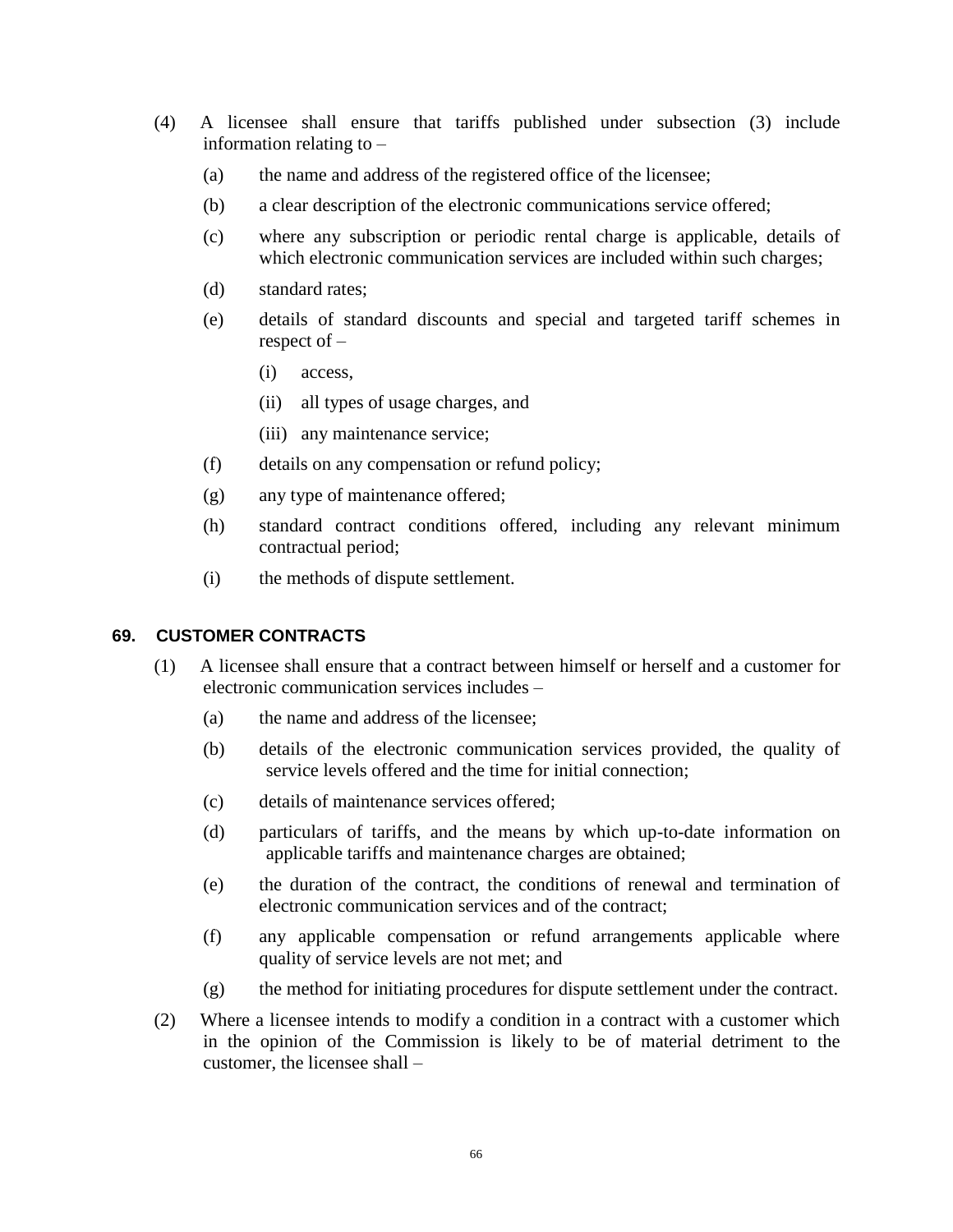- (a) provide the customer with at least 30 days' notice of intention to modify detailing the proposed modification; and
- (b) inform the customer of the right to terminate the contract without breaching the contract if the proposed modification is not acceptable to the customer.

### **70. PRIVACY AND CONFIDENTIALITY**

- (1) Subject to this Act and any other law, a licensee or frequency authorization holder and employees of the licensee or frequency authorization holder shall respect the secrecy of correspondence by way of electronic communications and the conditions of the protection of private life and of nominative data of users.
- (2) A user of an electronic communications network may, except for reasons related to the operation of emergency services, use simple means to oppose the identification of its number by its correspondence.
- (3) A user has the right, by simple means, of stopping automatic call forwarding which he or she has asked the licensee or frequency authorization holder to implement.
- (4) A user of automated calling and messaging faxes or e-mails for direct marketing purposes may be authorized in respect of subscribers who have given prior consent.
- (5) Notwithstanding subsection (4), the direct marketing by e-mail is permitted when a licensee or frequency authorization holder, as part of a sale of the electronic communications service or electronic communications network has obtained directly from his or her customers electronic contact details where customers are given the opportunity to refuse such use of electronic contact detail when such detail is collected and to oppose such detail every time that the customer receives prospecting e-mail that concerns similar electronic communication services provided by the same licensee or frequency authorization holder.
- (6) Subject to subsections (7) to (11), a licensee or frequency authorization holder may delete or make anonymous any technical data.
- (7) Subject to this Act and any other law, where a licensee or frequency authorization holder deletes or makes anonymous any technical data, the licensee or frequency authorization holder may defer for a specified period for the purposes of research, finding and prosecuting criminal offences and for the purposes of public order, national security and public safety.
- (8) For the purposes of billing and payment of electronic communication services, a licensee may in order to obtain payment, use, maintain, and where applicable, transmit certain categories of technical data to third parties directly affected by the billing, until the end of the period during with the bill may lawfully be challenged or be subject to prosecution.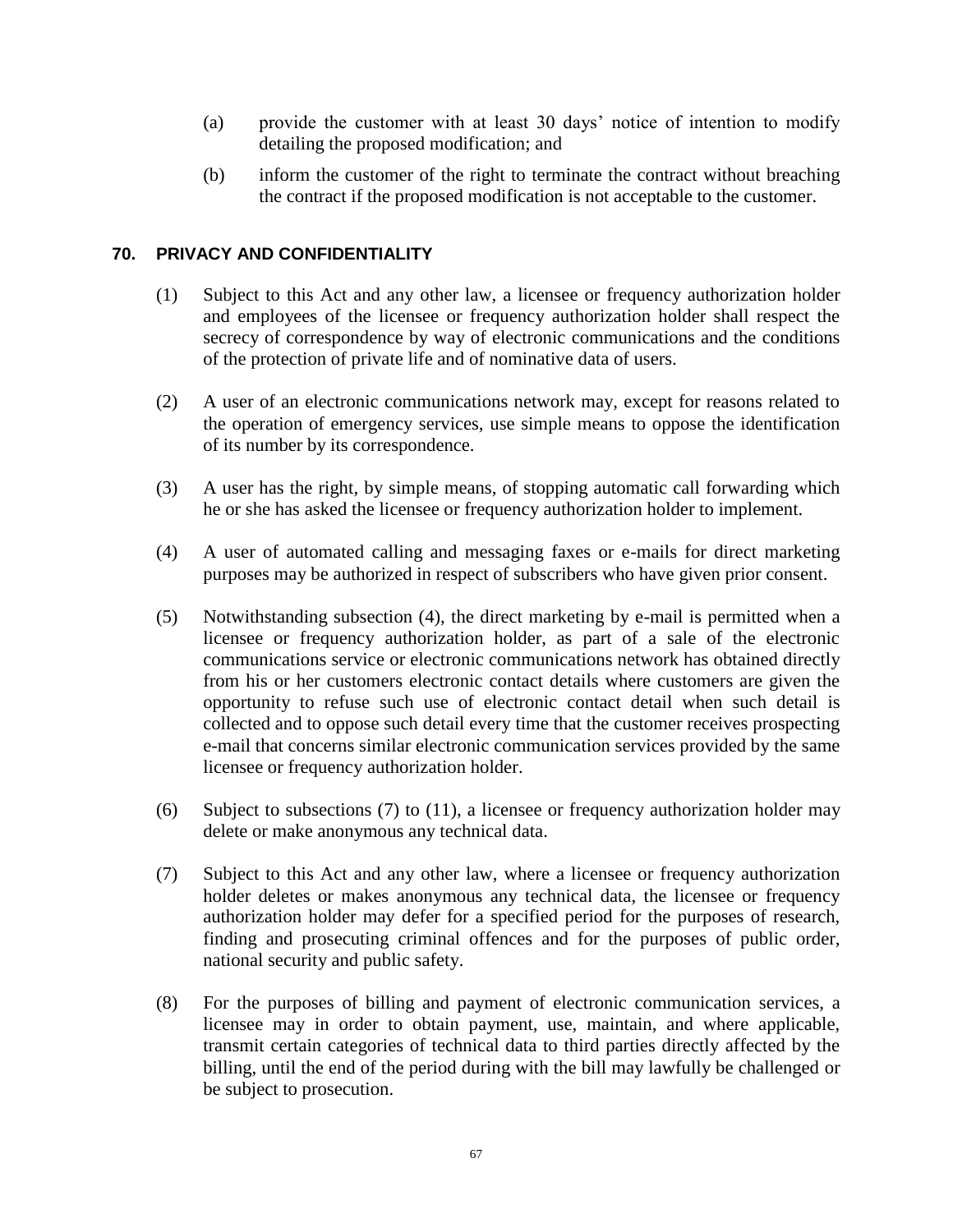- (9) A licensee may
	- (a) perform processing of technical data in order to market his or her own electronic communications service or providing value-added service, if his or her customers have expressly consented for a fixed period that exceeds the period necessary for the provision or the marketing of the electronic communications service; and
	- (b) retain certain data to ensure the security of the electronic communications network.
- (10) Notwithstanding this section, data for locating terminal equipment of the user of the electronic communications service shall not be used except for –
	- (a) performing delivery;
	- (b) storing or processing after completion except with the consent of the user who must be informed of the categories of data involved, the duration of treatment, its purposes and that the data will be transmitted to suppliers of third-party services and the user may withdraw consent at any time except with regard to the costs relating to the withdrawal; and
	- (c) any call to an emergency service to benefit the user except with the consent of the user until the completion of the rescue operation and to allow its realization.
- (11) The data stored and processed under subsections  $(6)$  to  $(10)$  (a)relate exclusively to –
	- (i) the identification of users,
	- (ii) persons who offer the public a connection to a communication line through access to an electronic communications network, whether for a fee or not,
	- (iii) technical aspects of the electronic communications,
	- (iv) location of the terminal equipment;
	- (b) does not relate to content of information exchanged or consulted in any form whatsoever, in the course of communication and the licensee takes all measures to prevent the use of the data for purposes other than the purposes under this section.

### **71. BILLING**

(1) A licensee shall establish price based on the electronic communications services requested by the customer so that the customer does not pay for supplementary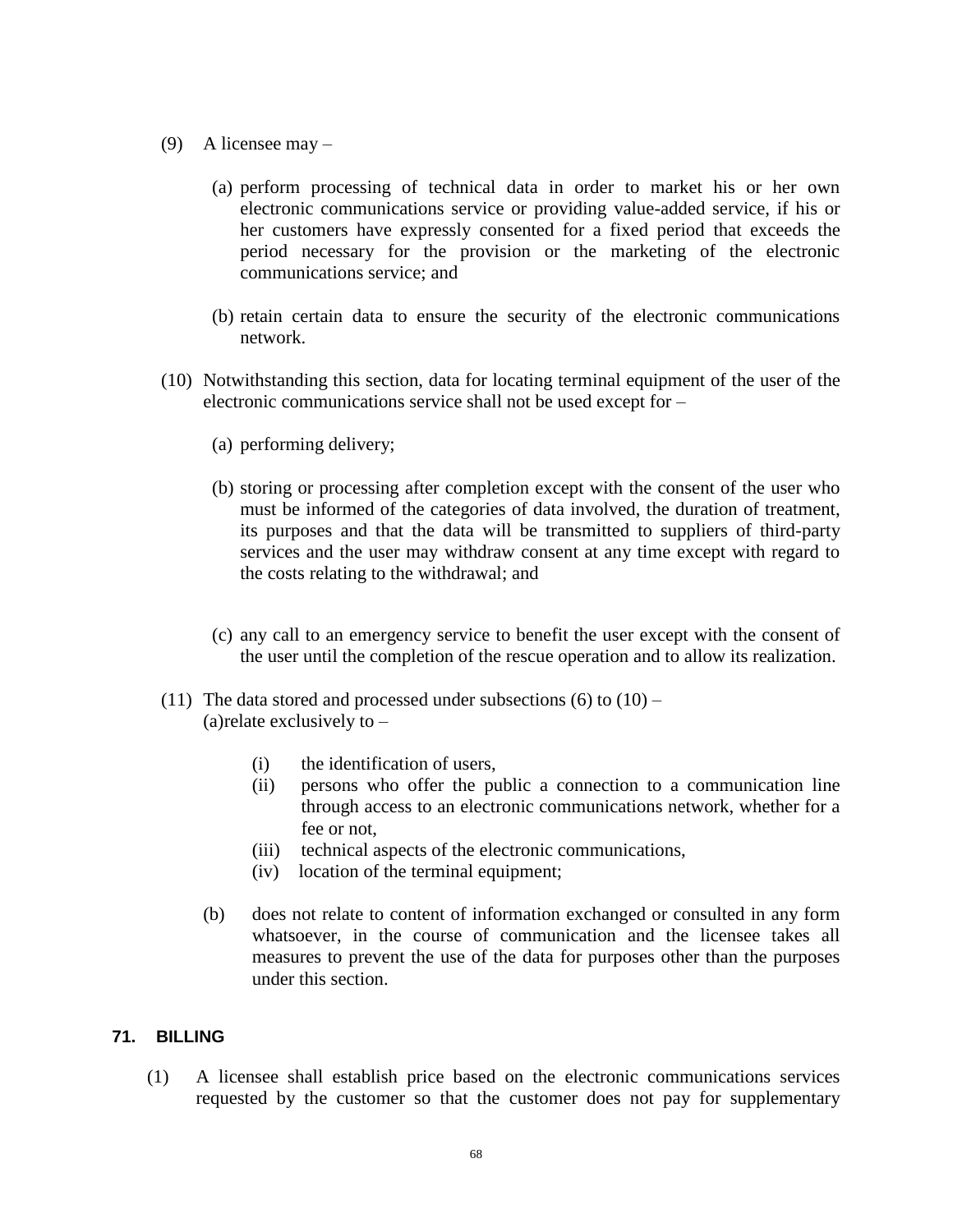electronic communication services that are not necessary and that the customer has not requested.

- (2) A licensee shall, upon the request of the customer, provide a customer with a detailed bill.
- (3) A licensee may take measures to recover payment of electronic communications service bills including the application of charges, interruption or disconnection of the electronic communications service, that are proportionate and non-discriminatory.
- (4) Where a licensee interrupts or disconnects an electronic communications service under subsection (3), the licensee shall ensure that the customer receives a notice in writing informing the customer of the reasons for the intended interruption or disconnection.

# **72. COMMUNICATIONS DURING AN EMERGENCY**

- (1) Where an emergency is declared under any other law, a licensee or frequency authorization holder of electronic communications or mass electronic communications systems shall give priority to requests and order for the transmission of voice or data that the Head of State considers necessary in the interest of national security.
- (2) A licensee or frequency authorization holder may, if facilities are disrupted as a result of the emergency or during a period of emergency, use the electronic communications service for emergency communications in a manner other than specified in the licensee or frequency authorization or as prescribed.
- (3) The use of an electronic communications service for emergency communications shall be discontinued when normal telecommunication services are available or when the special use of the facilities, equipment or electronic communications service is terminated by the Head of State.
- (4) Where the Head of State requires a licence to give priority to communications of the Government, the communications shall have priority over all other communications but be in accordance with international standards.
- (5) A licensee or frequency authorization holder shall develop and co-operated in the development and implementation of plans for operating electronic communication networks and providing electronic communication services during an emergency and periods of serious and substantial interruption in the provision of electronic communication services.
- (6) The Head of State may assume direct control of the electronic communications services and issue operating regulations.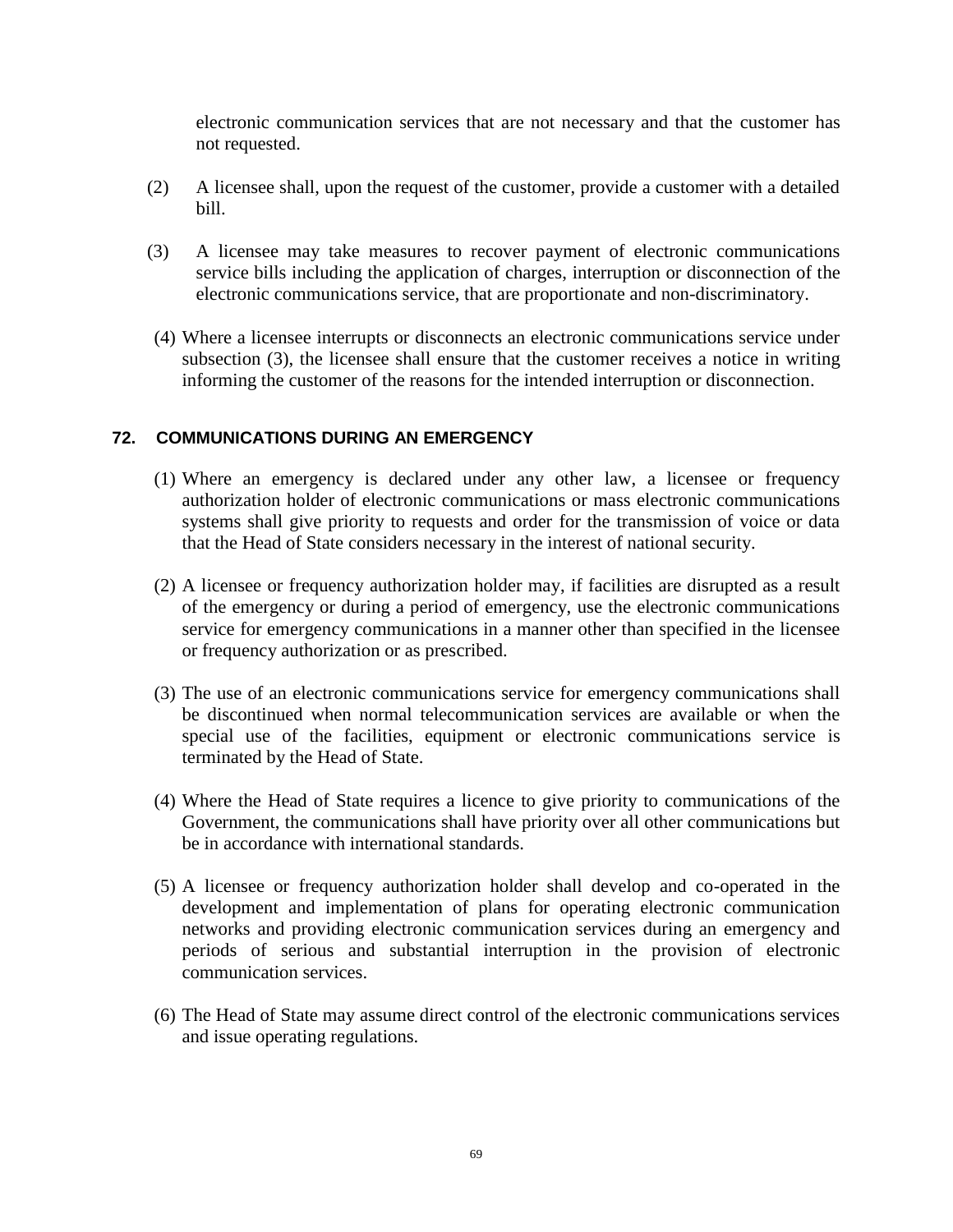# **PART 5 COMPETITION**

# **73. GENERAL COMPETITION PRACTICES**

- (1) Notwithstanding the provisions of any other written law, the Commission shall have exclusive competence to determine, pronounce upon, administer, monitor and enforce compliance of all persons with competition laws whether of a general or specific nature, as it relates to [Name of ECA Contracting State] electronic communications market.
- (2) A licensee shall not engage in any conduct which has the purpose or effect of substantially lessening competition in any aspect of [Name of ECA Contracting State] electronic communications market.
- (3) The Commission, on the recommendation of ECA, may from time to time publish guidelines which clarify the meanings of substantial lessening of competition in [Name of ECA Contracting State] electronic communications market and such guidelines may include reference to the following —
	- (a) agreements between licensees, decisions by associations of licensees and concerted practices by licensees which have as their object or effect the prevention, restriction or distortion of competition within [Name of ECA Contracting State];
	- (b) actions by which a licensee abuses its significant market power within [Name of ECA Contracting State]; or
	- (c) any other like conduct by licensees whose object or effect is to frustrate the benefits expected from the establishment of the CARICOM Single Market and Economy or the OECS Economic Union and of ECA.
- (4) The clauses, agreements and commitments generally having the object or effect of restricting, limiting or affecting competition are void.
- (5) Any exclusive right for the provision of electronic communications networks or electronic communication services is prohibited.
- (6) A licensee shall not be treated as engaging in anti-competitive business conduct if it establishes that the activity complained of —
	- $(a)$  contributes to
		- (i) the improvement of production or distribution of goods and services, or
		- (ii) the promotion of technical or economic progress, while allowing consumers a fair share of the resulting benefit;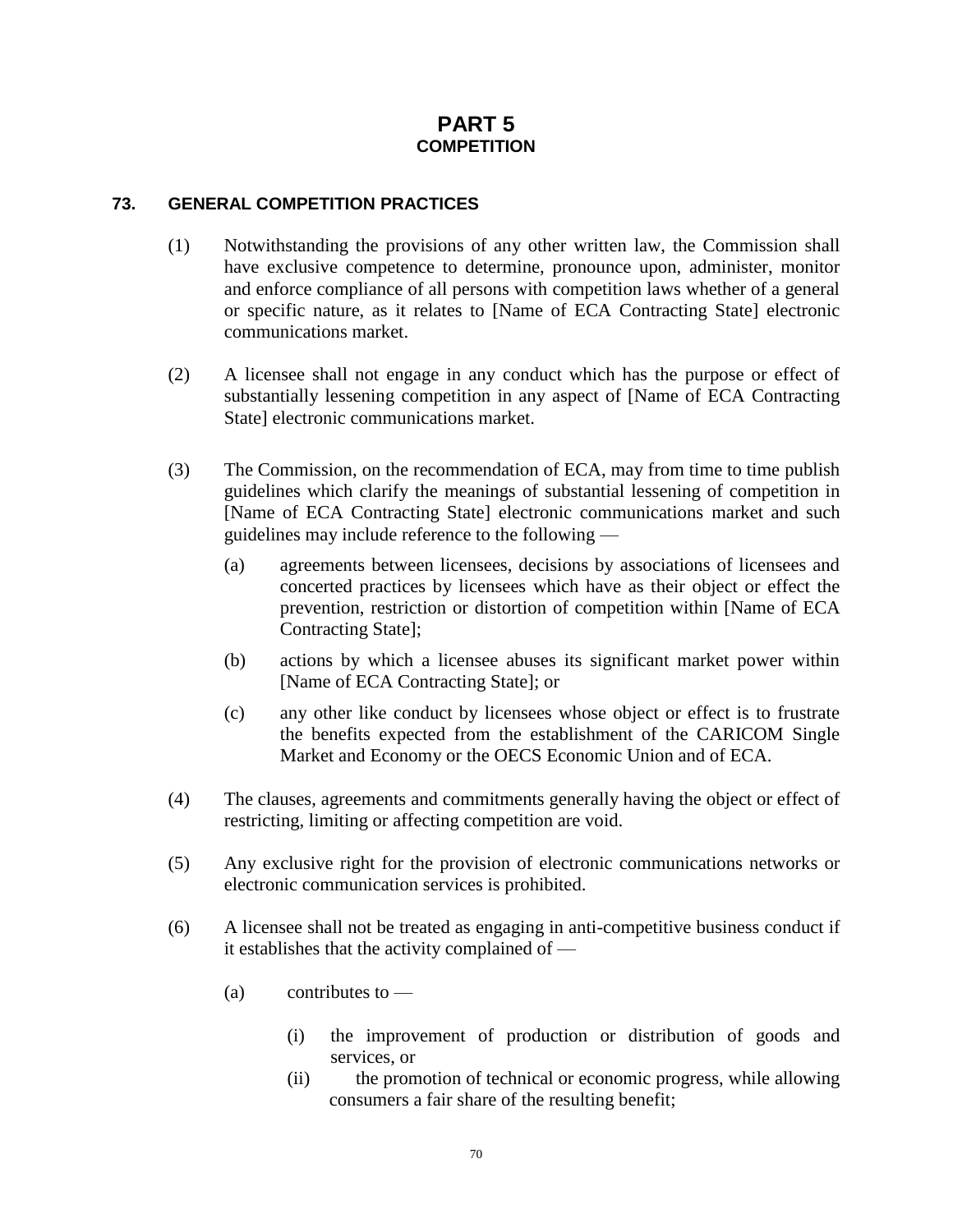- (b) imposes on another licensee affected only such restrictions as are indispensable to the attainment of the objectives mentioned in paragraph (a) and does not afford the licensee engaged in the activity the possibility of eliminating competition in respect of a substantial part of the market for goods or services.
- (7) A licensee shall not
	- (a) refuse to make available in a timely manner to other licensees, technical information about essential facilities and commercially relevant information necessary for the exercise of their activity;
	- (b) use information obtained from competitors with anti-competitive purposes;
	- (c) subsidize a service in competition with a service which is not in competition;
	- (d) impose the bundling of a service in competition with a service not in competition.
- (8) In this section -

#### **"anti-competitive business conduct"** includes –

- (a) the direct or indirect fixing of purchase or selling prices;
- (b) the limitation or control of production, markets, investment or technical development;
- (c) the artificial dividing up of markets or restriction of supply sources;
- (d) the application of unequal conditions to parties undertaking equivalent engagements in commercial transactions thereby causing a competitive disadvantage;
- (e) making the conclusion of a contract subject to the acceptance by the other party to the contract of additional obligations which, by nature or according to commercial practice, have no connection with the subject matter of the contract;
- (f) unauthorized denial of access to networks or essential infrastructure;
- (g) predatory pricing;
- (h) price discrimination;
- (i) **[loyalty discounts]** or concessions;
- (j) exclusionary vertical restrictions; and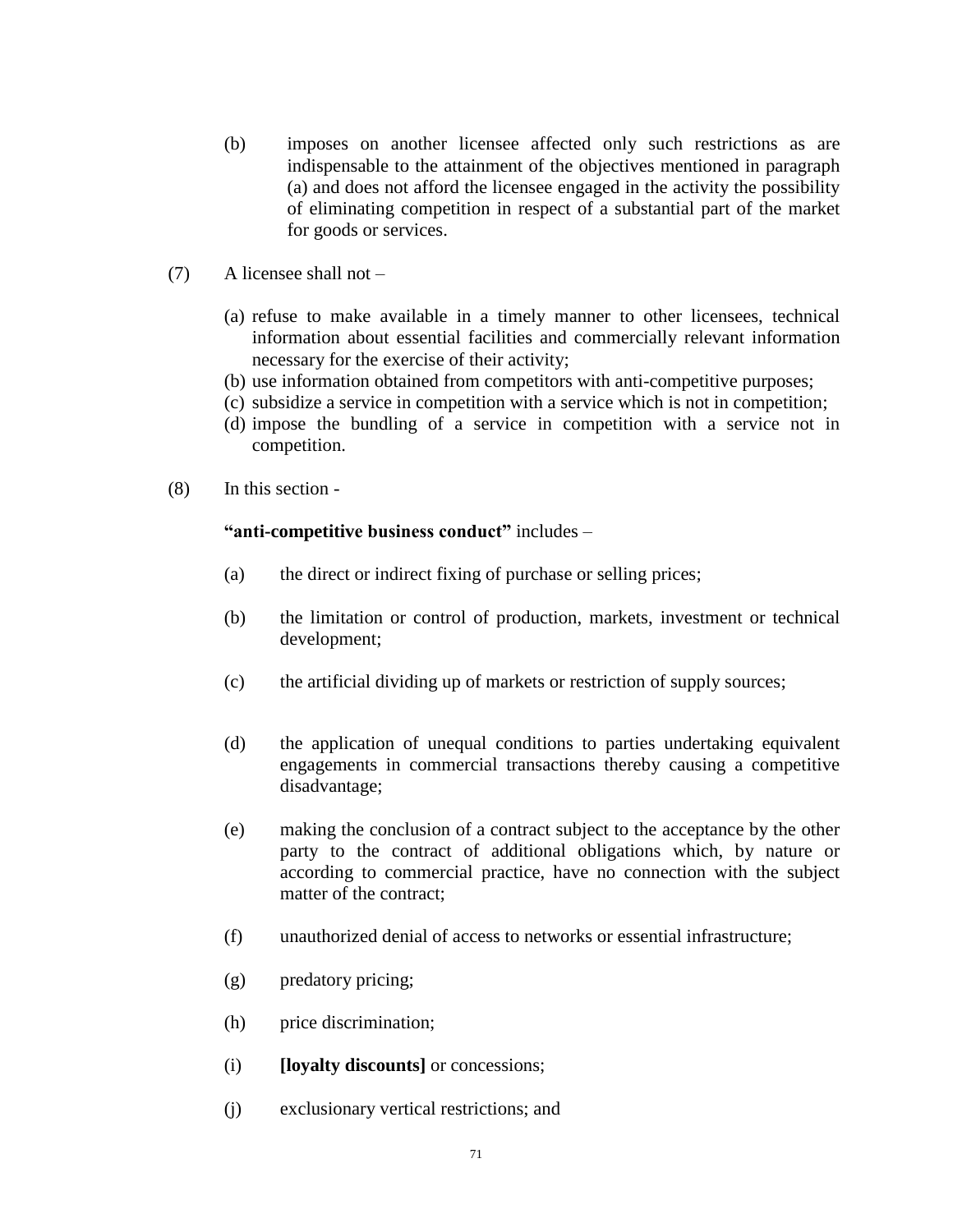(k) bid-rigging;

**"anti-competitive merger"** means a merger which restricts or distorts competition in a market.

# **74. ABUSE OF SIGNIFICANT MARKET POWER**

- $(1)$  Pursuant to section 73(3)(b), a licensee shall not take advantage of its significant market power in a market for the supply of a service with a view to preventing, restricting or distorting competition in the market.
- (2) In determining whether a licensee has abused its significant market power, the Commission shall take into account the provisions of the Revised Treaty of Chaguaramas establishing the Caribbean Community including the CARICOM Single Market and economy and its further amendments or the OECS Economic Union.

### **75. NON-DISCRIMINATION**

Pursuant to section 73(5), a licensee shall not discriminate between persons who acquire or make use of an electronic communication service in the market in which the licensee operates in relation to -

- (a) any fee or charge for the electronic communications service provided;
- (b) the performance characteristics of the electronic communications service provided; or
- (c) any other condition on which the electronic communications service is provided.

### **76. OBLIGATIONS ON LICENSEES HAVING SIGNIFICANT MARKET POWER**

- (1) The Commission shall perform regular market analysis in order to determine if one or more operators have significant market power in the relevant market concerned.
- (2) Where, following a market analysis, an operator is designated as having significant market power in a given market, the Commission may impose, as applicable, the following obligations:
	- (a) additional transparency obligations for interconnection or access such as publication of the terms and conditions on which licensee having significant market power proposes to enter into an agreement to provide access to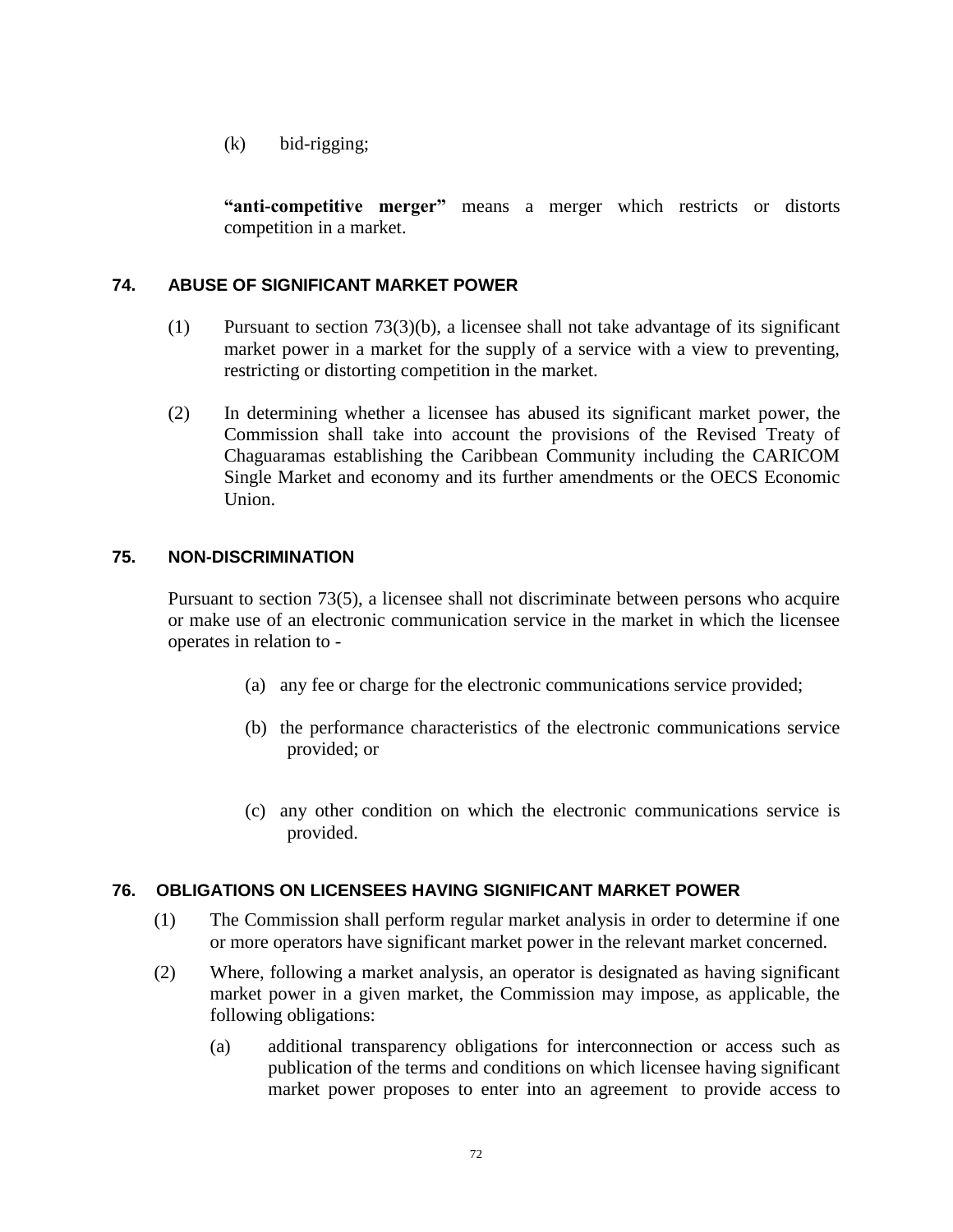network elements including price information, technical specifications or network characteristics;

- (b) non-discrimination obligations so that licensees apply equivalent conditions in equivalent circumstances to undertakings providing equivalent services they provide to other licensees services and information under the same conditions and with the same quality as those that they provide for their own services or those of their subsidiaries or partners;
- (c) accounting separation obligations in relation to specified activities related to interconnection or access;
- (d) carrier selection under the form call per call;
- (e) in the case of obligations relating to access to specific network resources and their use, a licensee may be required to -
	- (i) give third parties access to the elements or specific network resources, including broadband capabilities enabled in the form of rent, irrevocable rights to use optical fiber not active or unbundled access to the local loop,
	- (ii) negotiate in good faith with undertakings requesting access,
	- (iii) not to withdraw access to facilities already granted,
	- (iv) grant open access to technical interfaces, protocols or other technologies that have a vital importance for the interoperability of services,
	- (v) provide a possibility of co-location or other forms of associated facilities sharing,
	- (vi) provide access to associated services such as identity, localisation and occupation of the user;
- (f) in the case of obligations relating to price controls, including obligations for cost-oriented prices or rates, in order to support price controls, a determination of the cost accounting methods is made publicly available [by the Commission upon the ECA recommendation], showing at least the main categories under which costs are grouped and the rules used for the allocation of costs; and
- (g) any other terms that the Commission on the recommendation of ECA determines;
- (h) in case of market, failures persist despite the implementation of these obligations, the Commission upon the recommendation if ECA may impose on a licensee to -
	- (i) transfer its wholesale supply business to an independent economic entity, distinct of the economic entity operating retail services or;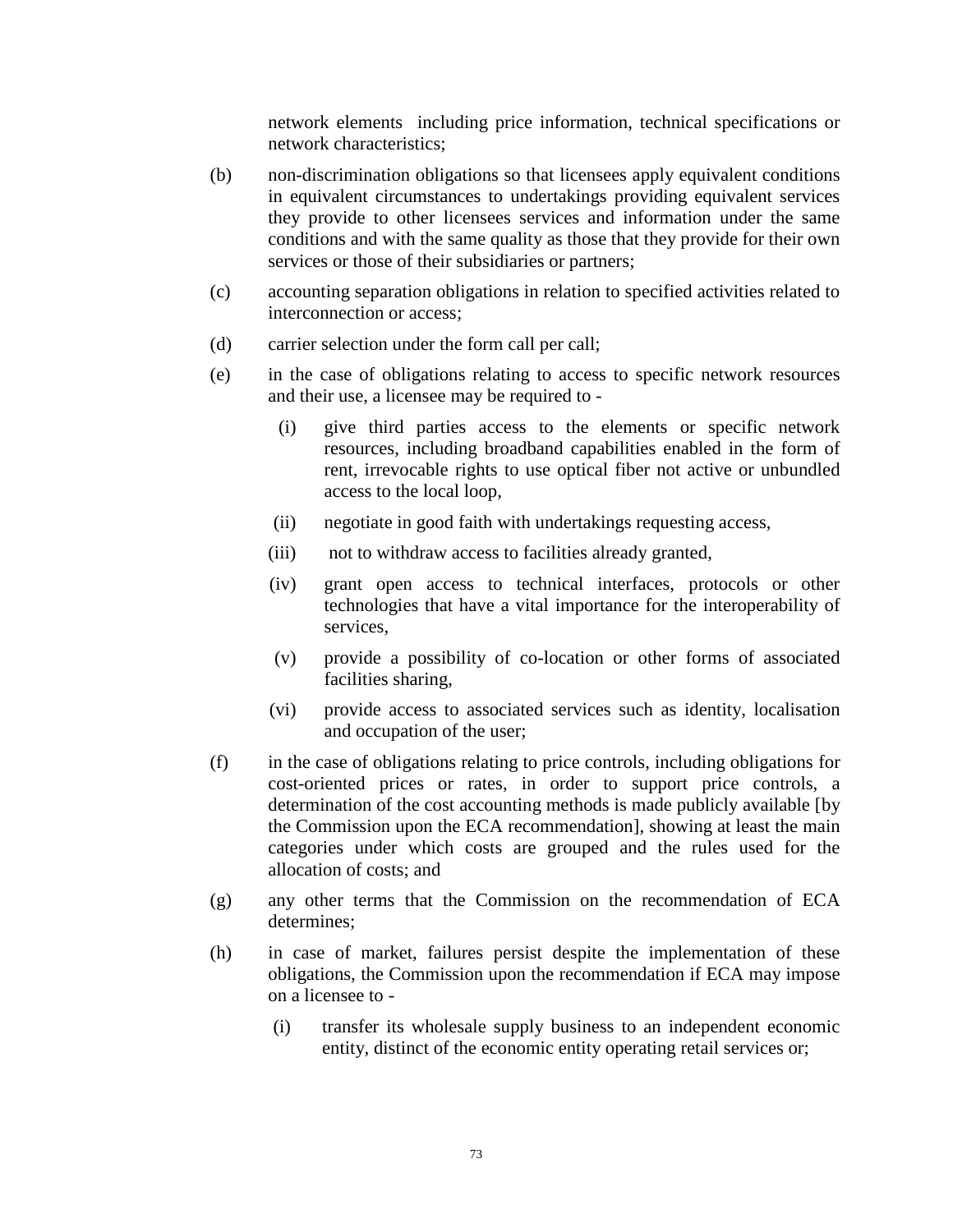- (ii) divest specified assets under the conditions set out by the Commission and the Commission shall approve the company interested in acquiring the divested assets before divestment occurs.
- (3) Where a licensee that has a significant market power fails to comply with subsection (2), the Commission may apply for injunction relief pursuant to section 98.
- (4) In assessing the proportionality of the obligations it is likely to impose on a licensee having significant market power, the Commission shall take into account the following criteria:
	- (a) the technical and economic viability of using or setting up competing facilities, given the pace of market development and the nature and type of interconnection and access involved;
	- (b) the feasibility of providing the access proposed, in view of the available capacity and technical conditions;
	- (c) the investment made by the licensee and the licensee allow reasonable rate of return on capital employed efficiently, in view of the risks involved;
	- (d) the need to preserve long-term competition;
	- (e) any relevant intellectual property rights;
	- (f) the available offers and prices in available markets;
	- (g) the real impact of the provision of access competition.
- (5) The obligations imposed on licensees having significant market power on one or more markets pursuant to subsection (4) is subject to a public decision of the Commission, accessible to all interested parties but confidential information including trade secrets is excluded.
- (6) Where a licensee that has a significant market power fails to comply with subsection (5), the Commission may apply for injunction relief pursuant to section 98.

#### **77. MARKET ANALYSIS**

- (1) Before making a determination that a licensee has significant market power, the Commission shall identify the relevant market according to its competitive or not competitive situation.
- (2) The Commission regularly performs market analyses and review them at least every 3 years in order to take into account for the evolution of the markets in terms of competition.
- (3) The obligations under section 76 are implemented, or removed, to reflect the revision of the analysis of the relevant market concerned.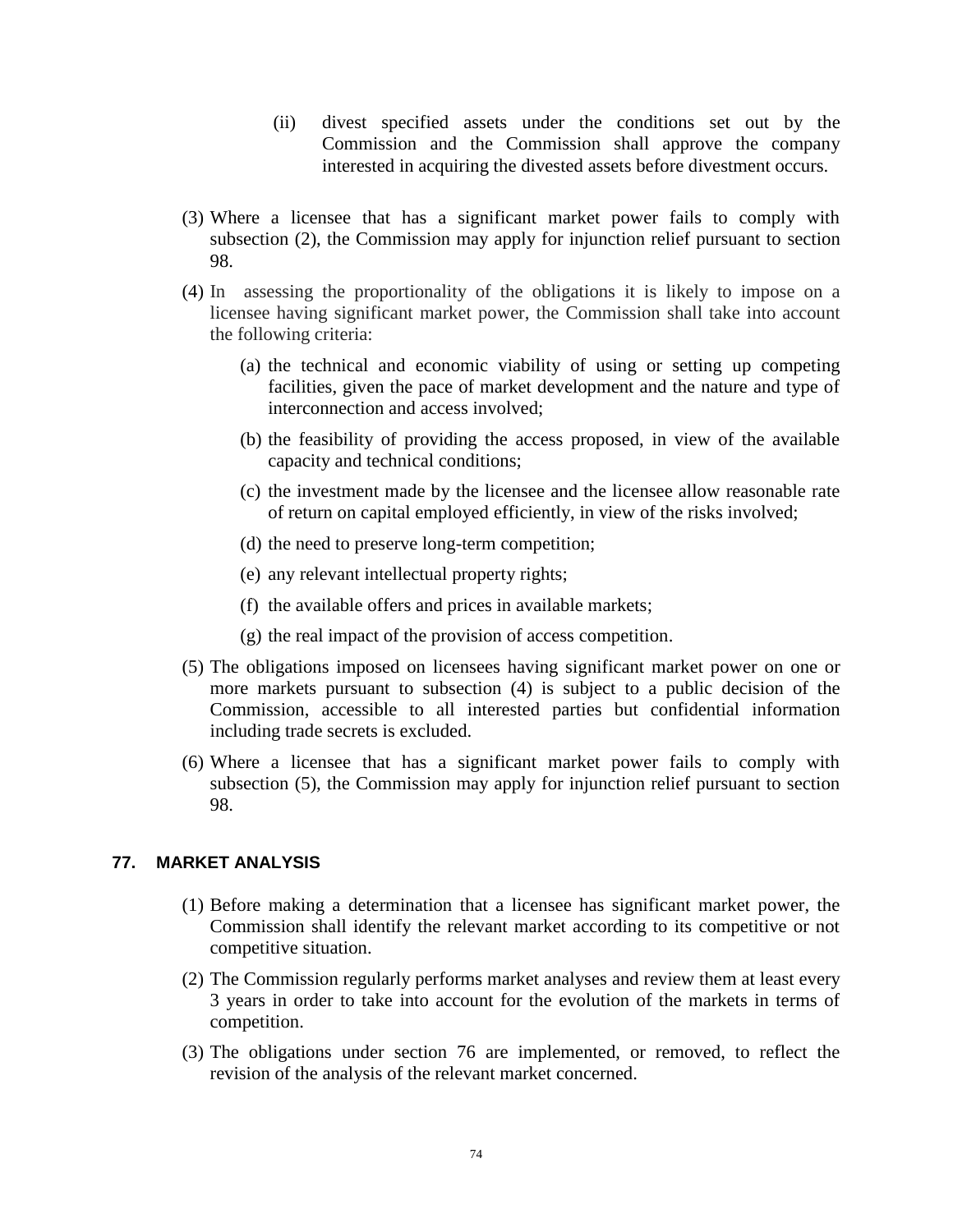- (4) Prior to reviewing the analysis of a relevant market, the Commission publishes a report on actual results, given the objectives pursued, of the measures implemented under the previous analysis.
- (5) The Commission shall develop and revise guidelines on the manner in which a relevant market will be identified and how a determination of significant market power will be made.

#### **78. ASSESSMENT OF DOMINANCE**

- (1) The assessment of the ability of a person to behave to an appreciable extent independently of competitors, customers and consumers must be made using published criteria into the Commission's guidelines under section 77.
- (2) In assessing the dominance of a licensee, the Commission shall take into account particular elements such as:
	- (a) the market share of the licensee or the traffic volume of the licensee with respect to the size of the relevant market;
	- (b) the possible dominance of the operator on an upstream market strengthening its leading position on a downstream market;
	- (c) control of the means of access to the end user;
	- (d) access to financial resources and experience in providing products and electronic communications services;
	- (e) more generally, the the ability of the licensee to influence market conditions.
- (3) Notwithstanding subsection (1), a licensee may make an application in the prescribed form for a declaration of non-dominance.

#### **79. ANTI-COMPETITIVE AGREEMENT, ARRANGEMENT OR UNDERSTANDING**

- (1) Subject to subsection (2), a licensee shall not enter into or give effect to any agreement, arrangement or understanding -
	- (a) including an agreement, arrangement or understanding for an acquisition which has the purpose or has, or is likely to have, the effect of significantly lessening competition in any market for the supply of any electronic communication services or of any product used in connection with the electronic communication services:
	- (b) with another licensee which has the purpose or has, or is likely to have, the effect of fixing, controlling or maintaining the prices for, or any discount, allowance, credit or rebate for, any electronic communications service or any product used in connection with electronic communication services.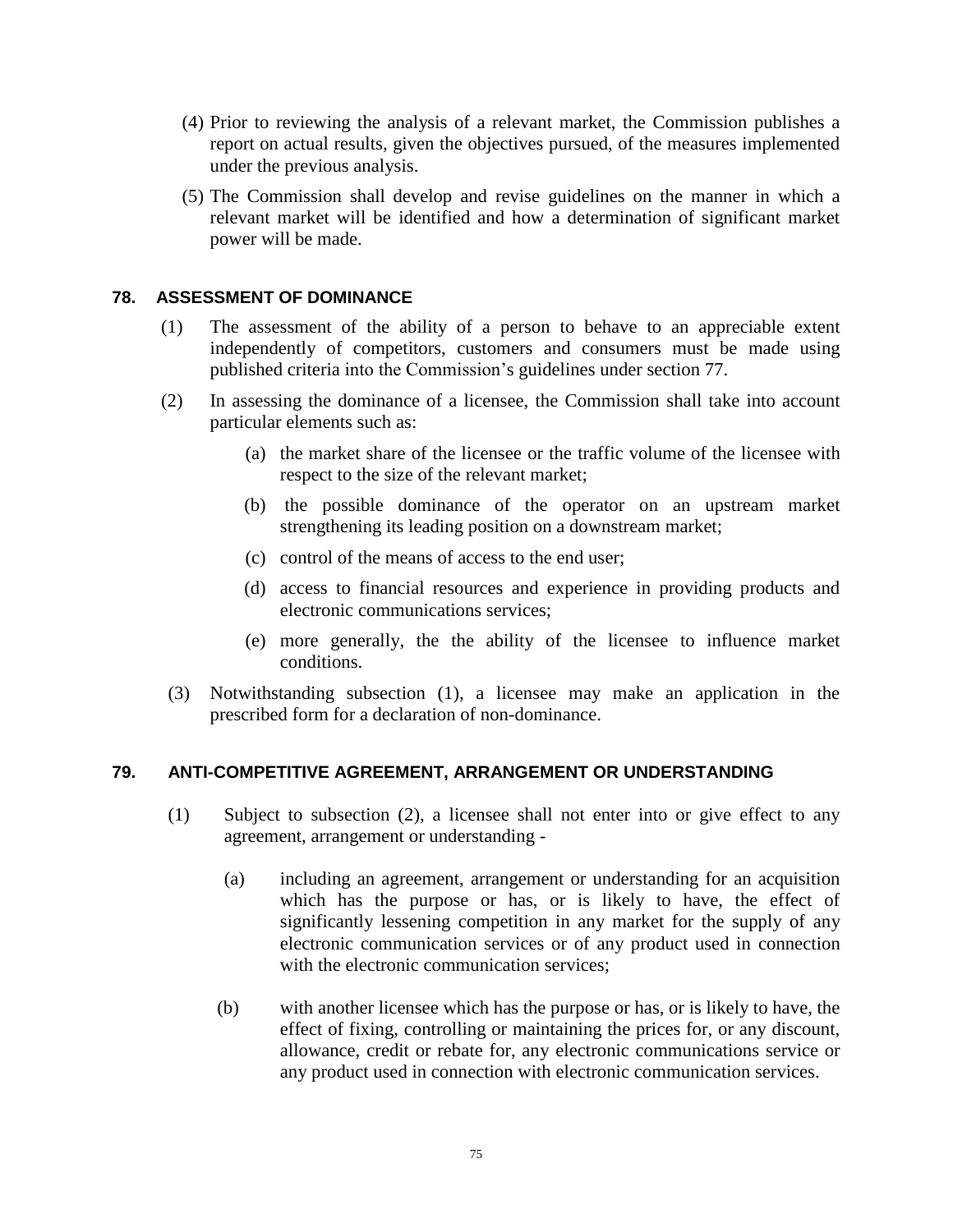- (2) Subsection (1) does not apply to any agreement, arrangement or understanding which -
	- (a) contributes to  $-$ 
		- (i) the improvement of production or distribution of goods and services, or
		- (ii) the promotion of technical or economic progress;
	- (b) imposes on the licensees affected only such restrictions as are indispensable to the attainment of the objectives under paragraph (a) and does not afford the licensee engaged in the activity the possibility of eliminating competition in respect of a substantial part of the market for goods or services concerned.

#### **80. REASONABLE ALLOWANCE**

Nothing in section 79 prevents a licensee from making a reasonable allowance, subject to the approval by the Commission, for the cost of providing an electronic communications service where the difference results from –

- (a) different quantities in which the electronic communications service is supplied;
- (b) different transmission capacities needed for the supply of the electronic communications service;
- (c) different places from or to which the electronic communications service is provided;
- (d) different periods for which the electronic communications service is provided;
- (e) different performance characteristics of the electronic communications service provided; or
- (f) doing an act in good faith to meet a price or benefit offered by a competitor.

#### **81. POWERS OF COMMISSION UNDER THIS PART**

(1) Notwithstanding the Commission's powers under section 13, where the Commission finds after investigation under section 96 that a licensee is in breach of this Part, the Commission may do any of the following –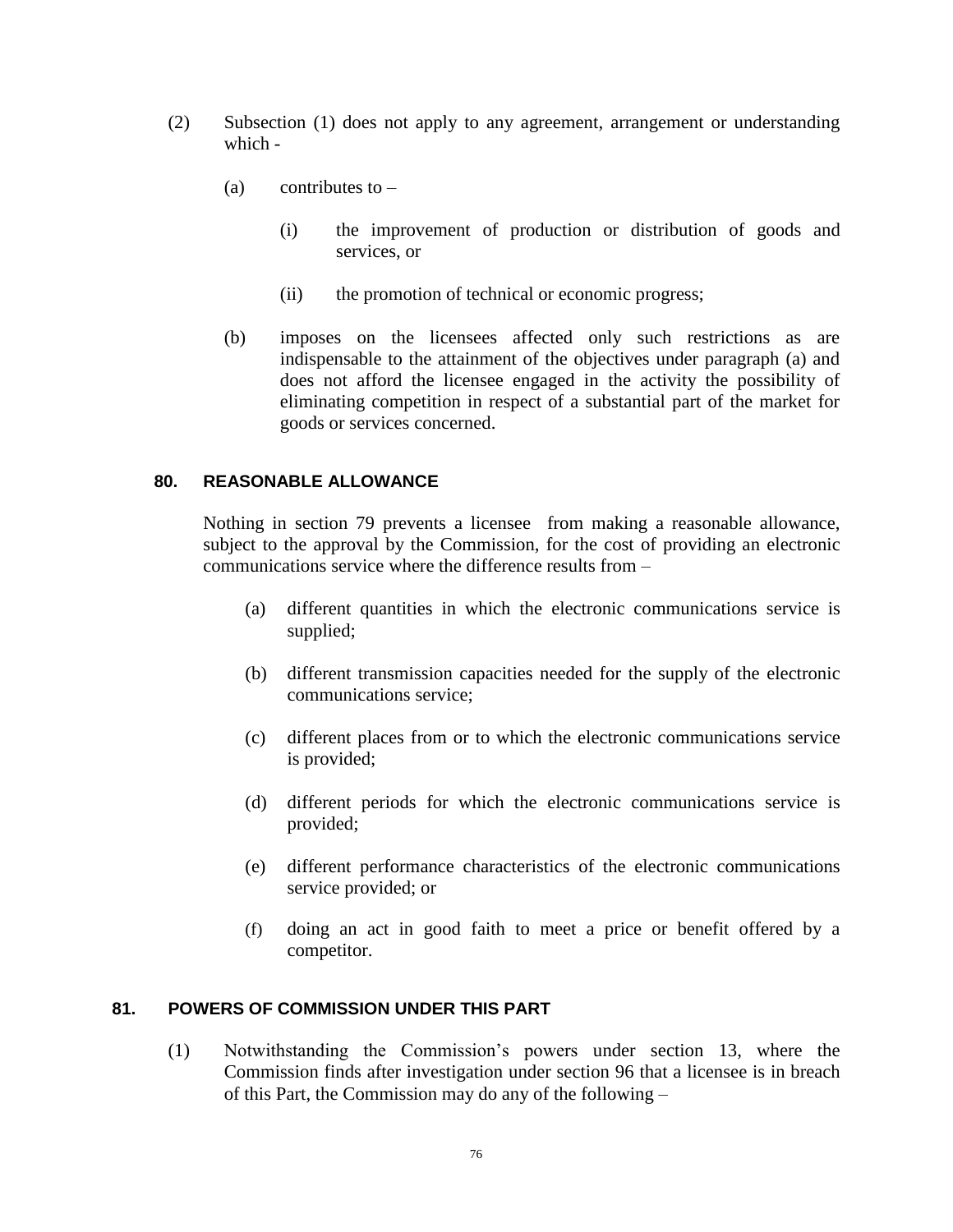- (a) issue an enforcement order against the licensee having significant market power;
- (b) order the cessation of abusive conduct or specify changes in its conduct to limit the abusive aspects;
- (c) recommend the suspension or revocation of the licence of the licensee having significant market power;
- (d) order compensation to be paid to subscribers or competitors injured by the abusive conduct;
- (e) order the restructuring of the licensee; or
- (f) facilitate and approve settlement with the aggrieved licensee.
- (2) Without prejudice to its powers in controlling tariff of interconnection and access offers, the Commission may –
	- (a) carry out tests of non-discrimination on the tariffs of the offers on-net and off-net of the licensees on the retail market to ensure that the price differential on-net or off-net, including promotional offers, do not unduly strengthen its market share at the expense of its competitors;
	- (b) carry out tests to ensure that the structure and level of prices of a licensee having significant market power operator, vertically integrated, on the retail market, including promotional offers, do not prevent its competitors from providing a competitive offer in reasonable profitability conditions;
	- (c) regulate the maximum difference between the prices of offers on-net and off-net licensees on the retail market;
	- (d) regulate the abuse of promotional offers in terms of duration and frequency and require the submission of appropriate information to the Commission;
	- (e) request the modification and where appropriate, suspend immediately the commercialization of a licensee offer on the retail market up to its appropriate modification, in case of serious and immediate damage to the rules governing the electronic communications sector and in accordance with the guidelines.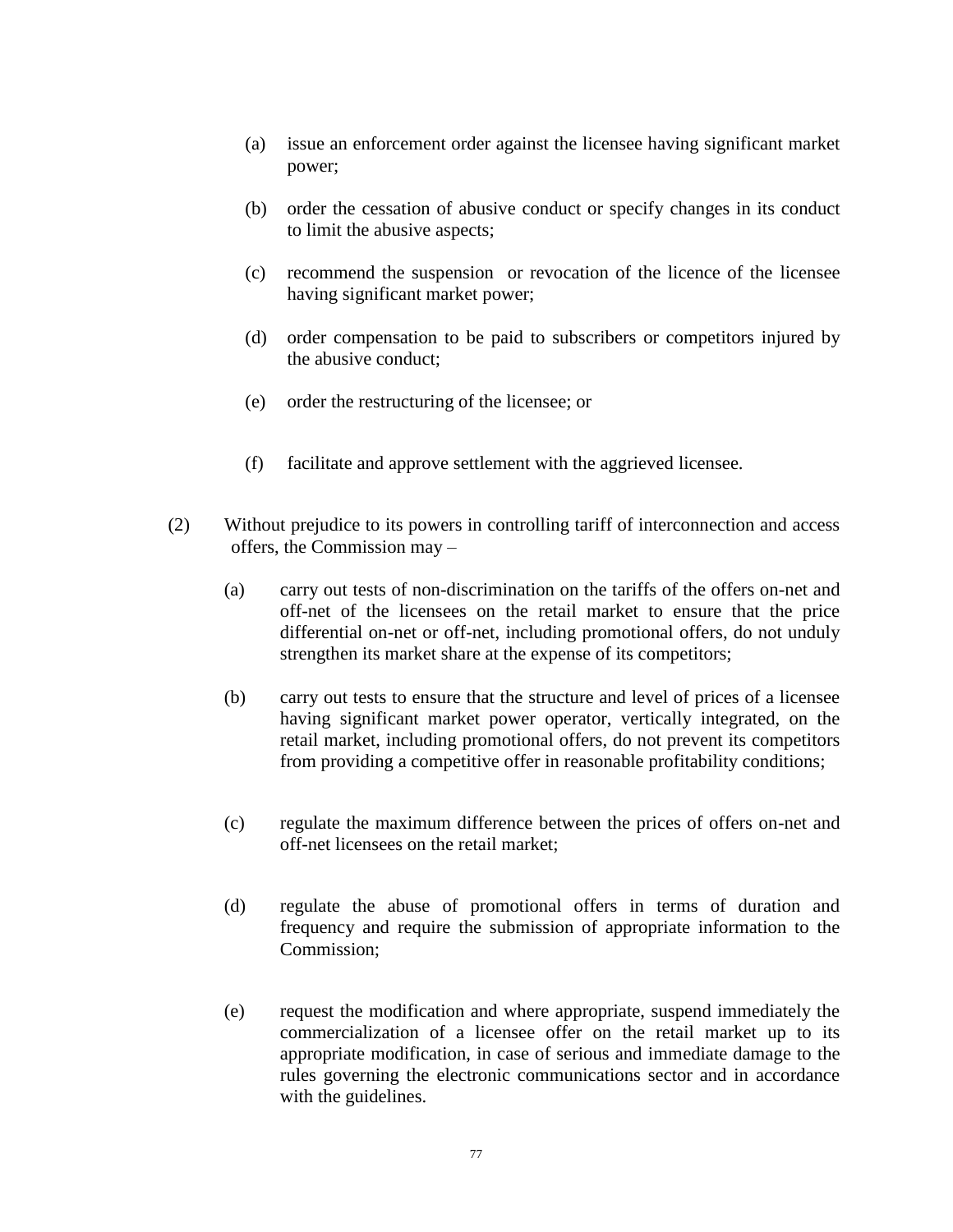#### **82. CONSULTATION WITH THE COMPETITION BODY**

- (1) Where an investigation by the Commission involves anti-competitive business conduct in an OECS or CARICOM Member State, which has the effect of lessening competition in a relevant market in [Name of ECA Contracting State], the Commission may consult the Competition body established in [Name of ECA Contracting State].
- (2) In consulting with the Competition body, the Commission shall send all documents relevant to the investigation.
- (3) A decision of the Competition body under this section is binding on the Commission and is enforceable in accordance with Rules made by the Supreme Court under the Supreme Court Judicature Act, as though it were a judgement of the High Court.

# **PART 6 UNIVERSAL SERVICE AND ACCESS FUND**

#### **83. UNIVERSAL SERVICE AND ACCESS FUND**

- (1) There shall be established a fund to be known as the Universal Service and Access Fund.
- (2) The Minister shall, by Order published in the [Official] Gazette, on the recommendation of the Commission, specify the percentage of the gross revenue which a licensee shall contribute to the Universal Service and Access Fund, except that the percentage to be contributed shall be the same for all licensees.
- (3) The Fund consists of
	- (a) contributions by licensees as specified under subsection (2);
	- (b) any funds that may be directly appropriated by Parliament for purposes of the Fund; and
	- (c) official grants, donations, bequests or other contributions, or transfers granted by an individual or other legal entity.
- (4) The Universal Service and Access Fund shall be managed by a Fund Administrator who shall be, subject to subsection (5), appointed by the Commission.
- (5) The Commission may appoint as Fund Administrator, a person who
	- (a) is a graduate of an accredited university, or a chartered or certified institute;
	- (b) has knowledge and experience in one or more of the following:
		- (i) management,
		- (ii) finance,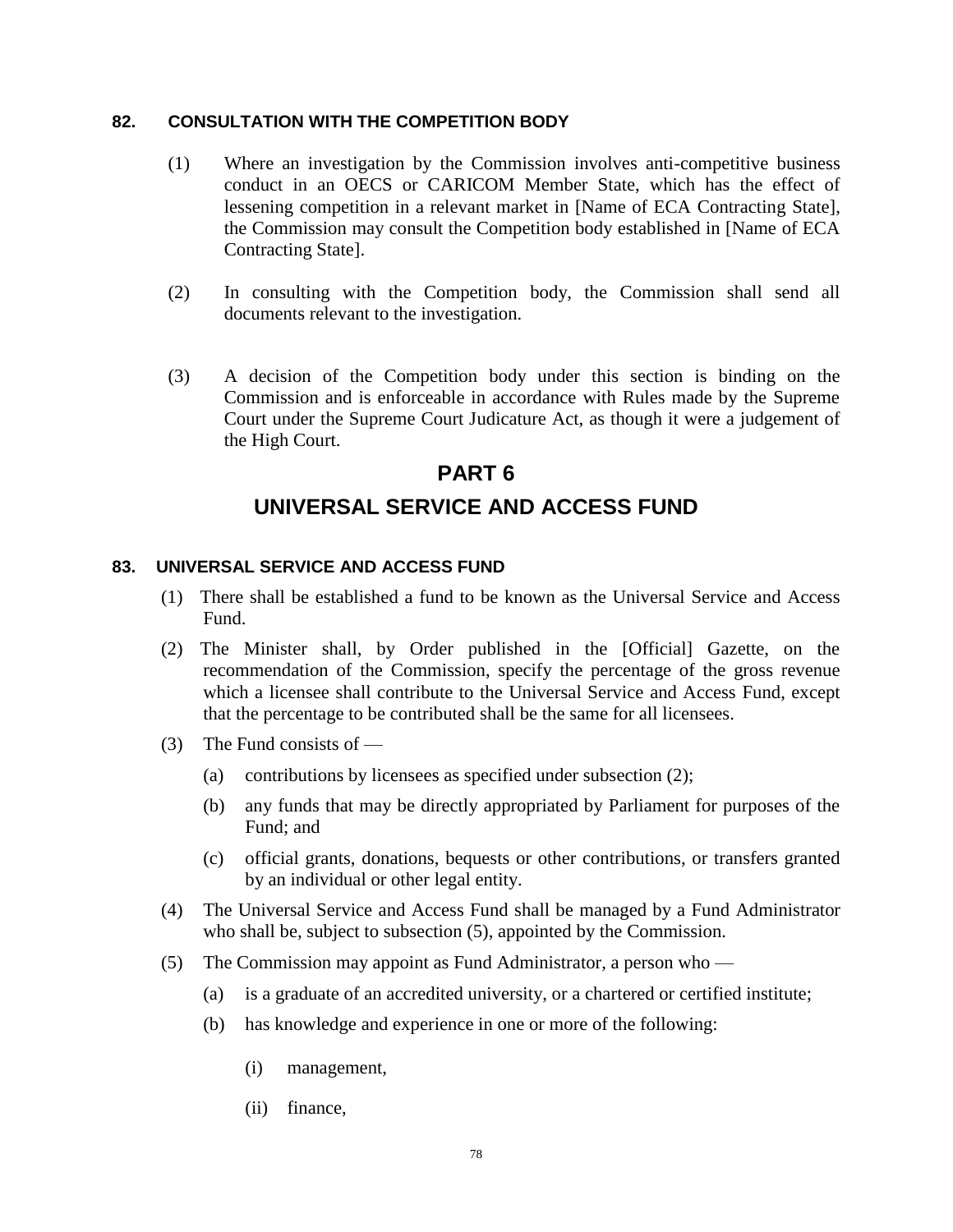- (iii) accounting,
- (iv) electronic communications,
- (v) or any other related field to ensure adequate performance of the requirements of the position; and
- (c) does not have a conflict of interest with regard to the principal functions of the Universal Service and Access Fund.
- (6) A person who fails to disclose a conflict of interest to the Commission is liable to have his or her appointment as Fund Administrator summarily terminated without compensation.
- (7) Subject to subsection (8) the Fund Administrator shall be appointed on such terms and conditions as shall be set out in the contract of employment.
- (8) The Fund Administrator shall report to the Chief Executive Officer for all personnel and administrative matters, but shall submit his or her recommendations for Fund Project decisions both to the Chief Executive Officer and to the Chairperson.
- (9) Subject to the direction of the Commission, the Fund Administrator shall do all things necessary for and incidental to the proper functioning of the Fund.
- (10) The functions of the Fund Administrator include, to  $-$ 
	- (a) assist the Commission in identifying potential projects for Fund support;
	- (b) define, prepare and distribute bidding documents and other documentation for projects approved for Fund financing and implementation;
	- (c) supervise and monitor Fund projects;
	- (d) participate in the selection of consultants to support Fund project implementation;
	- (e) sensitize the public of Universal Service and Access Fund matters;
	- (f) supervise the preparation and monitoring of the Fund's Operating budget;
	- (g) prepare progress reports on Fund Projects and overall Fund operations, and prepare or cause to be prepared the financial statements of the Fund for the approval of the Commission;
	- (h) request and receive project proposals;
	- (i) prepare bid evaluation reports; and
	- (j) any other function assigned to the Fund Administrator by the Commission.
- (11) The Fund's income shall be kept in accounts, separate and independent from the other operating accounts of the Commission.
- (12) The Fund's income shall be initially deposited in a designated Fund bank account and shall be disbursed upon authorization of the Commission for specific Fund related activities in accordance with the guidelines.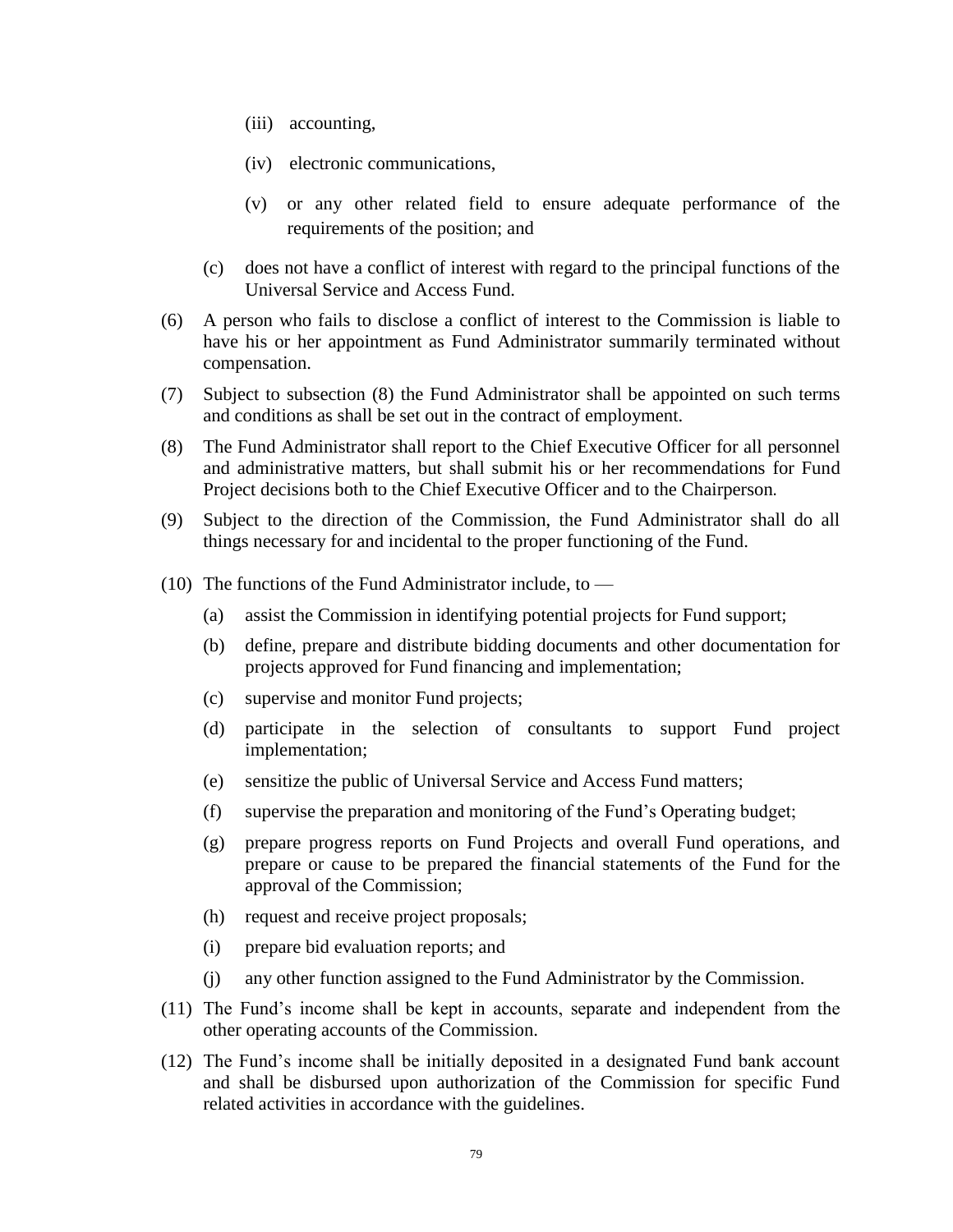#### **84. PURPOSE OF UNIVERSAL SERVICE AND ACCESS FUND**

- (1) The Universal Service and Access Fund shall be used by the Commission, to compensate a licensee or other authorized person who is required to provide universal service and access or to otherwise promote universal service and access.
- (2) The amount of compensation payable under subsection (1) shall be computed in accordance with the Regulations and the conditions attached to the licence and shall be paid to the licensee or other authorized person, by the Commission.
- (3) In making the Regulations referred to in subsection (2), the Minister shall also be guided by the actual cost that is incurred in making available the required universal service and access.

# **PART 7 OTHER OFFENCES**

#### **85. CONNECTION OF EQUIPMENT**

- [(1) A person shall not connect any equipment to a public electronic communications network without the written approval of the Commission.
- (2) The Commission shall, before giving approval under subsection (1), take into account the recommendations of ECA relating to equipment approval.
- (3) Notwithstanding section 6 or subsections (1) or (2), the Minister may, on the recommendation of ECA or the Commission, exempt by Order published in the [Official] Gazette, any person from the requirements of this section.
- (4) A person who connects any equipment contrary to this section commits an offence and is liable on summary conviction to a fine not exceeding \$10,000 or to imprisonment for a period not exceeding 2 years or to both.]

#### **86. INTERFERENCE, [INTERCEPTION] OR DESTRUCTION OF NETWORK**

- $(1)$  A person shall not
	- (a) use or cause to be used anything that is capable of causing electromagnetic interference with the normal functioning, or use of a licensed electronic communications network or operation of apparatus, unless such a thing is equipped with filters, suppressors or other devices, or is otherwise modified to minimise the interference to a prescribed level;
	- (b) [intercept] or interrupt any message transmitted over a public electronic communications network without the consent of the sender except as provided under this Act or any other enactment; or
	- (c) remove, damage, or destroy any electronic communications network, or apparatus, except in accordance with this Act.
- (2) A person who contravenes subsection (1) commits an offence and is liable on summary conviction —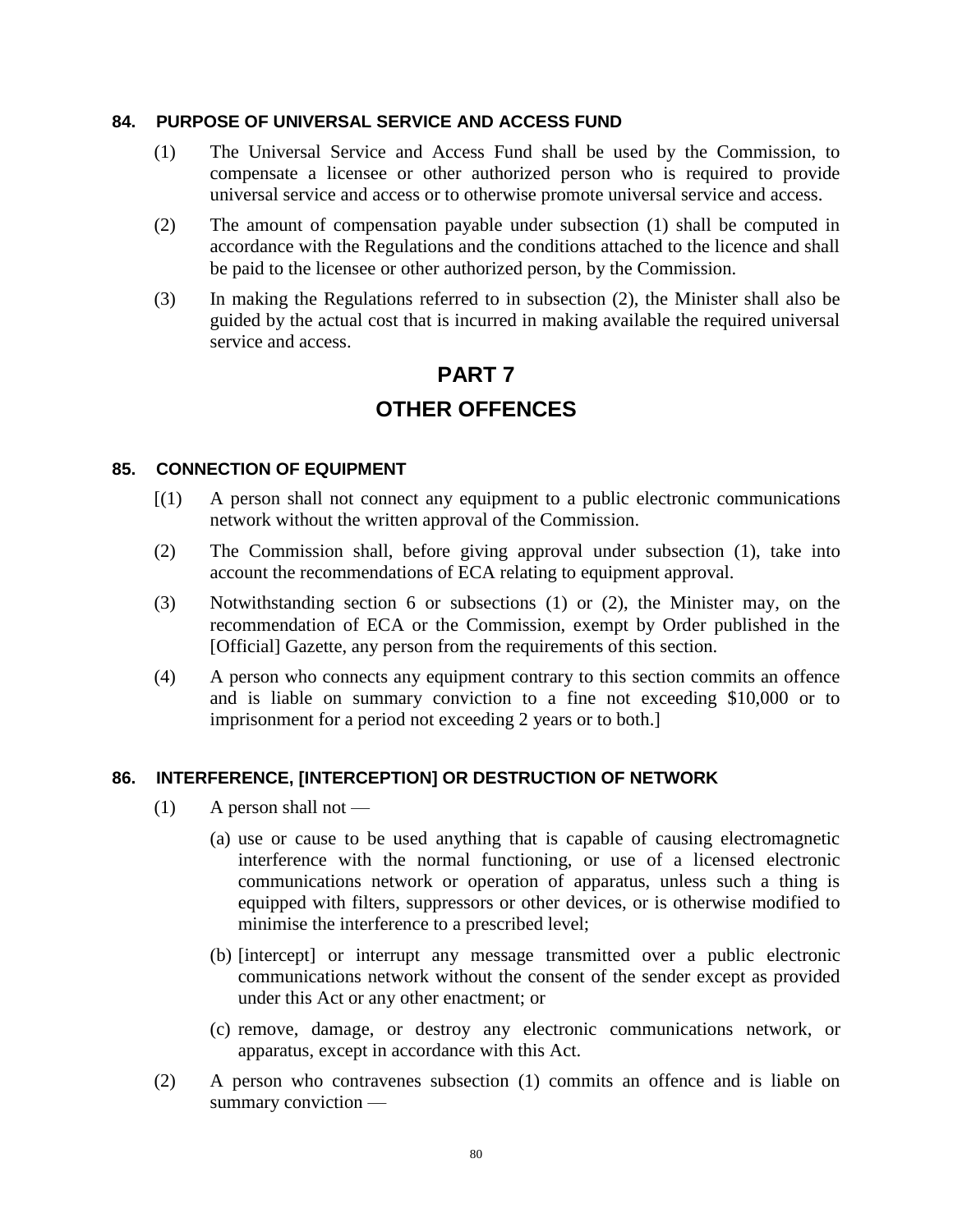- (a) in the case of a first offence, to a fine not exceeding \$15,000; or
- (b) in the case of a subsequent offence, on indictment to a fine not exceeding \$30,000 or to imprisonment for a period not exceeding 4 years or to both.

#### **87. DISCLOSURE OF PERSONAL INFORMATION**

- (1) A licensee shall not disclose personal information relating to a subscriber except
	- (a) with the consent of the subscriber;
	- (b) a disclosure made to the [Customs Department, the Inland Revenue] or the police; or
	- (c) under a court order under this Act or any other enactment.
- (2) A licensee who contravenes subsection (1) commits an offence and is liable on summary conviction to a fine not exceeding \$50,000 or to imprisonment for a term not exceeding 4 years or to both.

#### **88. GIVING FALSE INFORMATION**

- (1) A person shall not knowingly give false or misleading information to the Commission.
- (2) A person who contravenes subsection (1) commits an offence and is liable on summary conviction to a fine not exceeding \$10,000 or to imprisonment for a term not exceeding 2 years or to both.

#### **89. FAILURE TO ATTEND TO GIVE EVIDENCE TO THE COMMISSION**

- (1) A person shall not
	- (a) refuse or fail, without reasonable excuse, to appear before the Commission, having been required to do so; or
	- (b) refuse to take an oath or make an affirmation having appeared before the Commission as a witness.
- (2) A person who contravenes subsection (1) commits an offence, and is liable, on summary conviction, to a fine not exceeding \$1000 or to imprisonment for a term not exceeding 6 months or to both.

#### **90. CROSS-SHAREHOLDING**

(1) A licensee shall not directly or indirectly hold share capital or voting rights of another licensee in [Name of ECA Contracting State].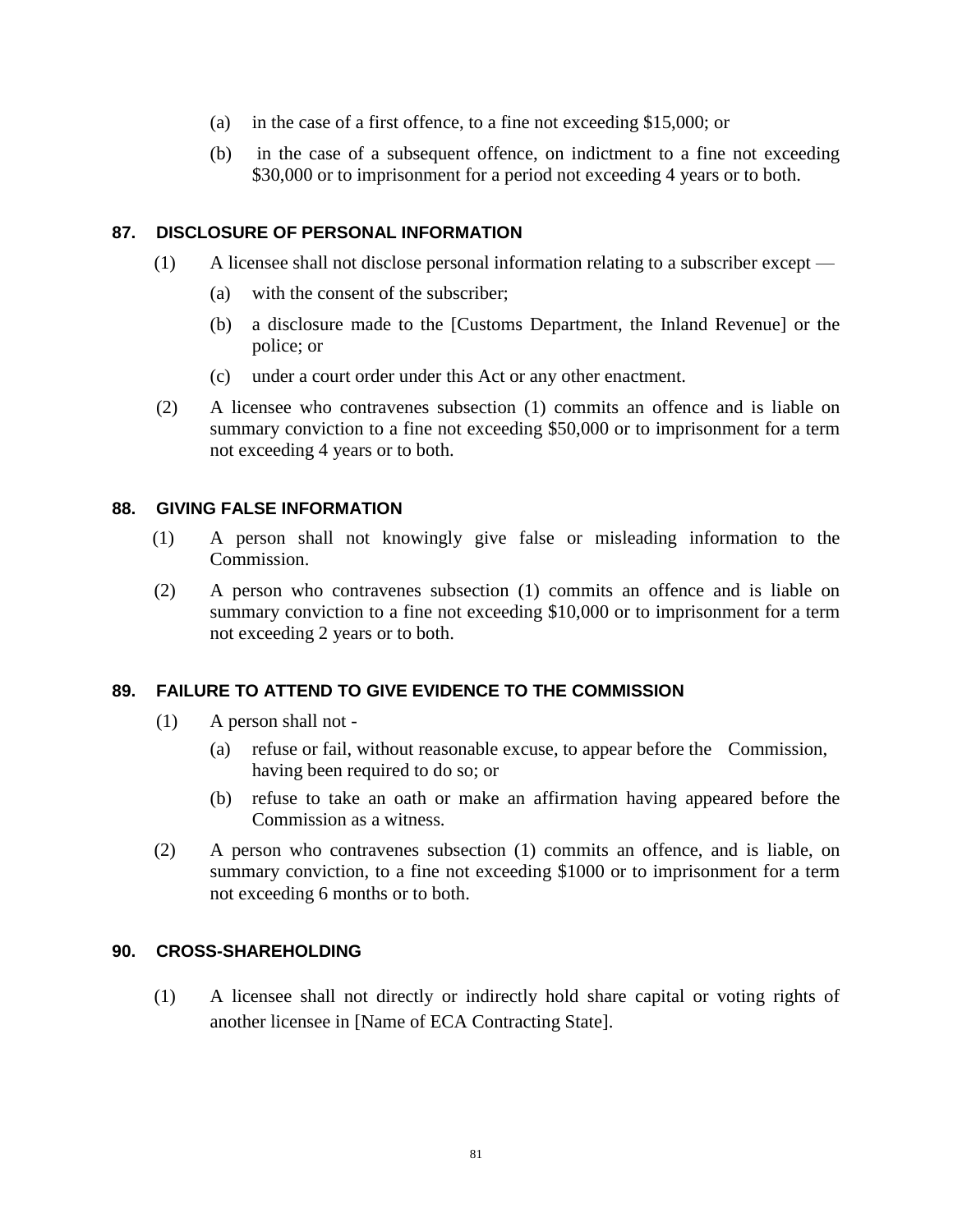(2) A licensee who contravenes subsection (1) is liable on summary conviction to a fine of \$50,000 or if the offence is a continuing offence, the licensee is liable to a further fine not exceeding \$5,000 for every day that the offence continues after conviction.

#### **91. HARMFUL INTERFERENCE TO FACILITY OR TERMINAL EQUIPMENT**

- (1) A licensee or frequency authorization holder shall not operate a facility or terminal equipment in a manner that is likely to cause harmful interference.
- (2) Where the Commission issues a direction to the licensee or frequency authorization holder to cease operating the facility or terminal equipment and the licensee or frequency authorization holder shall not resume use of the facility or terminal equipment until the condition causing the harmful interference has been corrected.
- (3) A licensee or frequency authorization holder who operates a facility or terminal equipment in contravention of subsections (2) and (3) commits an offence and is liable on summary conviction to a fine not exceeding \$1000.

#### **92. FAILURE TO COMPLY WITH DIRECTIONS**

- (1) A licensee or frequency authorization holder shall comply with a direction of the Commission.
- (2) A licensee or frequency authorization holder who contravenes subsection (1) is deemed to be in breach of the licence or frequency authorisation.

#### **93. BREACH OF CODE OF PRACTICE**

- (1) A licensee or frequency authorization holder shall not breach any codes of practice issued by the Commission.
- (2) A licensee or frequency authorization holder who contravenes subsection (1) is liable to a fine not exceeding 3% of its total annual net revenue for the previous year.

### **94. LIABILITY OF BODY CORPORATE**

Where a breach of a licence or offence has been committed under this Act by a body corporate the person who at the time of the breach or commission of the offence was director, manager, supervisor, partner or other officer, is liable for that breach or offence and liable to the same penalty if having regard to —

(a) the nature of his or her functions; and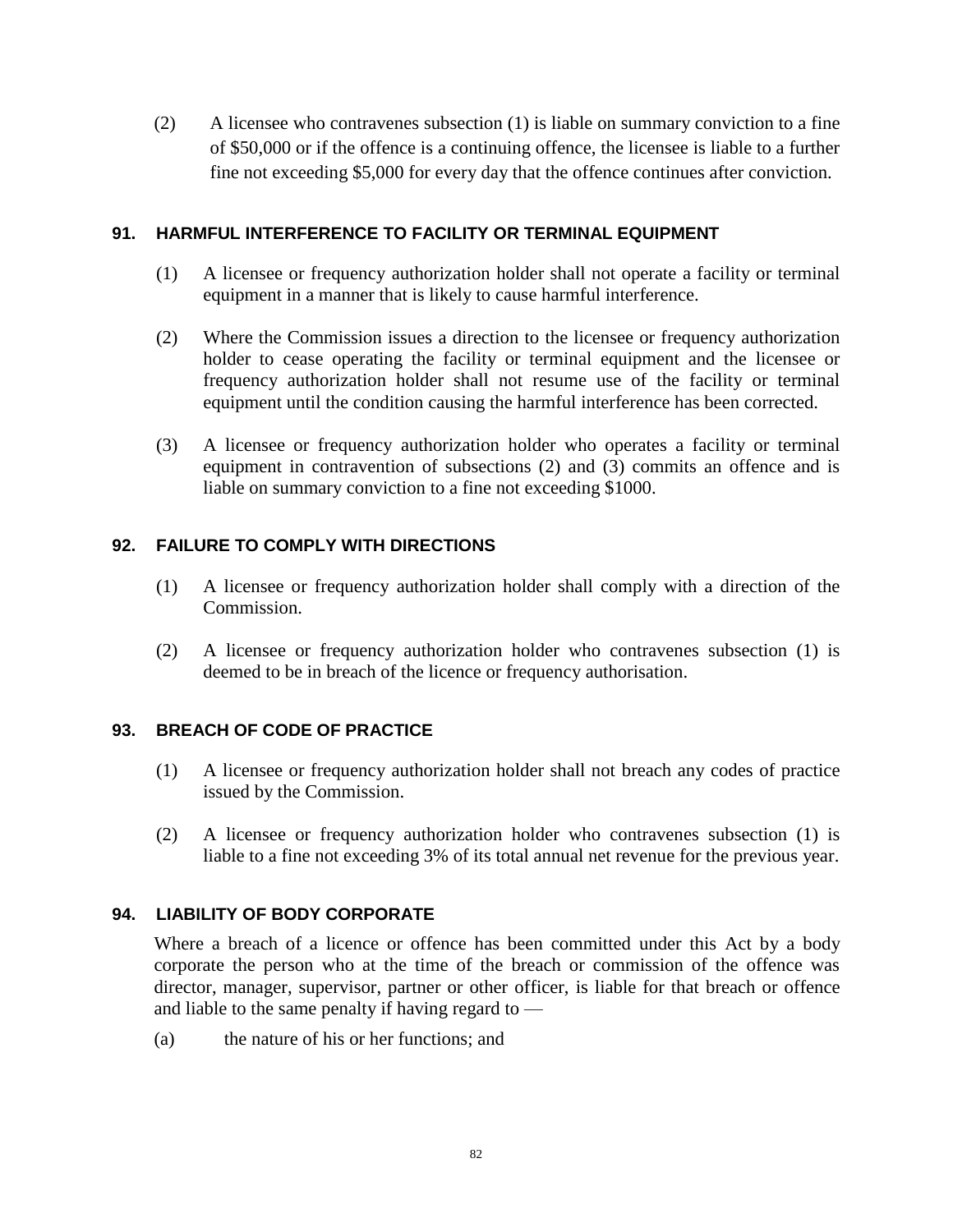(b) his or her reasonable ability to prevent that breach or offence, the breach or offence was committed with his or her consent or connivance, or he or she failed to exercise reasonable diligence to prevent the breach.]

### **PART 8 INVESTIGATION**

#### **95. INVESTIGATION AND WARRANT ON SUSPICION OF CONTRAVENING SECTION 34**

- (1) For the purpose of discharging its functions and duties under this Act, the Commission shall, as it reasonably requires, be entitled to request any information, matter or thing from any person the Commission has reasonable grounds to believe is contravening section 34.
- (2) Where the Commission reasonably suspects that a person is contravening section 34, an inspector may lay before a Magistrate, an information on oath setting out the grounds for the suspicion and apply for the issue of a warrant to search the vehicle, ship, vessel aircraft or premises where the electronic communications service is believed to be provided or the electronic communications network is believed to be operated.
- (3) Where an application is made under subsection (2) for a warrant, the Magistrate may issue a warrant authorizing an inspector, whether named in the warrant or not, with such assistance, including assistance from an inspector and by such force as is necessary and reasonable, to enter upon the premises, to search and inspect the premises and-
	- (a) examine, inspect, make copies of, seize or remove any document or record; and
	- (b) seize any equipment or other property;

found on the premises in the course of the search that the inspector has reasonable grounds to believe is being used in the commission of the offence.

- $(4)$  A person who
	- (a) fails to comply with a request of the Commission made under subsection (1) or  $(2)$ ; or
	- (b) destroys or alters, or causes to be destroyed or altered, any document, record or thing required to be produced under subsection (1) or (2); or
	- (c) hinders, obstructs, prevents or interferes with an inspector, a Commissioner, the Chief Executive Officer or an employee of the Commission in the exercise of a power under this section,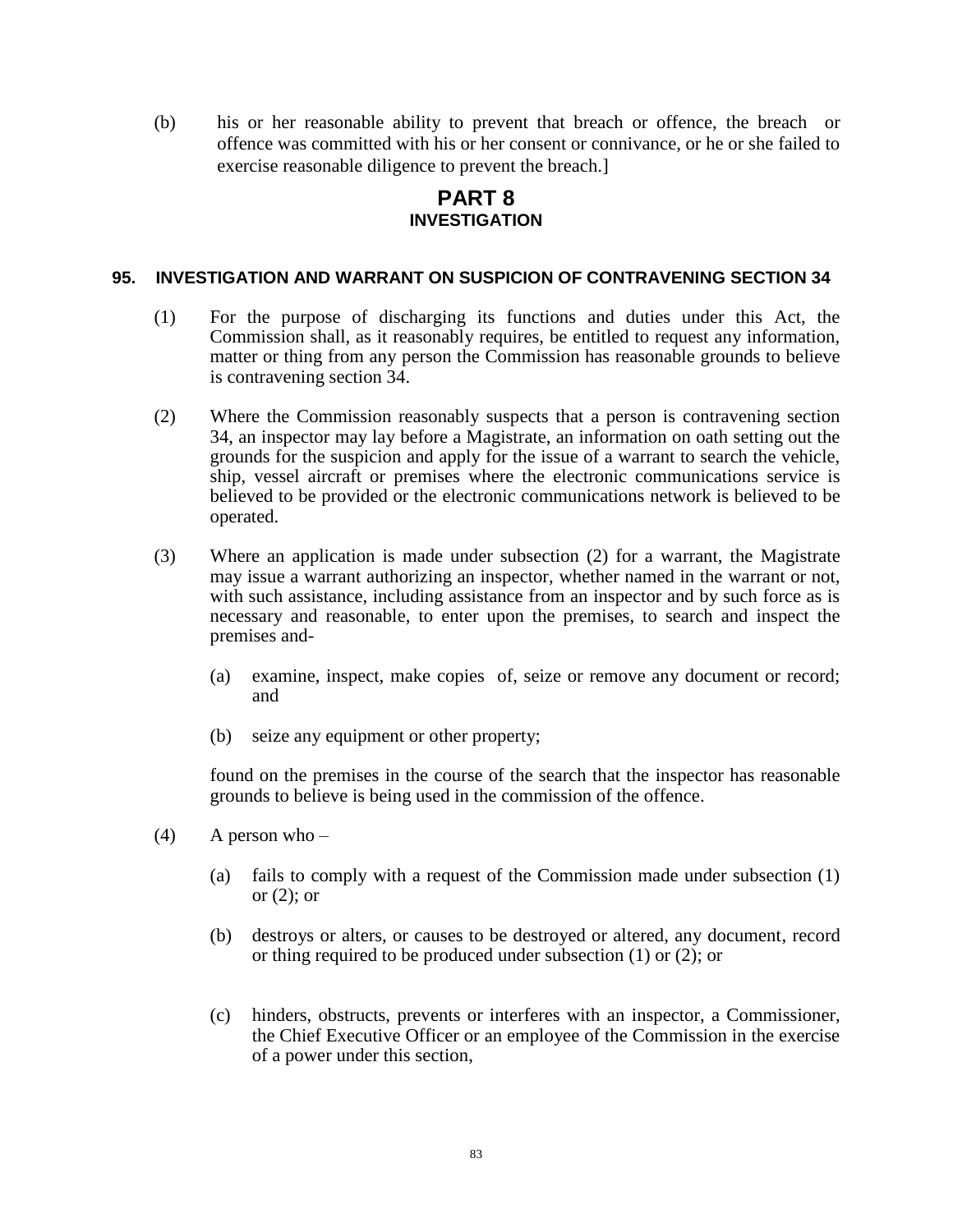commits an offence and is liable on conviction to a fine not exceeding \$100,000 or to a term of imprisonment not exceeding 3 years or to both.

- (5) Any document, apparatus or other thing seized under a search warrant shall where legal proceedings —
	- (a) are not commenced within a period of [30] days from the date of seizure of the document, apparatus or thing be returned to the owner; or
	- (b) are commenced before the expiry of the [30] days, be kept until the conclusion of the proceedings.
- (6) Where a person is convicted of an offence under this Act in respect of any document, apparatus or thing seized under this Part, the court may order the forfeiture of that document, apparatus or thing seized.

#### **96. INVESTIGATION OF BREACHES**

- (1) Where the Commission reasonably suspects that a licensee or a frequency authorisation holder is in breach of this Act, the Regulations or a licence or a frequency authorisation as the case may be or where an allegation of breach is made to the Commission against a licensee or frequency authorisation holder, an inspector may conduct any investigation it considers necessary in relation to the licensee or frequency authorisation holder and an inspector may subject to subsections (2) (3), (4),(5) and (6) perform any of the following in the course of the investigation —
	- (a) request the production of documents and records in the custody or control of the licensee or frequency authorisation holder;
	- (b) request the appearance of an officer or employee of the licensee or frequency authorisation holder, or any other person for the purpose of ascertaining compliance with this Act, the Regulations or the licence or frequency authorisation;
	- (c) inspect, examine or make copies of any document or record in the possession of the licensee or frequency authorisation holder relevant to the licence or frequency authorisation;
	- (d) require the verification of income and all other matters pertinent to the electronic communications service, the licence or the frequency authorisation;
	- (e) enter and inspect any vehicle, ship, vessel, aircraft or premises occupied or owned by the licensee or the frequency authorisation holder for the purpose of ascertaining compliance with this Act, the Regulations, the licence or the frequency authorisation;
	- (f) seize, remove or impound any document relating to the licence or frequency authorisation for the purpose of examination and inspection; or
	- (g) seize any apparatus relating to the licence or frequency authorisation for the purpose of examination and inspection.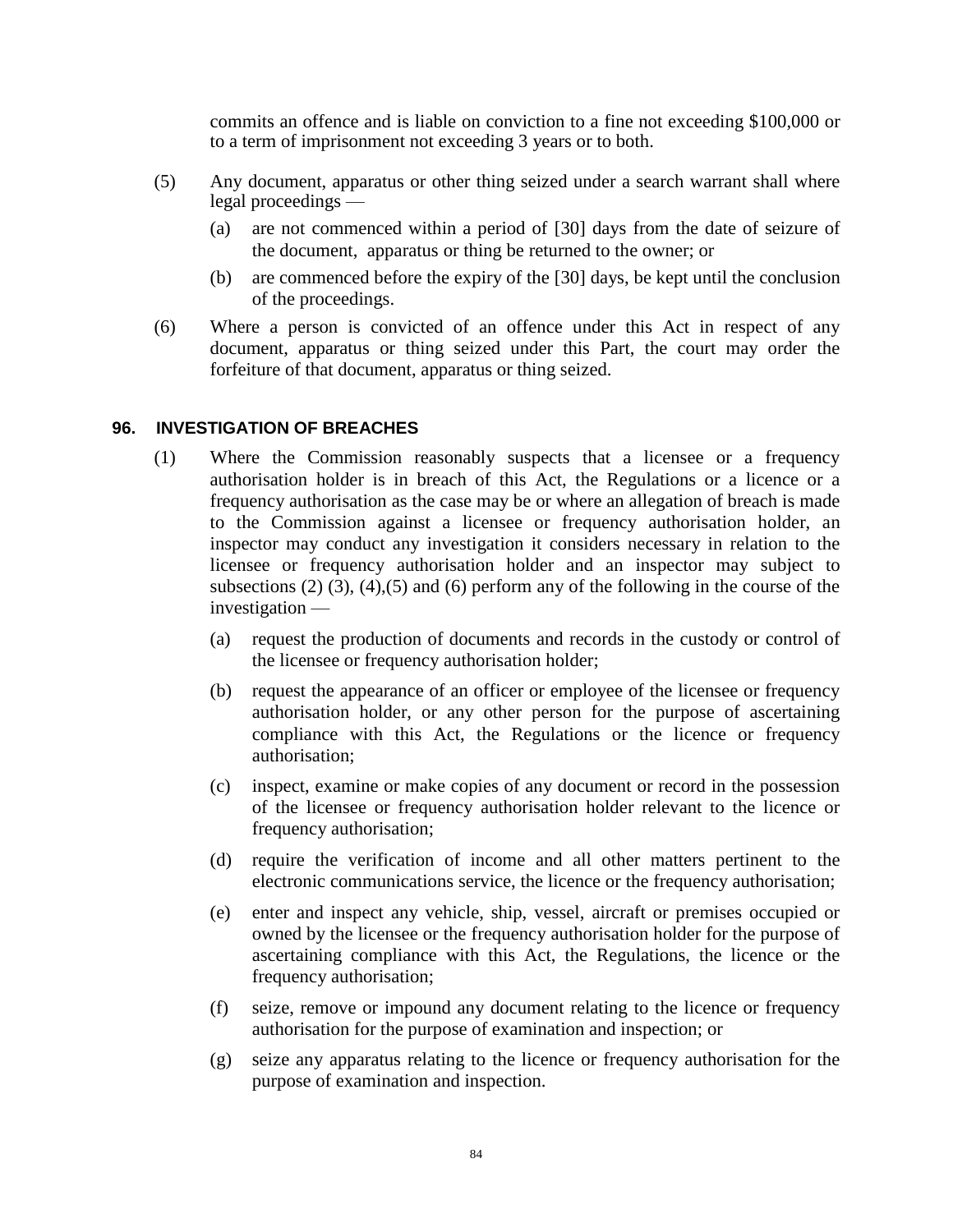- (2) An inspector shall not enter any vehicle, ship, vessel, aircraft, or premises in exercise of the powers conferred on him or her by subsection (1); unless the occupier or the person in charge of the vehicle, ship, vessel, aircraft or premises consents to the entry or, where he or she does not, the inspector first obtains a search warrant.
- (3) An inspector shall not seize any apparatus in exercise of the powers conferred on him or her by subsection (1) without a court order.
- (4) An inspector shall, on entering the vehicle, ship, vessel, aircraft, or premises identify himself or herself to the person in charge of the vehicle, ship, vessel, aircraft or premises, at the time of entry, by showing the person the search warrant together with his or her identity card.
- (5) An inspector shall, on completing the search, leave with the person in charge of the vehicle, ship, vessel, aircraft, or premises, a receipt in which it is recorded a list of documents or extracts taken by the inspector.
- (6) An inspector may copy any document removed by him or her in accordance with the provisions of subsection (1) of this section, and return the document to the owner or person in charge of the document.

#### **97. BREACHES BY LICENSEES OR FREQUENCY AUTHORISATION HOLDER**

- (1) Where after an investigation under section 96, the Commission finds that a licensee or frequency authorisation holder is in breach of this Act, the Regulations, the licence or the frequency authorisation, the Commission may -
	- (a) direct that the licensee or frequency authorisation holder take remedial action and stipulate a time period within which such remedial action is to be completed;
	- (b) direct the licensee or frequency authorisation holder to compensate one or more of its subscribers for foreseeable damage caused to the subscriber within a specific time period;
	- (c) recommend the suspension or revocation of the licence or frequency authorisation by the Minister.
- (2) Notwithstanding the Commission's power to recommend the suspension or revocation of the licence or frequency authorisation for breach, a licensee or frequency authorisation holder that fails to comply with a direction given by the Commission under subsection (1) commits an offence and is liable on conviction to a fine not exceeding 3% of the total annual net revenue for the previous year of the licensee or frequency authorisation holder or to a term of imprisonment not exceeding 5 years or to both.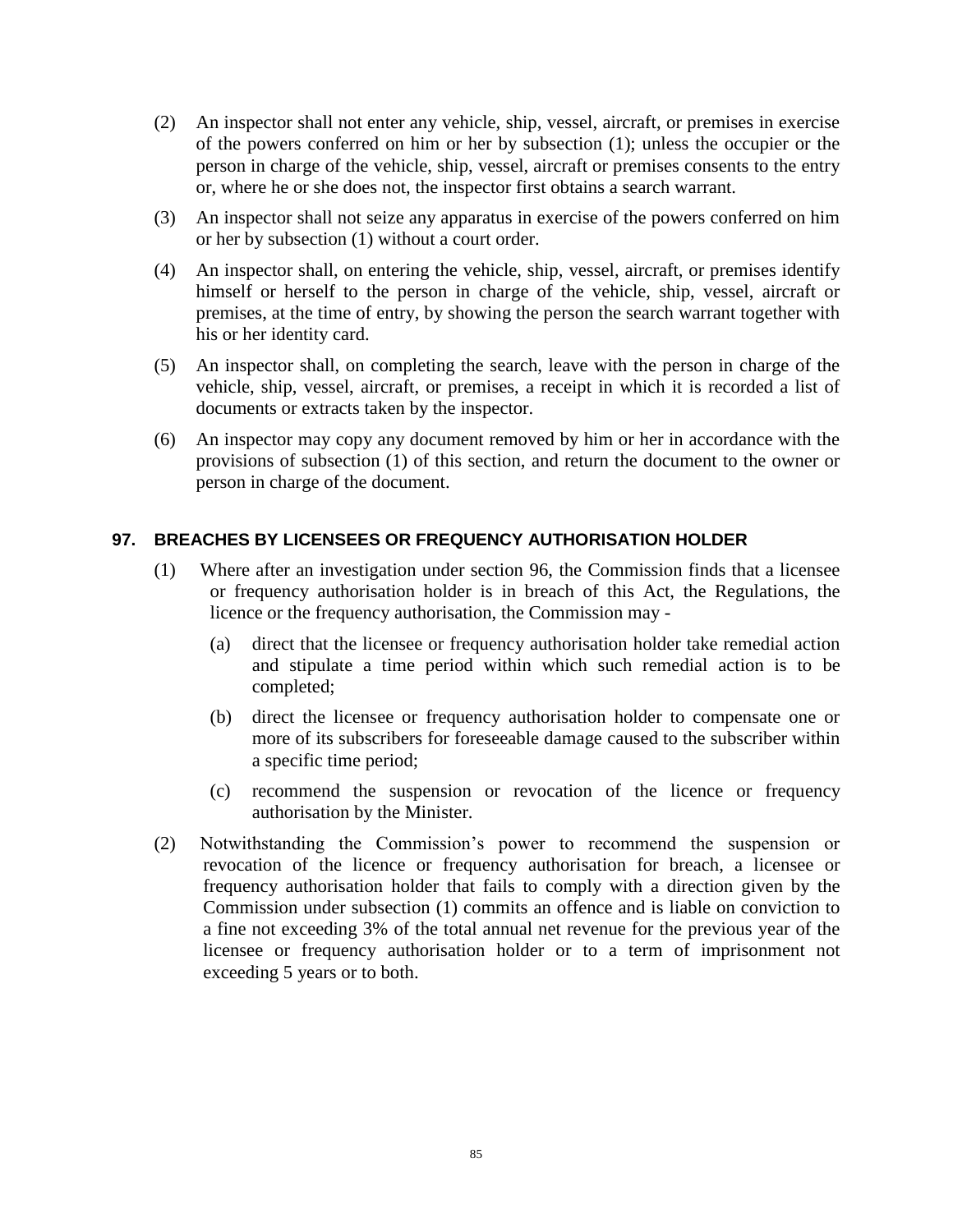#### **98. ASSISTANCE OF POLICE OFFICER**

An inspector shall take any steps or measures which appear to him or her desirable for the purposes of obtaining or preserving any evidence which relates to a complaint and may to that end obtain the assistance of any police officer.

#### **99. INJUNCTION RELIEF**

The court may, on application of the Commission or an interested party —

- (a) make an order for forfeiture of any equipment used for the commission of an offence under this Act; and
- (b) grant an order restraining a person from engaging in activities contrary to this Act.

#### **PART 9**

#### **COMPLAINTS**

#### **100. COMPLAINTS**

- (1) A complaint may be made to a licensee pursuant to the complaint procedure of the licensee.
- (2) Where a complaint has not been resolved by a licensee, a complaint may be made to the Commission by —
	- (a) subscribers or other members of the public against a licensee;
	- (b) persons using frequencies authorization;
	- (c) a retail customer against a licensee or against 2 or more licensees;
	- (d) a landowner against a licensee.
	- (3) A complaint pursuant to subsection (1) shall be in the prescribed form.
	- (4) For the purpose of subsection (1), a licensee shall make available to its retail customers the prescribed form.
	- (5) Where the Commission receives a complaint under subsection (2), the Commission shall give a certified copy of the complaint to the complainant.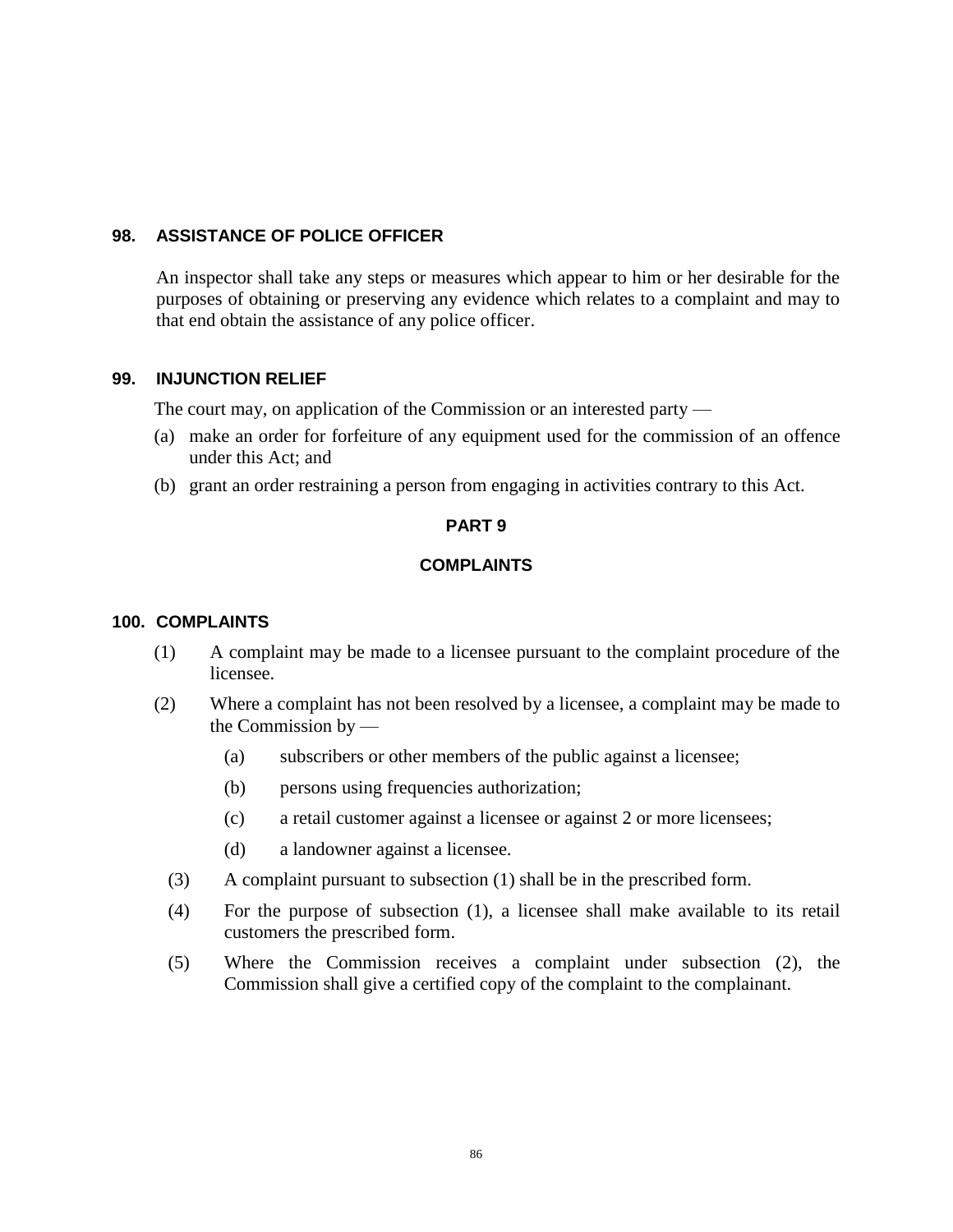#### **101. REQUEST FOR FURTHER INFORMATION**

- (1) Upon receipt of a complaint pursuant to section 100, the Commission shall enter the complaint in the Complaints Register and shall review the complaint and request such additional information from a party as may be required.
- (2) Where in respect of a complaint the Commission requires information in writing, the Commission may specify the format for presentation of such information.

#### **102. NOTIFICATION OF LICENSEE**

Immediately after receipt of a complaint under section 100, the Commission shall, in writing, notify the licensee of the substance of the complaint unless in the Commission's opinion, to do so might adversely affect or hinder any investigation that is being or may be carried out in respect of the complaint.

#### **103. RESPONSE BY LICENSEE**

Where a licensee is notified pursuant to section 102, the licensee may, within 10 days submit a response to the complaint to the Commission.

#### **104. DISPOSITION OF COMPLAINT**

- (1) The Commission shall assess the complaint and the response of the licensee and may –
	- (a) where appropriate, require the complainant to negotiate with the licensee;
	- (b) investigate the complaint;
	- (c) where the complaint indicates that a serious issue has arisen or a sufficient number of complaints indicate that a policy issue has arisen, forward such issue and documentation to ECA for consideration and advice concerning impact on regional policy issues;
	- (d) refer the complaint to the Competition body;
	- (e) refer the complaint to the [Consumer Protection Board];
	- (f) refer the complaint to the Tribunal; or
	- (g) refer the complaint to any other body.
- (2) The Commission shall give notice in writing to the complainant and the licensee of the decision under subsection (1), giving reasons for such decision.
- (3) Notwithstanding subsection (1), the Commission may prior to making a decision, require further information to be furnished by the complainant or licensee or any other person.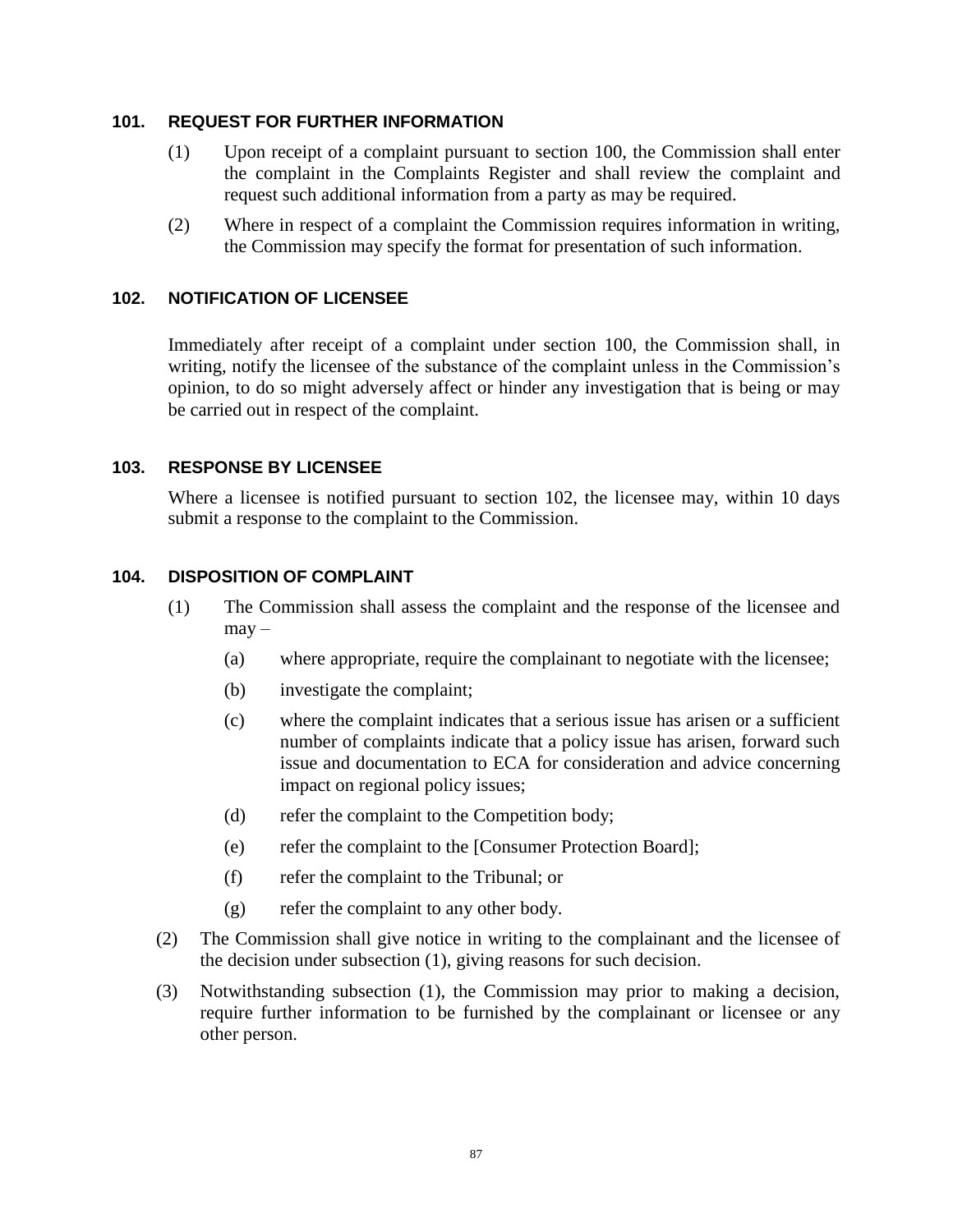#### **105. FRIVOLOUS COMPLAINTS**

- (1) Where the Commission is of the view that a complaint is of a frivolous nature, the complainant shall be informed, in writing, that no investigation shall be undertaken in the matter or that investigations have been discontinued.
- (2) Where a decision is taken not to investigate or to discontinue investigations under subsection (1), the Commission shall, within 7 days inform the licensee and the complainant.
- (3) Notwithstanding subsections (1) and (2), where the Commission is of the opinion that the disposal of a complaint was obtained as a result of a misunderstanding, threat or other improper pressure, the Commission may order that the complaint continue to be dealt with, giving written reasons for its decision to the complainant and the licensee.

#### **106. TRACKING BY LICENSEE**

- (1) Where a complaint is referred to a licensee pursuant to section 102(1), the licensee shall keep and maintain in the prescribed form a Complaints Record for the purpose of registering such complaints.
- (2) A licensee shall keep and maintain in the prescribed form a Complaints Tracking System for the purpose of tracking the status of resolution of complaints between itself and the complainant.

#### **107. NOTICE OF DISCONTINUANCE AND LIABILITY FOR COSTS**

- (1) The complainant or licensee may notify the Commission by notice of discontinuance in the prescribed form that he or she wishes to discontinue the complaint.
- (2) Notwithstanding the provisions of subsection (1), the complainant or licensee is liable for all costs incurred up to the date of discontinuance.
- (3) A notice of discontinuance pursuant to subsection (1) shall be signed by the complainant and licensee.

#### **108. REDUCTION OR EXTENSION OF TIME**

- (1) Notwithstanding the provisions of this Act, the Commission may, on the application of the complainant or licensee or on its own motion, and if the Commission determines it necessary to a fair resolution and in the best interests of the public, reduce or extend the time limit for the resolution of a complaint.
- (2) The Commission shall set out
	- (a) the reasons for reducing or extending any time limit as well as the new time limit;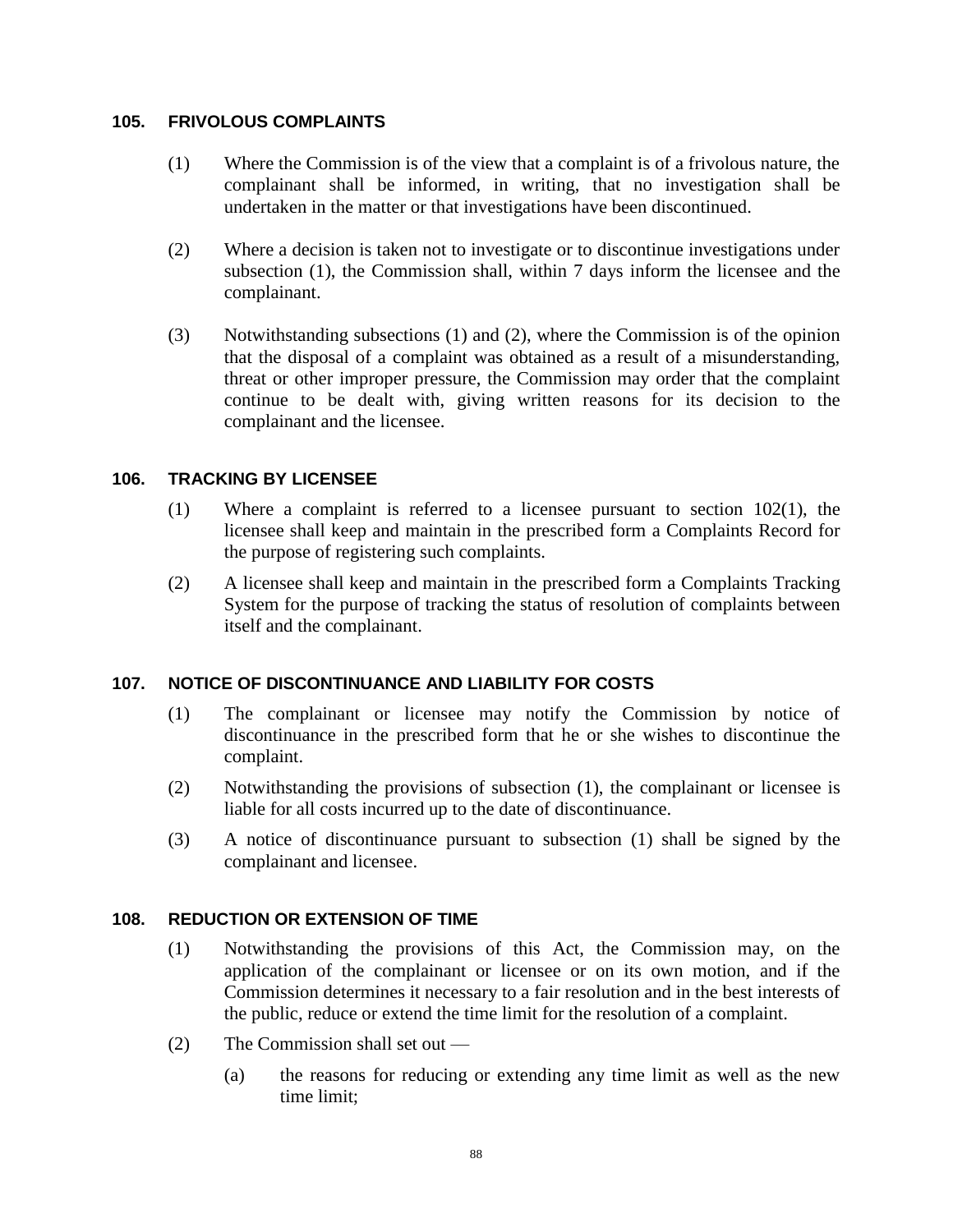- (b) the actions to be taken during any reduced or extended time limit so as to encourage efficiency;
- (c) the steps to be taken if agreement is not reached within the extended time limit.

#### **109. REGISTER AND TRACKING SYSTEM**

- (1) The Commission shall keep and maintain in the prescribed form a Complaints Register for the purpose of registering complaints.
- (2) The Commission shall keep and maintain a Complaints Tracking System for the purpose of tracking the status of resolution of complaints.

#### **110. REPORTING BY COMMISSION**

- (1) The Commission shall on a regular basis submit a report to ECA concerning
	- (a) the nature of complaints;
	- (b) the decision taken in the complaint; and
	- (c) the impact of the decision on national and regional electronic communication policies.
- (2) The Commission shall submit to ECA and the Minister a final report on all investigations.

#### **111. ESTABLISHMENT OF TRIBUNAL**

There is established a Tribunal to be known as the Electronic Communications Tribunal.

#### **112. CONSTITUTION OF TRIBUNAL**

- (1) Subject to subsection (2), the Tribunal consists of 3 members appointed by the [Chief Justice/Judicial and Legal Services Commission] of whom the Chairperson shall be a legal practitioner of not less than 10 years standing and the other members shall have training or experience in the type of electronic communications to be considered in the complaint.
- (2) A person is disqualified from being a member of the Tribunal and is not eligible to be appointed as a member of the Tribunal, or having been appointed, is not eligible to continue as a member if that person —
	- (a) holds or is beneficially interested in more than [5%] of any stock, share, bond, debenture or other security of, or other interest in, a licensee;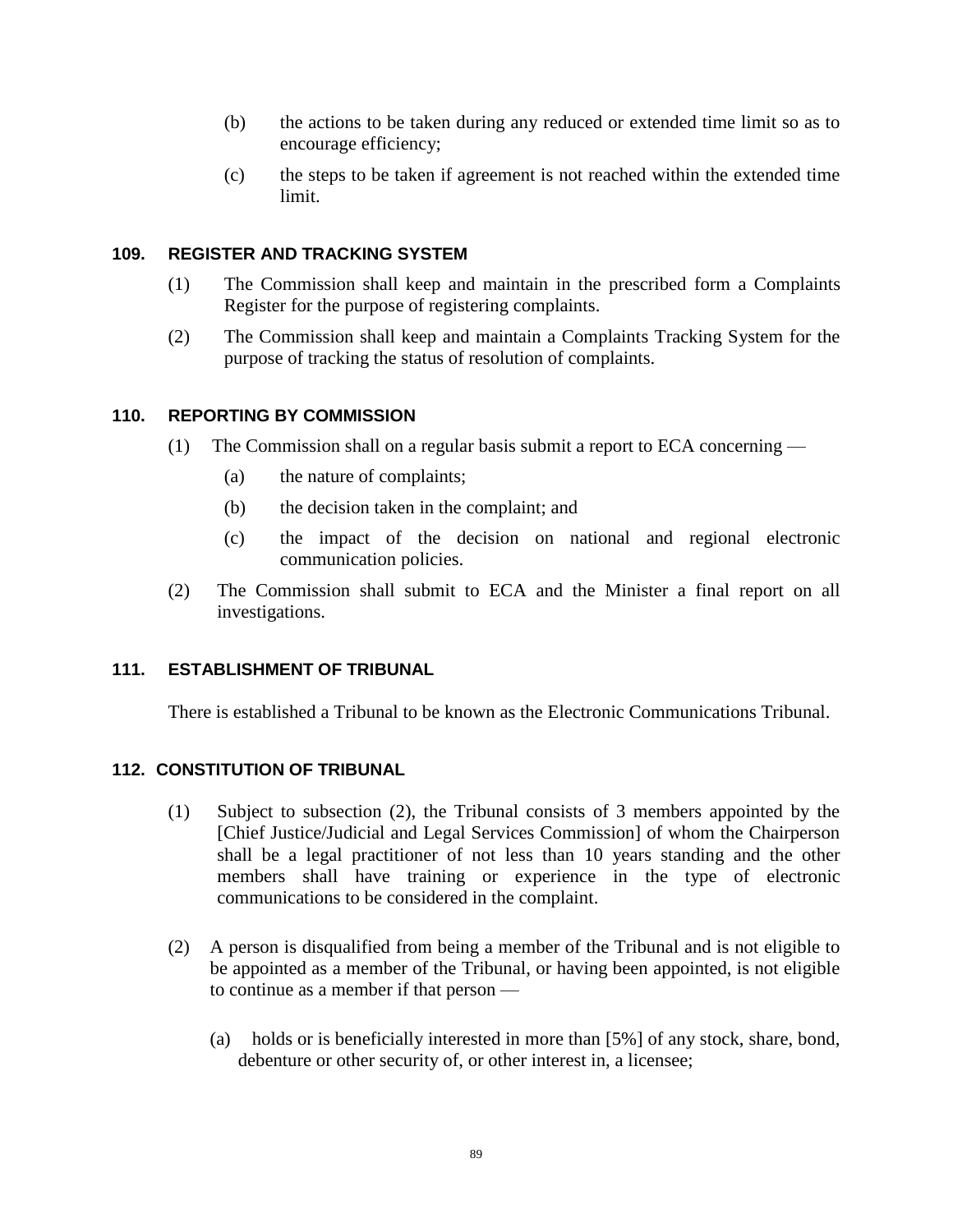- (b) has a pecuniary or other material interest in a device, appliance, machine, article, patent or patented process which is required or used by a licensee;
- (c) is a director, officer, employee, agent or a person providing a service or supplying goods to a licensee under a contract;
- (d) has filed for bankruptcy in a court or is declared by a court to be a bankrupt;
- (e) is declared by a court to be physically or mentally incapacitated by reason of unsoundness of mind;
- (f) has been convicted of a [criminal] offence except where the offence-
	- (i) is a minor traffic offence;
	- (ii) is spent [in accordance with the Criminal Rehabilitation of Offenders Act, Cap [ ] [in any manner];or
- (g) is a member of [Parliament/the National Assembly].
- (3) For the purposes of subsection (1), the Commission shall compile a list of persons who are eligible to be appointed as members of the Tribunal and shall publish the list annually.

#### **113. FUNCTION OF TRIBUNAL**

The function of the Tribunal is to hear and determine complaints referred to it by the Commission.

#### **114. POWERS OF TRIBUNAL**

- (1) The Tribunal shall for the purposes of this section have powers to  $-$ 
	- (a) issue summons to compel the attendance of witnesses;
	- (b) examine witnesses on oath, affirmation or otherwise; and
	- (c) compel the production of documents.
- (2) A summons issued by the Tribunal under this section shall be under the hand of the Chairperson.
- (3) A person who refuses or omits, without sufficient cause, to attend at the time and place mentioned in the summons served on him or her is liable to a fine not exceeding [\$120].
- (4) A party to a matter before the Tribunal under this section, shall be entitled to appear at the hearing and may be represented by an [attorney-at-law] or any other person who in the opinion of the Tribunal is competent to assist the person in the presentation of the matter.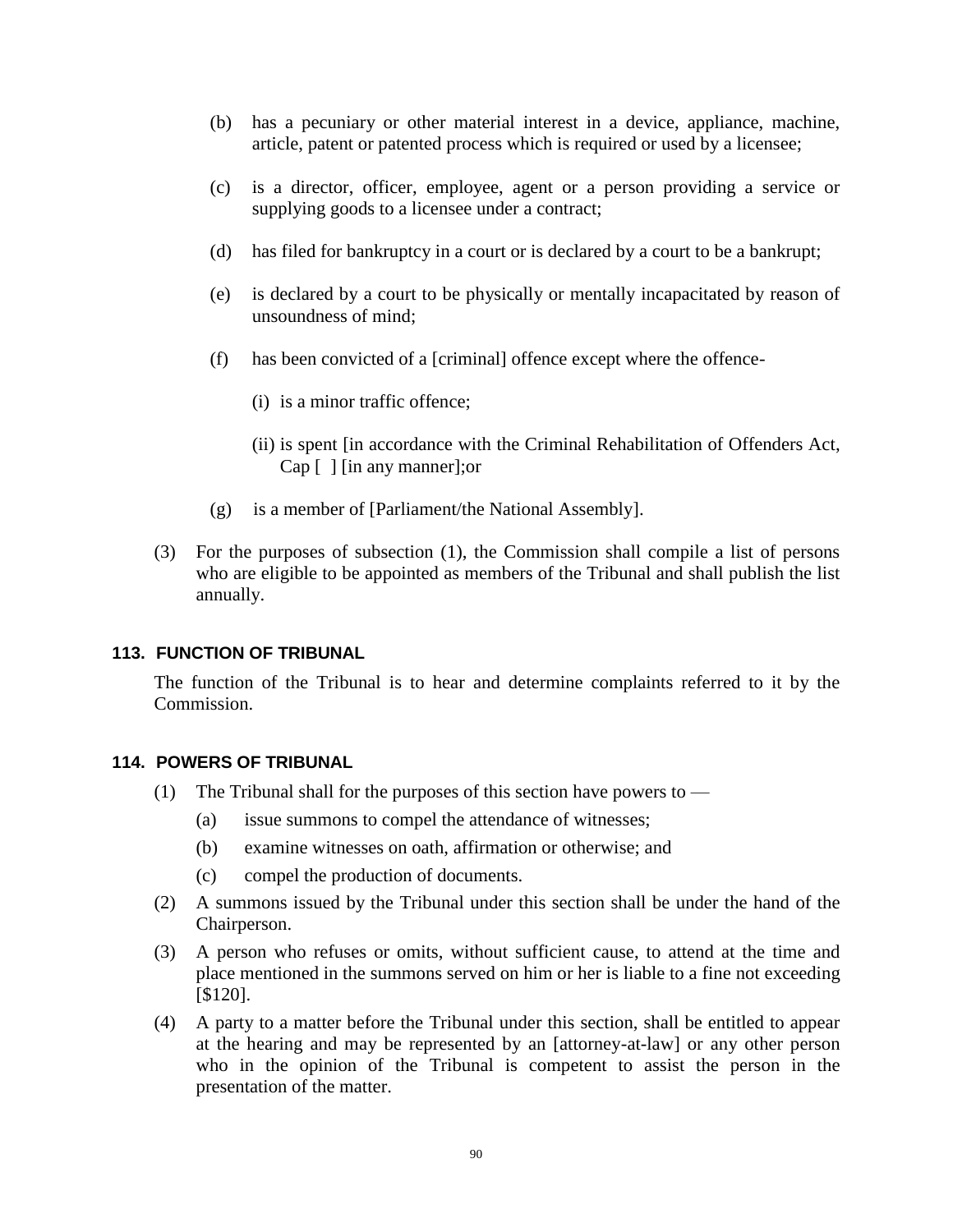- (5) The Tribunal may with respect to a matter brought before it under this section
	- (a) make provisional or interim orders or awards relating to the matters or part thereof, or give directions under the hearing or determination;
	- (b) dismiss any matter or part of a matter or refrain from further hearing or from determining the matter or part thereof if it appears that the matter or part thereof is trivial or vexatious or that further proceedings are not necessary or desirable in the public interest;
	- (c) order any party to pay costs and expenses, including expenses of witnesses, as are specified in the order; or
	- (d) generally give all such directions and do all such things as are necessary or expedient for the expeditious and just hearing and determination of the matter.

#### **115. DURATION OF APPOINTMENT**

A member of the Tribunal, subject to the provisions of this Act, holds office for the period that the complaint is heard but is eligible for reappointment.

#### **116. TEMPORARY APPOINTMENTS**

Where the Chairperson or any member of the Tribunal is absent or unable to perform the functions of their office, the [Chief Justice/Judicial and Legal Service Commission] may appoint another person to act temporarily in place of the Chairperson or that member.

#### **117. RESIGNATION**

Any member of the Tribunal, may at any time resign from office by instrument in writing addressed to the [Chief Justice/Judicial and Legal Service Commission] and transmitted through the Chairperson, and such resignation takes effect as from the date of receipt of that instrument by the [Chief Justice/Judicial and Legal Service Commission].

#### **118. REVOCATION**

The [Chief Justice/Judicial and Legal Service Commission] may at any time revoke the appointment of any member of the Tribunal, including the Chairperson.

#### **119. PUBLICATION**

The appointment of any member of the Tribunal and the termination of office of any person as a member, whether by death, resignation, removal, effluxion of time or otherwise, shall be published in the Gazette.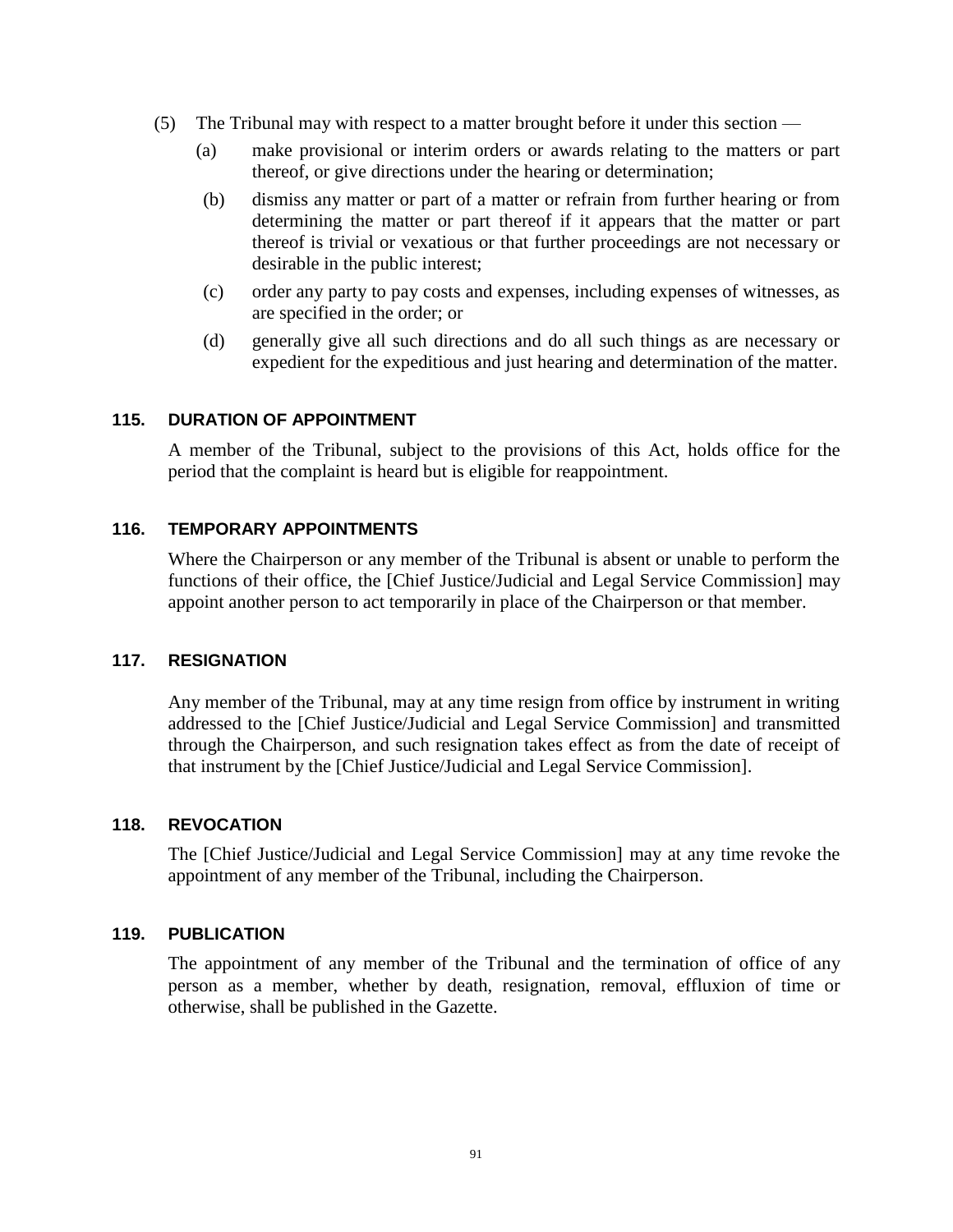#### **120. SECRETARY**

- (1) The [Chief Justice/Judicial and Legal Service Commission] shall appoint a public officer to be Secretary of the Tribunal.
- (2) The Secretary shall keep a written record of all proceedings of the Tribunal, which shall be confirmed by the Chairperson.

#### **121. REMUNERATION AND ALLOWANCES**

Each member of the Tribunal shall be paid such remuneration and allowances, if any, as Cabinet determines.

#### **122. HEARINGS**

- (1) The Tribunal shall convene at such time, at such places and on such days as may be necessary or expedient for the discharge of its functions.
- (2) The quorum for hearings of the Tribunal shall comprise a majority of the members, but where a member is disqualified from taking part in the proceedings of the Tribunal in respect of any matter, that member shall be disregarded for the purpose of constituting a quorum for hearing, deliberating on and deciding that matter.
- (3) The decisions of the Tribunal is by a majority of votes of those members present and voting and, in addition to an original vote, the Chairperson has a second or casting vote in any case in which the voting is equal.
- (4) A member of the Tribunal shall, as soon as is practicable inform, the Chairperson of any matter in which he or she has, either directly or indirectly, personally or by his or her spouse, partner, business associate or company, any pecuniary or business interest and that member shall take no part, directly or indirectly, in any hearing, deliberation or decision by the Tribunal on that matter.
- (5) The decisions of the Tribunal are authenticated by the signature of the Chairperson and the Secretary.
- (6) Subject to the provisions of this section, the Tribunal has the power to regulate their own proceedings.

#### **123. COMMUNICATION OF INFORMATION**

A member of the Tribunal shall not, either directly or indirectly, except in the performance of a function under or in connection with this or any other written law or as required by any other legal duty, make a record of or divulge or communicate to any person information concerning the affairs of another person which he or she acquired by reason of his or her office under or for the purposes of this Act.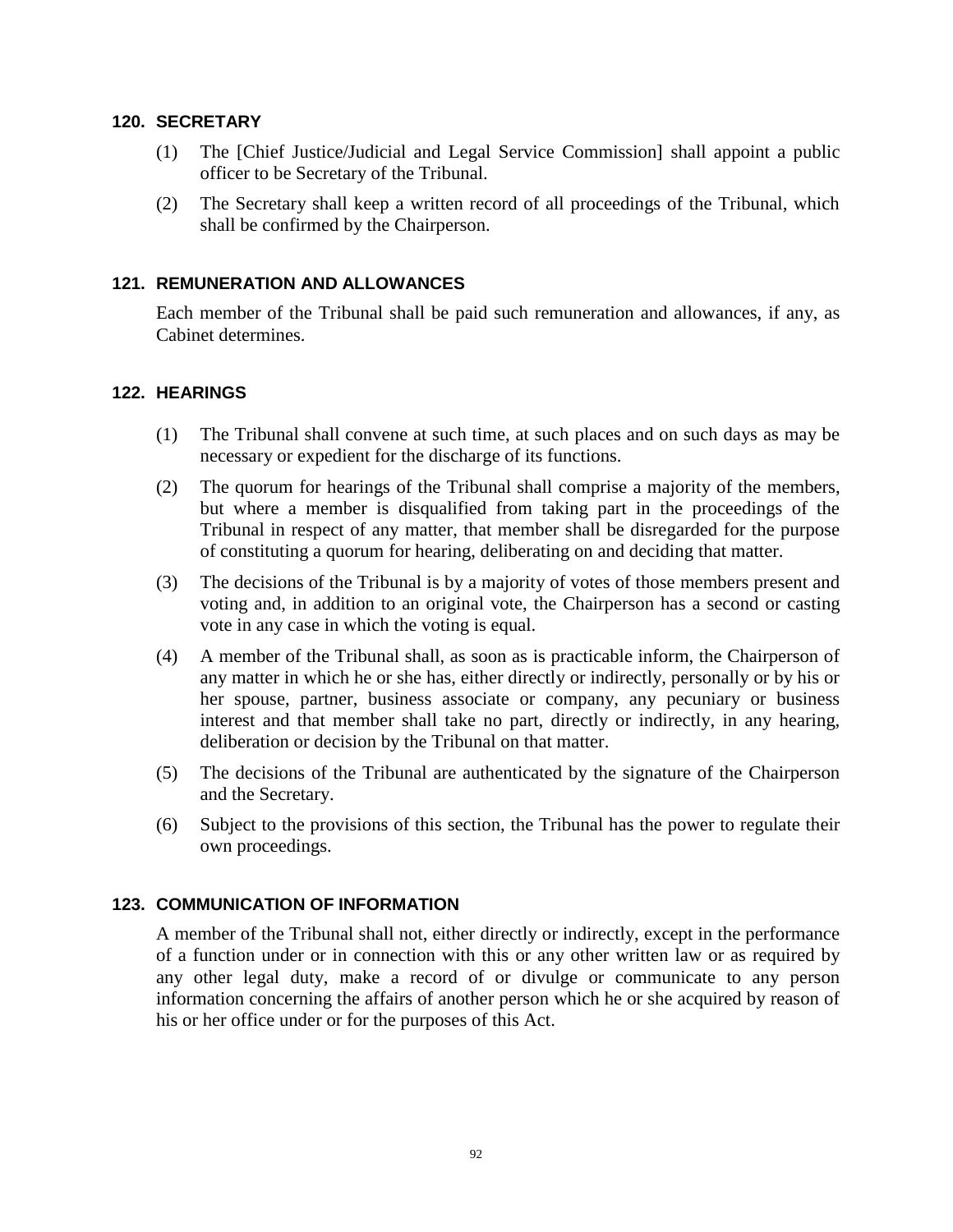#### **124. VALIDITY**

The validity of any proceedings of the Tribunal is not affected by any vacancy in its membership or by any defect in the appointment of any of its members.

#### **125. ISSUANCE OF ORDER UPON DETERMINATION BY TRIBUNAL**

- (1) Where the Tribunal determines a complaint pursuant to this Act, the Tribunal may issue an order —
	- (a) dismissing the complaint;
	- (b) approving the relief sought; or
	- (c) approving the relief sought with such amendment or variation as it considers fit.
- (2) An order made pursuant to subsection (1) shall
	- (a) specify the date within which it must be complied with; and
	- (b) be binding on the parties to the complaint.
- (3) The Tribunal shall
	- (a) serve the order on the parties to the complaint; and
	- (b) within 10 days of service of the order, subsequent to service of the order pursuant to paragraph (a) make the order available to the public by notice published in the Gazette and by such other means as the Tribunal may consider appropriate.
- (4) The Tribunal shall, subsequent to the issue of the order, take such action so as to verify that the proper action is taken by the appropriate party as of the date ordered by the Tribunal.
- (5) A person who fails to comply with an order is liable
	- (a) in the case of a licensee, to suspension or revocation of its licence in accordance with this Act; and
	- (b) in the case of a retail customer, to termination of its electronic communications service.

#### **126. CONTINUATION OF SERVICE DURING COMPLAINT PROCESS**

- (1) Notwithstanding any provision of a customer agreement, a licensee which is a party to a complaint shall not terminate its service to a subscriber or any member of the public for breach of contract or non-payment during the period of the complaint, unless specifically approved by the Tribunal after notice of the termination in writing to the subscriber or member of the public of not less than 7 days and an opportunity for the subscriber to be heard by the Tribunal.
- (2) Save as may be provided in any contractual arrangement between licensees, a complaint between parties shall not cause the partial or total disconnection of an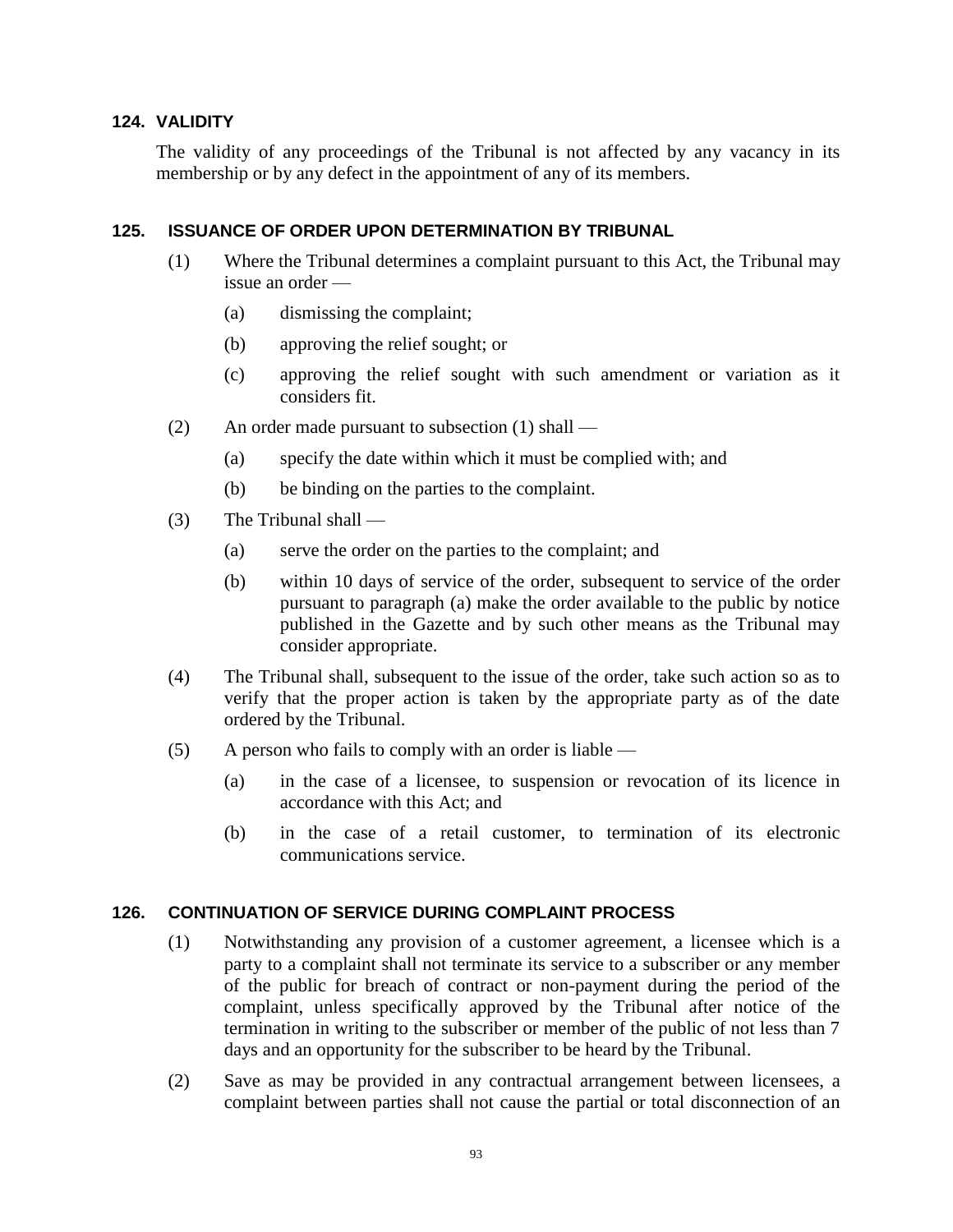electronic communications network or electronic communications service, unless the Tribunal determines that such partial or total disconnection is necessary and so advise in the order.

# **PART 10 MISCELLANEOUS**

#### **127. FEES**

- (1) The Commission shall receive fees and fees payable under this Act from the applicant or licensee.
- (2) Application fees in respect of licences under this Act are payable to the Commission and shall form part of the revenue of the Commission.
- (3) Fees payable under this Act with respect to spectrum and numbering resources are payable to ECA and shall form part of the revenue of ECA.
- (4) Initial fees and annual licence fees shall be paid to the Consolidated Fund.

#### **128. ACCESS TO RECORDS AND REGISTERS**

- (1) Any Records or Register kept and maintained under this Act is open for inspection by the public on payment of the prescribed fee and on the fulfillment of any other conditions as the Commission may consider just.
- (2) A person seeking inspection of a Record or Register shall apply to the officer designated by the Commission who shall —
	- (a) allow inspection; and
	- (b) on payment of the fee referred to in subsection (1), make available extracts of the relevant portions of the Register.
- (3) Notwithstanding subsections (1) and (2), the Commission may, through the website maintained by it, allow access to the Record or Register.

#### **[129. STOPPAGE OF ELECTRONIC COMMUNICATIONS**

The Commission may stop or cut off the transmission of any private electronic communication which may appear dangerous to the national security of [Name of Contracting State] or contrary to the laws on public order or decency and shall notify the licensee of such electronic communication unless to do so appears dangerous to the national security of [Name of Contracting State].]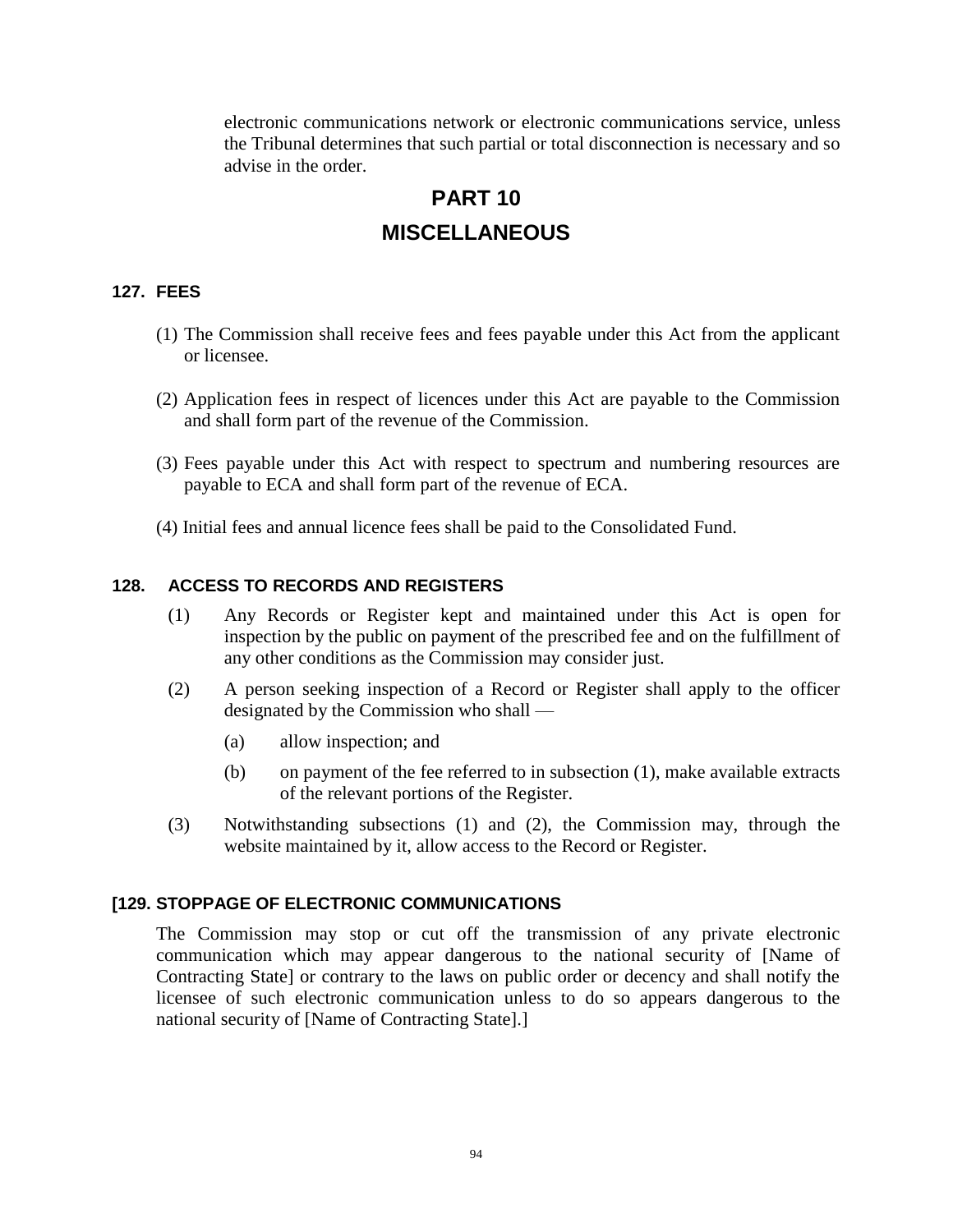#### **130. COPYRIGHT**

For the avoidance of doubt, the grant of a licence or frequency authorisation does not authorise the licensee or the frequency authorisation holder to infringe any copyright, which may exist in the matter transmitted by the licensee under his or her licence or authorisation.

#### **131. PERMISSION UNDER OTHER LAWS**

A licensee or frequency authorisation holder is not prevented by this Act from obtaining permission where such permission is required under any other law in force in [Name of ECA Contracting State].

#### **132. APPEAL**

A person may appeal to the High Court against any decision of the Minister, ECA or the Commission or order of the Tribunal made under this Act within 28 days of the decision or order being made.

#### **133. AMENDMENT OF SCHEDULES**

The Minister may, on the recommendation of ECA, amend Schedule 1 or 2 by Order published in the [Official] Gazette.

#### **134. REGULATIONS**

- (1) The Minister may, after consultation with the Commission and on the recommendation of ECA, make Regulations to give effect to objects and provisions of this Act.
- (2) Without limiting the generality of subsection (1), the Minister may, on the recommendation of ECA, make Regulations providing, in particular, for or in relation to —
	- (a) forms, procedures and [time frames] in respect of the grant of a licence or a frequency authorisation;
	- (b) matters relating to the provision of universal service and the management of the Universal Service Fund;
	- (c) the type of terminal equipment to be connected to a public electronic communications network;
	- (d) public safety standards relevant to electronic communications;
	- (e) interconnection between licensees, and the sharing of infrastructure by licensees;
	- (f) interconnection agreements;
	- (g) matters relating to the allocation of numbers among the licensees;
	- (h) [stoppage or interception of information and communications];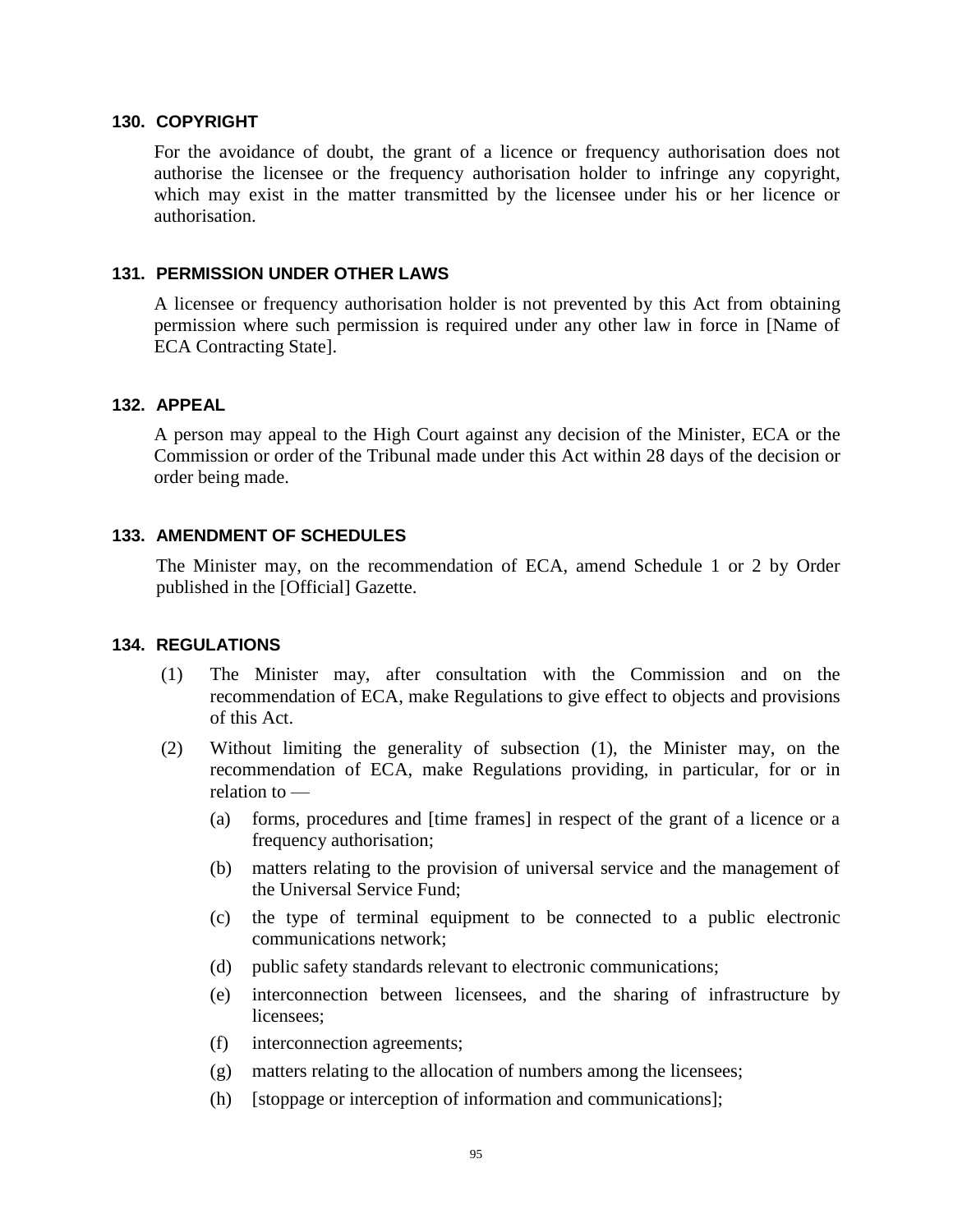- (i) management of the spectrum;
- (j) adopting codes of practice relevant to the electronic communications sector with or without amendment;
- (k) the procedure and standards relating to the submission, review and approval by the Commission of tariffs;
- (l) the control, measurement and suppression of electromagnetic interference in relation to the working of apparatus;
- (m) matters of confidentiality including on the part of all persons employed in or in any way connected with the maintenance and working of any electronic communications network or apparatus;
- (n) public inspection of records of the Commission;
- (o) procedures for the treatment of complaints;
- (p) procedures for dispute resolution;
- (q) matters for which guidelines are to be issued by the Commission;
- (r) matters relating to the quality of services;
- (s) technical regulation and setting of technical standards;
- (t) fees, including the amount and circumstances in which they are payable;
- (u) conduct of public hearings;
- (v) private electronic communications networks and Very Small Apperture Terminal;
- (w) cost studies and pricing models;
- (x) submarine cables and landing rights;
- (y) registration and management of domain names;
- (z) monitoring and investigating, preventing and punishing or ensuring the punishment of anti-competitive practices in the electronic communications sector;
- (aa) promoting and protecting the welfare and interests of consumers in the electronic communications sector;
- (bb) consumer service agreements;
- (cc) confidentiality of customer information; or
- (dd) emergencies.
- (3) Without limiting the generality of subsection (1), the Minister may, on the recommendation of ECA, make Regulations creating offences for breach of any provision of the Regulations and for a penalty not exceeding \$5000 for any such offence.
- (4) ECA shall make recommendations under this section after consultation with the Commission.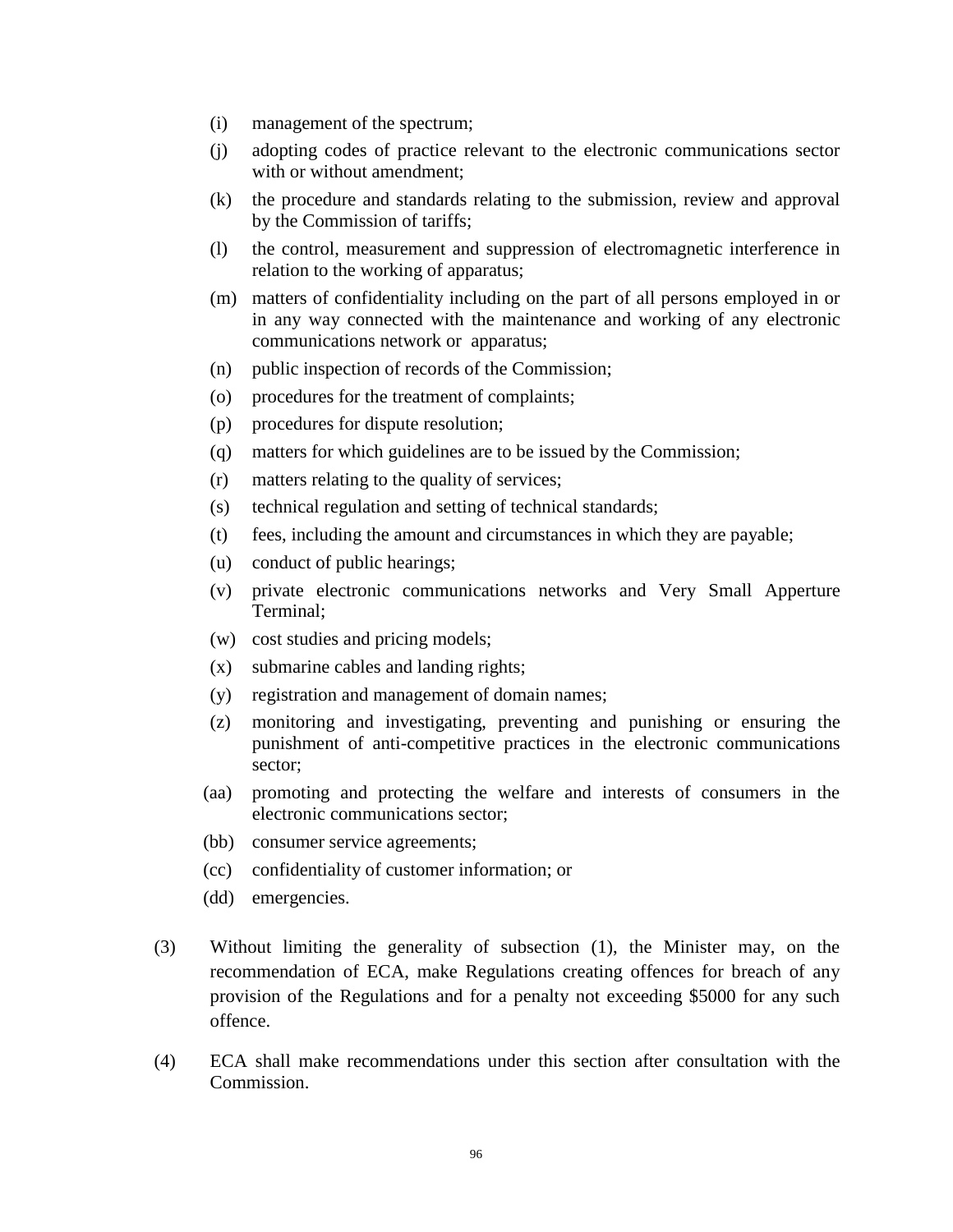(5) Regulations made under this section are subject to an affirmative resolution of Parliament.

#### **135. REPEAL AND SAVINGS**

- (1) The Telecommunications Act  $\lceil \cdot \cdot \rceil$  is repealed.
- (2) Notwithstanding subsection  $(1)$ 
	- (a) any Regulations, Order or other subsidiary legislation made pursuant to the repealed Act, shall, if in force at the commencement of this Act, continue in force until replaced by any Regulation, Order or other subsidiary legislation made under this Act; and
	- (b) any act, decision or other matter carried out pursuant to the repealed Act shall be deemed to have been carried out under this Act.
- (3) A person authorised to operate a telecommunications network or provide a telecommunications service or use radio frequencies as at the date of the entry into force of this Act is deemed to be operating an electronic communications network or providing an electronic communications service or using such radio frequencies under a licence issued under this Act for one year from the entry into force of this Act and thereafter, the person shall require a licence or frequency authorisation under this Act.
- (4) A reference in any Regulations, Order or other subsidiary legislation made pursuant to the repealed Act to dominance is a reference to significant market power.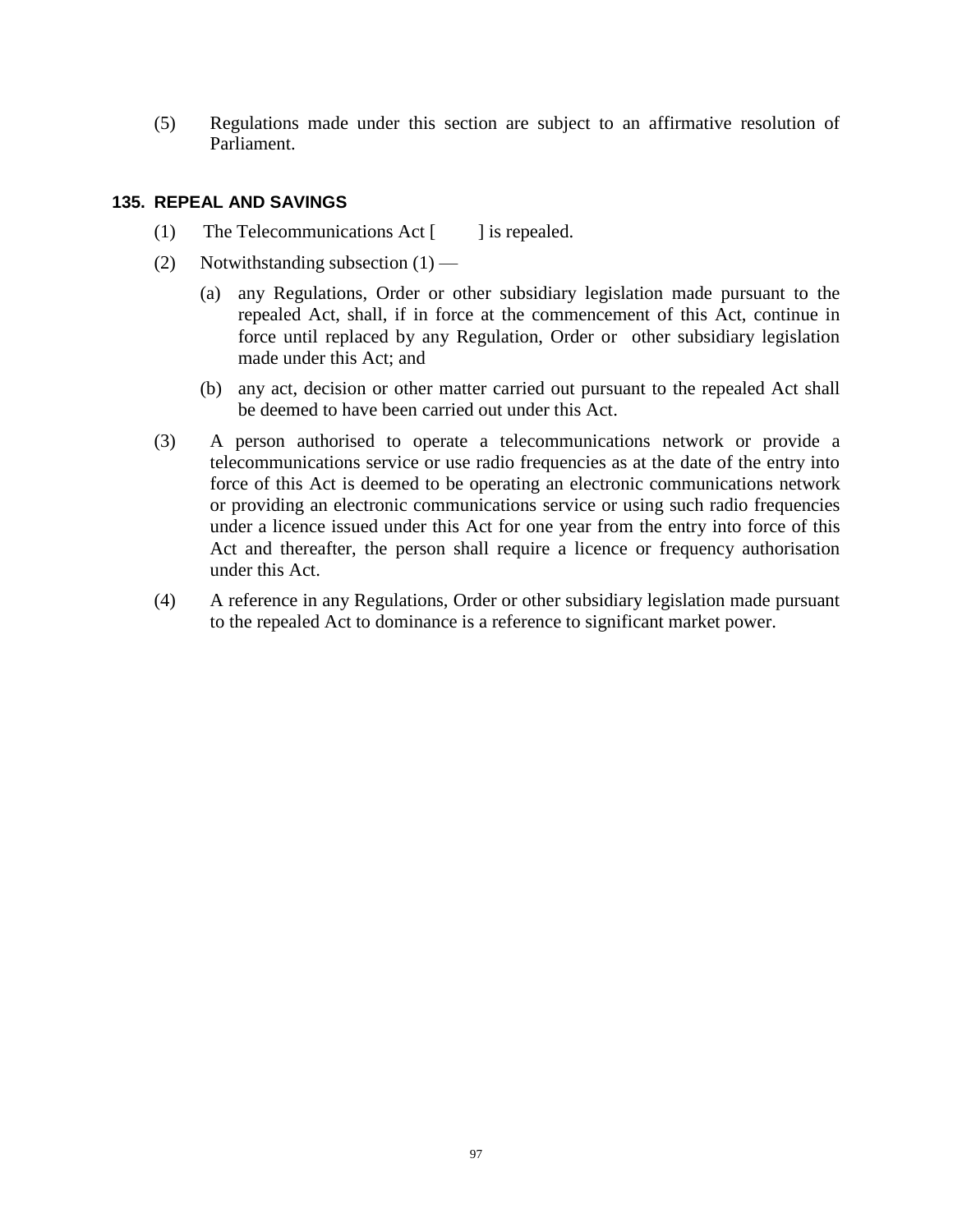## **SCHEDULE 1**

(Section 18)

### **Oath of Secrecy**

#### **Form of oath to be taken by the Commissioners, officer and employees**

I,.......................................................................(name) swear and affirm that I will well and faithfully carry out my duties and obligations under the Electronic Communications Act, 200[ ] and the Regulations, rules and instructions thereunder and that I will not without due authority in that behalf disclose or make known any matter or thing that comes to my knowledge by reason of my employment or office.

**[ ]**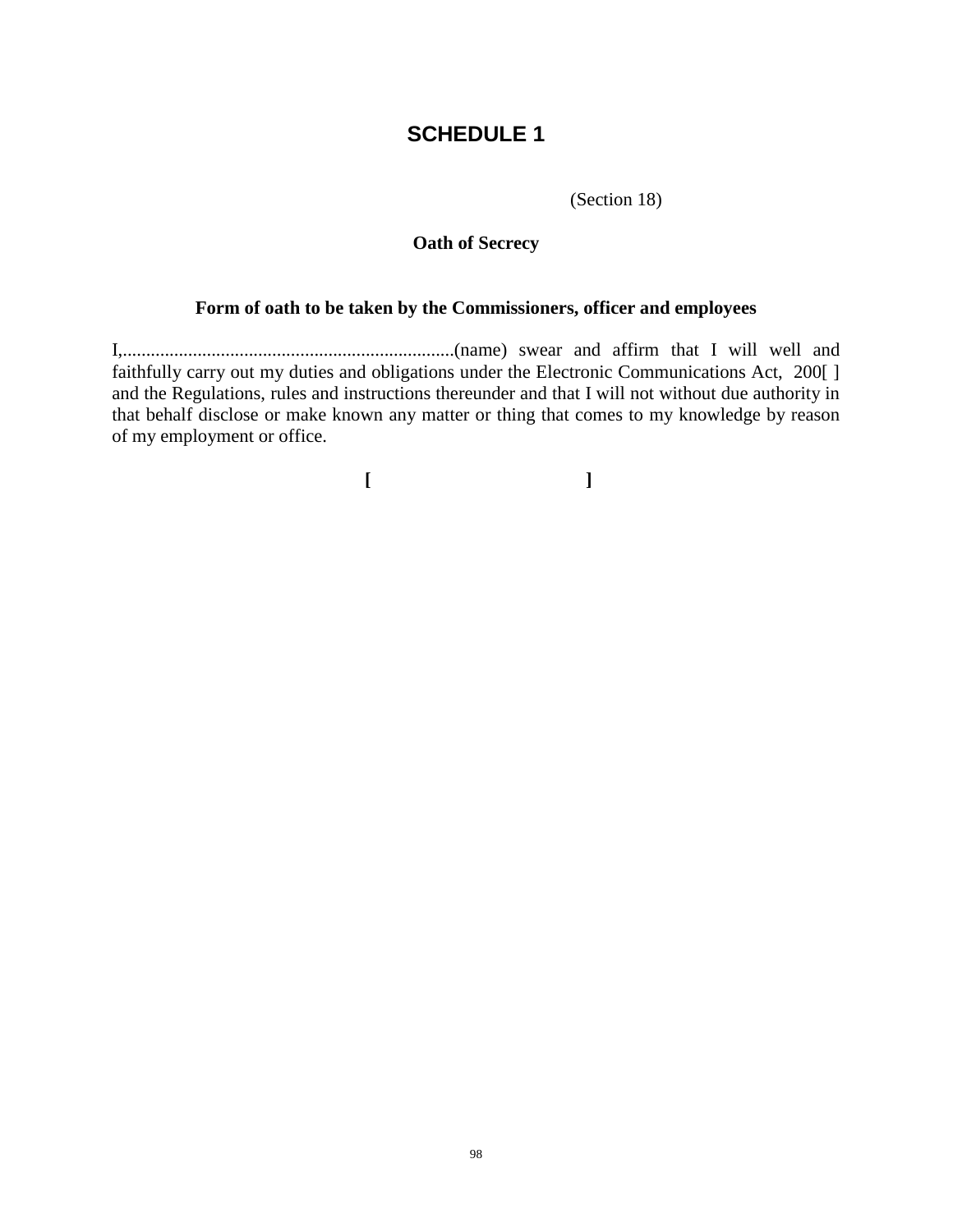# **SCHEDULE 2**

(Sections 36(5))

## LICENCE SUB-CLASSES

| <b>Licence</b> | <b>Sub-class</b>                                                               |
|----------------|--------------------------------------------------------------------------------|
| Service        | <b>Aeronautical Mobile Radio</b>                                               |
|                | <b>Aircraft Station</b>                                                        |
|                | <b>Amateur Radio</b>                                                           |
|                | Audio Text/Video Text                                                          |
|                | <b>Broadcast AM Radio Station</b>                                              |
|                | <b>Broadcast FM Radio Station</b>                                              |
|                | <b>Broadcast Television Station</b>                                            |
|                | <b>Community FM Radio Station</b>                                              |
|                | Family Radio Service                                                           |
|                | <b>International Simple Voice Resale</b>                                       |
|                | <b>Internet Protocol Telephony Services</b>                                    |
|                | Land Mobile Radio                                                              |
|                | Maritime Mobile Radio                                                          |
|                | Mobile Virtual Network Operator Services                                       |
|                | <b>Private Networks and Services</b>                                           |
|                | <b>Resale of Leased Circuits</b>                                               |
|                | <b>Value Added Services</b>                                                    |
| Network        | Fixed Electronic Communications Networks and<br><b>Services</b>                |
|                | <b>Internet Networks and Services</b>                                          |
|                | <b>Public Mobile Electronic Communications</b><br><b>Networks and Services</b> |
|                | <b>Public Radio Paging</b>                                                     |
|                | <b>Submarine Cable Landing</b>                                                 |
|                | <b>Subscriber Television</b>                                                   |
|                |                                                                                |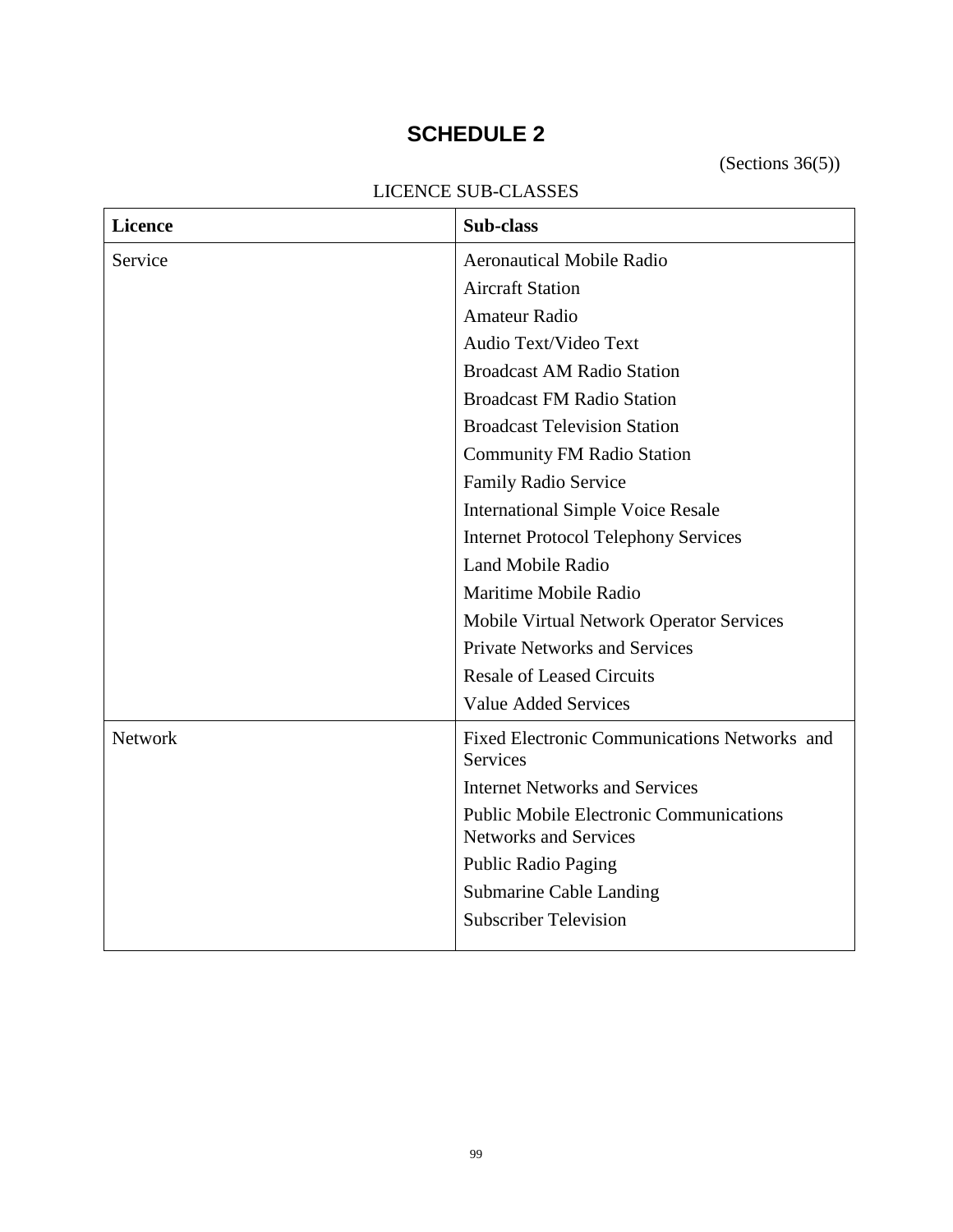## **SCHEDULE 3**

(Sections 37(13) and 39(10))

#### **CONDITIONS FOR LICENCES AND FREQUENCY AUTHORISATIONS**

Licences and frequency authorisations granted under this Act may contain any or all of the following conditions —

- (a) the electronic communication networks and electronic communication services which the licensee or frequency authorisation holder is and is not entitled to operate and provide, and the electronic communication networks to which the electronic communications network of the licensee or frequency authorisation holder can be connected;
- (b) the build-out of the electronic communications network and geographical and subscriber targets for the provision of the relevant electronic communication services;
- (c) the use of radio spectrum;
- (d) the provision of electronic communication services to rural or sparsely populated areas or other specified areas in which it would otherwise be uneconomical to provide electronic communication services;
- (e) the provision of electronic communication services to the blind, deaf, physically and medically handicapped and other disadvantaged persons;
- (f) the interconnection of the licensee's electronic communications network with those of other operators;
- (g) the access to electronic communications networks;
- (h) the access to towers, sites and underground facilities or equal and indirect access;
- (i) the sharing of infrastructure;
- (j) prohibitions of anti-competitive conduct;
- (k) the allocation and use by the licensee of numbers;
- (l) provision of universal service and access;
- (m) the period of licence or frequency authorisation and period for renewal, modification or surrender;
- (n) a condition stipulating that the licence enters into force upon payment by the licensee to ECA or the Commission of the prescribed fee;
- (o) non-exclusivity of the licence;
- (p) contribution to Universal Service and Access Fund;
- (q) specification of the fees depending on the divergent or convergent nature of the electronic communication services provided;
- (r) exclusivity or otherwise of the frequency authorisation;
- (s) technical and accounting information to be provided to ECA and the Commission;